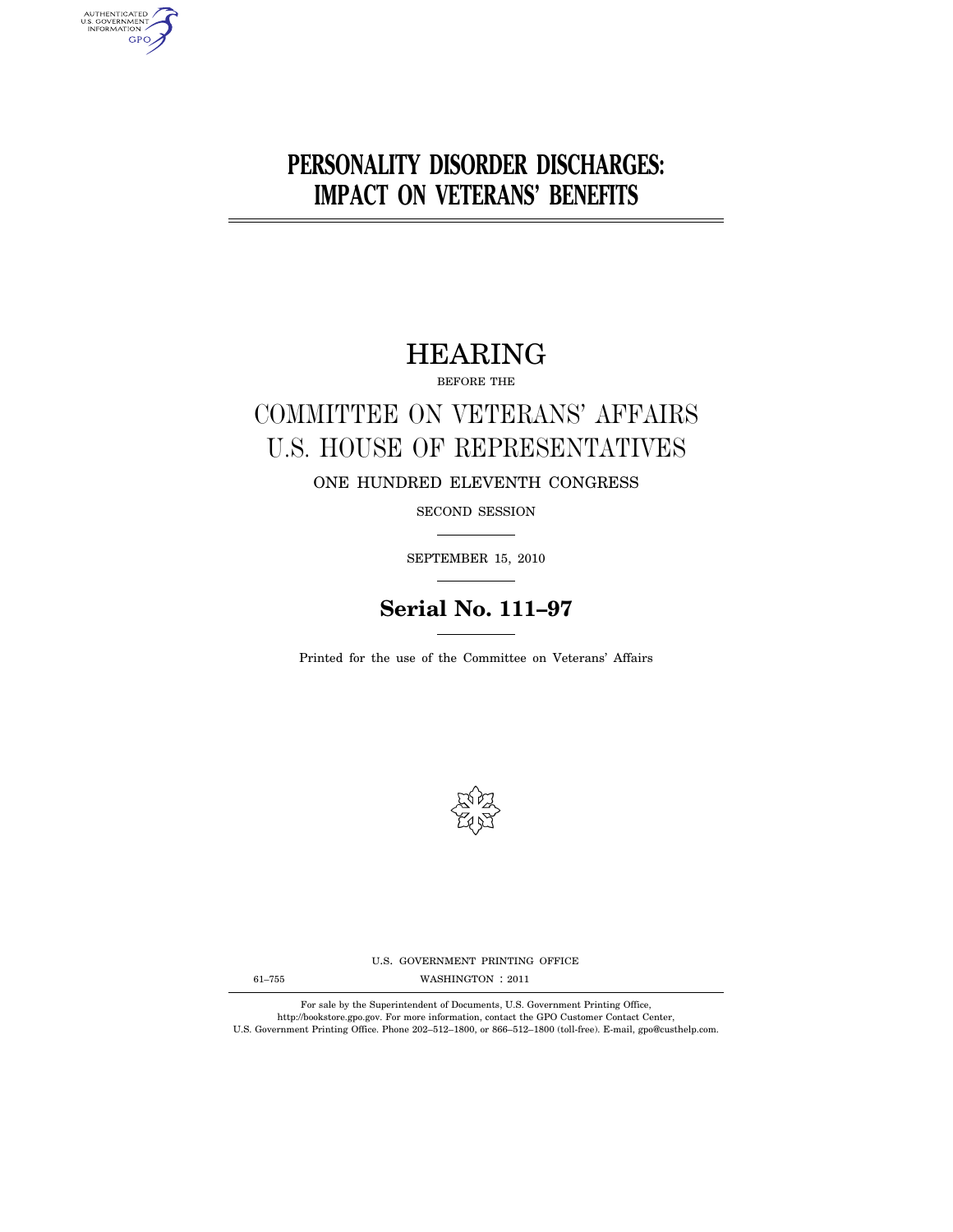#### **COMMITTEE ON VETERANS' AFFAIRS**  BOB FILNER, California, *Chairman*

CORRINE BROWN, Florida VIC SNYDER, Arkansas MICHAEL H. MICHAUD, Maine STEPHANIE HERSETH SANDLIN, South Dakota HARRY E. MITCHELL, Arizona JOHN J. HALL, New York DEBORAH L. HALVORSON, Illinois THOMAS S.P. PERRIELLO, Virginia HARRY TEAGUE, New Mexico CIRO D. RODRIGUEZ, Texas JOE DONNELLY, Indiana JERRY MCNERNEY, California ZACHARY T. SPACE, Ohio TIMOTHY J. WALZ, Minnesota JOHN H. ADLER, New Jersey ANN KIRKPATRICK, Arizona GLENN C. NYE, Virginia

STEVE BUYER, Indiana, *Ranking*  CLIFF STEARNS, Florida JERRY MORAN, Kansas HENRY E. BROWN, JR., South Carolina JEFF MILLER, Florida JOHN BOOZMAN, Arkansas BRIAN P. BILBRAY, California DOUG LAMBORN, Colorado GUS M. BILIRAKIS, Florida VERN BUCHANAN, Florida DAVID P. ROE, Tennessee

MALCOM A. SHORTER, *Staff Director* 

Pursuant to clause 2(e)(4) of Rule XI of the Rules of the House, public hearing records of the Committee on Veterans' Affairs are also published in electronic form. **The printed hearing record remains the official version.** Because electronic submissions are used to prepare both printed and electronic versions of the hearing record, the process of converting between various electronic formats may introduce unintentional errors or omissions. Such occurrences are inherent in the current publication process and should diminish as the process is further refined.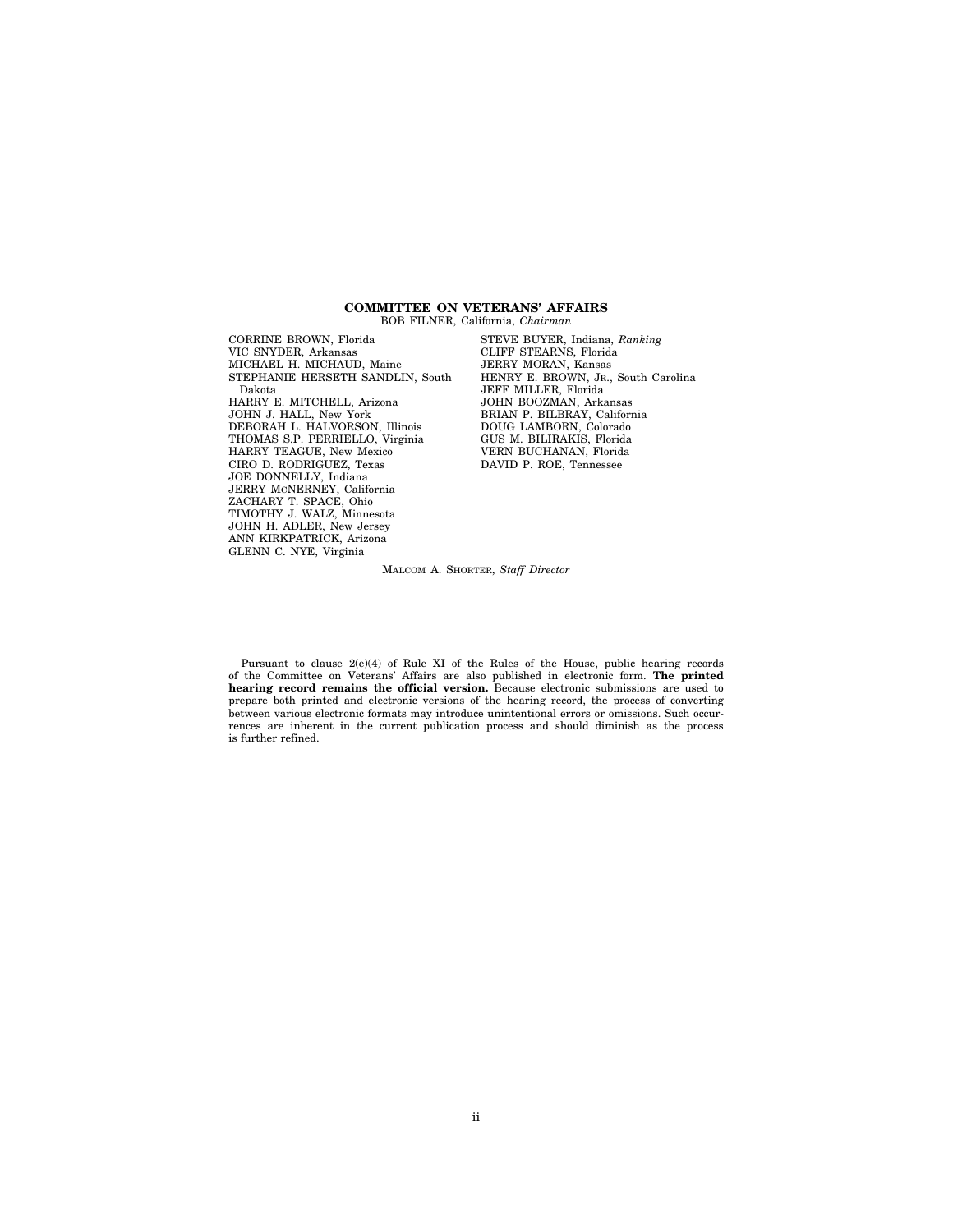## C O N T E N T S

### **September 15, 2010**

| September 15, 2010                                                                                                                                                                                                                                                                                                                                                                                |                                            |
|---------------------------------------------------------------------------------------------------------------------------------------------------------------------------------------------------------------------------------------------------------------------------------------------------------------------------------------------------------------------------------------------------|--------------------------------------------|
|                                                                                                                                                                                                                                                                                                                                                                                                   | Page<br>1                                  |
| OPENING STATEMENTS                                                                                                                                                                                                                                                                                                                                                                                |                                            |
|                                                                                                                                                                                                                                                                                                                                                                                                   | 1<br>39<br>10                              |
| <b>WITNESSES</b>                                                                                                                                                                                                                                                                                                                                                                                  |                                            |
| U.S. Government Accountability Office, Debra A. Draper, Ph.D., M.S.H.A.,<br>U.S. Department of Defense:                                                                                                                                                                                                                                                                                           | 20<br>56                                   |
| Lernes J. Hebert, Acting Director, Officer and Enlisted Personnel Manage-<br>ment, Office of the Deputy Under Secretary of Defense (Military Per-                                                                                                                                                                                                                                                 | 22                                         |
| Major General Gina S. Farrisee, Director, Department of Military Personnel                                                                                                                                                                                                                                                                                                                        | 61<br>29<br>63                             |
| U.S. Department of Veterans Affairs, Antonette M. Zeiss, Ph.D., Acting Dep-<br>uty Chief Patient Care Services Officer for Mental Health, Office of Patient                                                                                                                                                                                                                                       | 32<br>65                                   |
| Vietnam Veterans of America, Thomas J. Berger, Ph.D., Executive Director,                                                                                                                                                                                                                                                                                                                         | 4<br>47<br>3<br>40<br>15<br>50<br>16<br>54 |
| SUBMISSION FOR THE RECORD                                                                                                                                                                                                                                                                                                                                                                         |                                            |
| Swords to Plowshares, Amy Fairweather, Policy Director, statement                                                                                                                                                                                                                                                                                                                                 | 71                                         |
| MATERIAL SUBMITTED FOR THE RECORD                                                                                                                                                                                                                                                                                                                                                                 |                                            |
| Post-Hearing Follow-up Information:<br>Clifford L. Stanley, Under Secretary of Defense (Personnel and Readiness),<br>U.S. Department of Defense, to Secretaries of the Military Departments,<br>Memorandum Regarding Continued Compliance Reporting on Personality<br>Post-Hearing Questions and Responses for the Record:<br>Hon. Bob Filner, Chairman, Committee on Veterans' Affairs to Joshua | 73                                         |
| Kors, Reporter, The Nation., letter dated September 21, 2010, and                                                                                                                                                                                                                                                                                                                                 | 74                                         |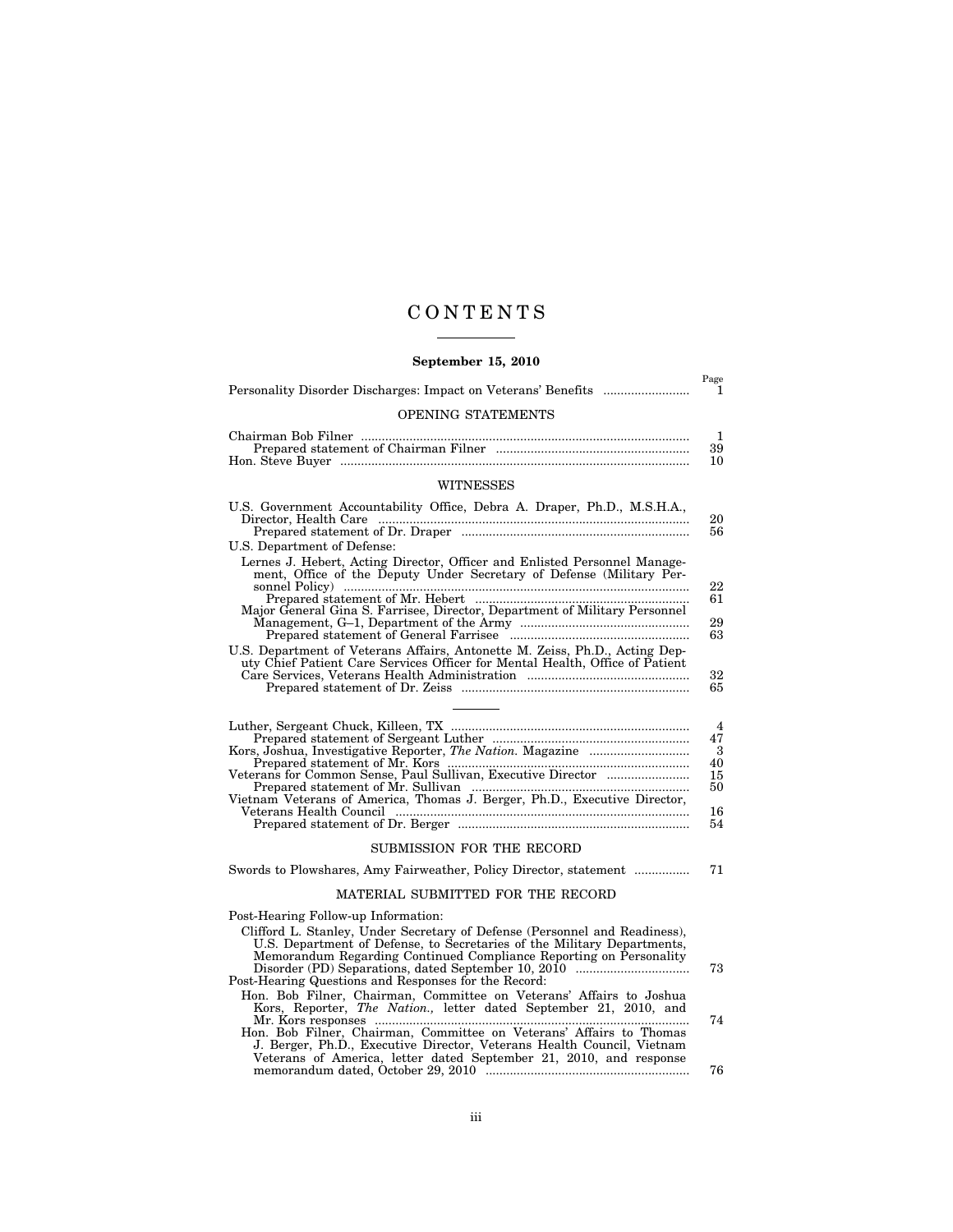Post-Hearing Questions and Responses for the Record—Continued

| Hon. Bob Filner, Chairman, Committee on Veterans' Affairs to Gene L.                                                                                                                                         |    |
|--------------------------------------------------------------------------------------------------------------------------------------------------------------------------------------------------------------|----|
| Dodaro, Acting Comptroller General, U.S. Government Accountability Of-                                                                                                                                       |    |
| fice, letter dated September 21, 2010, and response from Debra A. Drap-<br>Hon. Bob Filner, Chairman, Committee on Veterans' Affairs to Hon. John                                                            | 83 |
| M. McHugh, Secretary, Department of the Army, U.S. Department of<br>Defense, letter dated September 21, 2010, and Army responses<br>Hon. Bob Filner, Chairman, Committee on Veterans' Affairs to Hon. Robert | 87 |
| M. Gates, Secretary, U.S. Department of Defense, letter dated September<br>Hon. Bob Filner, Chairman, Committee on Veterans' Affairs to Hon. Eric                                                            | 89 |
| K. Shinseki, Secretary, U.S. Department of Defense, letter dated Sep-                                                                                                                                        | 93 |

Page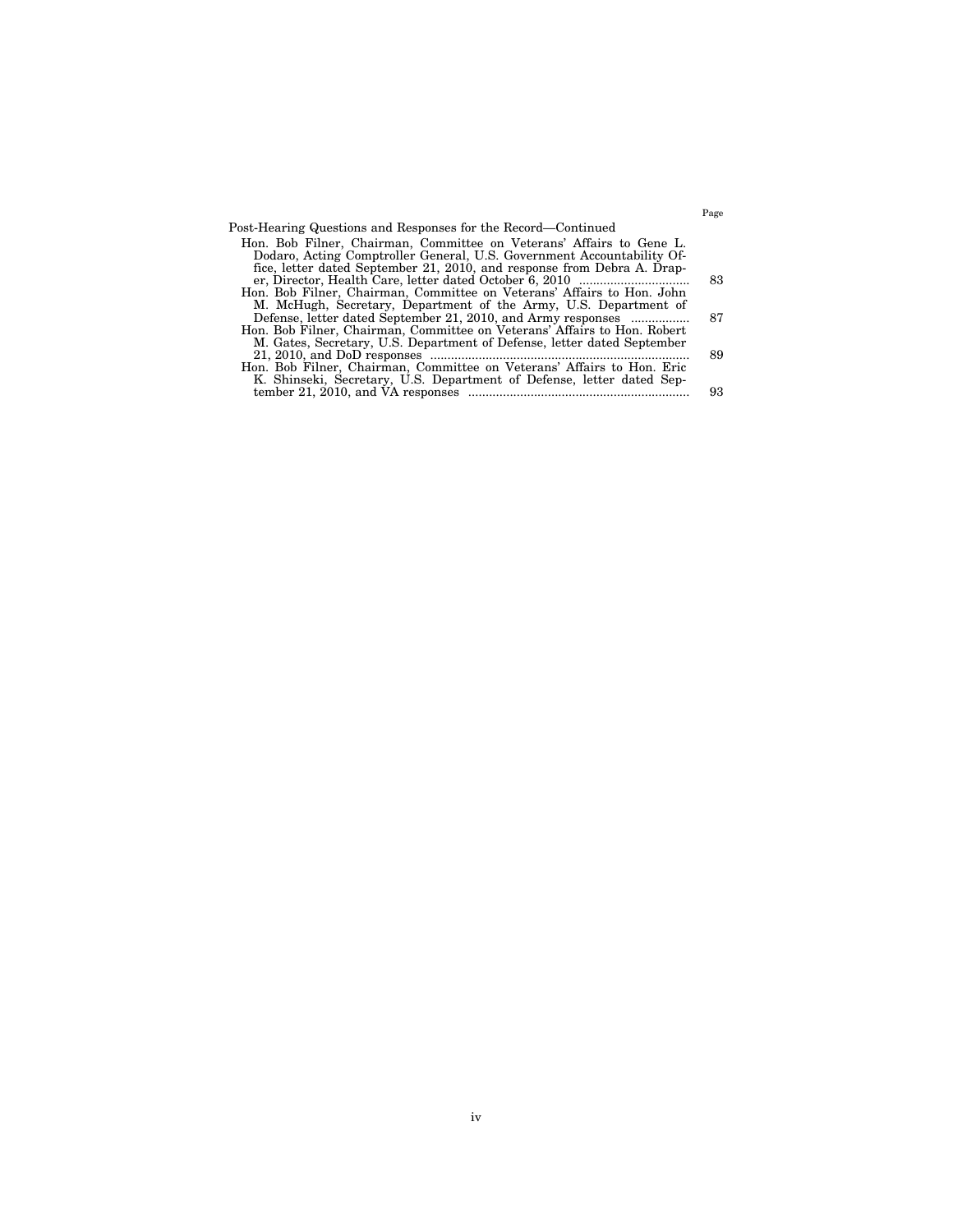## **PERSONALITY DISORDER DISCHARGES: IMPACT ON VETERANS' BENEFITS**

#### **WEDNESDAY, SEPTEMBER 15, 2010**

# U.S. HOUSE OF REPRESENTATIVES, COMMITTEE ON VETERANS' AFFAIRS, *Washington, DC.*

The Committee met, pursuant to notice, at 11:11 a.m., in Room 334, Cannon House Office Building, Hon. Bob Filner [Chairman of the Committee] presiding.

Present: Representatives Filner, Donnelly, Buyer, and Roe.

#### **OPENING STATEMENT OF CHAIRMAN FILNER**

The CHAIRMAN. Good morning. The hearing of the Committee on Veterans' Affairs will come to order. I apologize for our late start. As many of you know, we just went through a markup that took a little longer than expected. I ask unanimous consent that all Members may have 5 legislative days to revise and extend their remarks. Hearing no objection, so ordered.

Let me just give some background on the reason for this hearing. If the first panel would move up to the front, that would be fine.

In 2007, this Committee held a hearing to explore the problem of the U.S. Department of Defense (DoD) allegedly, improperly discharging servicemembers with preexisting personality disorders rather than mental health conditions resulting from the stresses of war, such as post-traumatic stress disorder (PTSD) or traumatic brain injury (TBI). This means that servicemembers with personality disorder (PDs) discharges are generally denied key military disability benefits and the DoD is conveniently relieved from the responsibility of caring for our servicemembers in the long term.

These men and women continue to face an uphill battle when they seek benefits and services at the U.S. Department of Veterans Affairs (VA) because they must somehow prove that the so-called preexisting condition was aggravated or worsened by their military service.

Following our 2007 hearing, the National Defense Authorization Act for Fiscal Year 2008 included a provision requiring DoD to submit a report to Congress on this issue. DoD reported that from  $2002$  to  $2007$ , the Department discharged  $22,600$  servicemembers with personality disorders. By the way, when the DoD has a chance to testify, I would like to see if they can answer the question, given this large number of discharges—why were they accepted in the first place?

DoD policy further stated that servicemembers must be counseled, be given the opportunity to overcome said deficiencies, and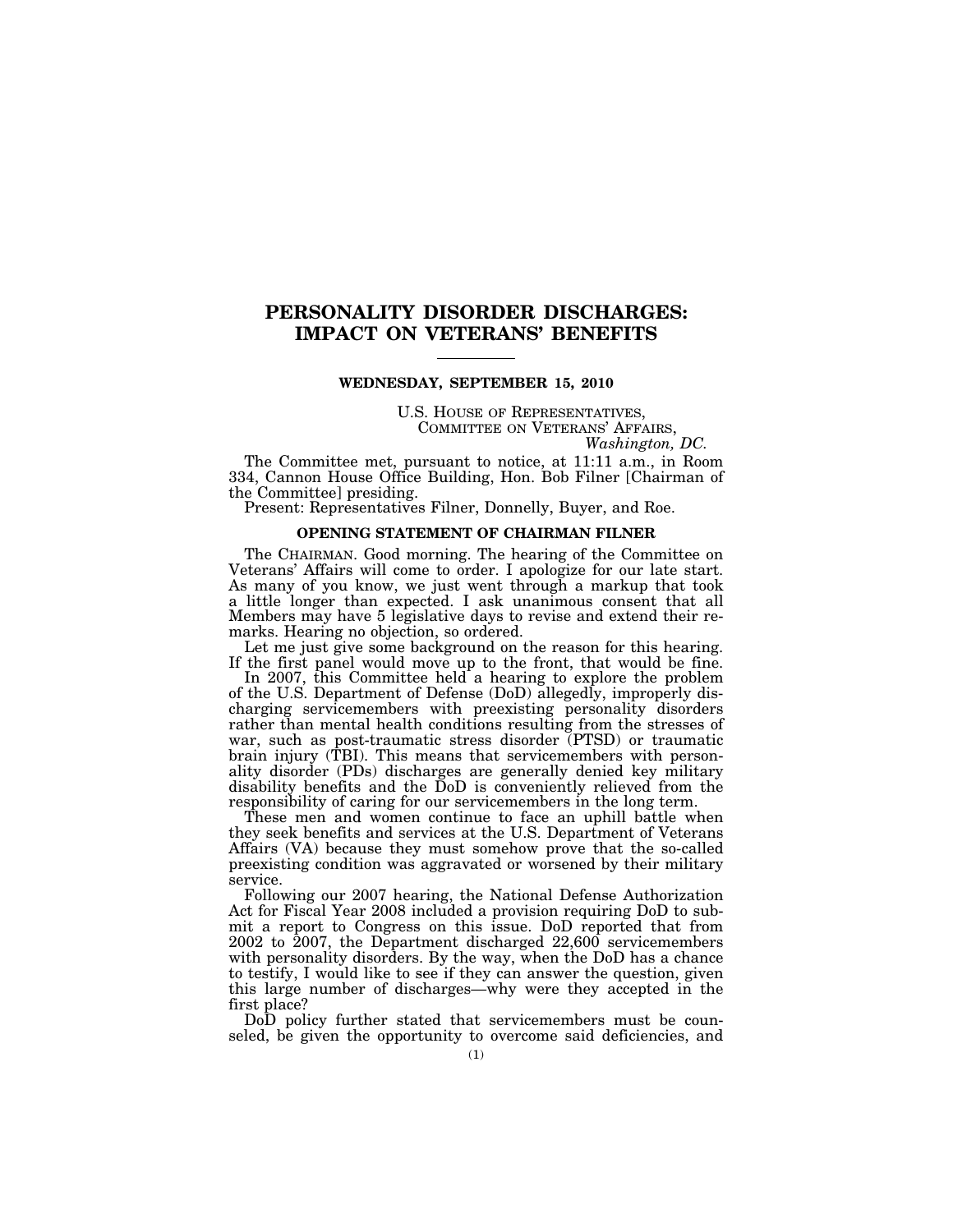must receive written notification prior to being involuntarily separated on the basis of a personality disorder. DoD also added rigor to their guidance by authorizing such separations only if servicemembers are diagnosed by a psychiatrist or a Ph.D. level psychologists of the personality disorder.

It has been over 3 years since we first exposed this issue at our hearing in 2007. I will add that after it was exposed in the press, we took it up in the Committee. Mr. Kors, did a lot of research on this issue and we are glad to have him here today. We appreciate all of his hard work. Mr. Kors and Sergeant Luther, could you come up now so that you can be ready.

It is my understanding that DoD's use of personality disorder discharges has decreased and that they concluded that no soldiers have been wrongly discharged. I am rather puzzled by this conclusion and would like to better understand the process and the criteria that were used to review the files of the thousands of servicemembers who were discharged with personality disorders. I cannot help but suspect that our men and women are not getting the help that they need and are struggling with PTSD, TBI, and other stresses of war on their own because of the wrongful personality disorder discharges.

Stresses of war such as PTSD are debilitating and the impact can be far reaching. We know of the negative impact that PTSD and TBI can have on the individual's mental health, physical health, work, and relationships. We also know that veterans attempt to self-medicate by using alcohol and drugs. This means that PTSD and TBI can lead veterans on a downward spiral towards suicide attempts and homelessness.

Just this past summer, we all heard that the United States Army reported suicide rates of over 20 per 100,000, which now exceeds the national suicide rate of about 19 per 100,000 in the general population. When high risk behaviors such as drinking and driving and drug overdoses are taken into account, it is said that more soldiers are dying by their own hand than in combat. Similarly, we know that homelessness continues to be a significant problem for our veterans, especially those suffering with PTSD and TBI.

Now, 3 years later, the Committee continues to hear of accounts of wrongful personality disorder discharges. This begs the question of how many soldiers have to commit suicide, go bankrupt, and end up homeless before real action is taken to remedy this problem. Clearly, our veterans must not be made to wait longer and must not be denied the benefits they are entitled to.

I look forward to hearing from our witnesses today as we further expose the problem of personality disorder discharges, better understand the steps that DoD has taken to deal with this problem, and forge a path forward to help our servicemembers who were improperly discharged with personalities disorders.

[The prepared statement of Chairman Filner appears on p. 39.] The CHAIRMAN. When Mr. Buyer returns, I will be happy to give him time to do an opening statement.

The first panel is made up of Sergeant Chuck Luther, a veteran who will tell his own story of having personally experienced this practice. I mentioned Joshua Kors, who is an investigative reporter for *The Nation.* Magazine and who has done some real pioneering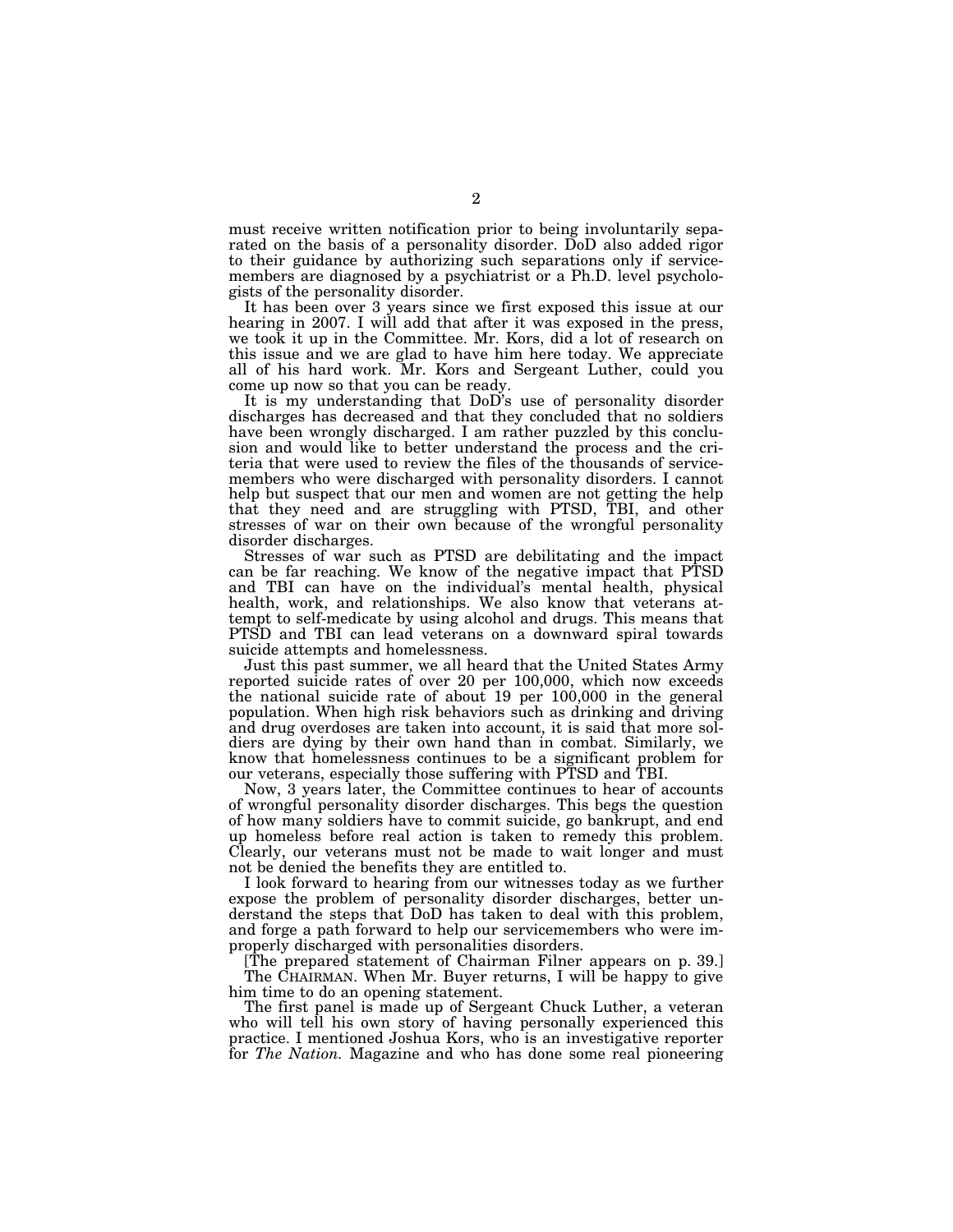research on this subject. We thank you, Mr. Kors, for your service to the Nation in this regard.

Mr. Kors, you have time before the Committee.

#### **STATEMENTS OF JOSHUA KORS, INVESTIGATIVE REPORTER,**  *THE NATION.* **MAGAZINE; AND SERGEANT CHUCK LUTHER, KILLEEN, TX**

#### **STATEMENT OF JOSHUA KORS**

Mr. KORS. Thank you. Good morning. I have been reporting on personality disorder for several years, and I am here today to talk about the thousands of soldiers discharged with that condition since 2001.

A personality disorder discharge is a contradiction in terms. Recruits who have a severe preexisting illness like a personality disorder, do not pass the rigorous screening process and are not accepted into the Army. In the  $3\frac{1}{2}$  years I have been reporting on this story, I have interviewed dozen of soldiers discharged was personality disorder. All of them passed that original screening and were accepted into the Army. They were deemed physically and psychologically fit in a second screening as well, before being deployed to Iraq and Afghanistan, and served honorably there in combat. In each case, it was only when they became physically wounded and sought benefits that their preexisting condition was discovered.

The consequences of a personality disorder discharge are severe. Because PD is a preexisting condition, soldiers discharged with it cannot collect disability benefits. They cannot receive long-term medical care like other wounded soldiers. And they have to give back a slice of their signing bonus. As a result, on the day they are discharged, thousands of injured vets learn they actually owe the Army several thousand dollars.

Sergeant Chuck Luther is a disturbing example of how the Army applies a personality disorder discharge. Luther was manning a guard tower in the Sunni triangle north of Baghdad when a mortar blast tossed him to the ground, slamming his head against the concrete, leaving him with migraine headaches so severe that vision would shut down in one eye. The other, he said, felt like someone was stabbing him in the eye with a knife. When Luther sought medical care, doctors at Camp Taji told him that his blindness was caused by preexisting personality disorder.

Luther had served a dozen years, passing eight screenings and winning 22 honors for his performance. When he rejected that diagnosis, Luther's doctors ordered him confined to a closet. The sergeant was held in that closet for over a month, monitored around the clock by armed guards who enforced sleep deprivation—keeping the lights on all night, blasting heavy metal music at him all through the night. When the sergeant tried to escape, he was pinned down, injected with sleeping medication, and dragged back to the closet. Finally, after over a month, Luther was willing to sign anything—and he did, signing his name to a personality disorder discharge.

The sergeant was then whisked back to Fort Hood, where he learned the disturbing consequences of a PD discharge—no dis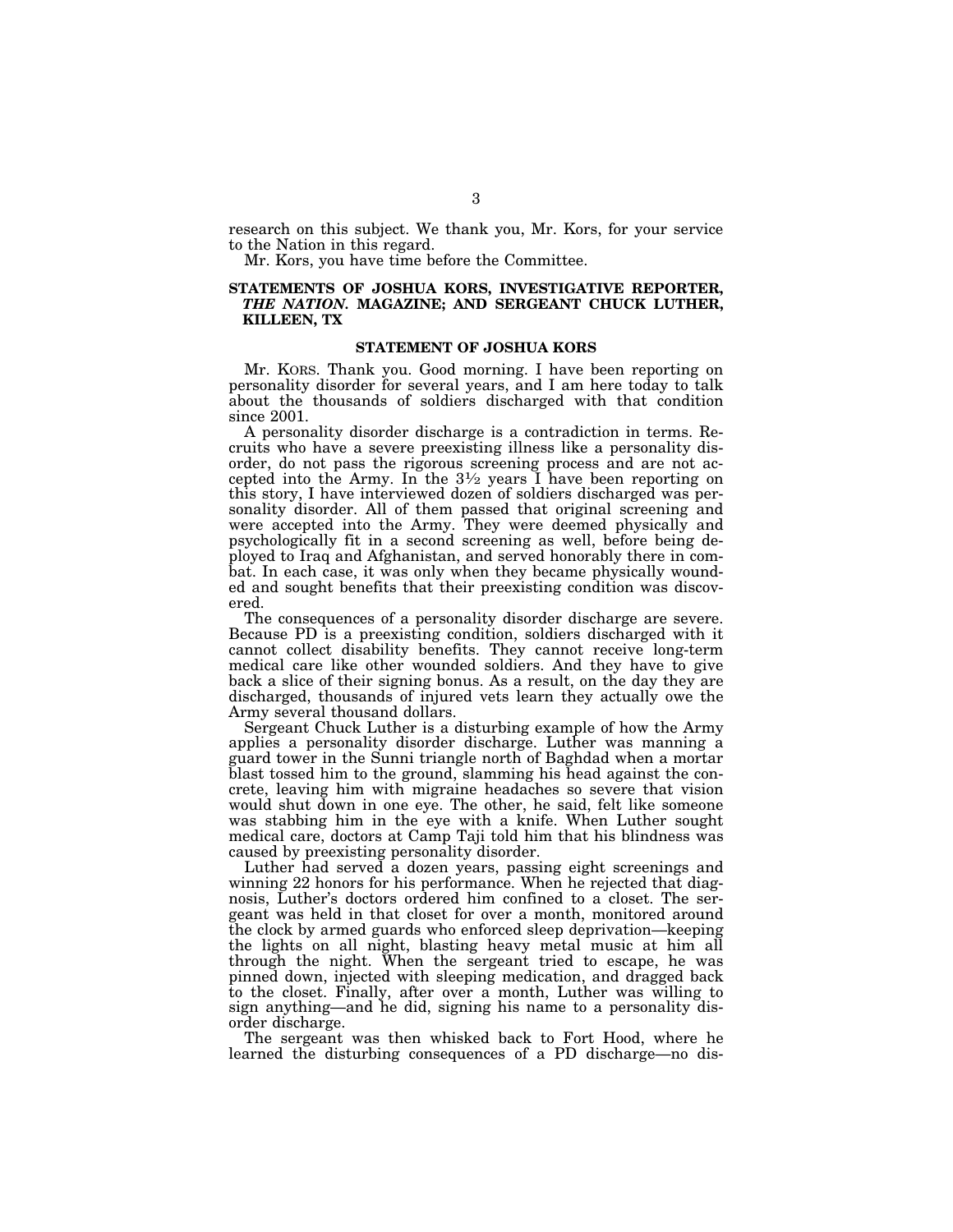ability pay for the rest of his life, no long-term medical care, and he would now have to pay back a large chunk of his signing bonus. Luther was given a bill for \$1,500 and told that if he did not pay it, the Army would garnish his wages and start assessing interest.

Since 2001, the military has pressed 22,600 soldiers into signing these personality disorder documents at a savings to the military of over \$12.5 billion in disability and medical benefits. The sergeant's story was part 3 in my series on personality disorder. In part 2, I interviewed military doctors who talked about the pressure on them to purposely misdiagnose wounded soldiers. One told a story of a soldier that came back with a chunk missing from his leg. His superiors pressed him to diagnose that as personality disorder.

In 2008, after several Congressmen expressed outrage at these discharges, President Bush signed a law requiring the Pentagon to study PD discharges. Five months later, the Pentagon delivered its report. Its conclusion: Not a single soldier had been wrongly diagnosed and not a single soldier had been wrongly discharged. During this 5-month review, Pentagon officials interviewed no one, not even the soldiers whose cases they were reviewing.

Three years ago, during a hearing on personality disorder discharges, military officials sat in these seats and vowed to this Committee to fix this problem. Three years later, nothing has happened.

[The prepared statement of Mr. Kors appears on p. 40.]

The CHAIRMAN. Thank you, Mr. Kors.

Sergeant Luther, thank you for being here. Thank you for your service. I know it is not easy to talk about your personal situation, but we do appreciate it.

#### **STATEMENT OF SERGEANT CHUCK LUTHER**

Sergeant LUTHER. Mr. Chairman, Committee Members, and guests, thank you for the opportunity to speak and help my fellow soldiers and veterans by telling my story. I am here today to say that wearing the uniform for the U.S. Army is what defined me. I was, and still am, very proud of the service I gave to my country.

I entered the service on active-duty training status in February of 1988. I served 5 months on active-duty training status and then went on to 8 years of honorable Reserve service. I had a break in service and reentered the Reserves in 2003, and after serving 8 months honorably, I enlisted into the active-duty Army in October of 2004. I was stationed at Fort Hood, Texas. I served as an administrative specialist for 3 years and was given several awards for my leadership and service. I then went to retrain to become a 19D cavalry scout. Upon finishing school at Fort Knox, Kentucky, I returned to Fort Hood and was assigned to Comanche Troop, 1–7 CAV, 1st Brigade, and 1st Cavalry Division. I held the rank of Specialist ER when we left for Taji, Iraq, for a 15-month deployment.

We arrived in Iraq in November of 2006. We found ourselves in a very violent area at the beginning of the surge. On December 16, 2006, I was working in the company radio area monitoring the group that we had outside the forward operating base on an escort mission. I remember that day very clearly. The call came in from one of our staff sergeants in that patrol that they had been at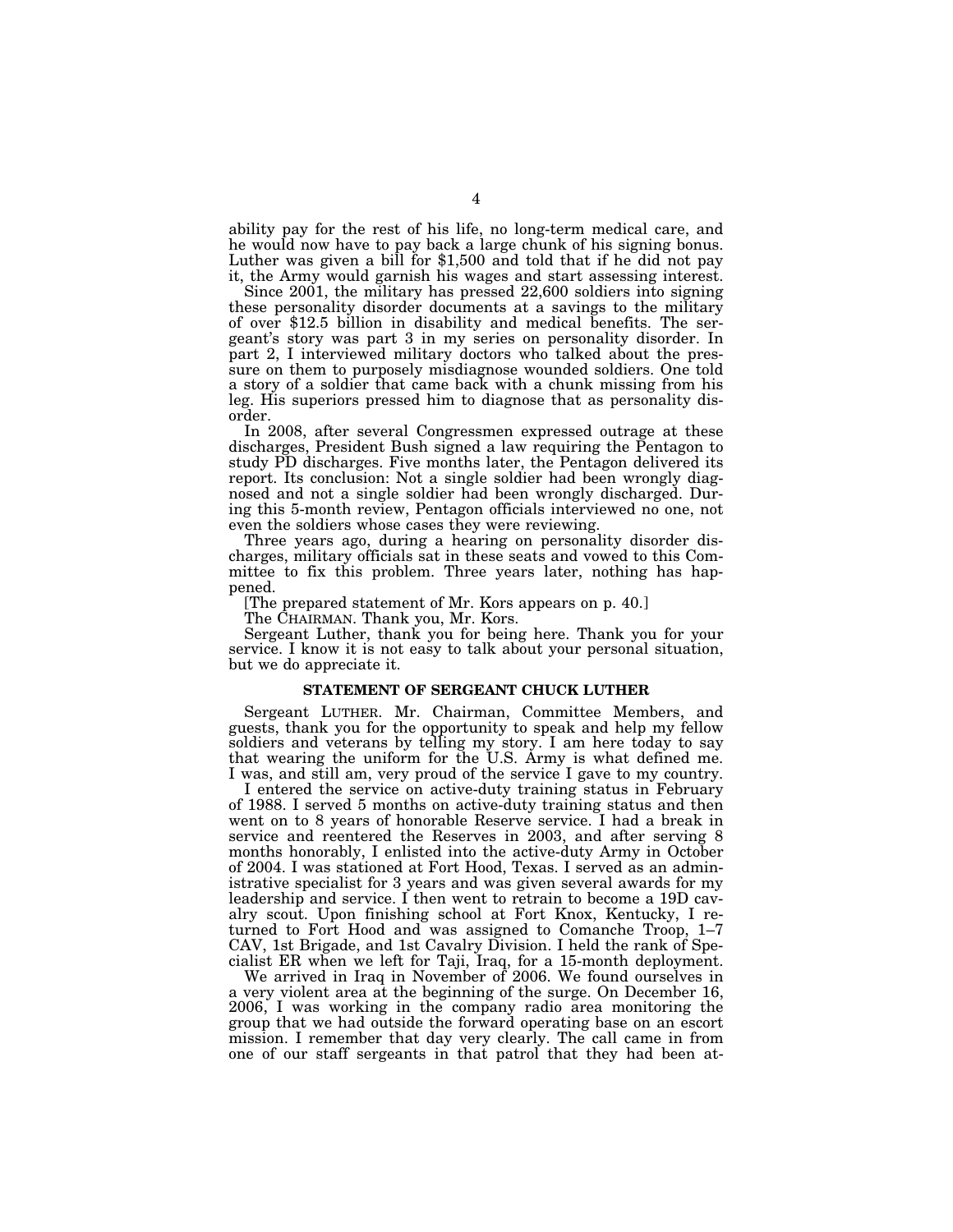tacked and one of our vehicles have been destroyed and we had three killed and one wounded. As we were receiving the information, we could hear the small arms fire in the background as they tried to recover the dead and wounded soldiers.

I served as the training room noncommissioned officer, so I was asked to translate the combat numbers given over the radio to my commander and first sergeant for identity. As the information came over, I realized the truck that had been destroyed contained one of my close friend, Staff Sergeant David Staats, and one of the soldiers that I had taken under my wing, PFC Joseph Baines. I focused on the mission at hand and that evening, drove the first sergeant and the platoon sergeant of these soldiers to the mortuary affairs and helped unload their bodies from the vehicles bringing them home. I pushed through and the next morning we got word, as we were preparing to head to Baghdad to see the wounded soldier, that he also passed away. For the next 2 months, we lost several other soldiers from our squadron and two Iraqi interpreters.

On February 16, 2007, I was a member of the convoy that drove out four boats and members of our troop to conduct a river recon/ mosque monitoring mission. After an uneventful drive out, unload boats, troops, and the soldiers, we headed back to Forward Operating Base (FOB) Taji. As we pulled back on the FOB, the call came over the radio that the unit of soldiers had been ambushed on the river mission. We had to quickly head to the drop-off location to assist. Upon arriving, we received small arms and largescale fire from the enemy. We found one of our staff sergeants lying in the middle of the beach bleeding from both legs. One of the lieutenants had been shot in the arm and two Iraqi police officers had been killed.

We quickly put together two boats of troops and ammo to retrieve our soldiers. After heading up river, we received fire on our boat and the boat had capsized and we were stranded on an island for approximately 14 hours before being picked up. We have had limited ammunition and no radio communications. We all thought we were going to die that day.

Fourteen days to the day after that event, I was sent home for R&R leave. I was very angry, had severe headaches, was depressed and would cry at times. I have fought with my wife and family while I was at home. I had an episode where I broke my hand punching walls. After not being able to cope, I welcomed the trip back to Iraq. Upon returning to Iraq, I was promoted to sergeant and received my combat action badge for my part in the river mission firefights.

After returning from R&R leave, several people in my unit said that something had changed in me. I tried to pull it together, but I had trouble sleeping, had anger problems, severe headaches, nose bleeds, and chronic chest pain. I was living at the combat post xray. While there, I went to see the medics to get my inhaler for asthma refilled. I was sent back to the forward operating base, and upon returning to the aid station, the squadron aid station doctor was not present. I was told he was busy preparing for his triathlon he would be competing in after our deployment. I came back the next day and was seen.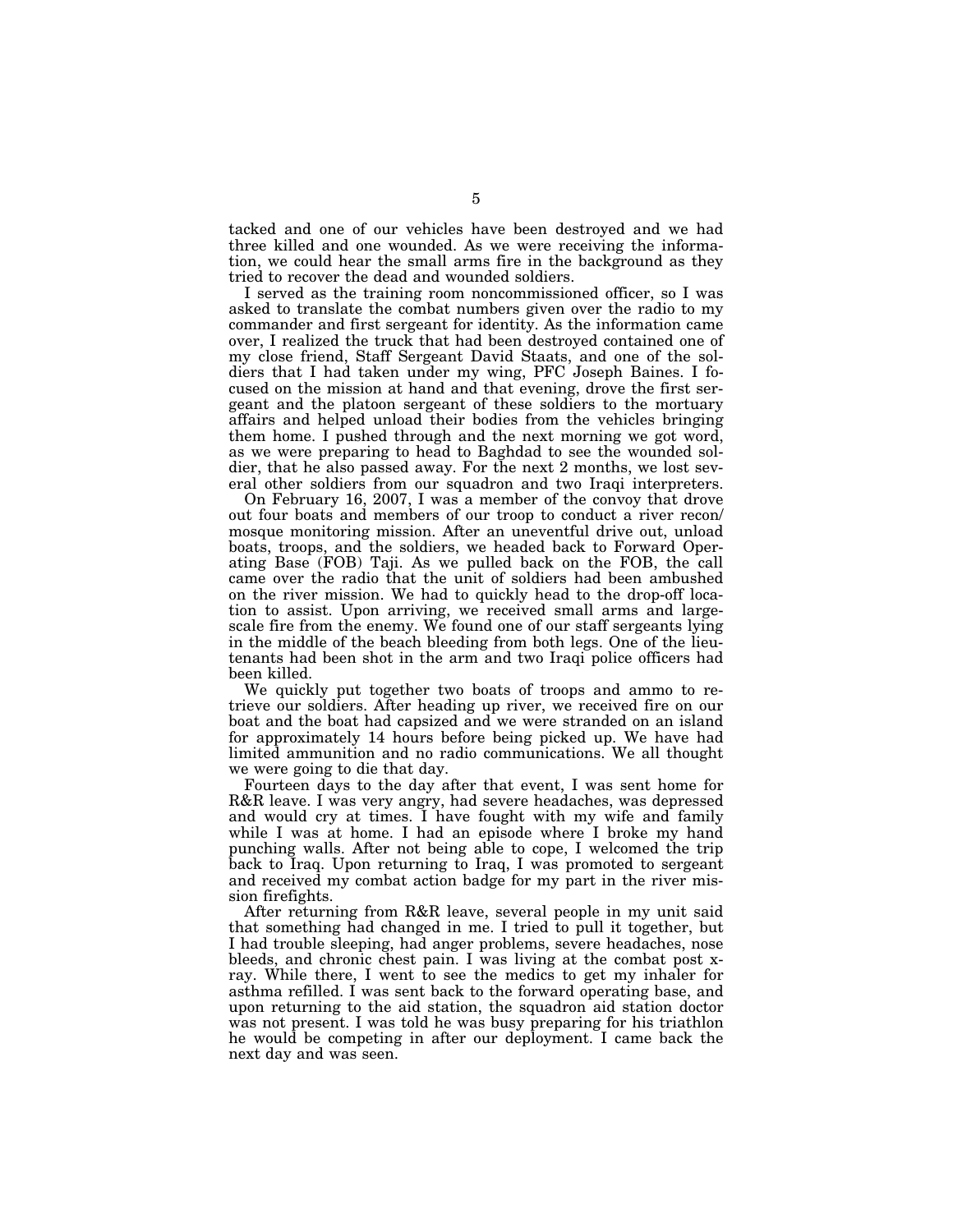I asked to see the chaplain because I was feeling very depressed and needed to talk. After talking to the chaplain, I was sent to the quarters for 2 days and then I was allowed to go back to the combat outpost. Around the first of April, I was in guard tower 1 alpha when a mortar landed between the tower and the wall around the outpost. When it exploded, it threw me down and I hit my right shoulder and head. I had severe ringing in my right ear with clear fluid coming from it and had problems seeing out of my right eye. After a few minutes, I went to the medics on the outpost and was given ibuprofen and water and sent back to duty. I started to have worse headaches and could not sleep.

They sent me back to the forward operating base and I was seen by the aid station by doctors and medics and then sent to the mental health center. I spoke with the lieutenant there who was a licensed clinical social worker. He had a 15-minute talk with me and gave me Celexia and Ambien. I was sent back to my quarters. The next 2 days, I began to get angry and hostile due to the medications, and I was sent back to the lieutenant colonel. He informed me that if I did not stop acting like this, that they were going to chapter me out under a 5–13, personality disorder discharge. I tried and went back to the aid station.

After several days on suicide watch for making the comment that if I had to live like this, I would rather be dead, I asked to be sent somewhere where I could get help and be able to understand what was wrong with me. I was told I could not go and demanded I be taken to the inspector general of the forward operating base. I was told by Captain Dewees that I was not going anywhere, and he called for all the medics, roughly six to ten. I was assaulted, held down, and had my pants ripped from my left thigh and given an injection of something that put me to sleep. When I awoke, I was strapped down to a combat litter and had a black eye and cuts on my wrists from the zip ties.

I eventually was untied and from that point forward for 5 weeks, I was held in a room that was 6 feet by 8 feet that had bed pans, old blankets and other old supplies. I had to sleep on a combat litter and had a wool blanket.

I was under guard 24/7, and on several occasions was told I was not allowed to use the phone or the Internet. I had slept through chow and asked to be taken to the chow hall or post exchange to get some food due to my medications. I was told no and given a fuel-soaked MRE to eat. I was constantly called a piece of crap, a faker, and other derogatory things. They kept the lights on and played all sorts of music from rap to heavy metal all night. The medics worked in shift, therefore, they didn't sleep. They rotated. These are some of the tactics that we would use on insurgents that we captured to break them to get information or confessions.

I went through this for 4 weeks and the HHC (headquarters and headquarters company) commander told me to sign this discharge, and if I didn't, they would keep me there for 6 more months and then kick me out when we got back to Fort Hood anyway. I said I didn't have a personality disorder, and he told me if I signed the paperwork that I would get back home and get help and have all my benefits.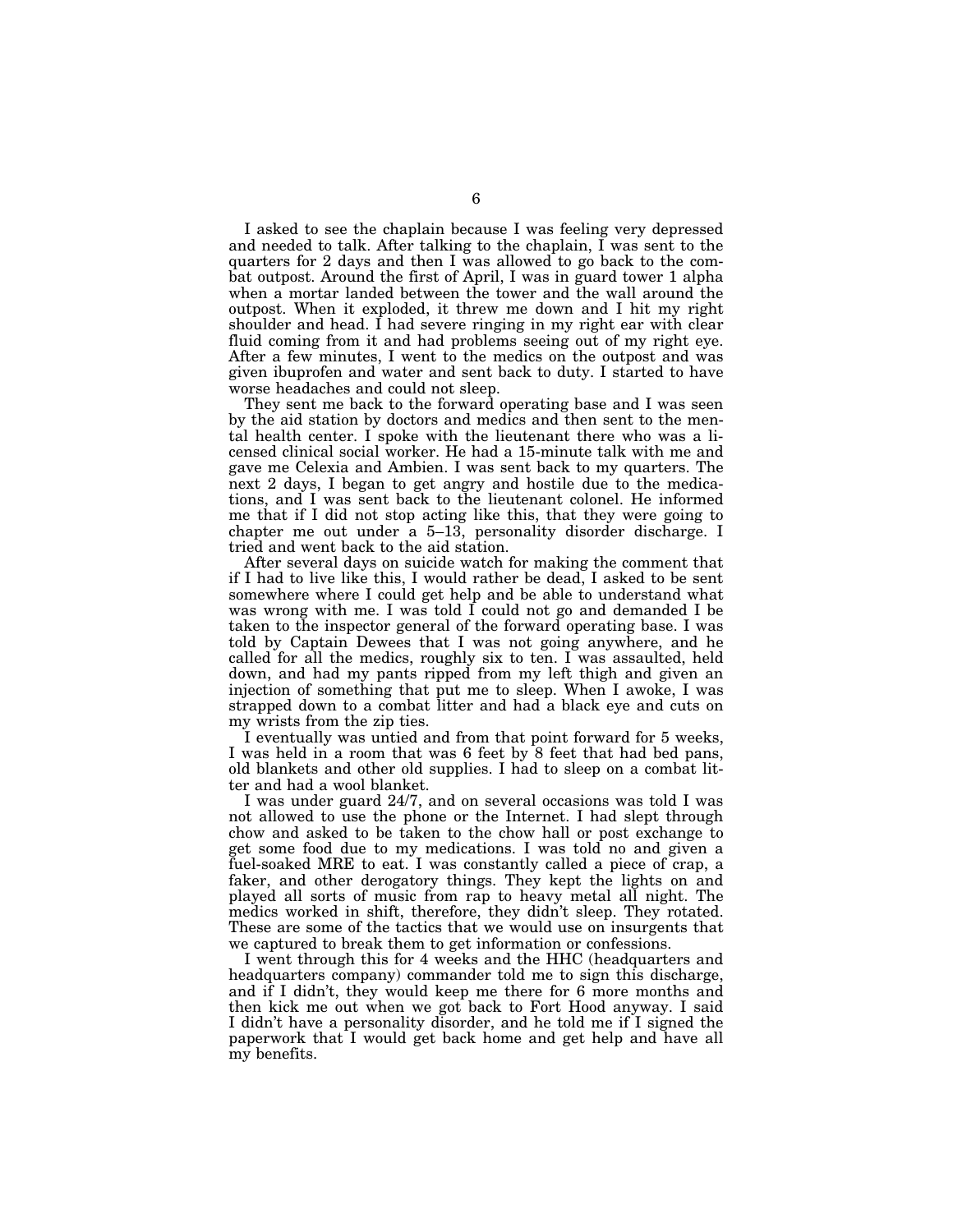After the endless nights of sleep deprivation, harassment, and abuse, I finally signed just to get out of there. I was broken. It took 2 more weeks before I was flown out and brought to Fort Hood. Upon returning, I was told by the rear detachment acting first sergeant and commander to stay out of trouble and they would get me out of there. I was sent out to wait on my wife in the rain with two duffel bags and another carry bag. This was my welcome home from war.

I went home and I went to sleep, only to be awakened by three sergeants at my door saying I had to go back to the mental health due to me being suicidal and they had not had me checked out yet. I went to the R&R center at Fort Hood, Texas, and was seen by a lieutenant colonel who was a psychologist. He asked me why I was brought back from Iraq. I explained they said I had a personality disorder, and he disagreed. He shook his head and said that I had severe PTSD and combat exhaustion. He told me to get to sleep and rest and followup in a week with him. I was never allowed to go back to see him.

The ironic thing is that in my military records, I held three Army jobs and had a total of eight mental health screenings that all found me fit for duty. Also, I had never had a negative counseling or a negative incident in my 12 years of Reserve and active-duty career. Two weeks after getting back, I was discharged from the Army. I had my pay held and they took my saved up leave from me for repayment of unearned reenlistment bonus. I received a notice in the mail 3 weeks after my discharge from the Department of Finance that I owed the Army \$1,501. Three months later, I went to the VA and I was told they could not see me for the mental health due to my preexisting disorder. I went back the next week and was seen by a psychologist.

After an hour with her, she scheduled me an appointment with a caseworker and then I had several follow-up mental health appointments. I was given my VA rating a year later in 2008 of 70 percent for post-traumatic stress disorder, knee injury, headaches, right shoulder, and asthma. Six months later, after several emergency room visits and neurology appointments, my rating was upgraded to 90 percent and I was given service-connection for traumatic brain injury.

In June of this year, after 2 years from the date that I filed a request with the Military Boards of Correction to have my discharge changed from a chapter 5–13 to a medical retirement, I was denied, even after the 3 years of VA medical documents and evidence from people that know me. I demand my discharge be changed and I receive the proper discharge for my service.

I have since founded Disposable Warriors and I have assisted many veterans and soldiers in a range of issues, from personality disorder diagnosis to soldiers on Active duty with diagnosed posttraumatic stress disorder that are not been treated or being discharged for misconduct other than honorable or bad conduct discharge, which also does not entitled them to VA benefits.

I want to say that it has been hell just to get my mind somewhat back on track and to exist. I have bouts of memory loss, agitation, flashbacks, paranoia, problems sleeping, and depression. I get angry every time I look at my DD–214 with the fraudulent person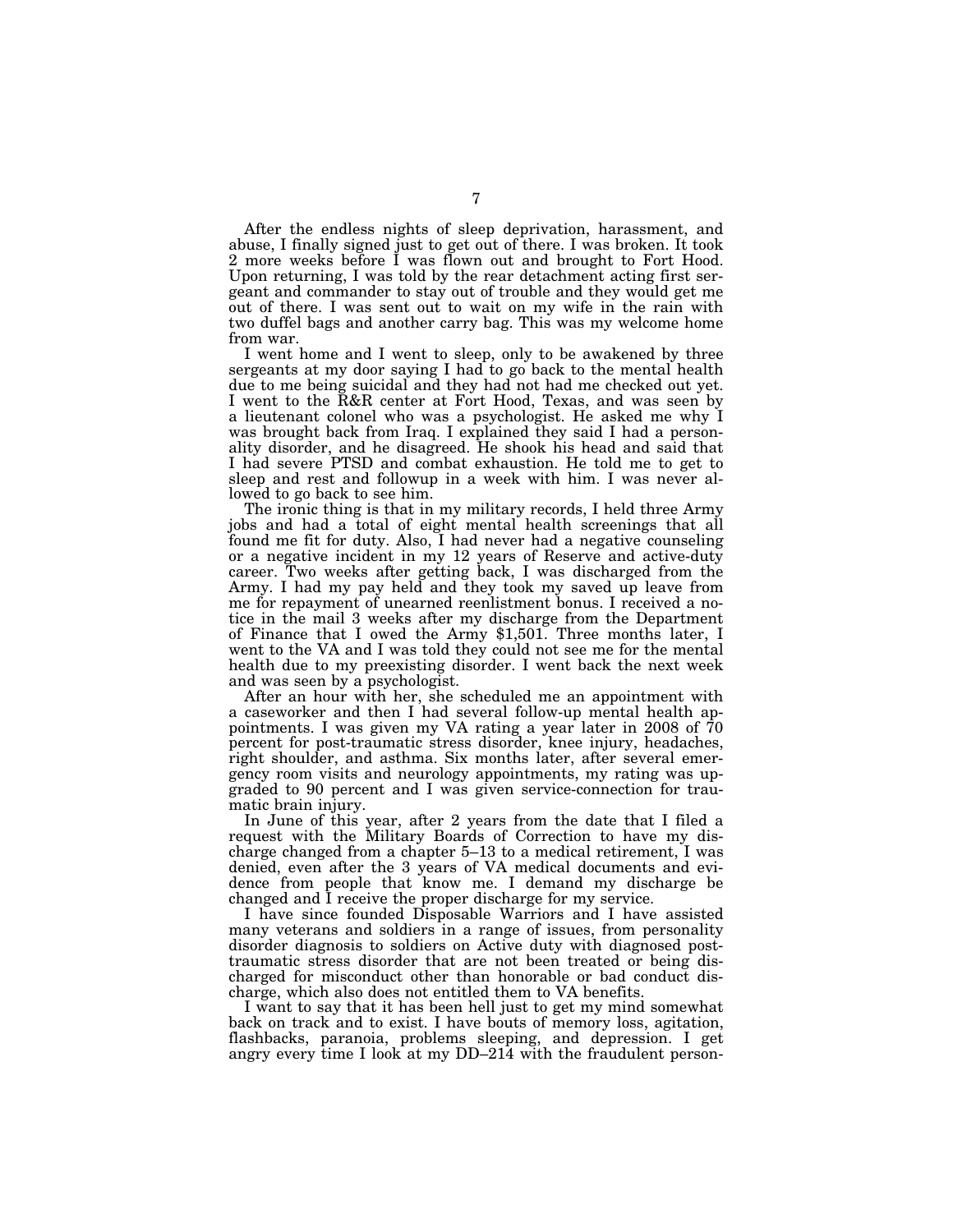ality disorder discharge. It cost me my contract jobs for private security after my exit from the Army. I had to get a job 3 days after I was kicked out of the Army to feed my wife and three children. I was taught for years in the Army the definition of integrity, honor, respect, and selfless service, all of which I gave to the Army but none was given back to me.

I hold two things very dear to me this day, and it comes from the noncommissioned officers creed: the accomplishment of my mission and the welfare of my soldiers. I am on a new battlefield, with a new mission, and I will, at all cost, take care of soldiers and their families. I love my country, I love my Army, but we cannot stand by and watch this to continue to happen.

At the very same time that this Committee was having Specialist John Town testify in front of them in 2007, I was abused, broken, and discharged for the very same thing this he was testifying about. Please do not let us be here in 3 years again with another story of shame. The lack of care and concern, coupled with the stigma of asking for help that we have allowed to be put on us, has to be totally removed. Then and only then will we see the veterans homelessness rate drop, the active duty in veterans suicide rate drop, and the skyrocketing of divorce decrease. The senior level of the Armed Forces get it. But they can talk about it, design plans for it, and make PowerPoints about it, but if it is not being enforced at the soldiers' level, it is worthless.

In closing, I would like to state that I do not have, nor have I ever had a personality disorder. I suffer from post-traumatic stress disorder and traumatic brain injury from my service to my country while at war in Iraq. I raised my right hand on several occasions and swore to protect the Constitution at all cost. I did my part. Now it is time for the military to keep its part of the agreement that if I were injured, they would help me get back on my feet. Please help stop these wrongful discharges and help get our wounded servicemen and women back to service or back to their families. Thank you.

[The prepared statement of Sergeant Luther appears on p. 47.] The CHAIRMAN. Thank you both for such compelling testimony.

Mr. Kors, the last figure that both you and I had were from 2002 to 2007, stating that DoD discharged 22,600 veterans. Has that number gone down since we had the first hearing?

Mr. KORS. It was the 22,400. They have added 200 more to the list. But even that is tremendously outdated. That goes to 2007.

The CHAIRMAN. So we don't know what has happened the last 3 years?

Mr. KORS. We don't at all. I think the number of families who have been purposely cheated out of benefits is just rising and rising, without stop.

The CHAIRMAN. I assume the later panels are here and heard that question. I hope it is answered. I am sure such an institution as the Army has more updated figures.

Mr. KORS. I hope so. It is worth mentioning this is not just the Army. We are seeing personality disorder discharges across all four branches.

The CHAIRMAN. What disorder did they have you down for, Mr. Luther?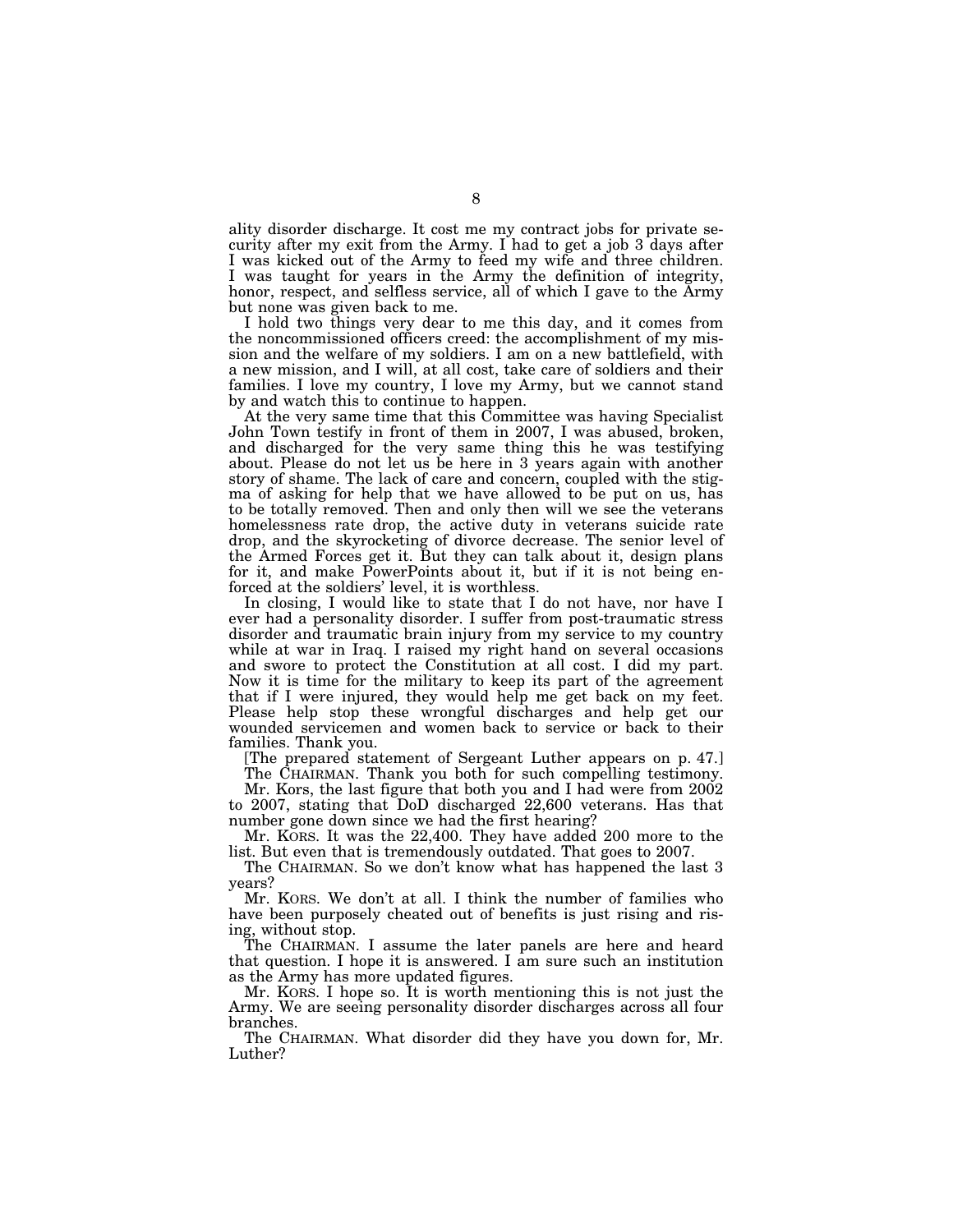Sergeant LUTHER. They gave me a personal disorder NOS, not otherwise specified. They didn't characterize it.

The CHAIRMAN. Nothing more specific than that?

Sergeant LUTHER. No, sir.

Mr. KORS. And that is something you see with all of these discharges. When you have wounds that clearly don't come from a personality disorder, a cleaner way to fudge it is to give a nonpsychological, nonaccurate diagnosis; NOS. You won't find that in any of the psychological manuals. But it prevents them from stating specifically what the issue is.

And, of course, these discharges are being used for some of the most absurd things. Of course, with him, with blindness. With John Town here 3 years ago after he was wounded by the rocket and won the Purple Heart, they said he wasn't wounded. That his deafness came from personality disorder. I think about Sergeant Jose Rivera. His arms and legs were punctured by grenade shrapnel. They said those shrapnel wounds were caused by personality disorder. Sailor Samantha Spitz, her pelvis and two bones in her ankle were fractured. They said that her fractured pelvis was caused by personality disorder.

In a case that really touched me of Specialist Bonnie Moore, she developed an inflamed uterus during service. They said her profuse vaginal bleeding was caused by personality disorder. Civilian doctors thought it was something a little more severe. She went to a hospital in Germany where they removed her uterus and appendix. But after being given that personality disorder discharge and denied all benefits, she and her teenage daughter became homeless. She called me just because she was concerned that at the homeless shelter her daughter would be raped.

The CHAIRMAN. Sergeant Luther, what you described in the month or so after they asked you to sign these papers can only be described as torture, as I listen to it. Did you take any legal action against the Army for torturing you?

Sergeant LUTHER. No, sir. At the time, my TDS (Temporary Duty Station) attorney told me to go ahead and sign it or I would stay there 6 months. When I got out it took approximately 90 days for me to even get out of my fog to even seek help and when I went to the VA when they immediately denied me at first and some psychologist heard me talking and asked me to come back and then. But I have not been able to take any legal action. We went through the proper channels to ask the Board of Corrections to take the evidence and look at it. I just recently got a copy of that back, and it was pretty astounding.

The CHAIRMAN. Maybe Mr. Kors knows this. Does he have any legal recourse to sue the Army for torture?

Mr. KORS. The *Feres* doctrine coming out of the Supreme Court case from 1950, *Feres* v. *U.S.,* provides a bubble for military doctors, which regardless of how egregious their behavior or diagnosis is, they cannot be a sued. A lot of the doctors I talked to who were pressured to purposely misdiagnose physical injuries as personality disorder, that was one of the tactics that their superiors gave them said, look you can go ahead and do this. You will be promoted for applying the false diagnosis, and there is no way you can be sued.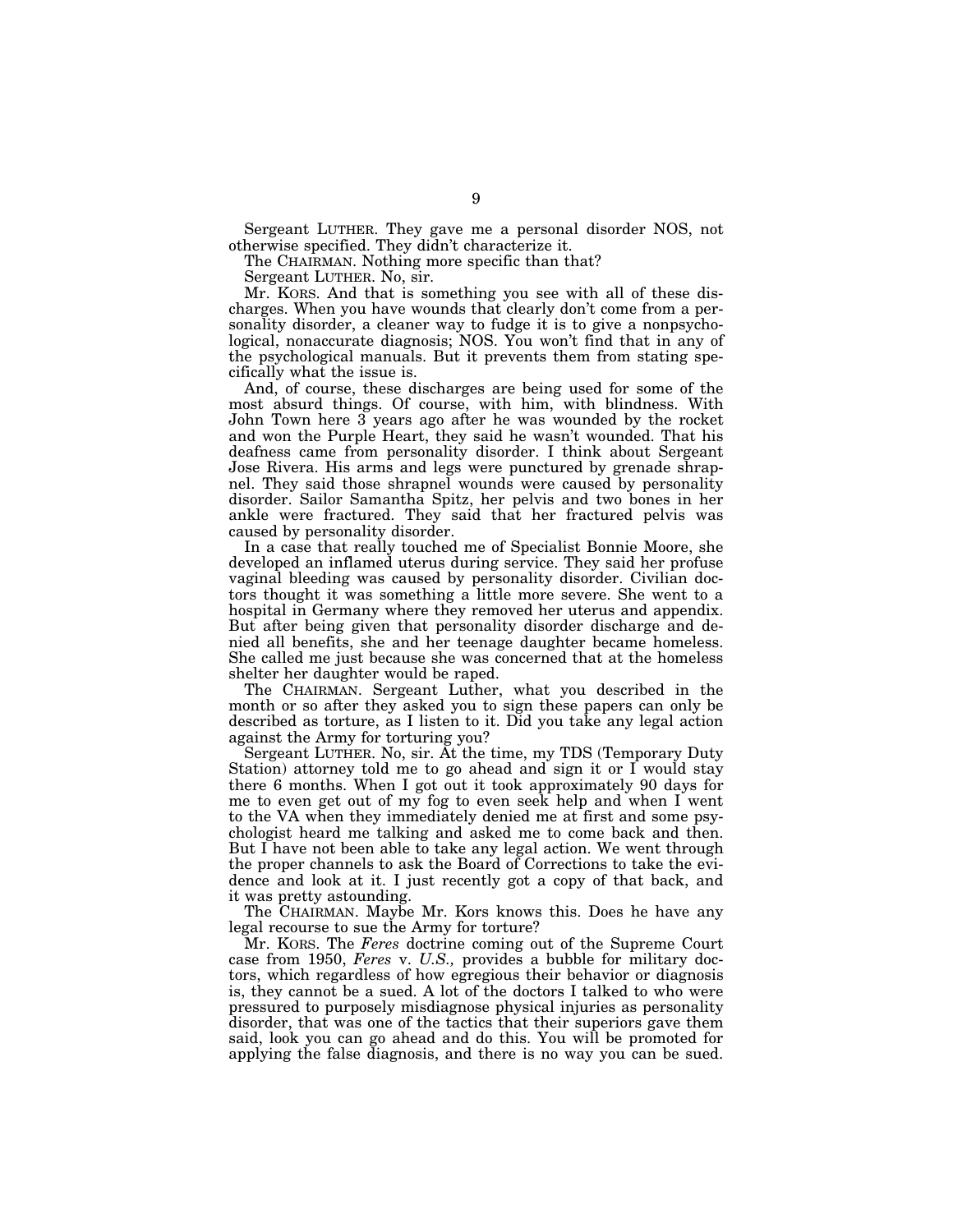The CHAIRMAN. Sounds like during this detainment there were other people besides doctors involved.

Mr. KORS. I think legally it would be a tricky prospect.

The CHAIRMAN. All right. Mr. Buyer.

#### **OPENING STATEMENT OF HON. STEVE BUYER**

Mr. BUYER. Mr. Chairman, I am going to refer to my opening statement.

The Department of Defense has the responsibility to ensure that diagnosis of personality disorders within its ranks are accurate and the behavior abnormalities are not the consequence of combat or some other event that might result from post-traumatic stress. That being said, this Committee does not have jurisdiction over the military disabilities rating system nor the discharge procedures. I made this very point 3 years ago when we held a nearly identical hearing on how the Pentagon handles the identification and disposition of personality disorder diagnosis.

Today's hearing takes a slightly different approach as to how personality disorder discharges impact veterans' benefits, but the thrust of the discussion is the same. This is primarily a DoD issue. And if we hope to prompt any effective solutions, we should have had a joint hearing with the Armed Services Subcommittee.

As for the topic of today's hearing, I think most participants can summarize pretty quickly how personality disorder discharges impacts a veteran's position. Personality disorders are not considered diseases for VA compensation purposes and except in cases where they were proximately due to or aggravated by a service-connected condition. Clearly, if the VA provides a different diagnosis than the military, then the condition is considered to have been incurred on active duty. Service connection may then be established.

So the crux of the problem we are discussing lies with the accuracy of the diagnosis provided by military physicians. And if we question whether the misdiagnosis, if there is one, is due to deliberate actions by some nefarious purpose—that is my sensing as the testimony—as I listen to the testimony by a reporter—and they are simply the result maybe even of medical errors or a line of inquiry that leads back to the DoD. I expect we are going to hear from DoD and their response to the issues raised by the 2008 U.S. Governmental Accountability Office (GAO) report showed that in many instances, DoD was not following their own procedures and policies regarding personality disorder discharges. GAO will testify that even after that, they can still not reasonably say that all the services are following DoD policies on personality disorders.

Now what is really challenging here for me is—I just want to be really careful. Number one, Sergeant Luther, let me thank you for your willingness to serve the country and wear America's uniform. The United States Army. It is the same uniform that I have worn for 30 years. So I respect that.

I also have a lot of documents here about you that are nondiscloseable. And I am not going to discuss them in public. So when you make statements—you have made public statements and I am not going to go into your personal life. I am not going to discuss your military conditions. But when you make certain statements and sitting to your left is a reporter that makes some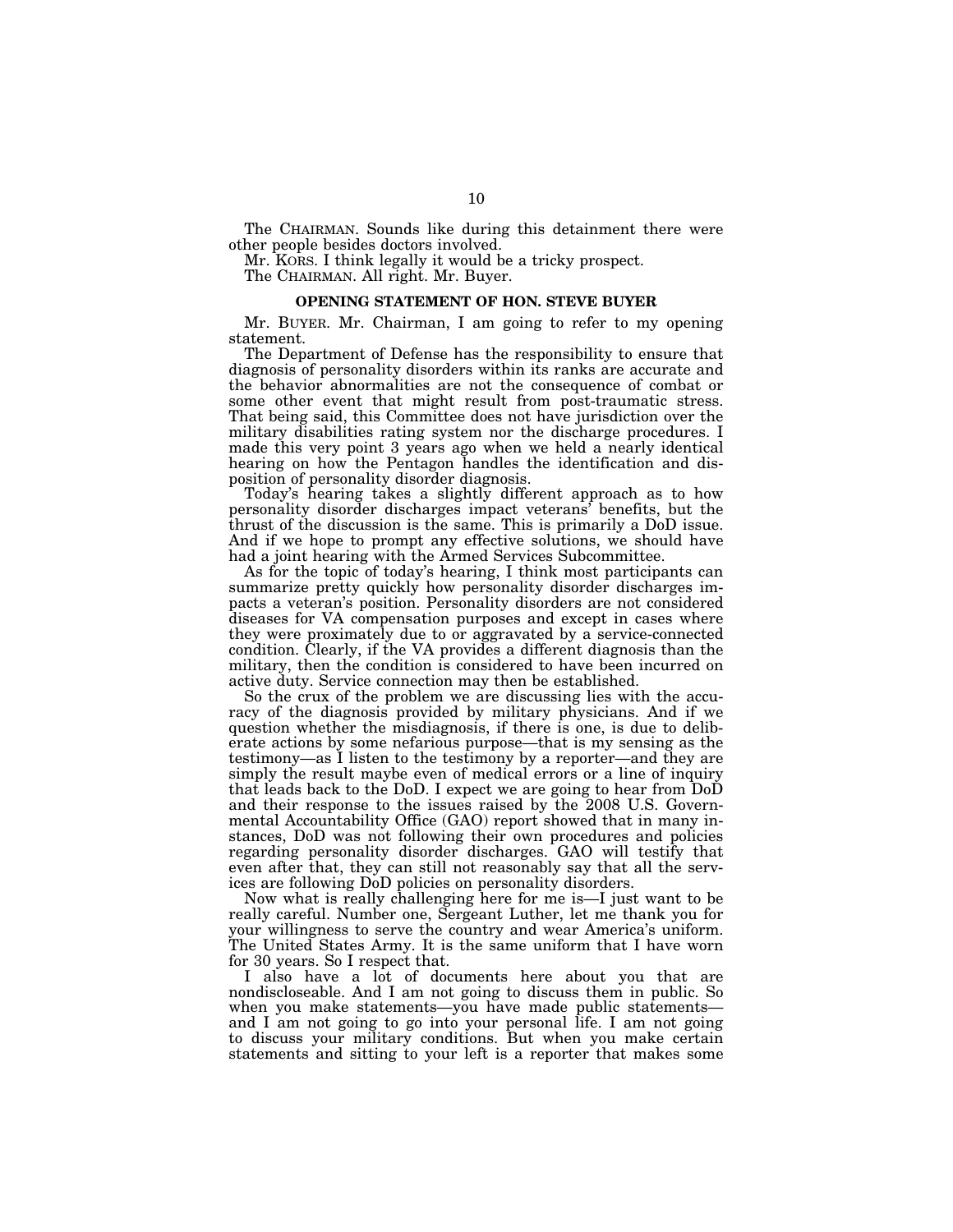very exaggerated statements, you disadvantage DoD. They are going to come up here and, guess what? They can't specifically talk about your case. They can't come in here and testify about some of the things that you have said.

You have made some pretty strong statements that are not supported by what I have. And I am disadvantaged also because, number one, I am disadvantaged out of respect. I respect you, I respect your privacy. I also would say this. I would never, even when I was Chairman of whatever Subcommittee or full Committee, ever put a reporter on a panel to testify. I would never do that. Why? Because your testimony is hearsay. It is hearsay. Everything you say is hearsay. What we are supposed to do is get to the bottom of things so you can understand that. You can make whatever allegations you want. You can lead us to our professional staff and we can find the person. So the testimony is in first person.

So I would say to the gentleman, you can say whatever you say and basically you have and you surmised your opinion based on what you have seen and heard. But I think it is pretty shocking that you would even come here and provide testimony with regard to someone's medical condition. You are not a doctor. If you were a doctor, they would knock you right upside the head for that. I would be pretty upset if you went and testified about my medical conditions in a public place, let alone, where are your sensitivities to talk about a woman and her health? Wow.

I am pretty shocked that you would do that. So I'm going to yield back my time, Mr. Chairman. I just want to let you know, sir, I respect you and I couldn't be more than—gosh, I could go into this, but sir, my counsel would be is follow the counsel of some individuals that really have your interests at heart, and those doctors have your interests at heart. You are upset with regard to the diagnosis of a personality disorder. The PTSD has, in fact, been recognized. I have the records with regard to findings when you attempted to correct the military records. So I have seen everything that they have seen, and I have seen the documents with regard to that process.

We want you to get better. We want you get better with regard to the PTSD, and please, follow the counsel of your doctors and mental health professionals that take your interests best at heart, not somebody else that may want to use you or use your case to write stories or to do other things. If they truly had your interests at heart, they wouldn't take your case and what I know about you and put it on public display. That is Steve Buyer's opinion. I would never do that to a fellow soldier.

With that, I yield back.

The CHAIRMAN. Thank you, Mr. Buyer.

Would either of you like to make a comment? Please feel free to respond.

Mr. KORS. I would love to address those concerns. Thank you, Congressman Buyer.

First of all, as to this being hearsay, I hope it is clear that this is the furthest thing from that. As a reporter, I am here to summarize the  $3\frac{1}{2}$  years of research I have done on personality disorders with Sergeant Luther's case, particularly. I never would have gone into this investigation if it were a he said/she said story.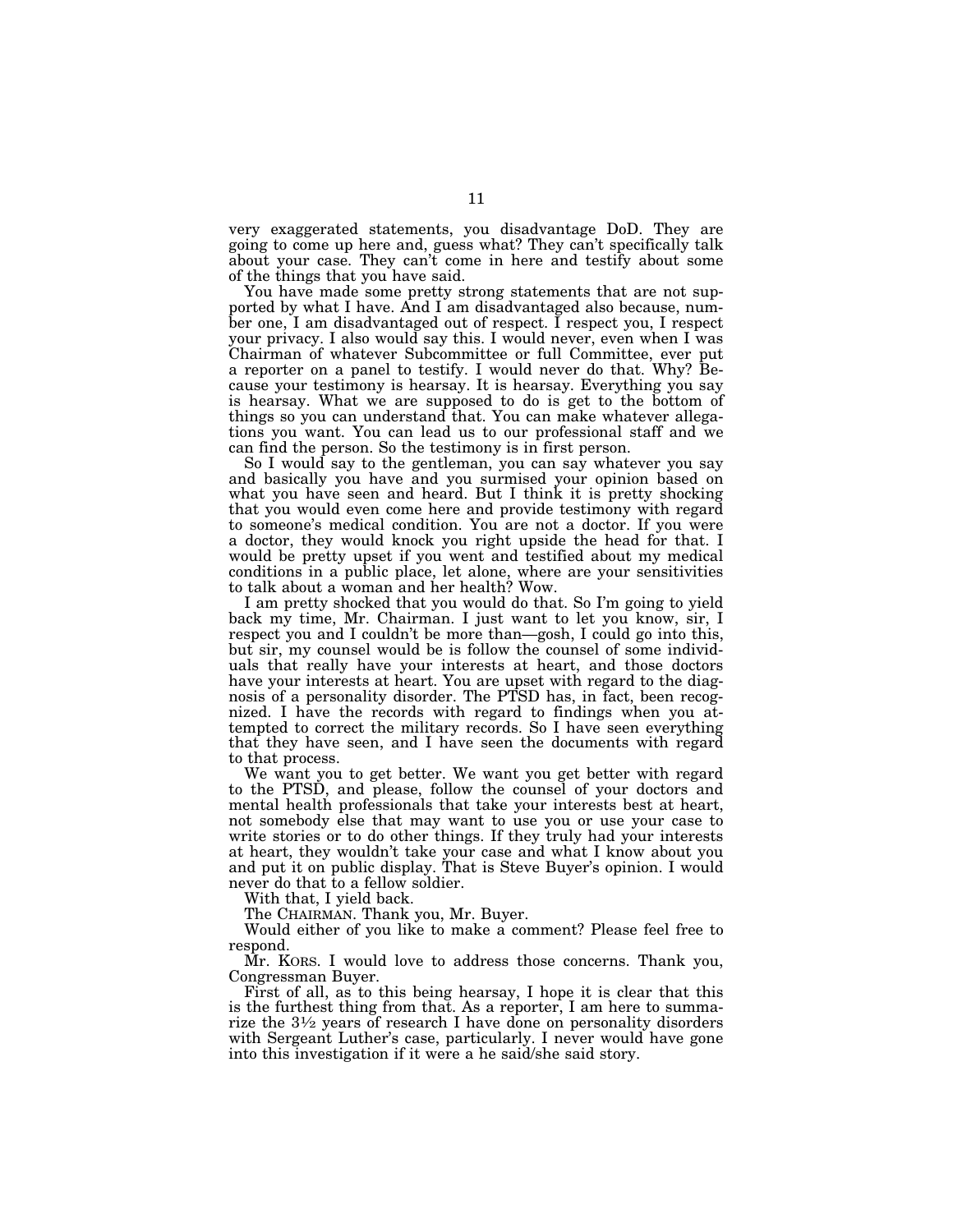In addition to Sergeant Luther's detailed testimony, I have stacks of medical papers from his doctors at Camp Taji who documented his confinement. I have an interview with his commander who was there at the aid station. I have confirmed every piece of this story. I interviewed Sergeant Byington who came to visit him while he was confined in the closet. Also, one of the idiosyncrasies of the story is they did not take away Sergeant Luther's backpack which had his camera. He was able to document the closet, take photos of it. Nobody in this story disputes that this is what happened. The only question from here is what to do about it.

As for this being an isolated case, I think about Troy Daniels, a doctor who works extensively with Ft. Hood. He interviewed or he—sorry, treated Sergeant Luther following his return to Texas, said in no way did he have a personality disorder, this was clearly traumatic brain injury and that he wasn't surprised by this. He had seen a dozen of these personality disorder cases come out of Ft. Hood, all of them, he said, did not have personality disorder.

I am simply giving back to you the statements from the doctors that I have spoken with.

Mr. BUYER. The challenge is, you can't say an emphatic statement like you just said, all said he does not have. I have records in front of me.

Mr. KORS. All said what?

Mr. BUYER. I am not going to do this. My integrity as a gentleman will not permit me to do this.

Dr. Roe, will you take this seat? I am not going to participate. I'm not going to do it. This is wrong. This is wrong. Dr. Roe, take over.

The CHAIRMAN. Mr. Kors, I apologize for any further reaction, please, sir? Please.

Mr. KORS. Let me just say further that the Representative who was upset that I was sharing Specialist Bonnie Moore's story. These soldiers want their story to be told.

Sergeant Luther, I believe he came here today to represent those 22,600 families who have been shattered by these false diagnoses. It is a story that hasn't gotten out to the public as so many in the military hope it would, and if nobody knows about this, if these stories don't get out, then this problem is not going to be fixed. We'll be here, as Sergeant Luther said, 3 years later with another batch of stories.

The CHAIRMAN. I think you have control over your microphone. There is a button on there.

Sergeant LUTHER. Just what I would like to say is this. I am not here just about chuckles. This is larger than I. I haven't made any statements that were inflammatory or wrong. I wished I didn't have this story to tell. But what I will tell you is in the 3 years that I have been treated for post-traumatic stress disorder and the medications I have been given, several of my doctors have said to me at different intervals to make sure I continue to fight to have my discharged change because it doesn't reflect what my injury is.

I saw a licensed clinical social worker and a pediatrician in a combat theater for less than 2 hours of face time and was given the diagnosis of personality disorder. In doing study over 3 years, that is impossible to diagnose at that interval. In fact, in the last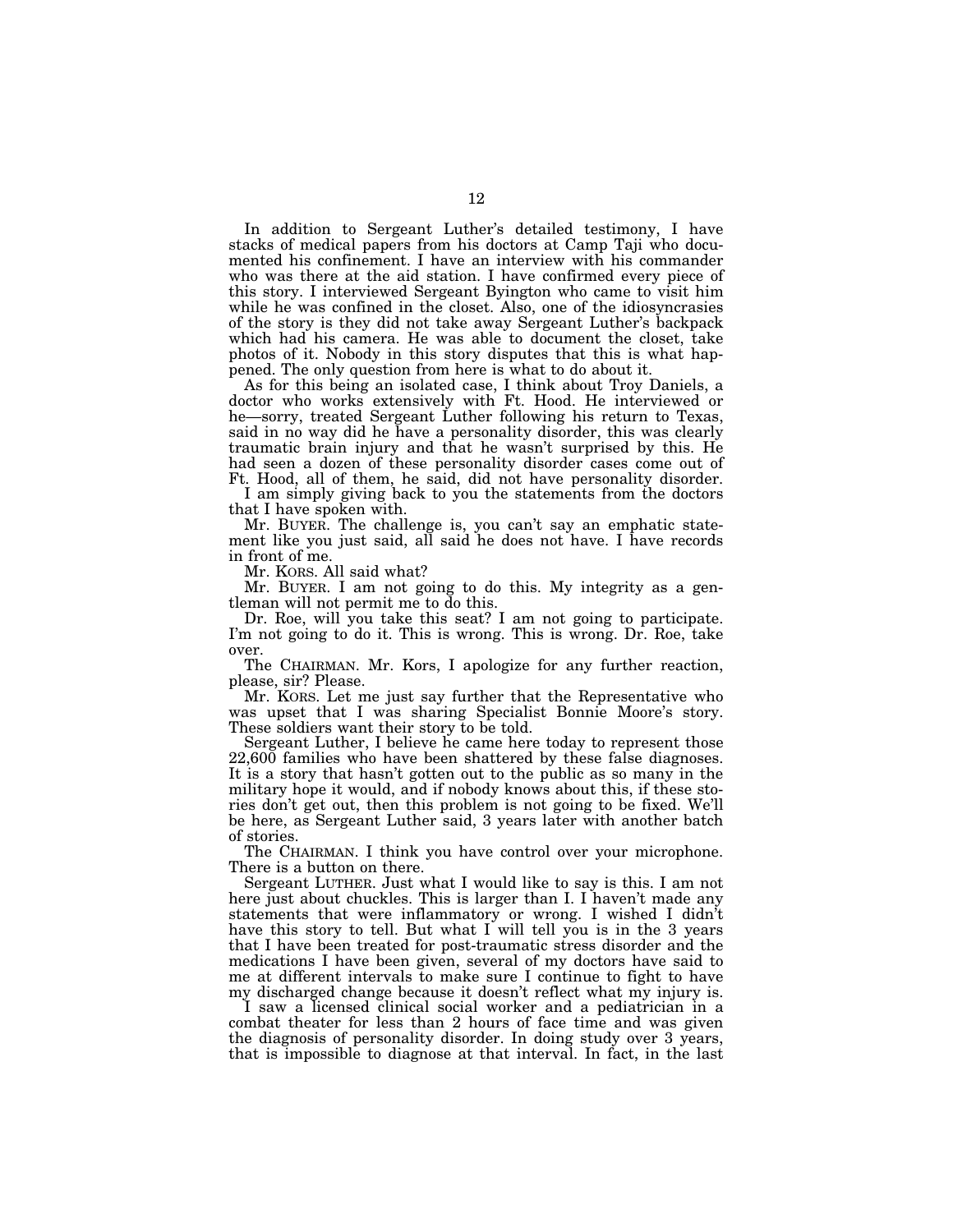3 years, I have been treated—prognosed and diagnosed for my PTSD and now traumatic brain injury to my cognitive function disability and if it was a case of a personality disorder, I think that those licensed psychologists and psychiatrists would, in fact, have found a personality disorder and seeing that I have never in my life had any issues prior to being blown up in Iraq.

Mr. KORS. Mr. Chairman, let me also add one misimpression I want to make sure that folks from this Committee do not come away with is that there is any kind of connection between PD, personality disorder, and PTSD. They have similar letters as Mark Twain said the difference between lightening and the lightning bug.

It is true that Sergeant Luther did get shell shock from his service in Iraq, but we are talking about physical injuries that are being diagnosed as personality disorder. You know, with PTSD, it is very easy to make this amorphous argument that, well, you think he was crazy before or after he served in Iraq, we think he was crazy before. I guess we both have our own opinion. With blindness, deafness, a mortar fire wound, fractured pelvises, you can't make that same argument.

The CHAIRMAN. Thank you. Mr. Roe, do you have any questions? Mr. ROE. Yes, Mr. Chairman. I didn't hear a lot of the testimony but just as a veteran and as a medical officer in the Army, when I was in, I never felt any pressure, I never had anyone—maybe I was immune to it, I don't know, due to stubbornness, but I never felt pressure to make diagnosis one way or the other and certainly diagnosis can be right and can be wrong. I guess Roe's rule is they haven't invented the test or diagnosis that hasn't been wrong. So people can make mistakes, honest mistakes, but as a medical doctor in the military I never had anyone come to my clinic and pressure me to diagnose someone one way or the other so that an administrative discharge or whatever could be made. And I am not saying it did or didn't happen; I am just saying in the experience of this doctor it didn't happen. So I yield back.

The CHAIRMAN. I thank you, Mr. Kors and Sergeant Luther. I hope you will stay for the next panels. We may want to have you respond to what happens. I want to thank you for your courage in being here. I want to thank you for pursuing this. You are up against a vast machine, some of that you just saw here, and I think it is extremely important that all the families get the best possible explanation. By telling your story, Sergeant, you have tried to do that.

Mr. Kors, there is nobody who has ever testified in front of this Committee that didn't reference some hearsay. I have read all of your materials and I have great confidence in both the ethics and the integrity of what you have said and the way you go about it. So, I want to thank you both for your courage and for your integrity for doing this.

Mr. KORS. Thank you. Mr. Chairman, if I could quickly address two concerns that were raised by Representative Roe. First to say that you had asked before about the consequences for these doctors, whether they be subject to lawsuits. Quite the opposite has been occurring. Those who have provided these false diagnoses have been rapidly promoted. I think about Lieutenant Colonel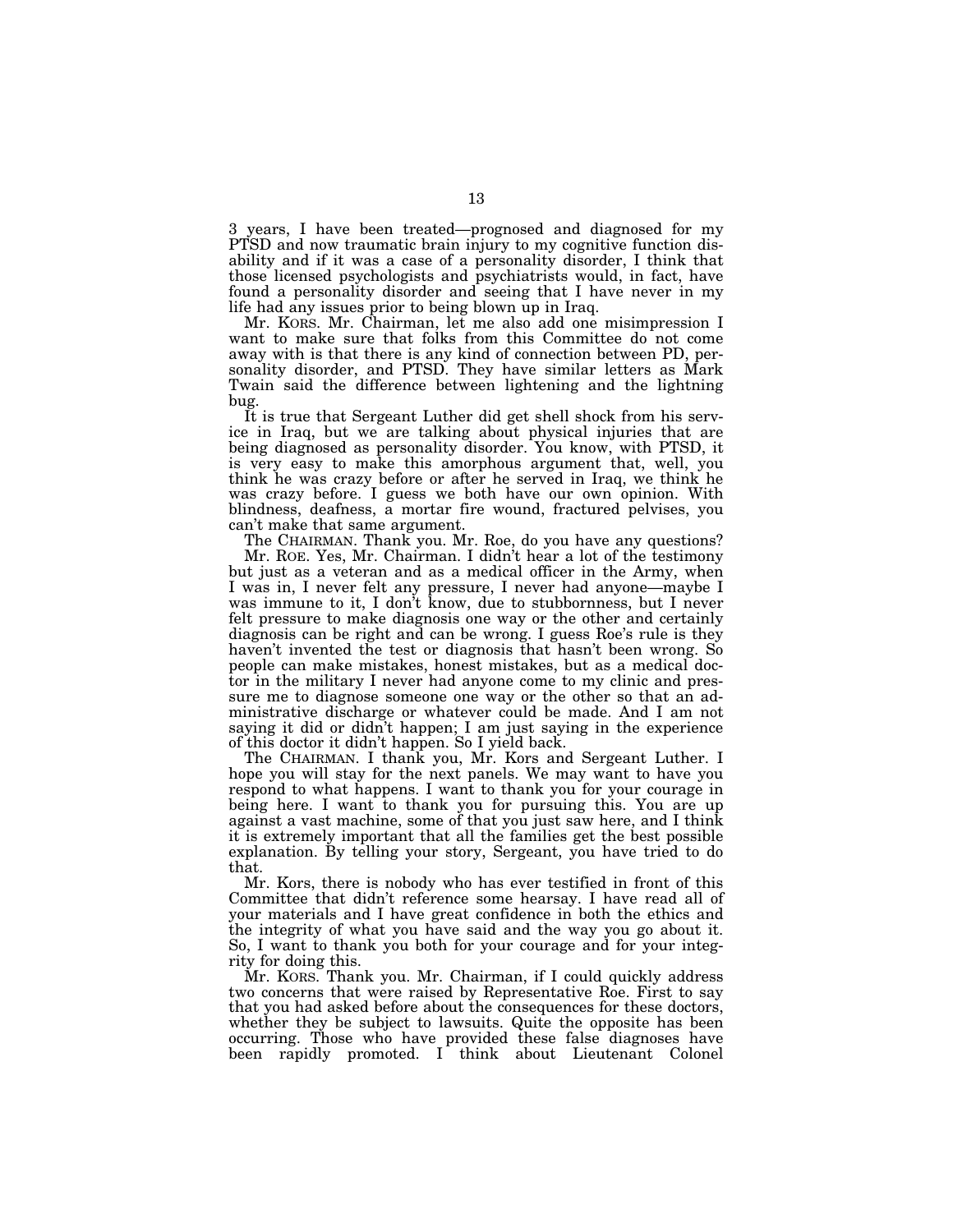Applewhite, the social worker who diagnosed personality disorder on Sergeant Luther. He was immediately given a slot to teach at Fort Sam Houston a course to other medical professionals on how to properly diagnose mental illnesses.

With Captain Wehri, who confirmed that Sergeant Luther was placed in that closet for over a month, he was promoted to major and those—and in fact, with that doctor I mentioned who was encouraged to diagnose that chunk of a missing leg as personality disorder, the superior who applied that pressure was immediately promoted to one of the top doctors in the military.

And also to address the concern of Representative Buyer that this is not—this is an Army issue and not a VA issue. Nothing could be further from the truth because so many of these soldiers, they are told you have a personality disorder discharge; you are not eligible for VA benefits. So these people don't go to the VA because they don't think they have a slot there for them. There are very, very few that find out through other means like maybe the press that they can get an independent review from the VA. They will go in and in those cases, you get the most bizarre outcomes. You have VA doctors who get to examine them in depth and say this soldier doesn't have a personality disorder. They have a broken arm or blindness or traumatic brain injury and then you have what you have in Sergeant Luther's case with traumatic brain injury and a large disability benefit finally for that injury but yet the Army is insisting that he has a personality disorder discharge and doesn't deserve any compensation. One soldier, two vastly different diagnoses.

Mr. ROE. Mr. Chairman, may I just make a comment. Mr. Kors, I don't know the details of this and I am just discussing this in the broader view. If I served in the military that I thought my promotion was based on me making a diagnosis, it isn't the Army that I was in. And you may be—maybe an officer got promoted after they saw someone. I am sure I did. I got promoted from captain to major when I was in the Army, and  $\overline{I}$  saw a lot of people during that time. But the military has criteria that they do, objective criteria, hoops that you jump through, at least when I was in the Army to get promoted. I have never heard of any such thing where somebody made a diagnosis and then you suggest that they got promoted because of that. That would be outrageous.

Mr. KORS. This is not to say this was the only reason they were promoted, but in the case of the doctor who was pressed to diagnose the missing chunk of the leg, he came to me and said I want to speak out about this but I was not going to do it. He retired immediately instead of providing that diagnosis.

Mr. ROE. I yield back.

The CHAIRMAN. Again, thank you. I hope you will stay because we may want to recall you after we hear from the others. If panel two would come forward, please?

Thank you for being here. Paul Sullivan is the Executive Director of Veterans for Common Sense (VCS). Dr. Thomas Berger is the Executive Director for the Veterans Health Council for the Vietnam Veterans of America (VVA). We appreciate you being here today. The minority has not requested any background medical conditions on yourself so we will be fine. Mr. Sullivan.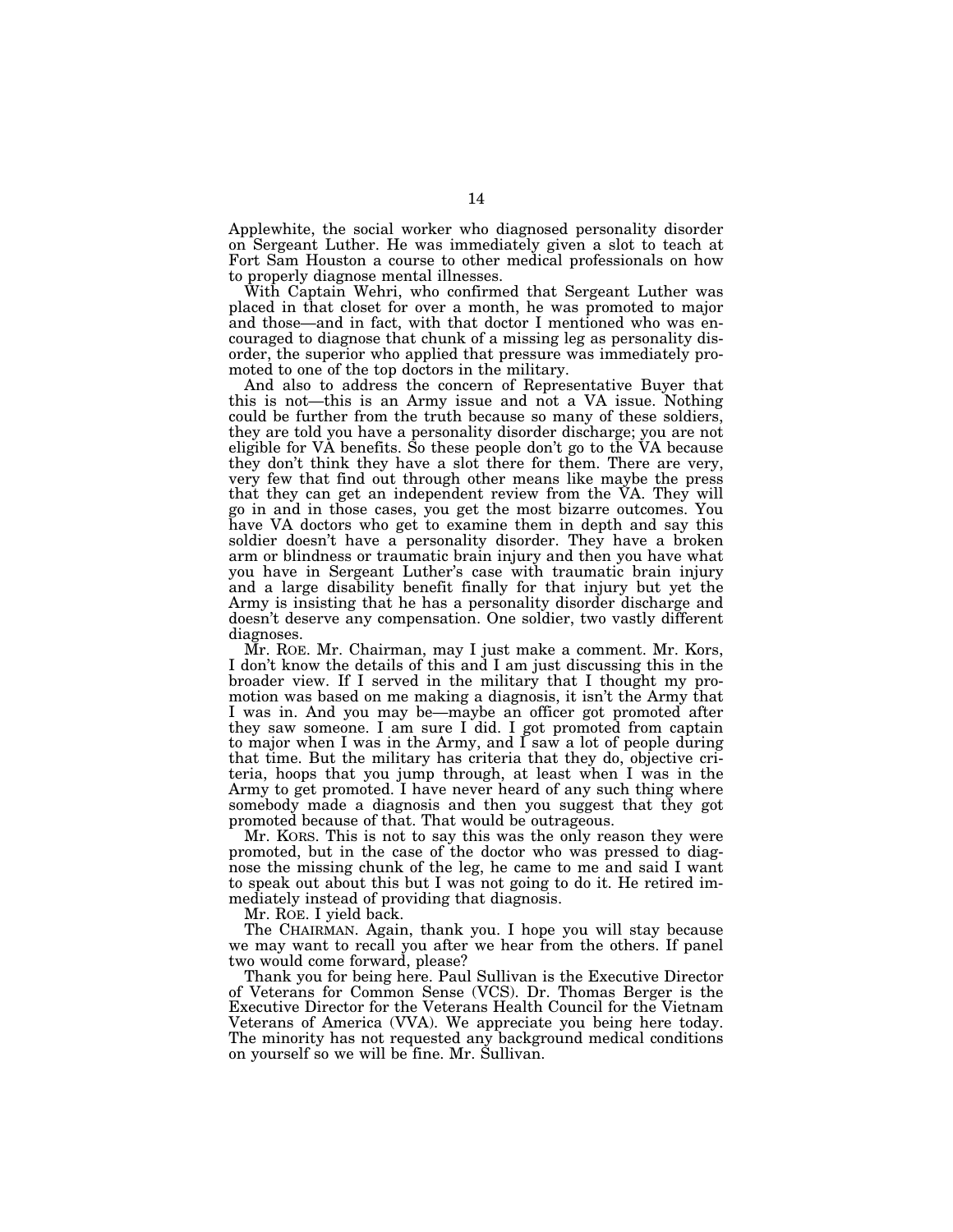#### **STATEMENT OF PAUL SULLIVAN, EXECUTIVE DIRECTOR, VET-ERANS FOR COMMON SENSE; AND THOMAS J. BERGER, PH.D., EXECUTIVE DIRECTOR, VETERANS HEALTH COUNCIL, VIETNAM VETERANS OF AMERICA**

#### **STATEMENT OF PAUL SULLIVAN**

Mr. SULLIVAN. Mr. Chairman, yes, I brought my glasses. That is my medical condition. I need to read my testimony.

I thank you, Chairman Filner and Ranking Member Buyer for inviting Veterans for Common Sense to testify about the impact of improper military discharges on our veterans. VCS testified about this issue 3 years ago. We remain alarmed DoD continues improperly discharging thousands of our servicemembers who had entered the military in good health and who served with honor while deployed to the Iraq and Afghanistan Wars.

DoD may have reduced the number of personality disorder discharges and that should be noted but DoD now improperly uses adjustment disorder and pattern of misconduct discharges instead. While we believe the military causes the problems associated with improper discharges, the solution requires cooperation between Congress, the military, VA and advocates. According to an *Army Times* article, ''Jason Perry, a former Army judge advocate who helps troops going through medical retirement said he had seen dozens of such cases, it's very common and it's completely illegal.''

We agree with Mr. Perry's assessment. VCS urges Congress to order an immediate stop to DoD's improper personality disorder adjustment disorder and pattern of misconduct discharges for those servicemembers deployed to the war zones since 2001. The main underlying cause of the improper discharges remains the enormous pressure from Secretary Gates to curb military medical spending.

VCS estimates between \$5 billion and \$20 billion in lost lifetime and other medical benefits for our veterans and families. DoD's policy improperly shifts costs from the Federal Government to veterans and private insurance companies as well as to State and local governments. VCS remains frustrated the military has not revealed how many of our Iraq and Afghanistan war servicemembers were administratively discharged since 2001. We need facts if we are going to stop the improper discharges and provide VA care and benefits to otherwise deserving veterans.

VCS used the Freedom of Information Act to try to obtain this information from DoD, and DoD said they could not obtain the data due to computer limitations. As advocates we want to offer solutions, please.

First, VA training. VA should train benefits and health care staff about DoD discharges to avoid improper VA denials for health care and benefits.

Two, there should be new DoD regulations. DoD should update separation rules to provide greater legal protections for servicemembers.

Three, correct records. DoD should identify and correct as many as 22,000 previous inappropriate discharges.

Four, enforce accountability. DoD must improve oversight and accountability. We are troubled that not a single military officer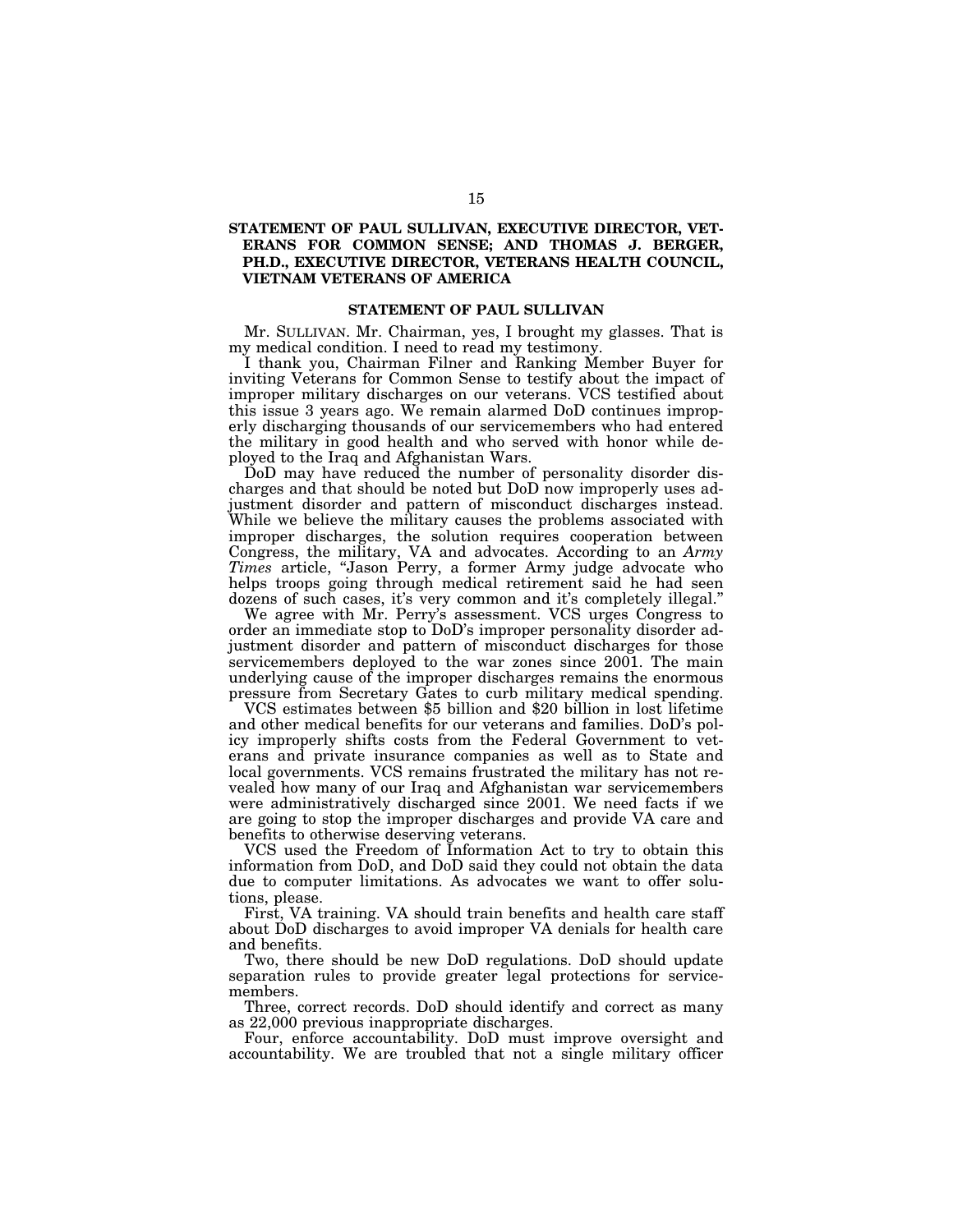was fired or reprimanded for apparently or allegedly violating servicemembers' rights.

Independent review. Congress should create an independent review of the overall health of our servicemembers; otherwise the absence of records allows DoD to plead ignorance, just as they did with exposures to radiation from atomic bomb blasts, Agent Orange, and Gulf war illness.

Six, conduct universal mandatory medical exams. VCS once again urges Congress to order the military to implement mandatory universal pre-deployment and post-deployment physical exams as required by the 1997 Force Health Protection Act that will help alleviate some of the fronts with confusing records.

Seven, fill mental health professional vacancies. VCS urges Congress to order the military to hire more medical professionals so our soldiers receive the mandatory universal exams as well as prompt treatment.

Eight, honor medical opinions. VCS urges Congress to eliminate the ability of line commanders to overrule the decisions made by medical professionals regarding the ability of a servicemember to deploy to a war zone.

Nine, expand anti-stigma education. VCS urges DoD and VA to expand the agency's anti-stigma education program and to encourage our servicemembers and veterans to seek care when needed.

In conclusion, DoD is responsible for most of the problems discussed here today. However, implementing pragmatic solutions requires cooperation between Congress, the military, VA, and advocates. This concludes my testimony, Mr. Chairman. I would be happy to answer any of your questions.

The CHAIRMAN. Thank you, Mr. Sullivan.

[The prepared statement of Mr. Sullivan appears on p. 50.] The CHAIRMAN. Dr. Berger.

#### **STATEMENT OF THOMAS J. BERGER, PH.D.**

Dr. BERGER. Chairman Filner, Ranking Member and distinguished Members of the Committee who are still around here.

On behalf of President John Rowan, our board of directors and our membership, Vietnam Veterans of America thanks you for the opportunity to present our views on discharges for personality disorder and their impact on veterans benefits.

We have heard a great deal of pieces and parts about the history. I think it is important to remember that personality disorder is a severe mental illness that emerges during childhood or adolescence and is listed in military regulations as a preexisting condition, not a result of combat. Personality disorder contains symptoms that are enduring and play a major role in most, if not all, aspects of a person's life.

While many disorders vacillate in terms of symptom presence and intensity, personality disorders typically remain relatively constant. In other words, according to the Diagnostic and Statistical Manual of Mental Disorders (DSM)-IV, to be diagnosed with a disorder in this category, the symptoms have been present for an extended period of time, inflexible and pervasive, and are not the result of alcohol or drugs or another psychiatric disorder, and that history of symptoms can be traced back to childhood or adolescence.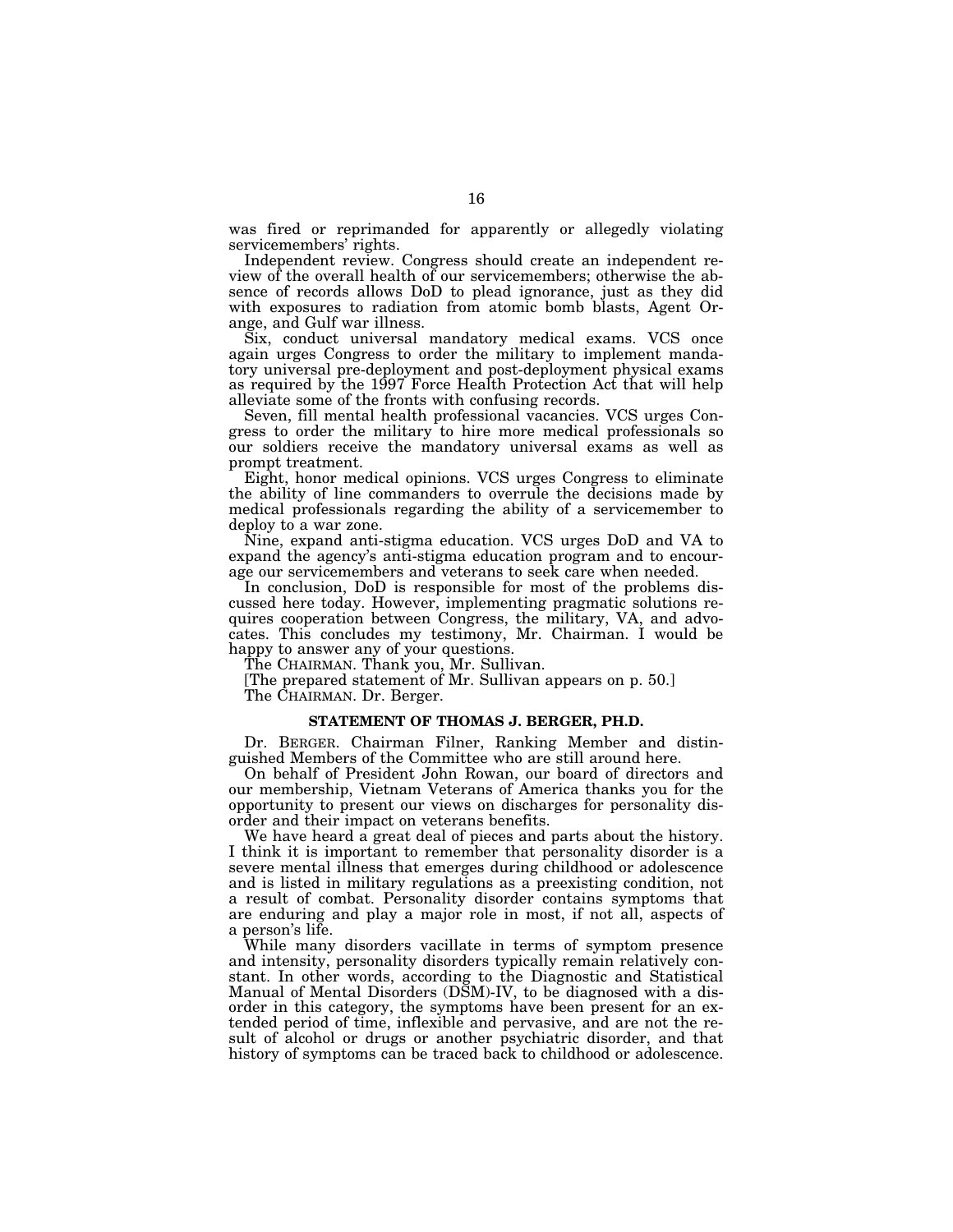At the time the issue first arose back in 2007, VVA and other veterans advocates, some of whom are present in this room, contended publicly and in meetings with Congress, that many of the servicemembers were suffering from post-traumatic stress disorder or traumatic brain injury but that it was easier and less costly for the military to separate them into the rubric of personality disorder, leaving some of us to believe that such a large number of personality disorder discharges—remember, 22,600 plus—were, in fact, fabricated to save on the cost of other more appropriate mental health treatments and disability benefits. We have also heard from the Chairman himself about some of the history of the hearings that have gone on since 2007.

I point out a couple of other elements missing from the history here, and that is in August of 2008, the Department of Defense, DoD, issued an instruction that took effect—without public announcement, okay—that revised how they were to apply the personality disorder discharge.

In addition, that same summer, the Senate also adopted an amendment to the Defense authorization bill at the time by then-Senator Obama, Senator Kit Bond and Senator Lieberman from Connecticut that directed DoD officials to report on the personality disorder situation. They did so. Subsequently in October 2008, GAO released its findings based on a review of service jackets for 312 members separated for personality disorder from four military installations. It concluded that the services were not reliably compliant, even with the pre-August 2008 regulation governing discharge separations. And, for example, only 40 to 78 percent of enlisted members separated for personality disorders had documents in their files showing that a psychiatrist or qualified psychologist determined that the disorder affected their ability to function in the service.

Fast forward to 2010. We now hear the Army say that any soldier—they deny that any soldier that was misdiagnosed before 2008, all right, if you look at the number of PTSD cases that jumped between 2008 and 2009. Something happened. And so we would like to ask, okay, can the Army explain why the number of the personality disorder discharges doubled between 2006 and 2008 and then shrunk after that by 75 percent? And how many of those who got those discharge separations were qualified to retain their benefits?

I would also like to follow-up with Paul's question: Is the Army now relying on a different designation, referred to as adjustment disorder, to dismiss soldiers? It is absolutely clear either through Congressional action or a Presidential directive that the Army needs to conduct a thorough review of its personality disorder diagnoses prior to 2008, treat those who need help and restore disability benefits where appropriate.

Thank you, Mr. Chairman, Mr. Roe, for holding this meeting. I'll be glad to answer any questions.

The CHAIRMAN. Thank you, Mr. Berger.

[The prepared statement of Dr. Berger appears on p. 54.]

The CHAIRMAN. Mr. Roe.

Mr. ROE. I have a meeting I have to go to at noon, but a couple of quick questions. And Dr. Berger, you may have the answer to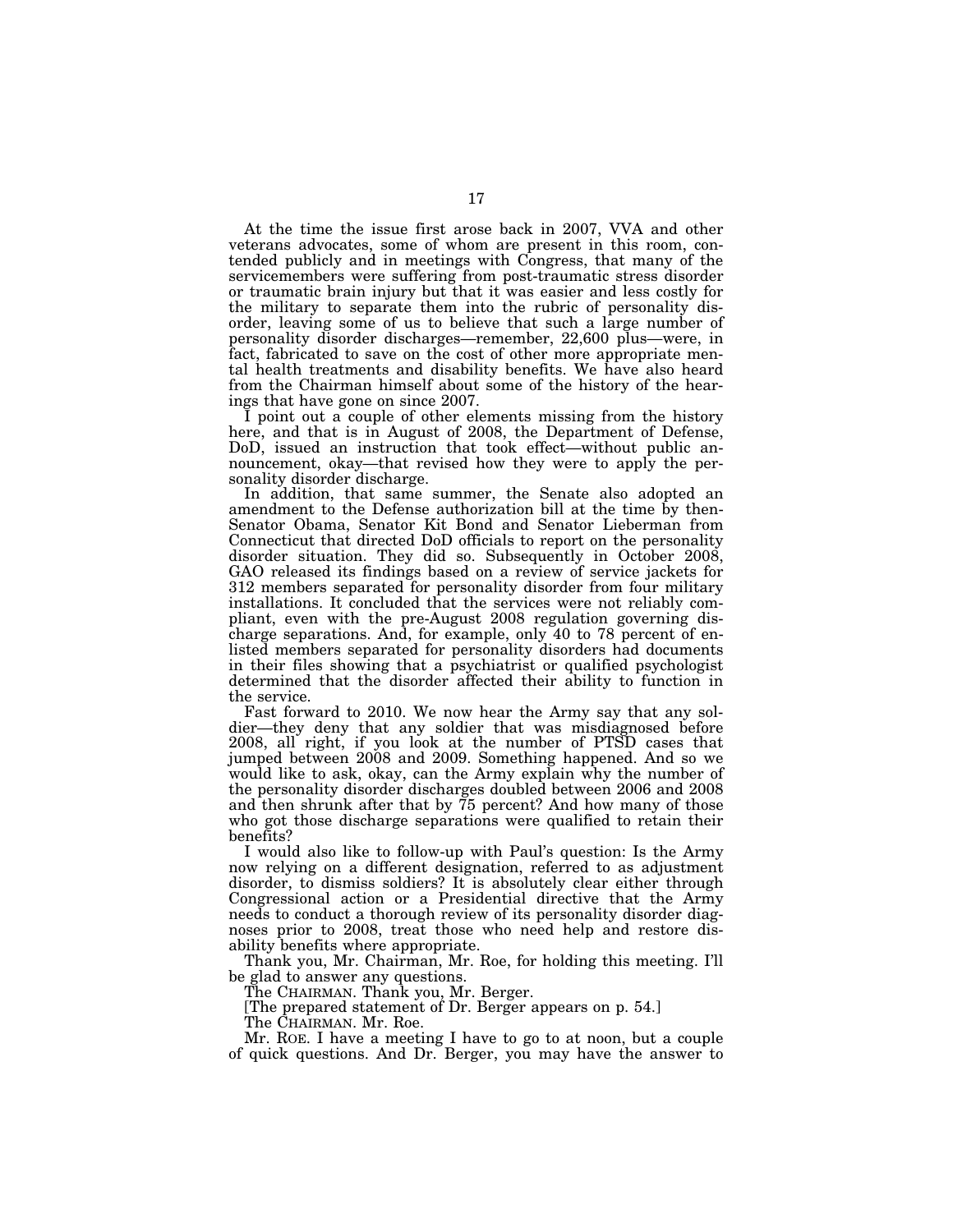this. I don't and I hadn't studied this issue before I came here today, but do you know the incidence of personality disorder in the population in general.

Dr. BERGER. No, I can't give you that figure sir, not off the top of my head.

Mr. ROE. I wondered if—I guess the question I have is what percent of troops were diagnosed with personality disorder. In other words, of that 22,600, what percent of our troops that are in there have been diagnosed, and is that—you see what I am getting at? Is it higher or is this a diagnosis that all of a sudden has exploded in the military but it's not out there in real life. And your description of personality disorder is correct, at least my familiarity with it is, that it usually manifests itself in childhood or-

Dr. BERGER. In adolescence. The DSM–4 is clear on it, sir.

Mr. ROE. Kids that are acting out, whatever, you have trouble dealing with them in high school and so on and usually don't get into the military, but I think that is a couple, just from demographics that would be very interesting to see what is the incidence in the population in general, what is the diagnosis of that, and then what is the—is it higher here that we use this diagnosis. And I think if you can find out those two things you'd find out a lot. I think your question about between 2006 and 2008 where the incidences doubled and then dropped down, I think that begs an answer also.

Dr. BERGER. Thank you, sir. I am skeptical of the Army's claim that it didn't make any mistakes because the symptoms of PTSD, anger, irritability, anxiety, depression, all those kinds of things we have talked about at other hearings, can easily under certain kinds of circumstances, can easily be confused with the Army's description of personality disorder.

Mr. ROE. I yield back, Mr. Chairman.

The CHAIRMAN. Thank you. The figures that Mr. Berger referred to, the doubling from 2006 to 2008, you said shrunk by 75 percent but I didn't get the date by which they had shrunk.

Dr. BERGER. Two thousand eight, sir.

The CHAIRMAN. In 2008, they had shrunk by 75 percent?

Dr. BERGER. Yes. Between 2008 and 2009, the annual number of personality disorder cases dropped by 75 percent. Only 260 soldiers were discharged on those grounds in 2009. At the same time, the number of PTSD cases soared.

The CHAIRMAN. How about the other diagnosis that Mr. Kors brought up, the adjustment disorder or pattern of conduct? Do you have those figures?

Dr. BERGER. I don't have those figures with me, sir.

The CHAIRMAN. Okay. Mr. Sullivan, I want to thank you for being very specific in your recommendations so that we can try to deal with these problems. I don't have a doubt, personally, that something is going on here. It is hard to imagine—maybe I am too naïve—that somebody is ordering a diagnoses or are changing a diagnoses. Have you seen that happen or do you know where that happened that these changes in the figures somehow changed because of a policy change? It doesn't just happen.

Dr. BERGER. That is why we are asking the questions, sir.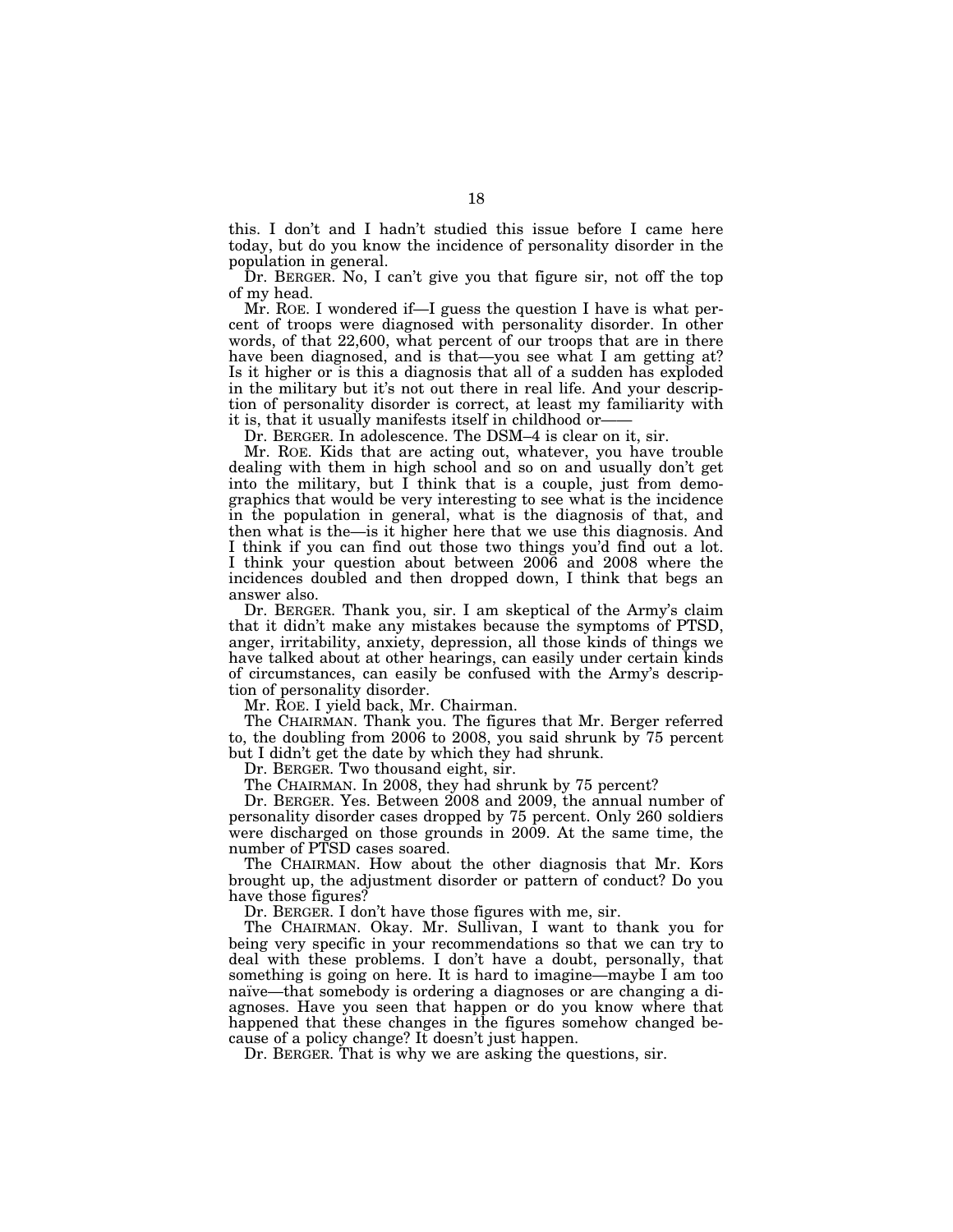Mr. SULLIVAN. Really what we need, Mr. Chairman, is more transparency from the Department of Defense because when we see the number of personality disorders drop after the hearing, yet the number of adjustment and pattern of misconduct discharges rise after the hearing, it looks as if the DoD is just playing one of those shell games, and that is what we want to make sure is not happening. We want to make sure that servicemembers have their due process rights upheld because we don't want anybody to be hazed, browbeaten or, as you used the word, tortured into possibly signing a document that gives up some of their VA health care and disability benefits.

Dr. BERGER. Mr. Chairman, in reference to the question you asked a few minutes ago, I can't honestly believe that they reviewed every single one of those 22,600 cases, okay. They made the statement in public, though, at least spokespersons for the U.S. Army medical command said that they did but there weren't any changes made. I find that—I really find that hard to believe.

The CHAIRMAN. Is there a more specific subset of examples of personality disorder, because when I asked the Sergeant what was his personality disorder, they just noted NOS. Are there more?

Dr. BERGER. There are four categories.

The CHAIRMAN. Can you give me those?

Dr. BERGER. Right off the top of my head—it just flew out of my head. I think there is three or four categories of personality disorder.

The CHAIRMAN. You would have expected these to be noted in the pre-physical or pre-

Dr. BERGER. Prescreening.

The CHAIRMAN. Before they enlisted or volunteered for the service?

Dr. BERGER. Yes, sir.

The CHAIRMAN. You would think that they would be noted.

Mr. SULLIVAN. Mr. Chairman, Dr. Roe actually asked a good question, but it could be phrased a little bit better if I may. He said, ask the military how many potential recruits were actually refused the opportunity to enlist because of the personality disorder, then you would actually get a better statistic about what is going on because if the military, suddenly you see an increase or a decrease in rejections for personality disorder, then you can say, well, what is the military doing that is different at the military entrance processing stations, these MEP stations, where they do these exams.

The CHAIRMAN. Have you seen these statistics?

Mr. SULLIVAN. No, I don't have them, but that is the kind of questions that should be asked.

The CHAIRMAN. Okay, for panel four, it is going to be asked. Thank you. We may want to talk to you further. I ask panel three to come forward.

Dr. BERGER. Thank you, sir.

The CHAIRMAN. Thank you.

Dr. Debra Draper is the Director for Health Care for the U.S. Government Accountability Office. You have made several studies on this issue and we thank you for what the GAO does. We welcome your testimony today.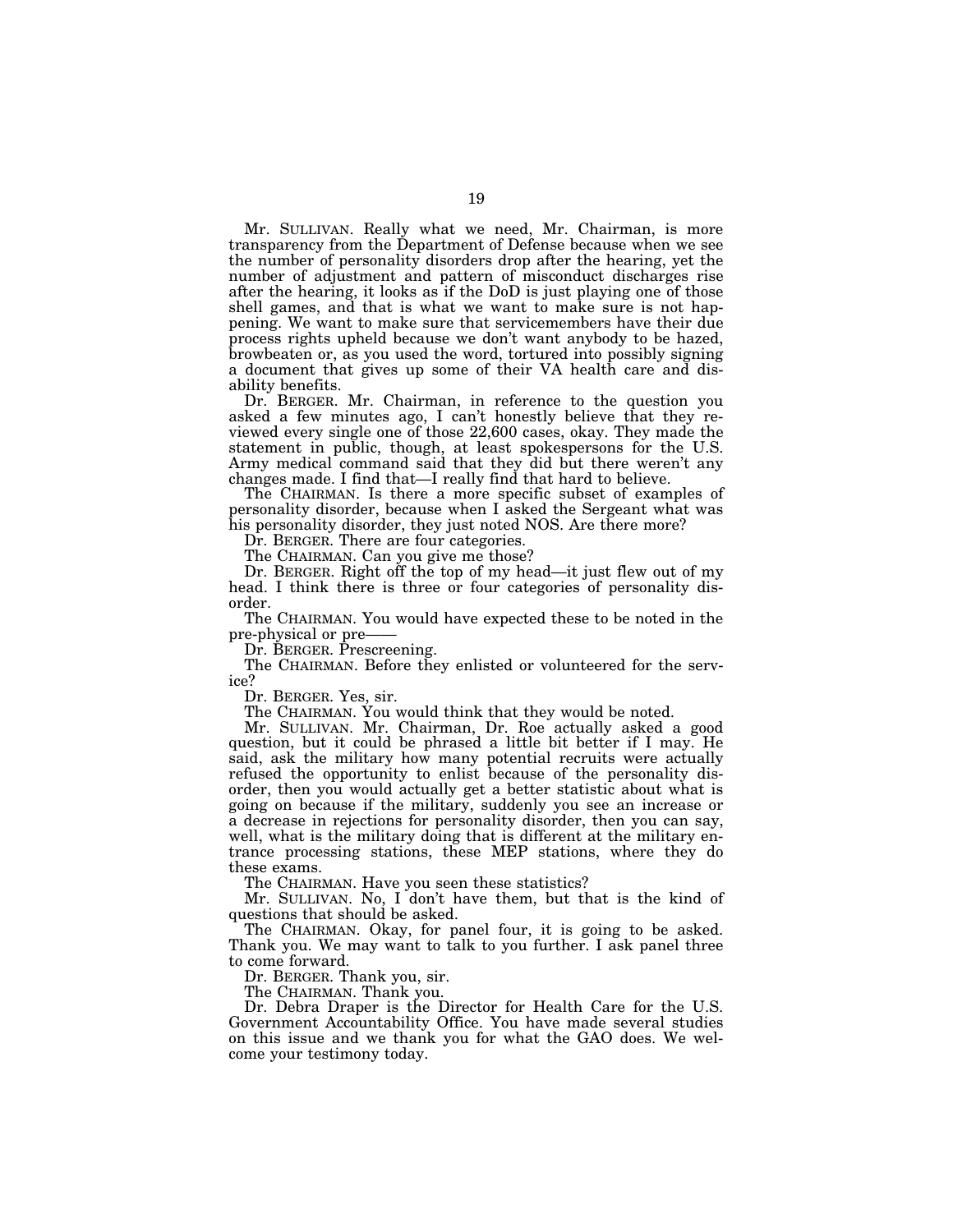#### **STATEMENT OF DEBRA DRAPER, DIRECTOR, HEALTH CARE, U.S. GOVERNMENT ACCOUNTABILITY OFFICE**

Ms. DRAPER. Chairman Filner, thank you for the opportunity to be here today as you discuss personality disorder separations and the impact on veterans' benefits.

DoD policy allows enlisted servicemembers with a personality disorder to be involuntarily separated if the disorder is severe enough that it makes the servicemember unsuitable for military service. Those who are separated solely on the basis of a personality disorder are ineligible to receive disability compensation benefits because the disorder is considered to be preexisting and not a service-connected condition. Prior to separation, DoD requires the services to comply with three key requirements.

First, the servicemember must be diagnosed with a personality disorder, which interferes with his or her ability to function in the military. Second, the servicemember must receive notification of his or her impending separation, and third, the servicemember must receive formal counseling.

But the bottom line is that the military services have not demonstrated full compliance with DoD's requirements. In my statement today, I plan to first discuss findings and recommendations from GAO's 2008 report on personality disorder separations. I will then discuss what actions DoD and the military services have taken with regard to our recommendations.

In 2008, we reported that documented compliance with DoD's requirements varied by specific requirements and by military installations. For example, in a review of personnel records from four military installations, we found that documented compliance with the diagnosis requirement ranged from 40 to 78 percent; and from 40 to 99 percent for the formal counseling requirement. Based on these and other findings, we recommended that DoD direct the military services to develop a system to ensure compliance with the requirements; and that DoD monitor the services' compliance. In August 2008, after our review was completed, DoD clarified its existing requirements and added new requirements, including, for example: requiring that servicemembers with a personality disorder diagnosis be advised that this does not qualify as a disability; and requiring corroboration of the disorder for servicemembers who have served in imminent danger pay areas.

In response to our 2008 recommendations, DoD instructed each of the military services to provide compliance reports for each fiscal year, 2008 and 2009. The fiscal year 2008 reports indicated that approximately 2000 enlisted servicemembers were separated that year due to a personality disorder. Three of the four services did not demonstrate full compliance with any of the separation requirements, none of the services demonstrated full compliance with all of the requirements, and neither the Army nor the Navy reported the number of separations among servicemembers who had served in imminent danger pay areas in accordance with DoD instructions.

Although the fiscal year 2009 compliance reports were due March 31, 2010, we are unable to comment on them because despite repeated attempts to obtain them, DoD has not yet provided them to us. In response to our recommendations, DoD also instructed the military services to provide a plan of correction if com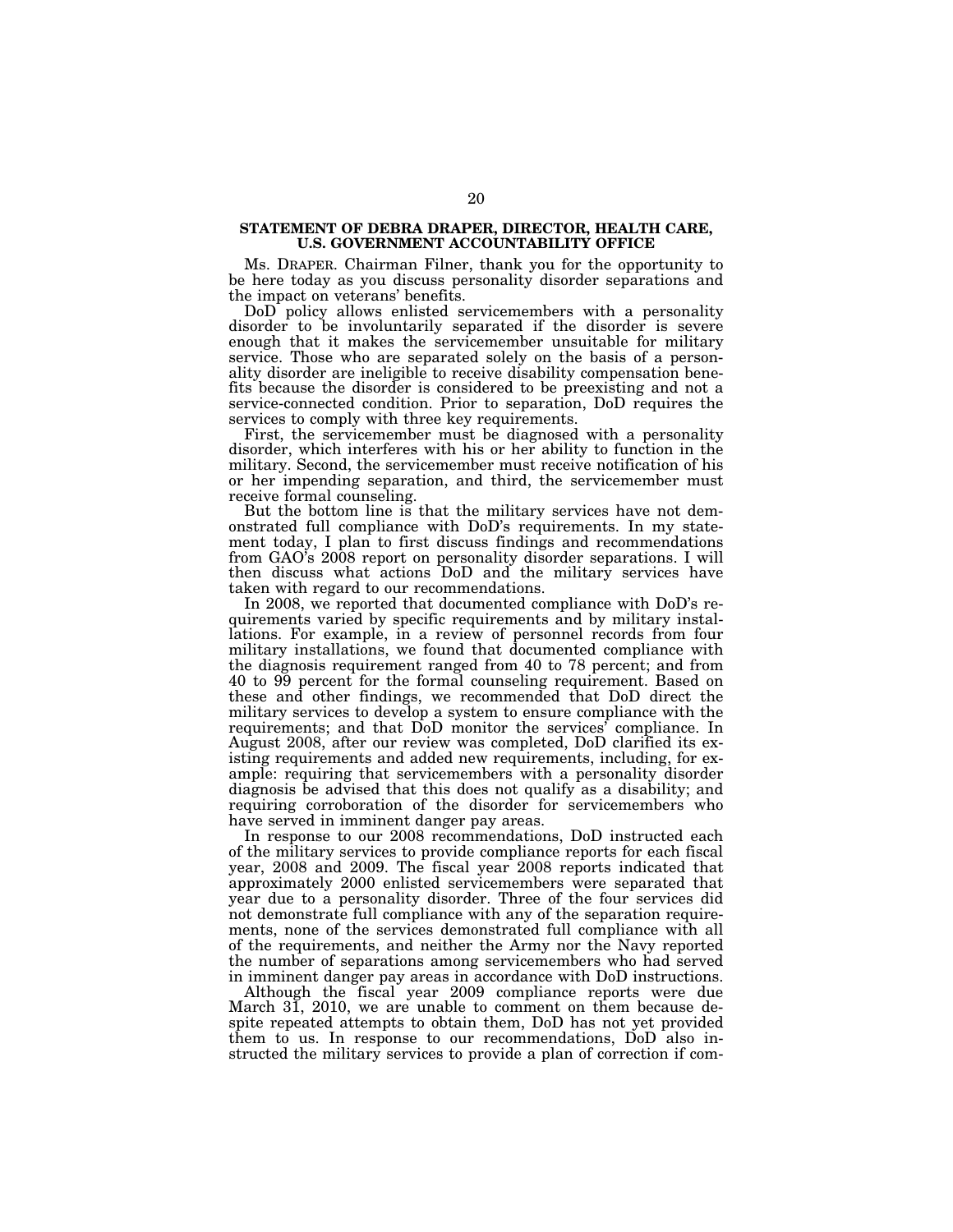pliance for any personality disorder separation requirement was less than 90 percent.

According to the 2008 fiscal year reports, each service has planned or taken corrective actions to improve compliance. For example, the Army reported that the Army's office of the Surgeon General will review all personality disorder separation cases to ensure that each contains the required documentation.

To summarize, the military services have not demonstrated full compliance with DoD's personality disorder separation requirements. Consequently, some servicemembers may be at risk of being inappropriately separated and as a result, denied benefits for which they may be eligible. We, therefore, reiterate the importance of DoD fully implementing GAO's 2008 recommendations.

Mr. Chairman, this concludes my opening remarks. I am happy to answer any questions.

[The prepared statement of Ms. Draper appears on p. 56.]

The CHAIRMAN. Thank you, Dr. Draper. Your summary is very clear. You said—I am not sure I am quoting you exactly—but the Department of Defense has not provided information post 2008. Is that what you are saying?

Ms. DRAPER. They had required the military services to provide compliance reports for each fiscal year, 2008 and 2009. They provided us with the 2008 reports but we have attempted repeatedly to obtain the 2009 reports and they have been unable to produce them or give them to us.

The CHAIRMAN. What is your legal standing in regard to that? Can you subpoena them? Do you request them and have you notified Congress that they haven't complied?

Ms. DRAPER. Well, it is unclear whether the reports actually exist or they just don't know where they are. They just have been done so-

The CHAIRMAN. Did you ask them that?

Ms. DRAPER. Well, we did, but no one seems to know where they are.

The CHAIRMAN. Do you have any legal authority to compel them to provide those reports, assuming they exist?

Ms. DRAPER. We will have to check into that. Up until this testimony, we were still trying to obtain the reports.

The CHAIRMAN. I assume Congress has that subpoena authority but we need you to tell us whether you are getting the information or not. You haven't officially said you are having problems with those reports.

Ms. DRAPER. Not yet, no.

The CHAIRMAN. Okay. We do appreciate the work that you are doing and we appreciate your testimony. We will hear from the next panel and see if we need you back here.

Ms. DRAPER. Okay. Thank you very much.

The CHAIRMAN. Thank you, we appreciate it.

Panel three is excused. If panel four will come forward?

Joining us from the Department of Defense is the Acting Director of Officer/Enlisted Personnel Management, Lernes Hebert, accompanied by Dr. Jack Smith, who is Deputy Assistant Secretary of Defense for Clinical and Program Policy.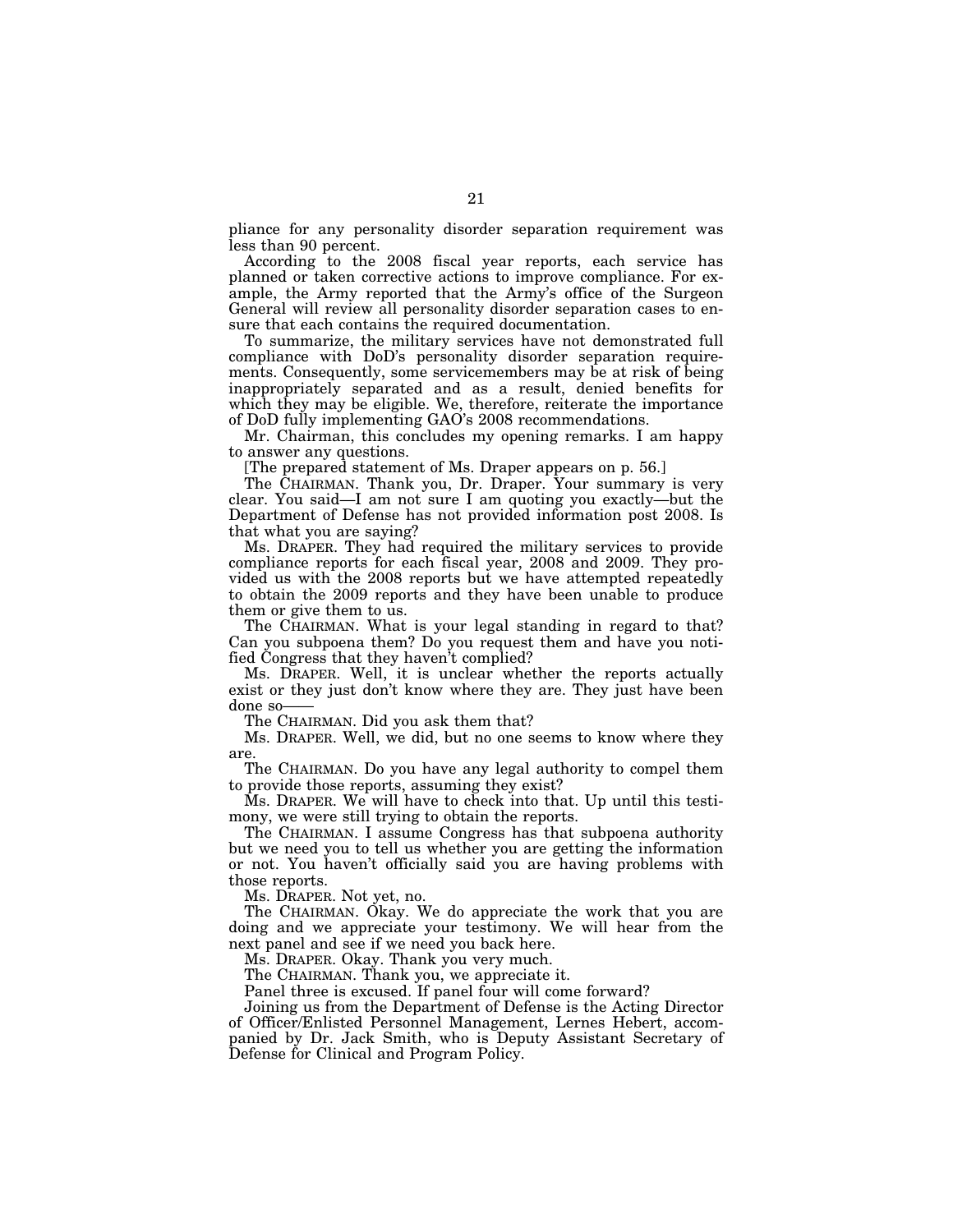Major General Gina Farrisee is the Director of Military Personnel Management of the Office of the Deputy Chief of Staff for the United States Army, and General Farrisee is accompanied by Colonel Rebecca Porter, who is the Chief of Behavioral Health of the Office of the Surgeon General.

From the VA, we have Dr. Antonette Zeiss, who is the Acting Deputy Chief of Patient Care Services for the Office of Mental Health. Accompanying her is Tom Murphy, Director of Compensation and Pension Services.

And I said Mr. Hebert, I meant Hebert. Is that a better pronunciation? I apologize. You have prepared testimony but I would like you to submit those for the record and answer some of the questions that have come up, but I will leave it to your discretion to how you are going to do that. I would like you to throw away your prepared testimony and answer some of the interesting issues that have been raised, but I will leave it up to you.

Mr. Hebert.

**STATEMENTS OF LERNES J. HEBERT, ACTING DIRECTOR, OF-FICER AND ENLISTED PERSONNEL MANAGEMENT, OFFICE OF THE DEPUTY UNDER SECRETARY OF DEFENSE (MILI-TARY PERSONNEL POLICY), U.S. DEPARTMENT OF DEFENSE; ACCOMPANIED BY JACK W. SMITH, M.D., DEPUTY ASSISTANT SECRETARY OF DEFENSE FOR CLINICAL AND PROGRAM POLICY, U.S. DEPARTMENT OF DEFENSE; MAJOR GENERAL GINA S. FARRISEE, DIRECTOR, DEPARTMENT OF MILITARY PERSONNEL MANAGEMENT, G–1, DEPARTMENT OF THE ARMY, U.S. DEPARTMENT OF DEFENSE; ACCOMPANIED BY COLONEL REBECCA PORTER, CHIEF, BEHAVIORAL HEALTH, OFFICE OF THE SURGEON GENERAL, DEPARTMENT OF THE ARMY, U.S. DEPARTMENT OF DEFENSE; AND ANTONETTE M. ZEISS, PH.D., ACTING DEPUTY CHIEF PATIENT CARE SERV-ICES OFFICER FOR MENTAL HEALTH, OFFICE OF PATIENT CARE SERVICES, VETERANS HEALTH ADMINISTRATION (VHA), U.S. DEPARTMENT OF VETERANS AFFAIRS; ACCOM-PANIED BY THOMAS J. MURPHY, DIRECTOR, COMPENSA-TION AND PENSION SERVICE, VETERANS BENEFITS ADMIN-ISTRATION, U.S. DEPARTMENT OF VETERANS AFFAIRS** 

#### **STATEMENT OF LERNES J. HEBERT**

Mr. HEBERT. Yes, sir. I will be happy to submit that, although it really does answer several questions that have come up. If you will allow me, I will address some of those.

[The prepared statement of Mr. Hebert appears on p. 61.]

The CHAIRMAN. Please.

Mr. HEBERT. For instance, you asked why individuals are accepted with personality disorder discharges. Many times the individuals don't share the information with the session professionals, and if it is not diagnosed at the time of entry, naturally there is no determination that such a diagnosis exists and there is no indication that they-

The CHAIRMAN. They may not tell you they have a broken leg, but you will find it, won't you?

Mr. HEBERT. We can test for that.

The CHAIRMAN. I hope that you can test for personality disorder.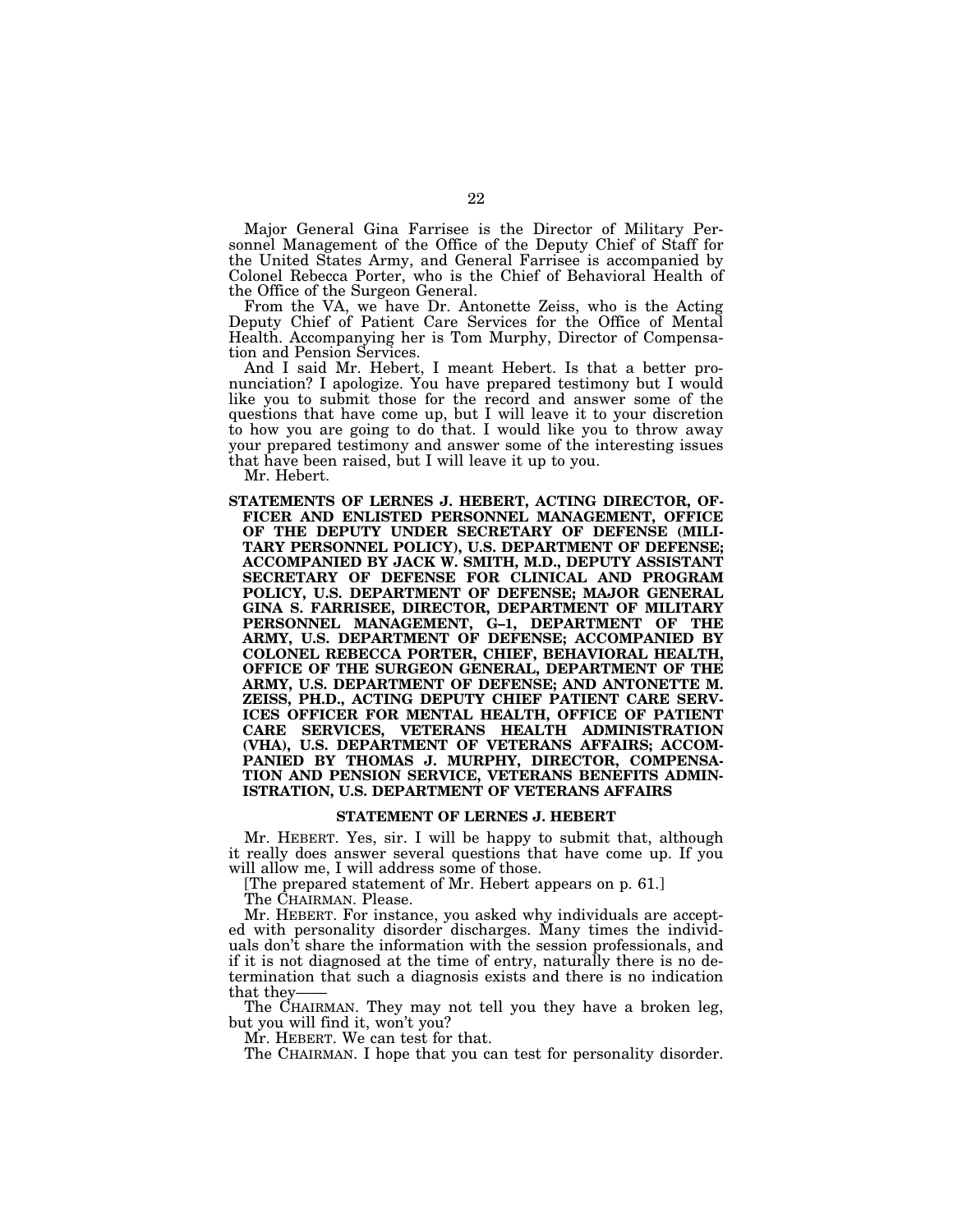Mr. HEBERT. I couldn't speak to that but we have someone who can.

[The DoD subsequently provided the following information:]

All applicants for military service go through a multi-step medical screening process:

1. Applicants are required to complete a medical pre-screening (DD 2807–2 MEDICAL PRESCREEN OF MEDICAL HISTORY REPORT) before reporting the Military Enlisted Processing station. That form is reviewed by Medical Staff at each Military Entrance Processing Station (MEPS) to identify individuals who require additional screening. The question on the form related to mental health issues is:

a. Seen a psychiatrist, psychologist, counselor or other professional for any reason *(inpatient or outpatient)* including counseling or treatment for school, adjustment, family, marriage or any other problem, to include depression, or treatment for alcohol, drug or substance abuse.

2. Furthermore, all applicants undergo a medical evaluation that includes a review of medical history and physical with a licensed physician. Included in the medical history at the time of the examination are the following questions:

a. Nervous trouble of any sort (anxiety or panic attacks)?

b. Received counseling of any type?

c. Depression or excessive worry?

d. Been evaluated or treated for a mental condition?

e. Attempted suicide?

All positive responses are addressed by the examining physician at the time of the physical examination.

The CHAIRMAN. You discharge people for it so you must have a test for it.

Mr. HEBERT. Well, we rely on medical professionals who-

The CHAIRMAN. Well, why don't you do it before they enlist?

Mr. HEBERT. We potentially could create some sort of scenario where they would.

The CHAIRMAN. But you don't now?

Mr. HEBERT. Well, sir, would you have them serve for some period of time? Many times-

The CHAIRMAN. I don't want them in if they have a personality disorder since you are discharging them. Why don't you figure it out before then? Since it is a preexisting condition, you can find out about it.

Mr. HEBERT. Sir, it is a behavioral condition that is tested–

The CHAIRMAN. Do you know how many people are diagnosed with personality disorder and are rejected for enlistment or volunteer service?

Mr. HEBERT. I do not, sir.

The CHAIRMAN. Do we have those records?

Mr. HEBERT. I suspect we do not, sir, but I will look into it.

[The DoD subsequently provided the following information:]

FY 2009 data show 1,018 potential recruits were rejected for personality disorders and a total of 9,698 potential recruits were rejected for various mental health conditions. Preliminary data for FY 2010 show 1,161and 8,248, respectively. Subsequent to these disqualifications an applicant may be considered for a waiver of their condition. In FY 2009, 182 waivers were granted to applicants originally disqualified for personality disorders. Data for FY 2010 are still being tabulated.

The CHAIRMAN. You mean to say you can't tell me? Can you tell me how many people have applied for volunteer or have volun-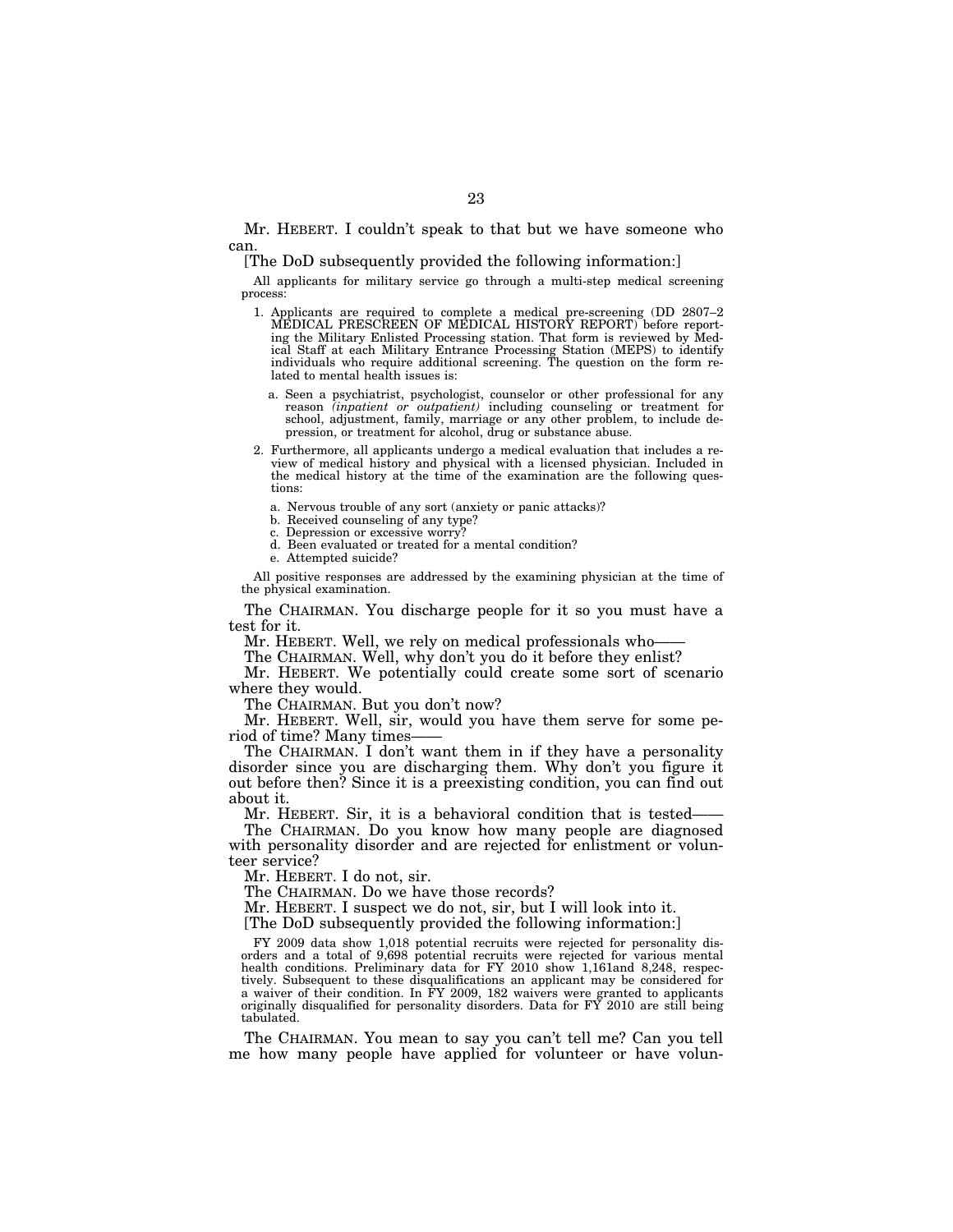teered for service in a given year and how many people were rejected? Can you tell me that?

Mr. HEBERT. Yes, sir, I can tell you that.

The CHAIRMAN. Well then you must be able to tell me why they were rejected.

Mr. HEBERT. You asked whether or not we had the records. We do not presently have the records. We will take that question for the record and go back and research it and provide the Committee-

The CHAIRMAN. I assume you have this information, not that you have it here, but you must have that information.

Mr. HEBERT. We do have the information on a number of individuals who were rejected from enlistment, yes, sir.

The CHAIRMAN. All right. Continue.

Mr. HEBERT. Yes, sir. The question was raised with regard to how many personality disorder discharges have occurred since 2007. In 2008, we record 2,903. In 2009, 1,426.

The CHAIRMAN. The first one was 2,903?

Mr. HEBERT. Yes, sir.

The CHAIRMAN. Of those, 2008?

Mr. HEBERT. Yes, sir.

The CHAIRMAN. Two thousand nine, was what?

Mr. HEBERT. Two thousand nine was 1,426, and year to date, 2010, is 650.

The CHAIRMAN. Is that more or less than 2000 to 2007?

Mr. HEBERT. It is less. It is a continuing declining trend, and we see that declining trend across all four services.

The CHAIRMAN. Do you know why? Have you accounted for that? Mr. HEBERT. We have no direct correlation, sir but we would at-

tribute the more rigorous screening process that we are doing for PTSD and TBI as contributing to that trend.

The CHAIRMAN. Do you have any problem with the figures that I think either Dr. Draper or Mr. Sullivan said was shrinking by 75 percent in 2009 from the previous years? Is that accurate?

Mr. HEBERT. I am not—there was a shrinkage, it wasn't 75 percent. I am not sure whether that was specific to the Army or-

The CHAIRMAN. We will check that.

Mr. HEBERT. All right.

The CHAIRMAN. It appears to me that if you have 3,000 in those 3 years and 23,000 in  $7$  years, it is a big, big drop. Okay.

Mr. HEBERT. Yes, sir.

The CHAIRMAN. Go ahead.

Mr. HEBERT. And additionally, I believe you asked what were the incidence of personality disorder in the population versus the Department of Defense. We don't have that information with us. We will be glad to provide that for you.

[The DoD Subsequently provided the following information:]

Most epidemiologic studies on personality disorders derive an estimated prevalence (disease burden in the population) using survey data. Incidence rates (new cases of a disease or disorder diagnosed) of diagnosed personality disorders are not as easily estimated.

In the general population, prevalence of Personality Disorders is generally estimated to be  $14.8$  percent.<sup>1</sup> The estimated prevalence within the military care sys-

<sup>1</sup>http://www.sciencedaily.com/releases/2004/08/040803095121.htm.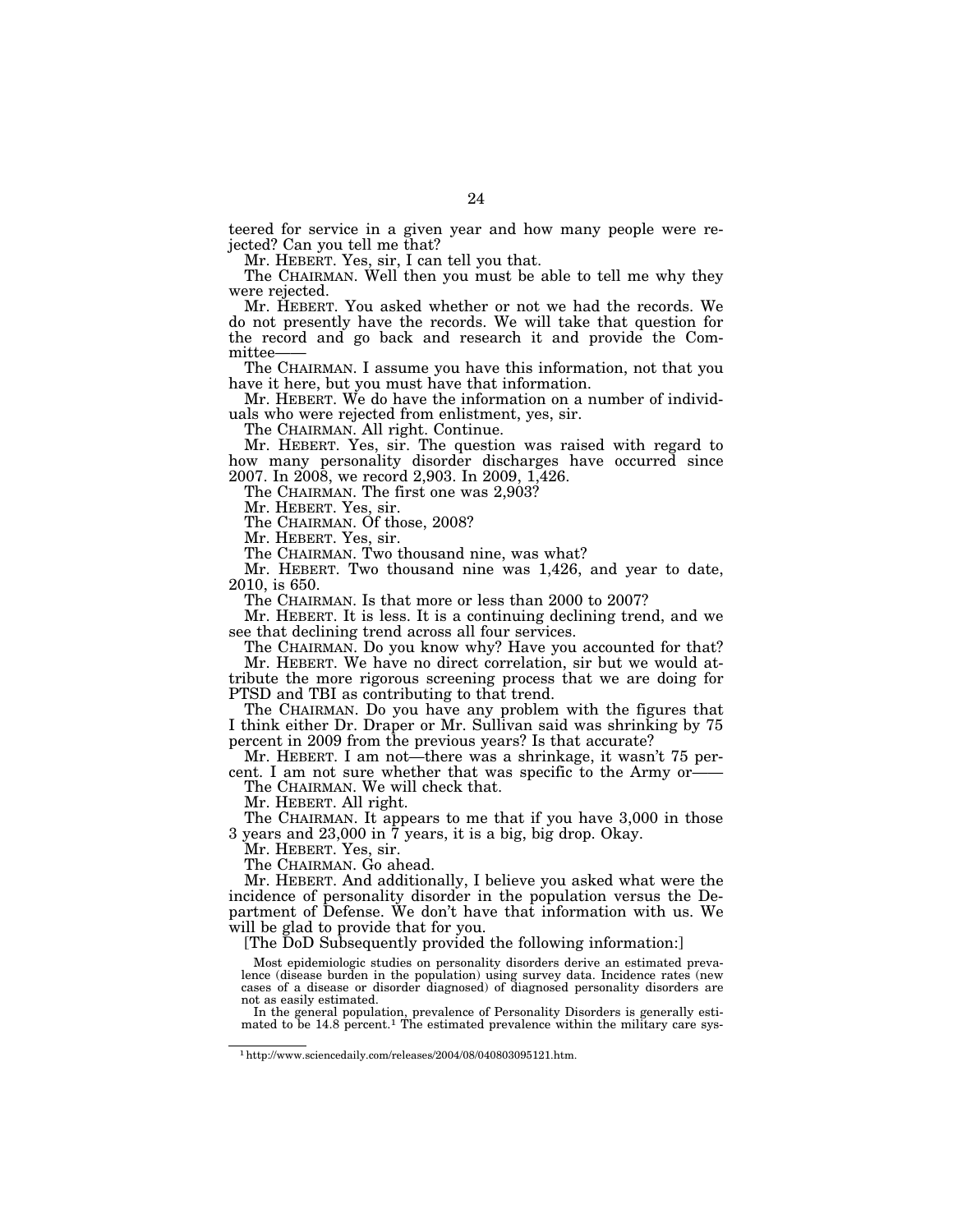tem is much lower; 0.03 percent for hospitalizations and 1.1 percent for ambulatory care.2 Methods used to collect and report personality disorder data do not permit us to report aggregate prevalence rate statistics to compare the two groups. In addition, it is very difficult to have an accurate assessment because most people with Personality Disorders do not present to medical on their own accord since they do not think that their beliefs and behaviors are abnormal. Also, as indicated in the following discussion, there is no single diagnostic entity of ''Personality Disorder;'' each sub-type carries with it separate diagnostic criteria and occurs at different estimated prevalence rates.

The CHAIRMAN. Who did the report? Which one of you is responsible for the report—of the review that was required of the previous 23,600? Who should I ask about that when it is their turn?

Mr. HEBERT. Yes, sir. I believe that was—I am not sure, sir.

The CHAIRMAN. You didn't do that?

Mr. HEBERT. No, sir.

[The DoD subsequently provided the following information:]

The Office of the Under Secretary of Defense for Personnel and Readiness submitted the report to Congress, which reported 22,656 Personality Disorder discharges from FY 2002 through FY 2007. The report was prepared by the Officer and Enlisted Personnel Management Directorate and Mr. Hebert is the witness representing that office.

The CHAIRMAN. Does it sound reasonable to you that out of 23,600 of anything that not one mistake was made by anybody? I don't care if it is two plus two is four, somebody's going to make a mistake somewhere. Do you find that a little bit uncredible—even incredible?

Mr. HEBERT. Without the information with regard to the review-

The CHAIRMAN. Does anybody here have responsibility for that, please?

Colonel PORTER. Sir, if I may, I am from the Army's Surgeon General office, and my understanding is that rather than the 20 some thousand records that is being quoted here, what, in fact, was reviewed in the Army's Surgeon General's Office amounted to approximately 600 records, and those were individuals who were separated with a personality disorder diagnosis who had been deployed to an imminent danger pay area, and in those years that the review was conducted, it was less than 600 people. The review was conducted by psychiatrists and psychologists in the Army who were brought to the Surgeon General's Office to do the review, and their findings were that they did not see any evidence that a misdiagnosis had occurred.

The CHAIRMAN. They didn't interview any of the 600 people?

Colonel PORTER. No, sir, they did not.

The CHAIRMAN. It doesn't sound like a good review to me. Mr. Buyer complained about hearsay. This is see-say. Somebody reads a report and somebody's written reports, somebody else sees it, somebody reviews it. That doesn't sound like a real investigation to me. Is there a word like see-say? We have hearsay. I guess you can have see-say. I invented a new word, actually.

I am sorry, this doesn't sound appropriate to me. I am just a layman. What do I know? How do you know there is no evidence? Because the guy wrote the diagnosis? Did the doctor give a reason for

<sup>2</sup>Those hospitalized may also be included in the denominator for those receiving ambulatory care.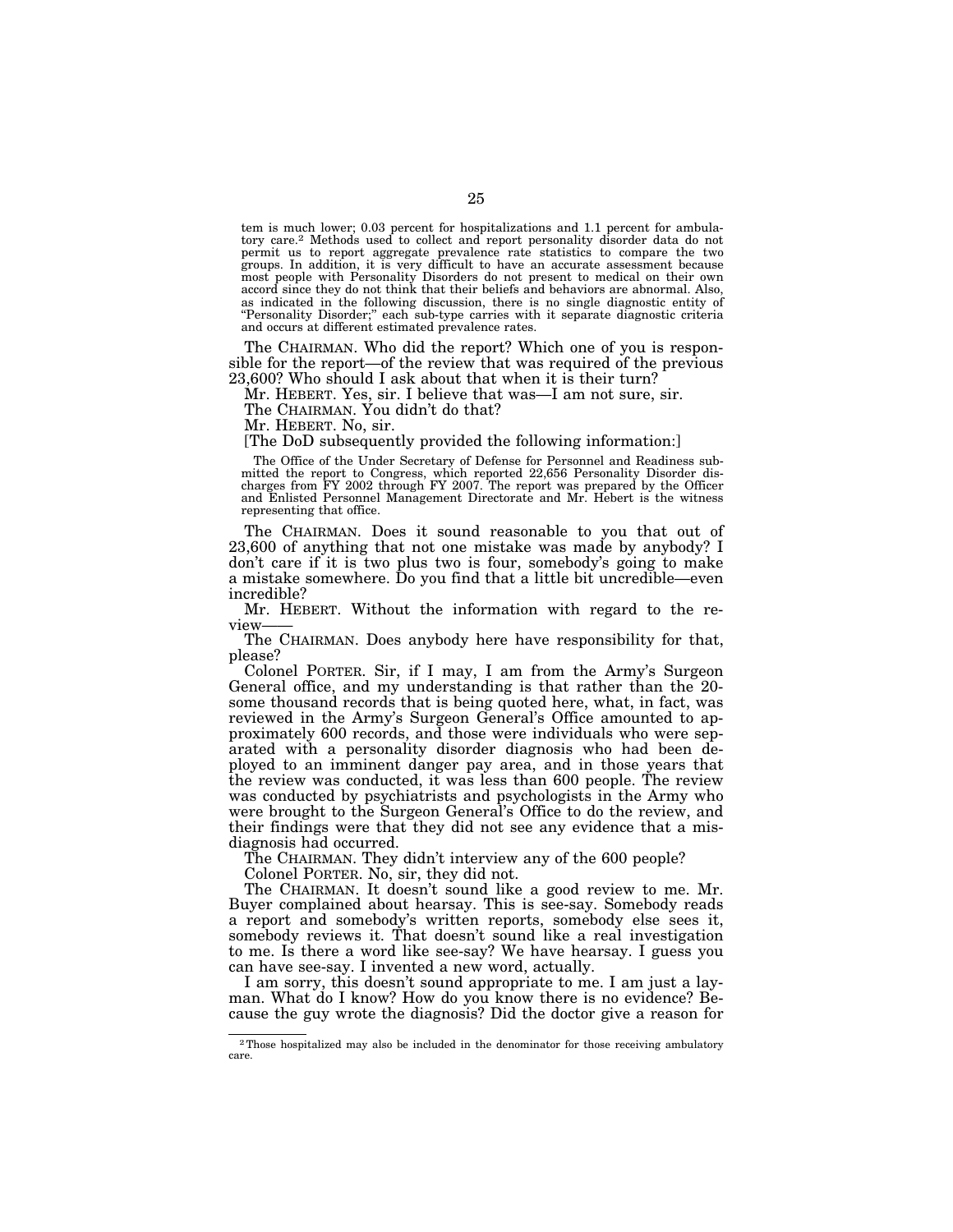the diagnosis? Was that reason reviewed? Did the guy check with the actual soldier who was reviewed in this way? This doesn't sound reasonable to me.

Colonel PORTER. I think the corrective action that we have taken and that we continue to take right now is that when we review those records, and they are sent to the Surgeon General's Office before they are endorsed, we ensure that not only is there a diagnosis written down, but that the documentation for that and the rationale that the provider used to come to the diagnosis are very clear in the record, and if we don't see that, then we ask for more information.

The CHAIRMAN. Are you telling me that wasn't done with the 23,000, that they weren't required to do that or that they didn't do it?

Colonel PORTER. I think, sir, that before the recordkeeping was not as clear as it could have been and now we-

The CHAIRMAN. That just begs the question then, if you were directed to investigate whether they were sound or not and you found out that there was no real rationale, it seems to me you should go back and ask the doctor what was the rationale and then check that with the patient. It just looks like you reviewed it and you found that there was no rationale. I would check the records of all 23,600 and say, hey, soldier, we didn't find any rationale, we better look at you again. Why didn't you do that?

Colonel PORTER. I am not sure I understand the question, sir. Why didn't we go and find-

The CHAIRMAN. If you are saying that based on your review of those 600 files, your forward-looking process is that you now require a far more specific rationale for that diagnosis, it leads me to think that didn't happen on the first 600 or the 22,600. If that didn't happen and if you were required to review the accuracy, it would seem to me that would force you to go back to the doctor and the patient and ask what was the specific rationale on which you based this diagnosis.

I am just a layman here, but it seems to me that you are concerned with your soldiers. I am concerned with your soldiers. If you are really concerned with them, find out why they are being diagnosed this way, and then you will find out that we didn't have any real accurate diagnosis. So, wouldn't you want to go back and try to correct the record?

Mr. HEBERT. Sir, if I may, what we are doing is reaching out to our veterans who have separated since 9/11 who have been characterized for separation of personality disorder, who had previously deployed as part of their service, and we are reaching out to them to inform them of what options are available to them if they consider their discharge mischaracterized and how to access VA benefits with respect to getting screening for PTSD?

The CHAIRMAN. You have notified or tried to notify all 22,600 plus?

Mr. HEBERT. That is not my number, sir, but we are notifying every veteran who separated since 9/11 who had been a separation characterized as personality disorder who had previously deployed to make sure that they have access-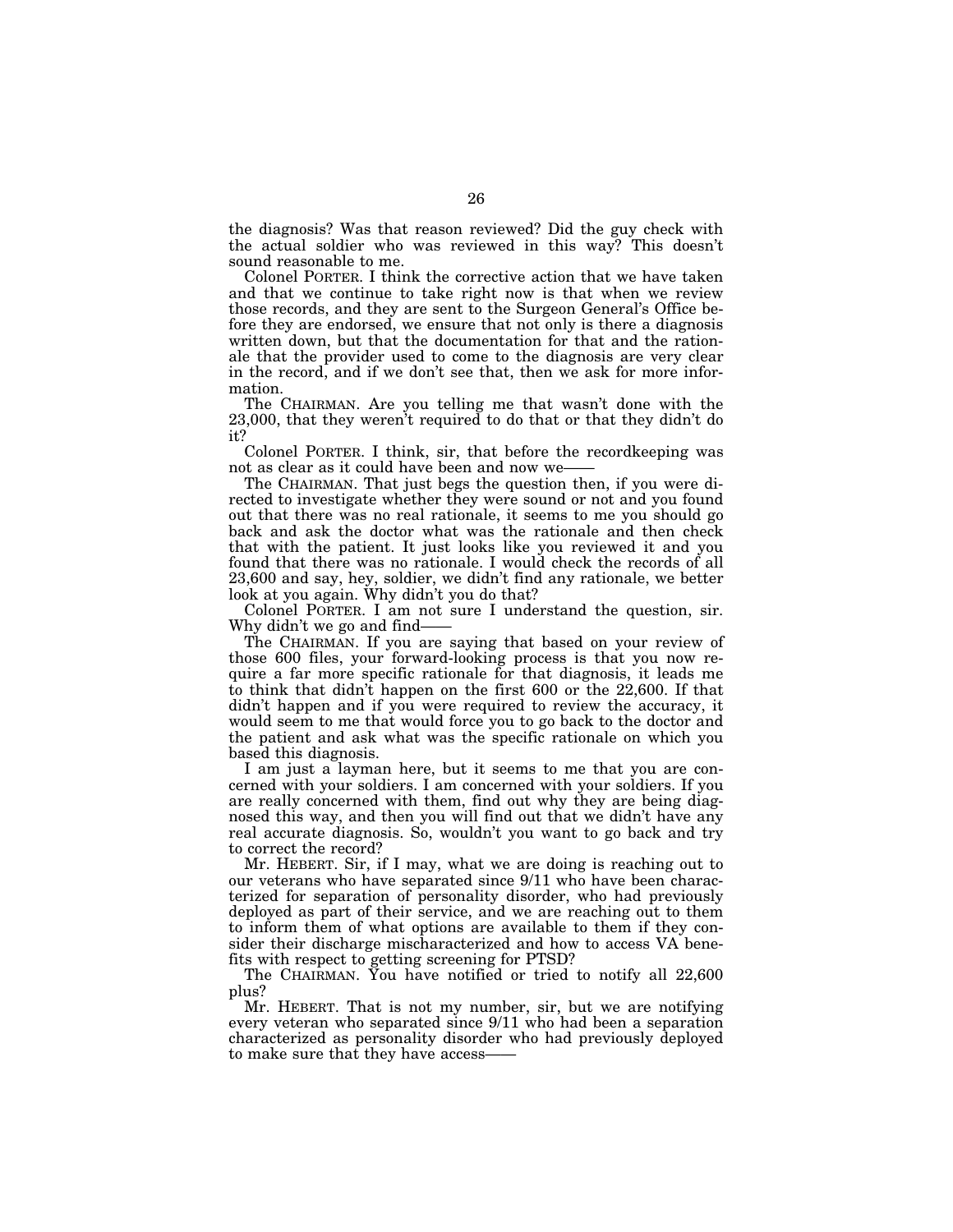The CHAIRMAN. You are not asking them to come back to re-examine them to see if you made the correct diagnosis, are you?

Mr. HEBERT. No, sir. We are asking them if they believe they have their separation was mischaracterized or if they believe that they have symptoms of PTSD or traumatic brain injury, that they seek help and that we are giving them the instructions, if you will.

The CHAIRMAN. Could you give me a copy of the outreach letter or whatever you are doing?

Mr. HEBERT. Yes, sir.

[The DoD subsequently provided the following information:]

On September 10, 2010, the Under Secretary of Defense for Personnel and Readiness directed the Military Departments to report by March 31, 2011, actions taken to: (1) identify servicemembers who have deployed in support of a contingency operation since September 11, 2001, and were later administratively separated for a personality disorder, regardless of years of service, without completing the enhanced screening requirements for post-traumatic stress disorder (PTSD) and traumatic brain injury (TBI); (2) inform them of the correction of discharge characterization process;  $(3)$  inform them on how to obtain a mental health assessment through the Department of Veterans Affairs; and (4) identify these individuals to the Department of Veterans Affairs. A copy of that letter appears on p. 73.

The CHAIRMAN. Are you able to get in touch with everybody? Are letters coming back ''no sufficient address?''

Mr. HEBERT. As a result of the inputs from the services with respect to the report that the GAO brought up, that is what is driving this outreach, and we are just in the initial stages of it?

The CHAIRMAN. Now, you are in initial stages? When you started, you said you are notifying everybody. So how many have you notified?

Mr. HEBERT. We will notify everybody.

The CHAIRMAN. How many have you notified?

Mr. HEBERT. We have notified no one.

The CHAIRMAN. No one?

Mr. HEBERT. Sir, the report came in-

The CHAIRMAN. Look, you led me to believe—I could ask the reporter to read back your words—that you already notified everybody. Anybody else have that sense? That is what I heard, that you have notified everybody. Now you are saying you haven't even started the notification process. So you haven't started it?

Mr. HEBERT. No, sir.

The CHAIRMAN. When will you do this?

Mr. HEBERT. We are in the process of-

The CHAIRMAN. How long does that process take? Since you are making me ask these stupid questions because, I don't know whether you go to school to learn this or it is part of your personality disorder or—oh, excuse me, I couldn't diagnose that so quickly. You are not telling me anything—I have to ask what your words mean. When are you going to do this?

Mr. HEBERT. We are doing it now, sir.

The CHAIRMAN. When will you notify all 22,600 plus 903, plus 1,426, plus 650?

Mr. HEBERT. Over the upcoming months we will notify everyone that we have contact information on.

The CHAIRMAN. I think all the civilians should be examined for personality disorder. I would discharge half of you. We are supposed to be talking English to each other. We are trying to get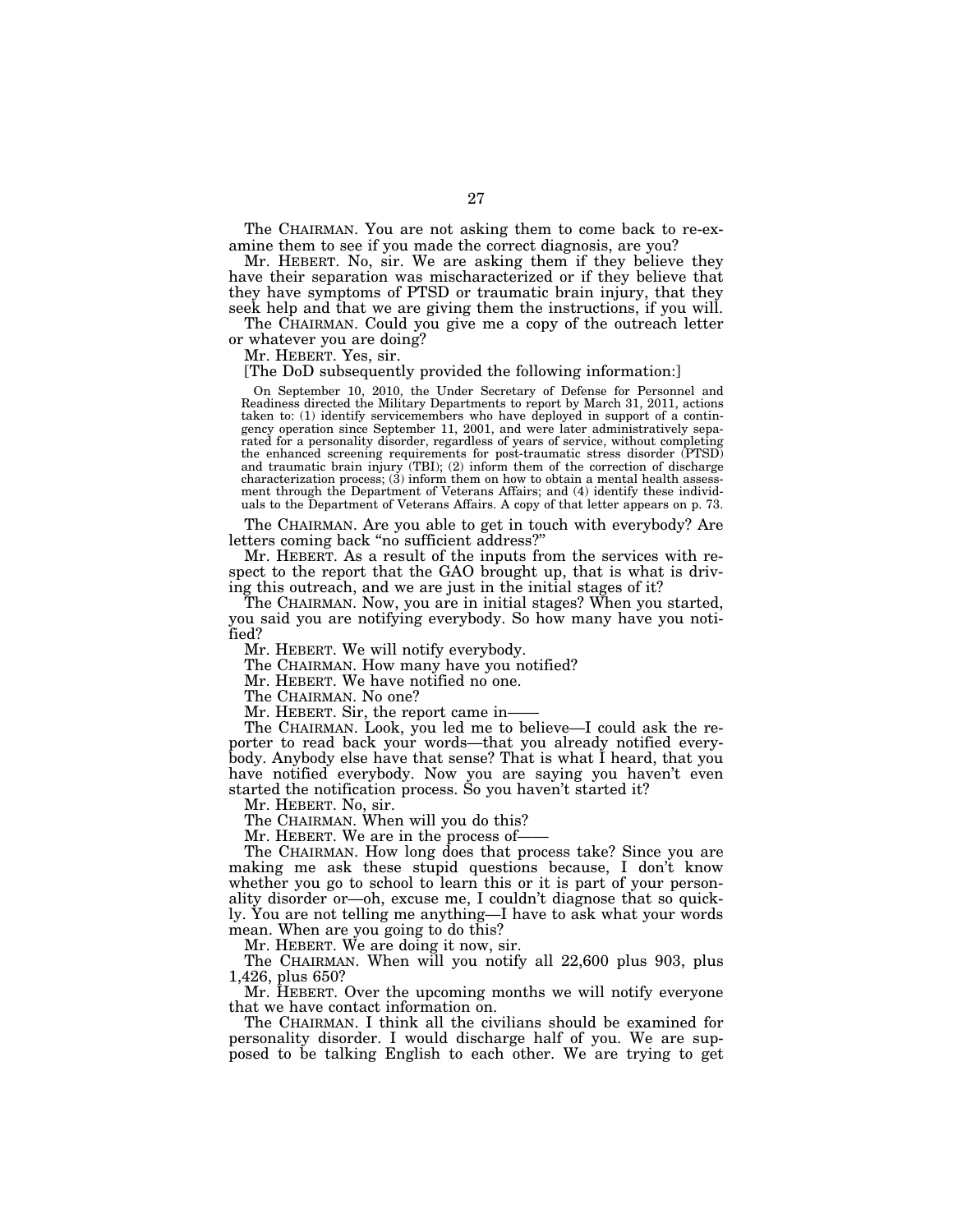some answers and you are not helping me very much. It sounds to me that you don't want to help me, and you are playing with words because you don't have the records. You knew what we were going to ask. It has all been published and the information has all been published. You just don't have the information. You got any other nuggets for me?

Mr. HEBERT. Mr. Chairman, we are committed to our veterans who are serving and our former members, and as a Department, you are looking at a team here that represents a much larger team that works together on a daily basis to try and make sure that after a diagnosis occurs that accurate separation characterizations occur and that our members, most importantly, are taken care of with the respect they deserve.

The CHAIRMAN. Given the fact that you have 23,600 discharges in 7 years wouldn't that lead you to believe that your intake interview has to be better? Have you changed that? If you are taking people that have a personality disorder and you find out about them after they have gone through combat, had severe injuries, and blast compressions, and then you find out they have personality disorders, doesn't that lead to some conclusion? Why would you take them in? I can't figure that out.

Dr. SMITH. Sir, if I could comment, the screening process is certainly one that presents some difficulties. It does rely upon self-volunteered information. In many cases, people with personality disorders may never have been diagnosed. There have been additions of additional mental health questions to the screening questionnaire, but again, that hasn't identified a great number of people, and it is usually in the performance of duties that problems come to light and then can be more thoroughly evaluated by medical personnel after they been accessioned.

The CHAIRMAN. After they get clumps of shrapnel in their leg, then you will figure out they have a personality disorder? You are not giving me a lot of confidence that you know what you are doing. I can't figure out how you screen in the beginning and then all of the sudden, these people have a personality disorder. Mr. Kors wrote about this, that it is designed to save money. You haven't given me any a reason not to accept that conclusion.

Dr. SMITH. The people who are eventually diagnosed with personality disorder ordinarily are brought to light through difficulties adjusting to military life. And most of those will occur early in their service and have difficulties adjusting to the requirements.

The CHAIRMAN. How many of those have you found since 2001?

Dr. SMITH. I believe the numbers Mr. Hebert quoted were inconclusive of those who were early in service. I think the percentages of people who have served in an imminent danger pay area are a small percentage of those totals, if I am correct about that.

The CHAIRMAN. So it is a small percentage of the total, is what you just said.

Dr. SMITH. The number of people who have served in an imminent danger pay zone who are subsequently diagnosed with personality disorder are a small percentage.

The CHAIRMAN. You said you find out about them early in their military service. So what is the percentage of the discharges that you find within a year, versus those that occur after they have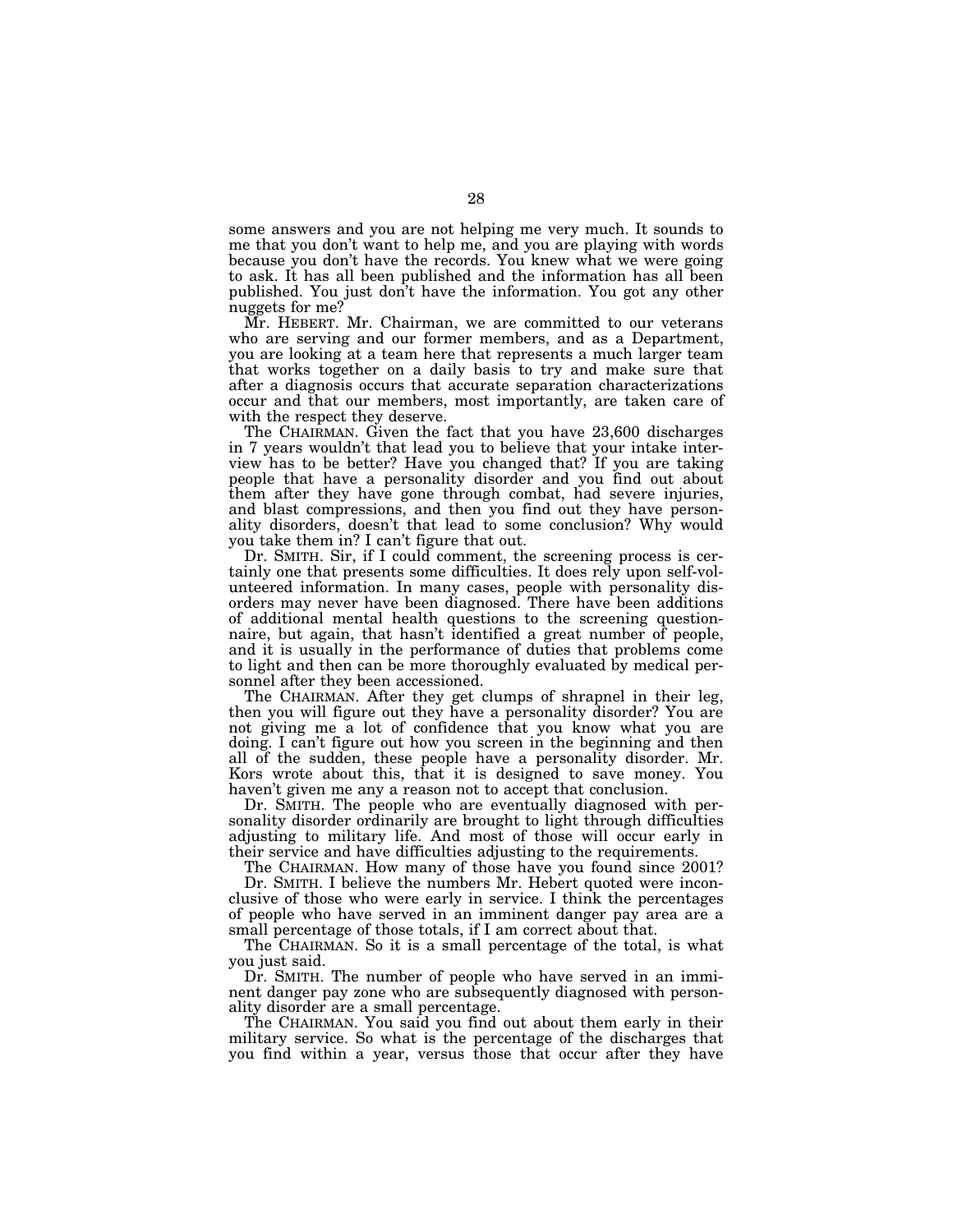been in combat. Did this 23,600 figure include those earlier discharges?

Dr. SMITH. I believe that is correct.

The CHAIRMAN. So what percentage is which? Do you know?

Mr. HEBERT. We can provide those numbers for you.

[The DoD subsequently provided the following information:]

Eleven thousand sixty-nine (49 percent) of the 22,656 Personality Disorder discharges that took place from FY 2002 through FY 2007, involved servicemembers who were in their first year of service. Also, 3,372 (15 percent) of those 22,656 personnel had deployed in support of Operation Iraqi Freedom or Operation Enduring Freedom.

The CHAIRMAN. Apparently I don't hear very well because your words seem to mean something else after you say them. You were trying to justify the fact that you did not find them earlier by saying you will find them during boot camp or in the first year. It sounds to me that you are saying, we find them before they become a real problem for our combat. I just wanted to know the percentage.

Dr. SMITH. No, sir, I didn't say that we find them before—at any particular time. I think that people who are having difficulties adjusting to military life are oftentimes referred for evaluation. And that may occur very early in their time. It may be at some later point in their service. That is rather hard to predict.

The CHAIRMAN. All right. The next person on the panel, please.

#### **STATEMENT OF MAJOR GENERAL GINA S. FARRISEE**

General FARRISEE. Mr. Chairman, I will submit my comments for the record and attempt to answer any questions you have.

[The prepared statement of General Farrisee appears on p. 63.] The CHAIRMAN. Tell me how your sphere is different from their sphere so I know what kind of questions to ask.

General FARRISEE. Sir, I am from the Deputy Chief of Staff for Personnel in the Army. And I am working in the policy area.

The CHAIRMAN. Okay. You are aware of the review that was done of the 600 now?

General FARRISEE. Yes, Mr. Chairman. I knew that they did do a review of those records. I did not know the conclusion until this week.

The CHAIRMAN. I am sorry?

General FARRISEE. I did not know the conclusion of the review until this week.

The CHAIRMAN. When was that done?

Colonel PORTER. Mr. Chairman, that review was done in 2007 and 2008.

The CHAIRMAN. Takes a while for the Army to figure out what is going on. You just found out about it 3 years later. And this is your sphere of responsibility?

General FARRISEE. No, sir, not the results of the record review. The CHAIRMAN. That is not your sphere of responsibility?

General FARRISEE. No, sir.

The CHAIRMAN. So you didn't care what they found out but you knew this was taking place.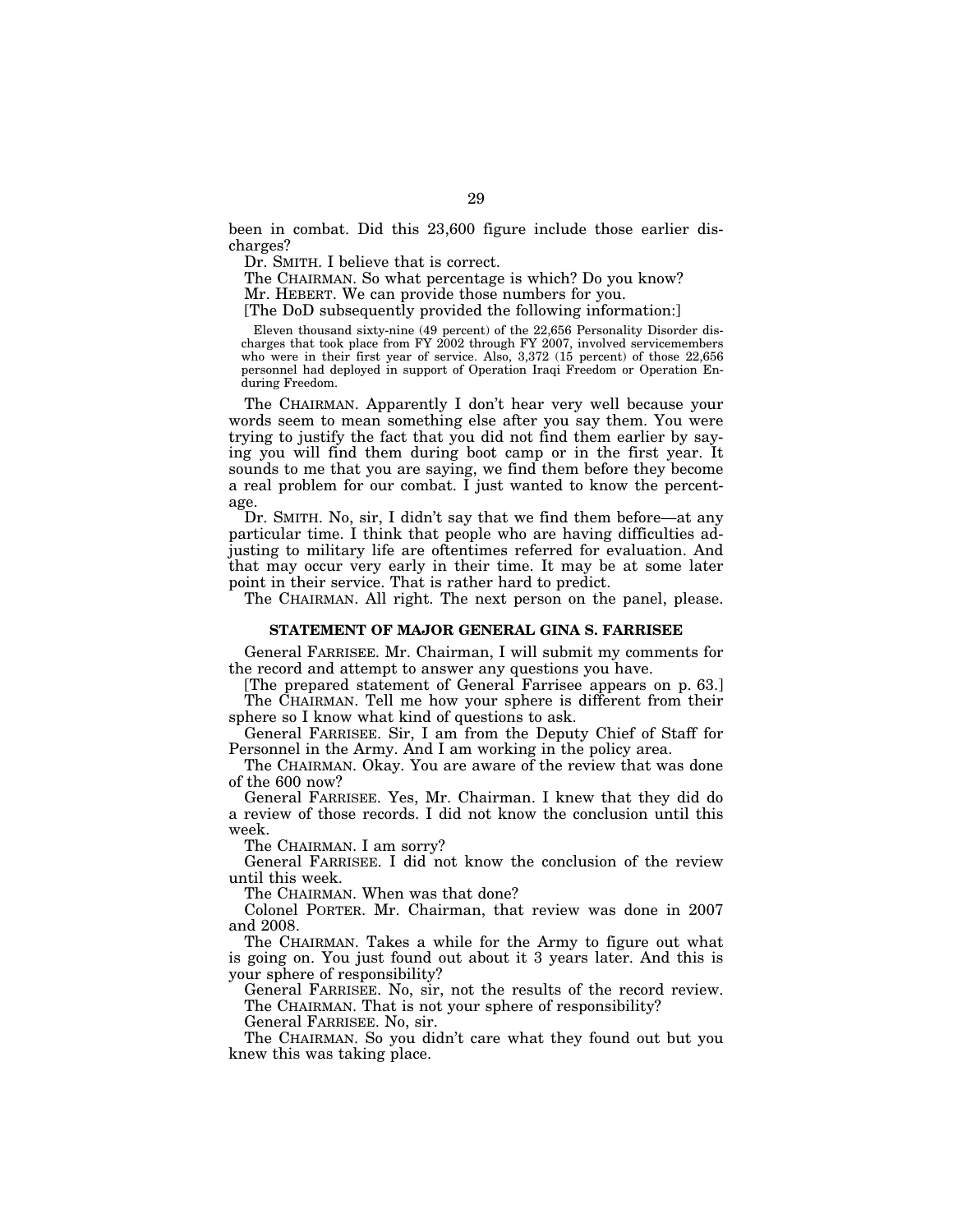General FARRISEE. Sir, I do care. I knew it was taking place. I did not hear the results. I probably should have heard the results, yes, sir.

The CHAIRMAN. Did my layman's critique of the way it was done have any validity, in your view? You didn't talk to the soldiers. You found out that there was no specific rationale so you didn't go back to the doctors. You only had a small sample to begin with. Is any of that valid?

General FARRISEE. Mr. Chairman, as far as the small sample, the only sample that we took was going to be soldiers who had been deployed or who had gone to an imminent danger pay area. So it was specifically for only those soldiers who had deployed; that they would do a relook of those records. I did not know that they did not speak to anyone until this week. I was not told how they were going to do the review. I believe that the certain General's office would, in fact, do that review again of those records.

The CHAIRMAN. You heard some of the testimony, which talked about physical injury and that it was somehow related to personality disorder. Could that happen?

General FARRISEE. Mr. Chairman, I can't answer that question. The first time I have ever heard that was when I saw Mr. Kors' article. I had never heard that before.

Dr. SMITH. Sir, if I can comment on that. I think that it is possible for someone who has a personality disorder to have other diagnoses. So someone who has broken a leg may also have a personality disorder. But there is certainly not a connection between those two diagnoses, or causality, which I think was suggested in panel 1.

The CHAIRMAN. So all 600 that you are looking at for their personality disorder seem to come to light after a major fiscal injury or major psychological injury.

Dr. SMITH. I am not sure that it did come to light. I think the review the Army conducted was of people who were diagnosed with personality disorder and had been separated administratively-

The CHAIRMAN. But I asked you what percentage of that was based on their time in combat versus some officer saw something. I asked you and you said you didn't know the percentage of that. It sounds to me that when these people had physical injury that it may have led to their discharge and that is when you found out about the "personality disorder."

Dr. SMITH. No, sir, I don't believe that is correct. I think the 600 cases reviewed by the Army were all people who had been deployed to an imminent danger pay zone. They may not have had any other physical diagnosis or injuries. There may have been some.

The CHAIRMAN. Do you know how many of each?

Dr. SMITH. I do not know.

The CHAIRMAN. I asked you for figures. You don't have them, but you are making judgments based on your sense of the figures.

Dr. SMITH. The review of the record was for people separated for personality disorder.

The CHAIRMAN. But you can't tell me, because I just asked you, how many had physical injury, which brought that diagnosis to light and you said not very many. But you are not giving me any numbers.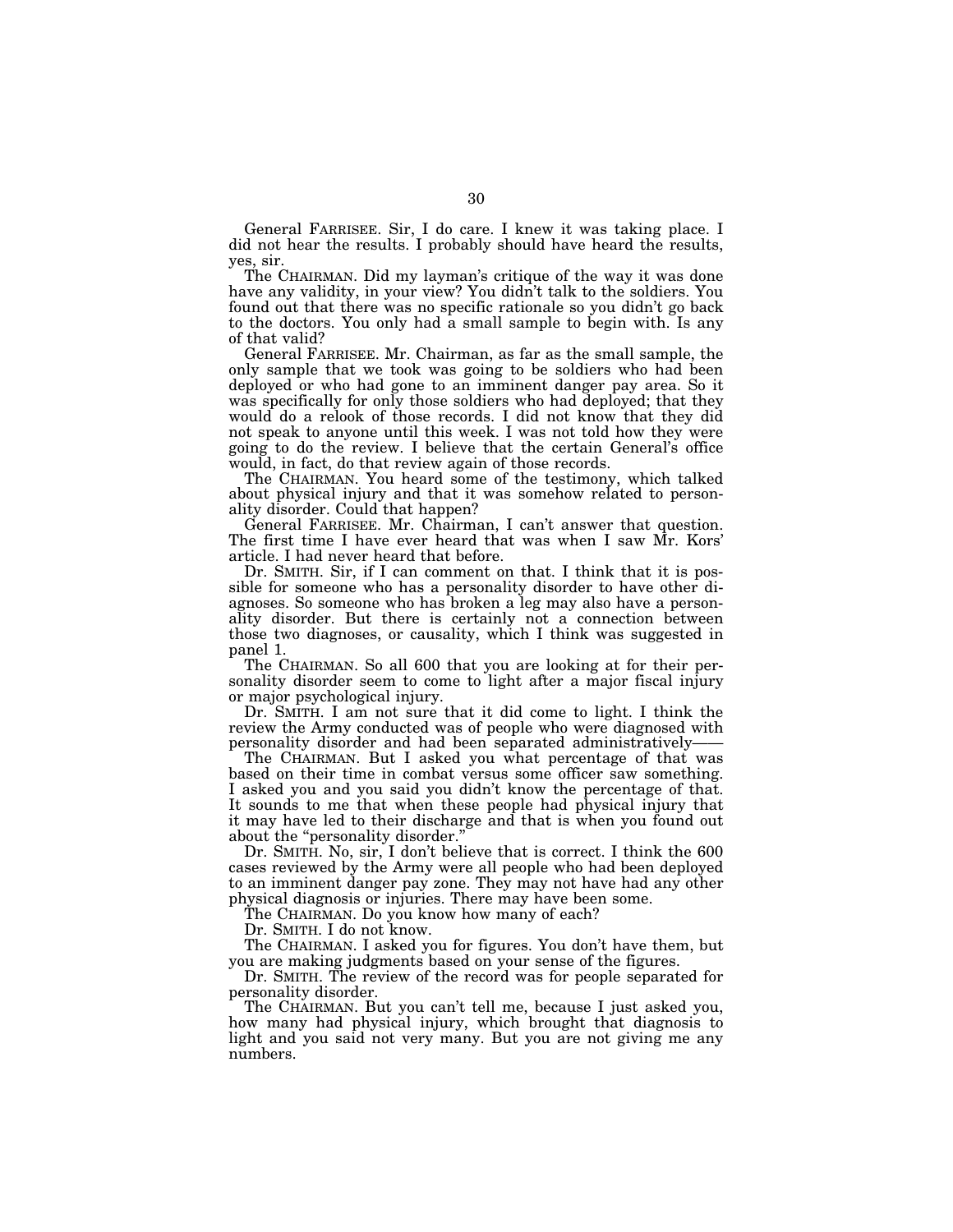Dr. SMITH. Personality disorders would not ordinarily come to light as a result of a physical injury.

The CHAIRMAN. But that is the whole reason that we are having this hearing. They get discharged not for PTSD or TBI or shrapnel in their thigh—they get discharged for personality disorder. So they were only diagnosed because they were getting treatment for these other things, it sounds to me.

Dr. SMITH. I am not sure that I can say that that is accurate. The CHAIRMAN. But you can only say it is not if you give me the figures. Until you give them to me-

Dr. SMITH. We would have to take that question for the record. [The DoD subsequently provided the following information:]

According to the Department of Defense (DoD) report to Congress required by Section 597 of the National Defense Authorization Act for Fiscal Year 2008, an analysis of separation data showed that only 3,400 (15 percent) of the 22,600 servicemembers with personality disorder coded separations had deployed in support of the Global War on Terror. Additionally, the data indicate that the major-ity, 19,200 (85 percent) of the 22,600 servicemembers with personality disorder coded separations, had two or fewer years in the service.

It is DoD policy that any servicemember with an illness or injury that makes her or him unfit for retention must be referred to the Physical Evaluation Board for a disability determination. If a servicemember has both a potentially unfitting injury or illness and another condition (e.g. personality disorder or sleepwalking) that could be a possible cause for administrative separation, referral for disability evaluation (and medical separation or retirement, if appropriate) would be required prior to any consideration for administrative separation.

The CHAIRMAN. Well, I would like you to do that.

Who would be responsible, General? Sergeant Luther's report of what I call torture, could that happen in the Army? Was it ever investigated and did the people who are accused of doing this there were pictures and witnesses—was that ever investigated?

General FARRISEE. Mr. Chairman, to my knowledge, it was not. When it first came out in the media, it was referred to Fort Hood. I have will have to followup with them to find out if there is any investigation.

The CHAIRMAN. If I were you, I would have jumped. We can't let that happen in the Army. If it is true, somebody has got to be punished and if it is not true, that has to be known, too. Some people are making these charges in public session here where they are sworn to tell the truth. They have been in the newspaper. Surely, you would be concerned if the Army was accused of torturing its own soldiers, wouldn't you?

General FARRISEE. Yes, Mr. Chairman.

The CHAIRMAN. Would you find out if there was any investigation for me?

General FARRISEE. We will take that question for the record, yes, Mr. Chairman.

[The DoD subsequently provided the following information:]

Sergeant Luther's battalion and company commanders were interviewed regarding the allegations. Sergeant Luther indicated suicidal ideations to his chain of command and doctors; in response, his chain of command placed him on a suicide watch. The chain of command stated that they acted out of genuine concern to protect Sergeant Luther and possibly other soldiers. Once placed on suicide watch, (which included continuous line-of-sight observation) Sergeant Luther spent days and nights in the squadron aid station, so that he would be close to medical care, if required, and so that he could be continuously monitored. Every day, Sergeant Luther was escorted to the life support area (about 1 mile away) so that he could take a shower. He was also afforded opportunities to visit the internet cafes and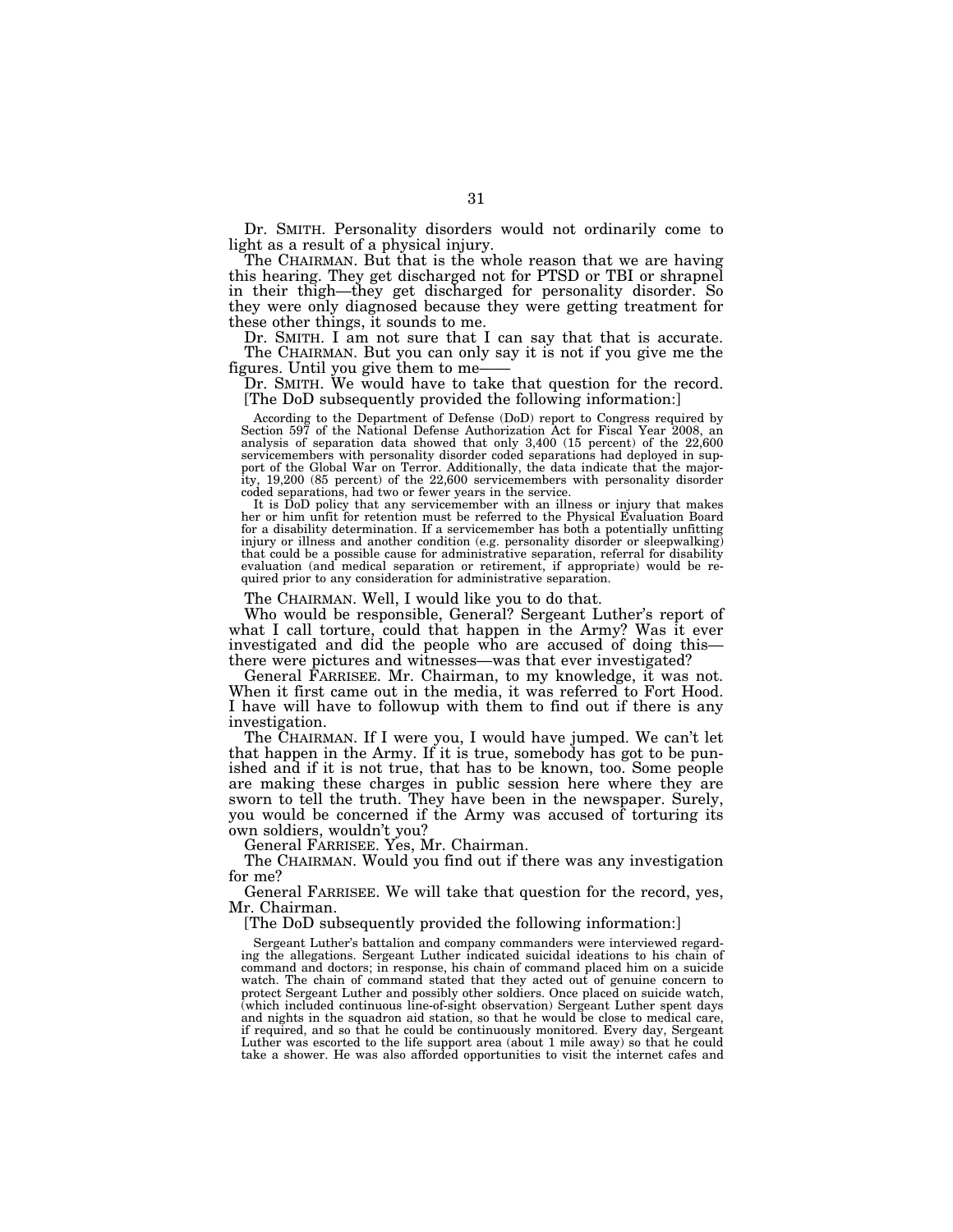dining facility. During the day, Sergeant Luther sat in the waiting room of the squadron aid station. The description of the small sleeping quarters in the aid station is accurate. However, the small sleeping quarters was not set up specifically for Sergeant Luther. It was a sleeping quarters used by medics during the night<br>as they remained on duty 24/7 for possible casualties. Neither Sergeant Luther<br>nor any other soldier complained to the chain of command about tions. It has been confirmed by the chain of command and the U.S. Army Inspector General Offices that no investigations have been initiated as a result of any allegations being reported to the chain of command, inspector general, or through the criminal investigative channels.

The CHAIRMAN. Who is next?

#### **STATEMENT OF ANTONETTE M. ZEISS, PH.D.**

Dr. ZEISS. Well, I will go next. I represent VA. So I am happy to make just a couple of points since the issues for VA have not been as much in focus. So I won't go through my full written testimony or oral testimony, but will just want to make a couple of points and then happy to answer whatever questions you have.

[The prepared statement of Dr. Zeiss appears on p. 65.]

The CHAIRMAN. Thank you.

Dr. ZEISS. First of all, we would just like to say that my oral testimony did go over the diagnostic criteria for personality disorders. There are three clusters with 10 different personality diagnosis. Dr. Berger has really gone through the basics of that so we need not-

The CHAIRMAN. You didn't have any problem with his testimony. Dr. ZEISS. No.

The CHAIRMAN. When I read your testimony—it is, again, underlined from Dr. Draper it is enduring. Manifested in both cognition, affects impulse control. Would you expect that all to be diagnosed by the military's intake testing of these guys?

Dr. ZEISS. I can't comment on how thorough the intake testing would be and whether they could reach a diagnosis. The second point I would like to make that is eligible veterans can get the health care they need from VA, whatever their mental health or physical health diagnosis and whatever their diagnosis when they leave the military, assuming that they are eligible, and that is based on two factors—the character of the discharge and the completion of service. If they enter VA care, they will be routinely screened on an early visit to primary care for PTSD, for depression, for problem drinking, for TBI, for military sexual trauma. And if any of those screens are positive, there will be a full evaluation and a full diagnostic process to guide health care decisions. In addition, veterans who seek compensation and benefits can do so on the basis of whatever diagnosis they choose to present. While information from prior experiences may be part of the C-file that comes to the VHA clinical examiner, they will do a full clinical examination based on DSM–IV–TR criteria to determine whether or not that is an appropriate diagnosis.

The fact that someone may have been separated for personality disorder diagnosis would not be compelling information. The information would really come from the clinical exam that would be done by the VHA doctor level psychologist or psychiatrist.

So we are committed to providing care to eligible veterans. We are eager for veterans, whatever their diagnosis, when they are discharged, to know about their ability to access VA care. We have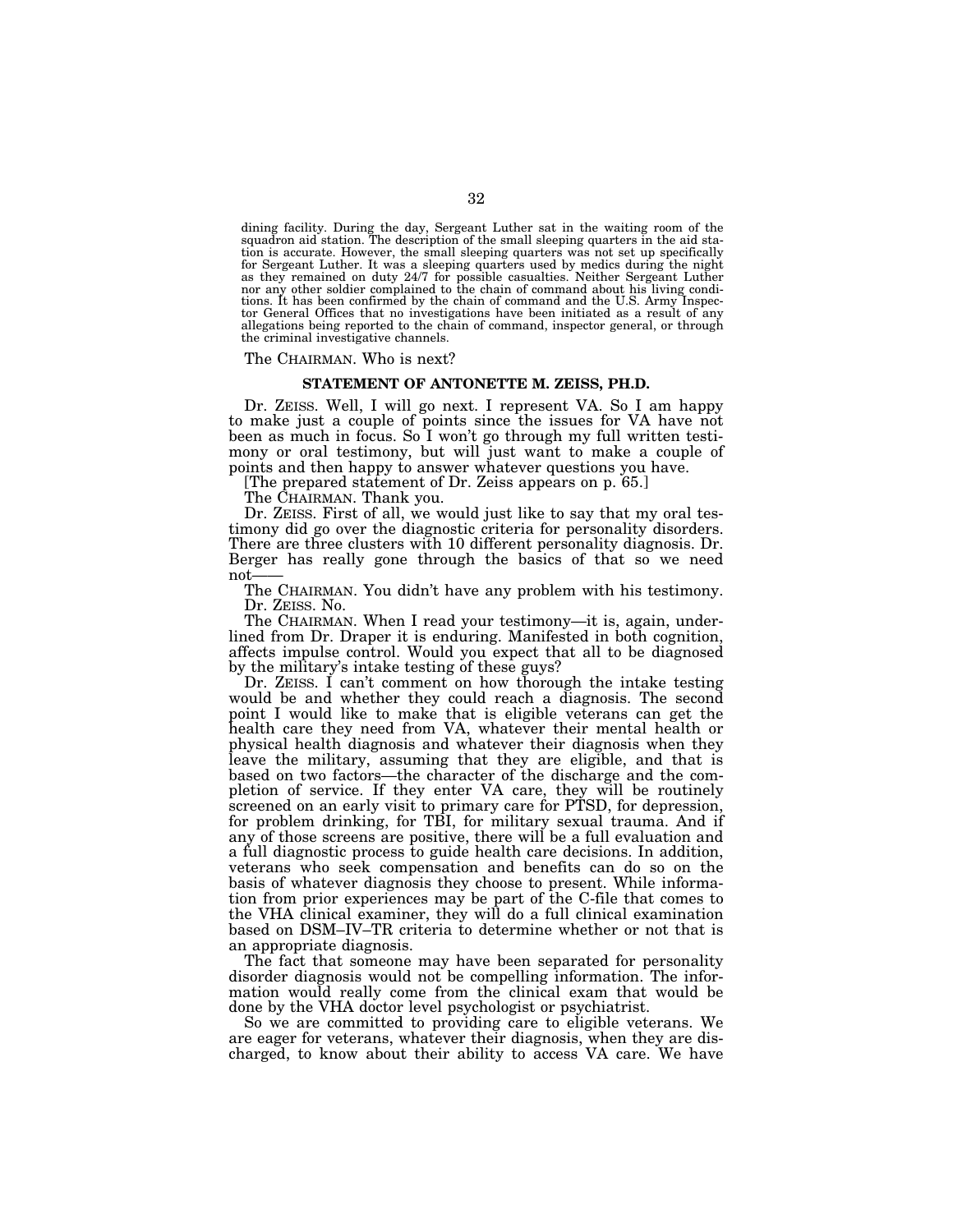tried to get that word out. We have contacted all Operation Enduring Freedom/Operation Iraqi Freedom (OEF/OIF) veterans who have not sought care to let them know about their eligibility and how to do so. So we are eager-

The CHAIRMAN. You have contacted or in the process?

Dr. ZEISS. We have contacted. That was done a couple of years ago.

The CHAIRMAN. It can be done.

Dr. ZEISS. We certainly want to cooperate and look forward to potentially receiving some additional veterans who seek care with us after the outreach that the Department of Defense plans.

The CHAIRMAN. Are you aware of the situation that this is a hearing of people that were discharged for personality disorder and feel it was wrong and want to get health care for their service-connected disability? Is that common? Do you know how many people that would be? I don't know if your diagnosis would be counter to that, but it is a different situation, I guess. Are there people who have come in diagnosed with personality disorder that you haven't found had personality disorder, or you didn't diagnose in that way?

Dr. ZEISS. We know that of OEF/OIF veterans who have sought VA care, at this point cumulatively since 2002, 7,348 have received a personality disorder diagnosis. They may have additional diagnoses. But that is about 1.3 percent of those veterans who have come to seek VA care. And that is a diagnosis given by a VA clinician.

The CHAIRMAN. Do you know how many people came in with a personality diagnosis from the military and didn't receive that diagnosis from the VA?

Dr. ZEISS. I don't have those numbers.

The CHAIRMAN. Do we know that? Would we keep such information?

Dr. ZEISS. We can certainly go back to Public Health and Environmental Hazards, who get the separation files from the Department of Defense, and see whether there is information in that file about what the discharge diagnoses were. Again, we seek to establish our own diagnosis, but we can—I can certainly try to get that information.

[The VA subsequently provided the following information:]

The Office of Public Health and Environmental Hazards does not receive complete data on military separation codes from Department of Defense DoD Man-power Data Center (DMDC) for the Operation Enduring Freedom/Operation Iraqi Freedom (OEF/OIF) Veteran population. Of the 1,168,953 OEF/OIF Veterans with final out-of-country dates through February 2010, only 625,660 (53.5 percent) had complete information related to their military separation, and of these Veterans, less than 1 percent were coded as having separated due to ''character or behavior disorder''. Therefore, we cannot provide accurate information on the number of personality disorder discharges among OEF/OIF Veterans from military separation codes as provided to us by DMDC.

We can, however, provide the total number of OEF/OIF Veterans who have been diagnosed at a VA health care facility with personality disorders (ICD–9CM 301). Through the second quarter of FY 2010 (March 30, 2010), of all OEF/OIF Veterans who sought medical care at VA since October 2001 (n=565,024), 7,988 (1.4 percent) unique OEF/OIF Veterans were diagnosed at least once with personality disorders (ICD–9CM 301).

VHA program office: 13–Doug Dembling

The CHAIRMAN. The 1 percent or 1 percent-plus figure was 1 percent of what, of all the people that come to see you from VA?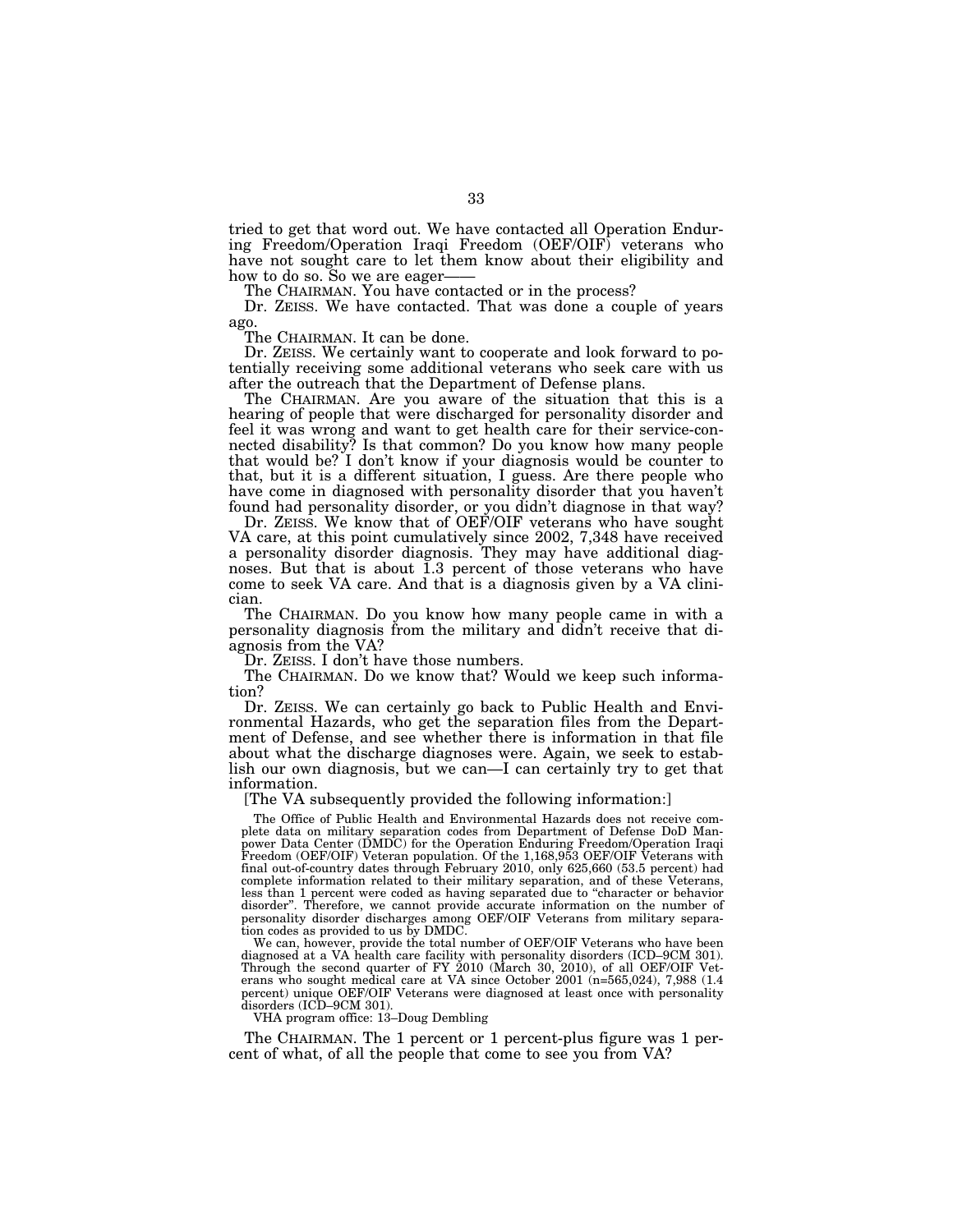Dr. ZEISS. I would add—Of those OEF/OIF veterans who have sought care in VA

The CHAIRMAN. Only 1 percent had a diagnoses with personality disorder.

Dr. ZEISS [continuing]. One point 3 percent. The other thing that we are very aware of is that Congress has given Vet Centers the legal authority to work with veterans who want guidance to appeal their discharge status. And they certainly take that charge seriously and do work with veterans who want to return to the Department of Defense with additional information and attempt to see whether the discharge status can be changed.

The CHAIRMAN. Do we know how many have done that yet?

Dr. ZEISS. Vet Centers, we work very collaboratively with them, but they don't enter data in the electronic medical records, as you know, and they take very seriously their confidentiality. So we won't get specific data.

The CHAIRMAN. The military should know who has appealed their case and how many of those come to VA specifically for personality disorder?

Mr. HEBERT. We will take that question.

The CHAIRMAN. You don't have that either.

Does anybody want to correct anything I have said? You have a chance to say anything you want before I let you go about this issue. How should we be looking at it? What would help us and help you do your job better?

Dr. ZEISS. The only thing I would add from the VA perspective is that PTSD, in particular, is a diagnosis that we know can have late onset. So we don't assume in VA if we make a different diagnosis than the diagnosis that was made in the Department of Defense that it was necessarily an incorrect diagnosis. They were working with whatever information they had at the time. And people are dynamic. They all change. And PTSD can have late onset. That would not be as true, obviously, for TBI and for some other disorders. So we want to be clear that while we want to do our own diagnosis, we are working with the veteran as they are when they appear to us at VA.

The CHAIRMAN. I understand that. If something like 98 percent of what you worked with you differed with the military, it would tell us something. Not that they were wrong, but you found out in every case that they seemed to make the wrong diagnosis or a different diagnosis.

Anybody from the Army or Defense Department care to comment?

Colonel PORTER. Mr. Chairman, I want to express that we sincerely appreciate the concern that you have for both the serving members and the veterans. I think to speak to some of the GAO observations that perhaps the Army wasn't complying with the directives that had gone out, what I would say is that in the Army we have started within the OTFG or the Surgeon General's Office we have started an inspection program where we go out and we pull records and we look at what is happening at the ground treatment facilities just to make sure that they are not ignoring the directives. The other thing that we have in the works—it is not done yet, but it is being done, and it is on its way to the Surgeon Gen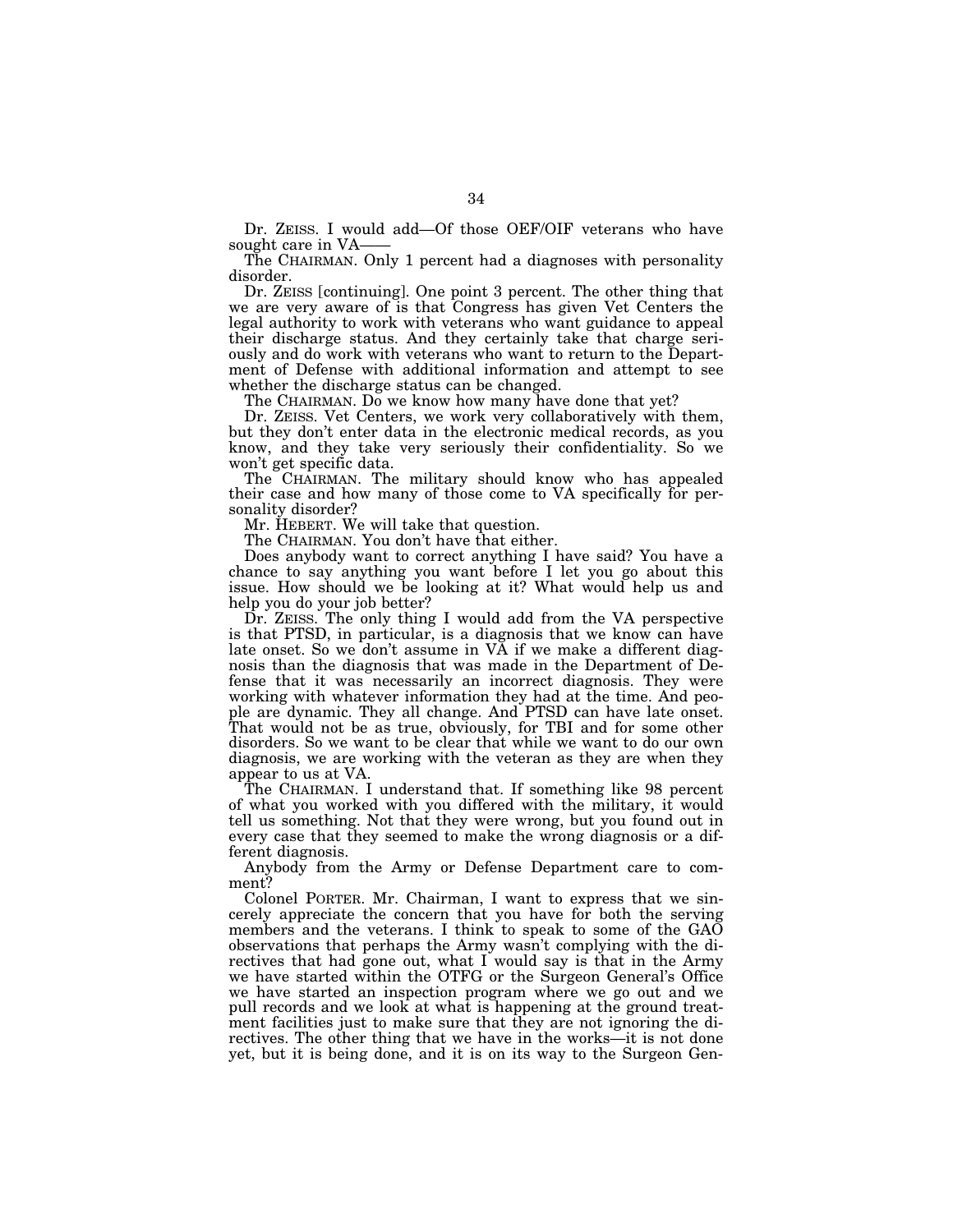eral for approval—is stricter guidelines for any kind of separation—administrative separation that has a mental health diagnosis in it.

So whether it is a personality disorder, an adjustment disorder, PTSD, any of those will have to come to the Surgeon General's Office for review so that we can have an oversight of any of those. And we are requiring the regional medical commanders to acknowledge receipt of that guidance so there isn't any more people saying we didn't know. That is all I have, sir.

The CHAIRMAN. I think Dr. Draper mentioned that she was having trouble getting a document for 2009. Do you know anything about that?

Colonel PORTER. I don't know anything about it, but we will certainly get what we can.

The CHAIRMAN. You will be glad to help us find the right documents?

Colonel PORTER. Yes.

The CHAIRMAN. Thank you. Department of Defense, anybody want to say something? I will give you the last word.

Mr. HEBERT. Sir, Mr. Chairman, if your question to the Department is whether or not we are satisfied with the progress we have made, the answer is no. Can we do more? Yes. Will we do more? Absolutely. Admittedly, the amount of time we have had since 2007 to develop a full body of knowledge about the complexities of this issue. I mean before you see the medical community, you see the human resource community, and I will tell you our legal communities have been arm-and-arm with us as well. And together we have forged a very structured, very rigorous screening process to ensure that no veteran leaves from active service without having been properly screened and diagnosed, to the extent that it is possible. Beyond that, we are working with our partners in the VA to make sure that anyone who hasn't passed through those screening process will be identified and will get the proper care. And we will continue to do that. While we have not begun that fight, we will continue to endeavor.

The CHAIRMAN. When you heard the story of Sergeant Luther about this closet, does anybody in the Department of Defense have authority or responsibility to investigate that type of charge?

Mr. HEBERT. Allegations of misconduct are generally referred to the Inspector General's Office, yes, sir.

The CHAIRMAN. You just heard that charge. Would you refer it or do I have to do it?

Mr. HEBERT. We will look into it, sir.

The CHAIRMAN. Thank you. All right. I appreciate your testimony. I sound a little frustrated and upset only because I am. But it just seems to me we have some pretty significant allegations here and it just doesn't sound like we have the information or testimony to allay my fears or my sense that they are right. If you could give me the answers to the questions you said you would, I would get a better understanding. I appreciate that. Thank you for your testimony. Panel four is excused.

I would like, Mr. Kors, if you could, return for a second.

I see you as not a person of hearsay, as was alleged, but as somebody who really understands this issue and is trying to do the best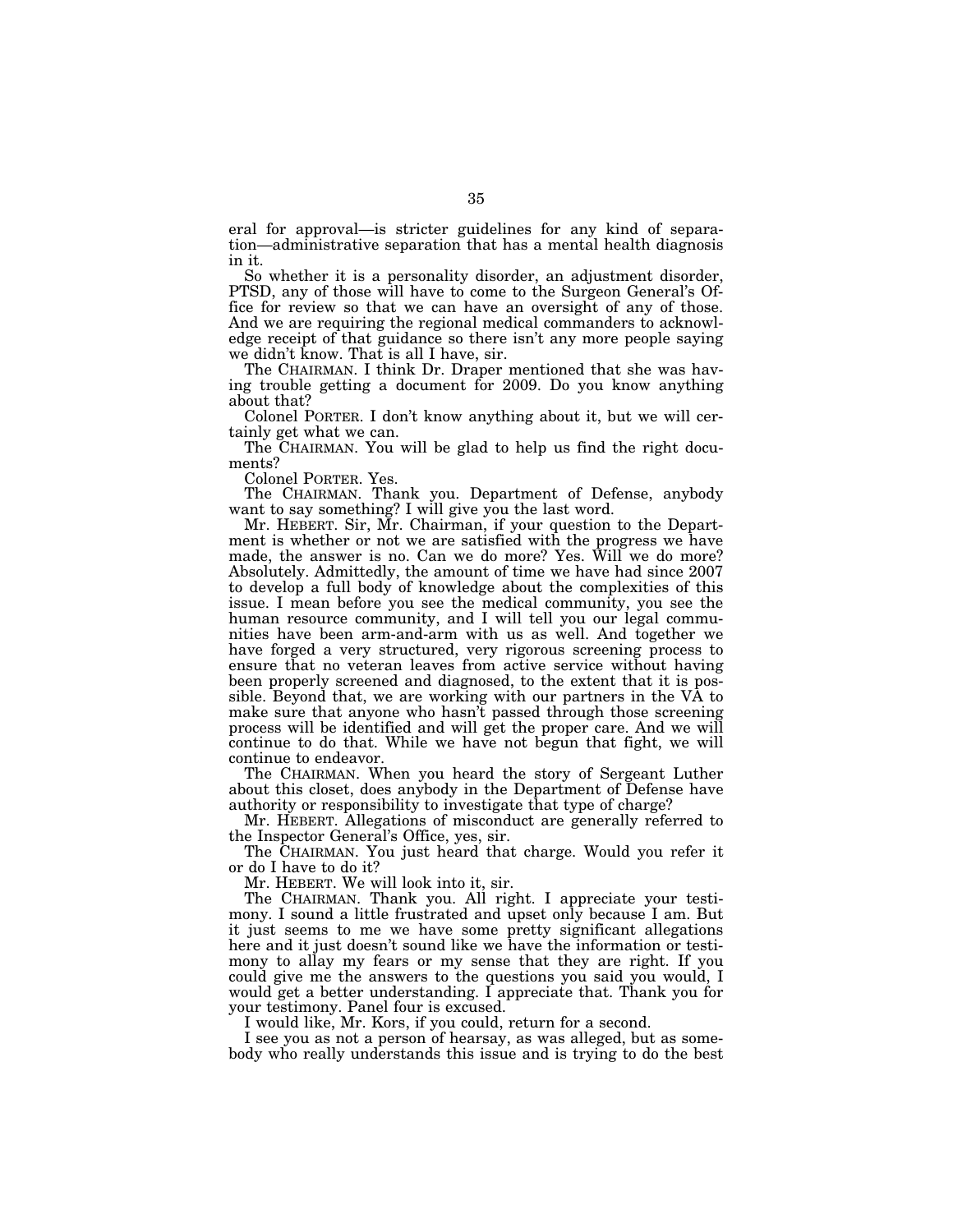for our soldiers. What questions—do you have any response to some of the testimony you heard since you testified this morning or what questions we should ask these panels?

Mr. KORS. I do. About the hearsay,  $\overline{I}$  think they would make me return my Military Reporters and Editors Award if that were the case.

The CHAIRMAN. Right. Thank you.

Mr. KORS. First of all, about the VA looking at cases in which a soldier clearly did not have personality disorder but were discharged with that, finding that out would take about 30 seconds. When the soldier was called in for VA medical screening, they would say hey, bring your discharge papers. Every soldier has them. On the discharge paper it would say: Discharged for personality disorder. Now they would know who they have there.

The CHAIRMAN. Is Dr. Zeiss still back there?

I had asked you how many people who were discharged for PTSD—I mean, personality disorder that you didn't find that. I don't think you answered me. Can we figure that out? Do we have that information?

Dr. ZEISS. I will go back and check with our office that gets the separation information and find out what we can abstract from it. I am happy to do that.

The CHAIRMAN. Thank you.

Mr. KORS. And then, of course, in those cases the Department of Defense remains firm in its decision with Sergeant Luther. The VA came to a radically different conclusion. It said severe traumatic brain injury. Yet a few weeks ago he got a letter for his appeal for his discharge. And they said, Yeah, the VA came to that conclusion, but we are sticking with ours. And you see that over and over in the rare few soldiers who were discharged were personality disorder and know that they can attend VA. So many of the soldiers we are talking about here are soldiers who don't even know they can enter VA's doors because of this discharge.

I think it goes well beyond money. That is another important factor here. So many of these soldiers come to me, they say, This discharge is like a scarlet letter they just can't wash off. In today's job economy, can you imagine going into a potential employer and handing them a paper saying you are mentally ill? You are not going to get that job. And so that is how you end up with so many of these soldiers not just with without any benefits, but also then broke and then homeless.

The CHAIRMAN. The issue you raise, of course, with all the witnesses we have had since your panel, talk about the law or the regulations. But you are saying that if somebody is told they get no benefits, they don't distinguish between the VA, DoD or——

Mr. KORS. Exactly. They are told they can get no benefits. They don't realize they can get a fresh review at the VA.

The CHAIRMAN. I notice that will be clear in the letter that is now going to go out to those 23,000 veterans. Right?

Mr. HEBERT. Yes, sir.

Mr. KORS. This idea of, Well, how do you find out whether those 22,600 soldiers had preexisting conditions, well, that is where not interviewing anybody comes into play. If they made a single phone call to a single one of those families or their doctors, all of them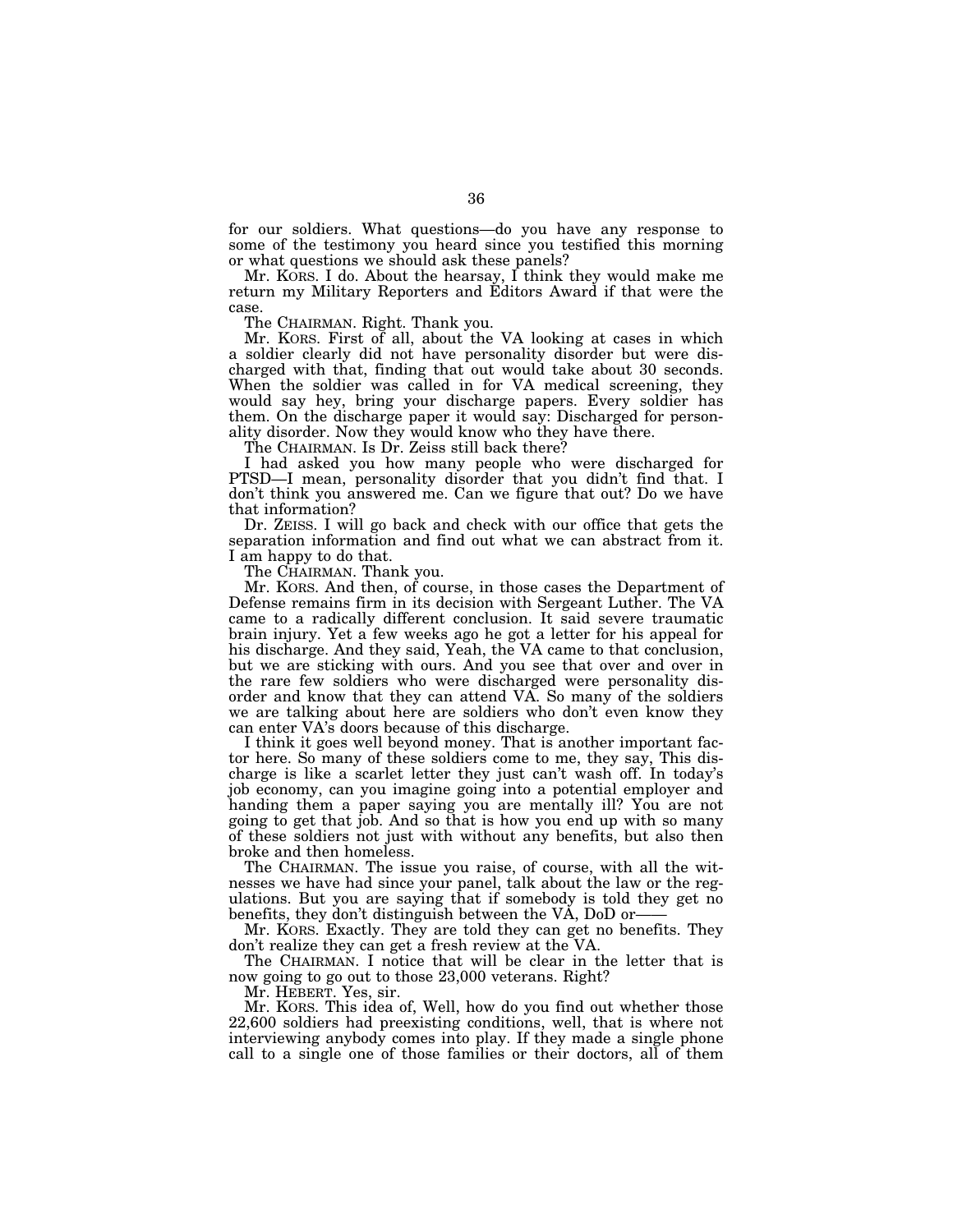would say this is ridiculous; this soldier has been perfectly healthy, that is why he won 22 honors and was able to serve a dozen years. So by just dealing with the papers they had produced, they are just recycling their same information over and over.

I think about the earlier review done by the Army Surgeon General Gail Pollock. She said that they had done a 5-month thoughtful and thorough review. But with a touch more reporting, I found that in that case, again, they did not interview a single person. All they did was go back to one of the doctors who created the false diagnosis and said hey, did you get it right the first time? The doctor said yep, I did. And they shut down the review at that point. They even—you have to have a dark sense of comedy to report on this stuff—they sent a letter-

The CHAIRMAN. You have come to the right Committee.

Mr. KORS. They sent a letter out saying that they had additionally reviewed a stack of hundreds of cases out of Fort Carson the last 4 years of personality disorder discharges and realized that and came to the conclusion that all of those soldiers were also properly diagnosed. But accidentally one of the Surgeon General's staff sent out an e-mail to a fellow military reporter of mine saying hey, we couldn't even find those cases. And the internal reply was okay, just say that they were properly diagnosed even if we couldn't locate them. Ten minutes later, the e-mail to that reporter came and said, oops, we shouldn't have sent that to you. Please ignore. She went ahead and forwarded it to me so that I could see what was going on. But I contacted the Surgeon General's Office at that point and said how did you know that those 4 years of cases were properly diagnosed when you couldn't even locate them? And the reply came that they could not answer that question.

The CHAIRMAN. Well, again, I want to thank you and many of the soldiers you have interviewed who have gone on the record with very painful things to share especially in public. You have opened up something that we need to know about. As you saw, I am not convinced by the testimony we have heard that there is not an issue there. We have to figure out exactly how to get to it.

Mr. KORS. This is not an example of soldiers slipping through the cracks. When you have soldiers who are wounded and discharged with this, the purpose of this discharge is to get them out the side door. Again, it is not just money. Think about the PR factor as well. Everyone knows about the 5,670 who are dead from Iraq and Afghanistan and the 91,000 who are officially wounded. But the Rand Corporation, an independent agency, looked at that and found that over 400,000 soldiers from these wars were suffering from traumatic brain injury. By giving those soldiers personality disorder discharges, you are essentially sliding them out the side door and keeping them off the books and records of the wounded.

The CHAIRMAN. I will give you another statistic. You have the official casualty count that you recited there. My sense—and I may not have the exact figures—but it is certainly close—that almost a million veterans of these wars have come to the VA for help. A million versus 45,000 reported wounded. It is not a rounding error. This is a deliberate attempt not to let us know what is going on in the battles.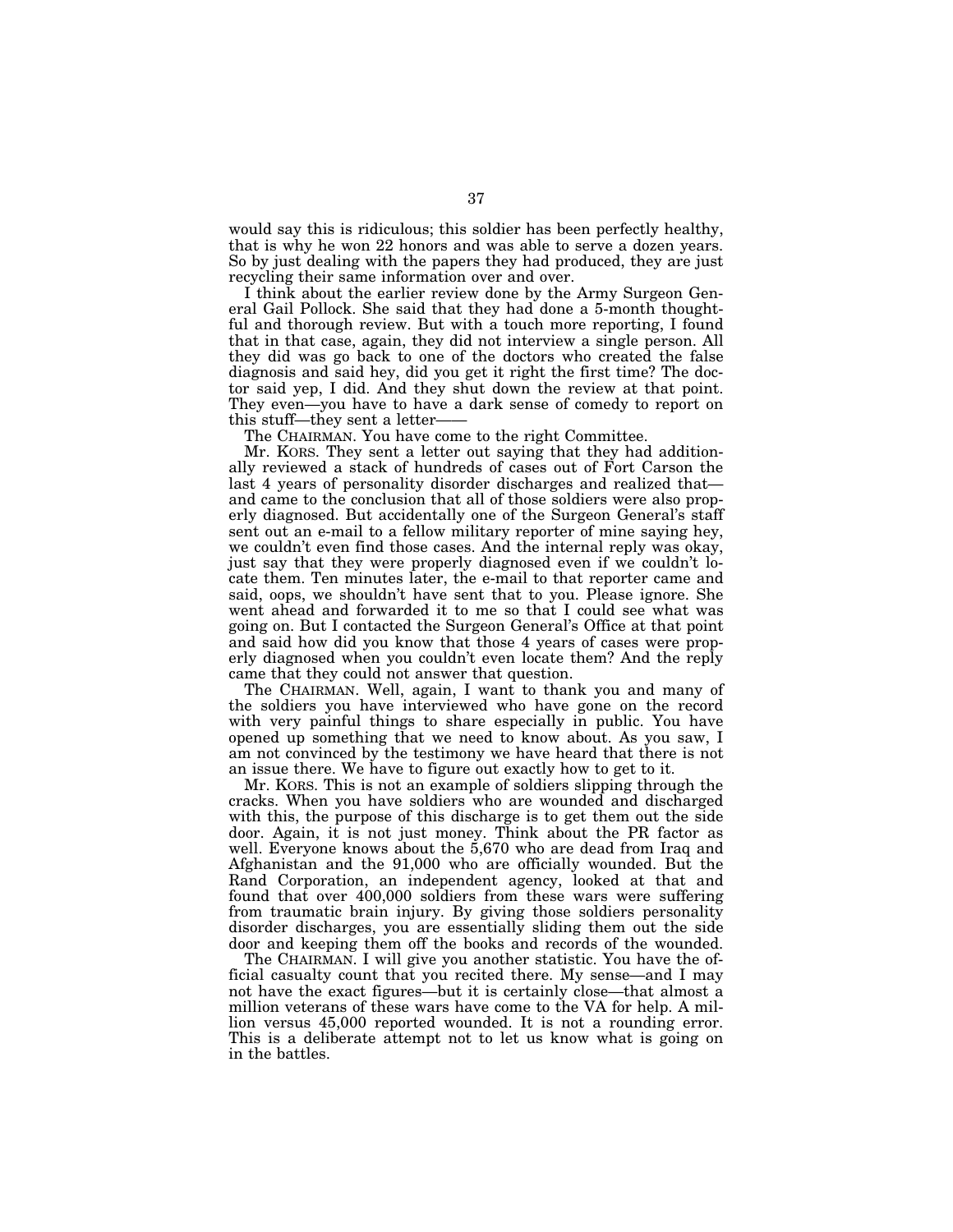Mr. KORS. And these aren't just number. They are not 1 percent. We are talking about 22,000 shattered families who, first, they have to deal with the wounds from the war, and now they have to deal with the devastation of no benefits, no long-term medical care. The demand that they give back a chunk of their signing bonus just immediately drives so many of these families into debt, if they already weren't there.

The CHAIRMAN. Well, again, I appreciate the service you are rendering to our country and look forward to trying to see if we can help all these folks. Thank you so much.

This hearing is adjourned.

[Whereupon, at 1:05 p.m., the Committee was adjourned.]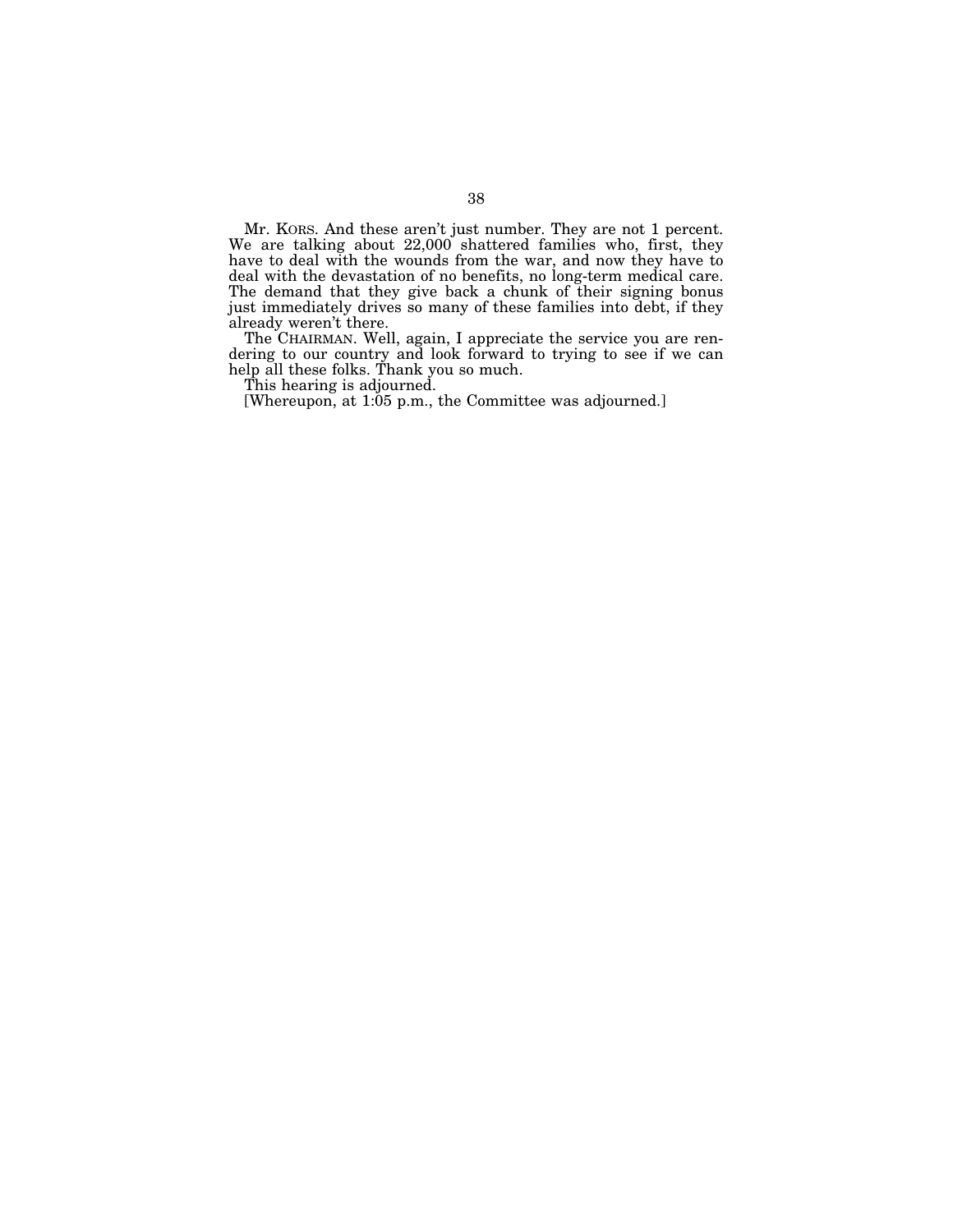## **A P P E N D I X**

#### **Prepared Statement of Hon. Bob Filner, Chairman, Full Committee on Veterans' Affairs**

Good morning. The Committee on Veterans' Affairs will now come to order. In 2007, this Committee held a hearing to explore the problem of the Department

of Defense (DoD) improperly discharging servicemembers with pre-existing personality disorders rather than mental health conditions resulting from the stresses of war such as Post-Traumatic Stress Disorder (PTSD) and Traumatic Brain Injury (TBI).

This means that servicemembers with personality disorder discharges are generally denied key military disability benefits and DoD is conveniently relieved from the responsibility of caring for our servicemembers in the long-term. These men and women continue to face an uphill battle when they seek benefits and services at the Department of Veterans Affairs (VA) because they must somehow prove that the so called pre-existing condition was aggravated or worsened by their military service.

Following the 2007 hearing on personality disorder discharges, the National Defense Authorization Act for Fiscal Year 2008 included a provision requiring DoD to submit a report to Congress on this issue. DoD reported that from 2002 to 2007, the Department discharged 22,600 servicemembers with personality disorders.

DoD policy further stated that servicemembers must be counseled, be given the opportunity to overcome said deficiencies, and must receive written notification prior to being involuntarily separated on the basis of a personality disorder. DoD also added rigor to their policy guidance by authorizing such separations only if servicemembers are diagnosed by a psychiatrist or Ph.D. level psychologists of the personality disorder.

It has been over 3 years since we first exposed this issue at our hearing in 2007. It is my understanding that DoD's use of personality disorder discharges has decreased and that they concluded that no soldiers have been wrongly discharged.

I am deeply puzzled by this conclusion and would like to better understand the process and the criteria that were used to review the files of the thousands of servicemembers who were discharged with personality disorders. I cannot help but suspect that our men and women are not getting the help that they need and are struggling with PTSD, TBI, and other stresses of war on their own because of wrongful personality disorder discharges.

Stresses of war such as PTSD and TBI are debilitating and its impact can be farreaching. We know of the negative impact that PTSD and TBI can have on the individual's mental health, physical health, work, and relationships. We also know that veterans attempt to self-medicate using alcohol and drugs. This means that PTSD and TBI can lead veterans on a downward spiral towards suicide attempts and homelessness.

Just this past summer, we all heard the United States Army reporting suicide rates of 20.2 per 100,000 which now exceeds the national suicide rate of 19.2 per 100,000 in the general population. And, when high-risk behaviors such as drinking and driving and drug overdoses are taken into account, it is said that more soldiers are dying by their own hand than in combat. Similarly, we know that homelessness continues to be a significant problem for our veterans, especially those suffering with PTSD and TBI.

Three years later, the Committee continues to hear of accounts of wrongful personality disorder discharges. This begs the question of how many soldiers have to commit suicide, go bankrupt, and end up homeless before real action is taken to remedy this problem? Clearly, our veterans must not be made to wait longer and must not be denied the benefits that they are entitled to.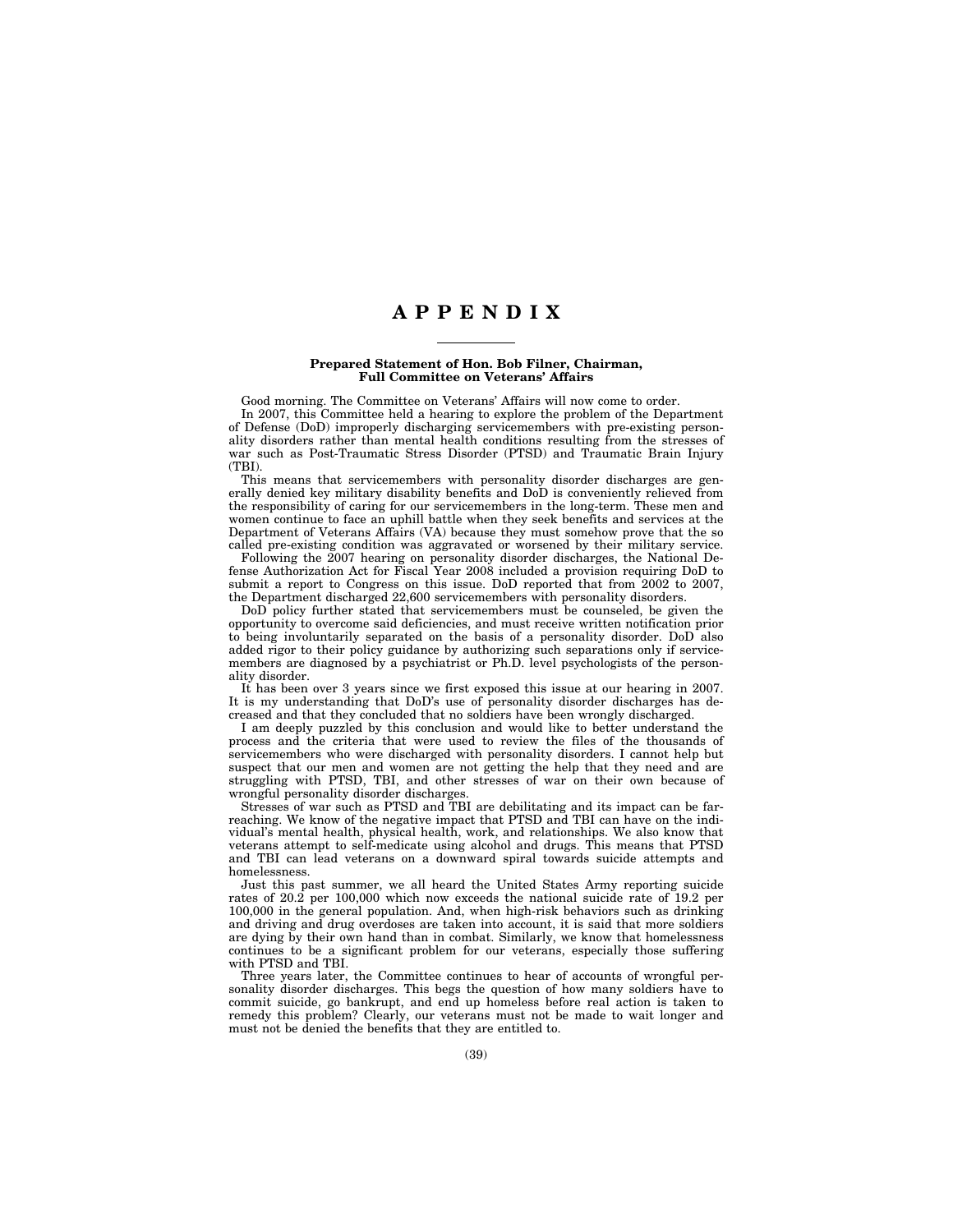I look forward to hearing from our witnesses today as we further expose the problem of personality disorder discharges, better understand the steps that DoD has taken to deal with this problem, and forge a path forward to help our servicemembers who were improperly discharged with personality disorders.

#### **Prepared Statement of Joshua Kors, Investigative Reporter,**  *The Nation.* **Magazine**

Good morning. I've been reporting on personality disorder for several years, and I'm here today to talk about the thousands of soldiers discharged with that condition since 2001.

A personality disorder discharge is a contradiction in terms. Recruits who have a severe, pre-existing illness like a personality disorder do not pass the rigorous screening process and are not accepted into the Army.

In the 31⁄2 years I've been reporting on this story, I've interviewed dozens of soldiers discharged with personality disorder. All of them passed that original screening and were accepted into the Army. They were deemed physically and psychologically fit in a second screening as well, before being deployed to Iraq and Afghanistan, and served honorably there in combat. In each case, it was only when they became physically wounded and sought benefits that their pre-existing condition was discovered.

The consequences of a personality disorder discharge are severe. Because PD is a pre-existing condition, soldiers discharged with it cannot collect disability benefits. They cannot receive long-term medical care like other wounded soldiers. And they have to give back a slice of their signing bonus. As a result, on the day of their discharge, thousands of injured vets learn they actually owe the Army several thousand dollars.

Sergeant Chuck Luther is a disturbing example of a how the Army applies a personality disorder discharge. Luther was manning a guard tower in the Sunni Triangle, north of Baghdad, when a mortar blast tossed him to the ground, slamming his head against the concrete, leaving him with migraine headaches so severe that vision would shut down in one eye. The other, he said, felt like someone was stabbing him in the eye with a knife. When Luther sought medical care, doctors at Camp Taji told him his blindness was caused by pre-existing personality disorder.

Luther had served a dozen years, passing eight screenings and winning 22 honors for his performance. When he rejected that diagnosis, Luther's doctors ordered him confined to a closet. The sergeant was held in that closet for over a month, monitored around the clock by armed guards who enforced sleep deprivation: keeping the lights on all night, blasting heavy metal music at him all through the night. When the sergeant tried to escape, he was pinned down, injected with sleeping medication and dragged back to the closet. Finally, after over a month, Luther was willing to sign anything—and he did, signing his name to a personality disorder discharge.

The sergeant was then whisked back to Fort Hood, where the he learned the disturbing consequences of a PD discharge: no disability pay for the rest of his life, no long-term medical care, and he would now have to pay back a large chunk of his signing bonus. Luther was given a bill for \$1,500 and told that if he did not pay it, the Army would garnish his wages and start assessing interest.

Since 2001, the military has pressed 22,600 soldiers into signing these personality disorder documents, at a savings to the military of over \$12.5 billion in disability and medical benefits. The sergeant's story was Part 3 in my series on personality disorder. In Part 2, I interviewed military doctors who talked about the pressure on them to purposely misdiagnose wounded soldiers. One told the story of a soldier that came back with a chunk missing from his leg. His superiors pressured him to diagnose that as personality disorder.

In 2008, after several congressmen expressed outrage at these discharges, President Bush signed a law requiring the Pentagon to study PD discharges. Five months later the Pentagon delivered its report. Its conclusion: not a single soldier had been wrongly diagnosed, and not a single soldier had been wrongly discharged. During this 5-month review, Pentagon officials interviewed no one, not even the soldiers whose cases they were reviewing.

Three years ago, during a hearing on personality disorder discharges, military officials sat in these seats and vowed to this committee to fix this problem. Three years later nothing has changed.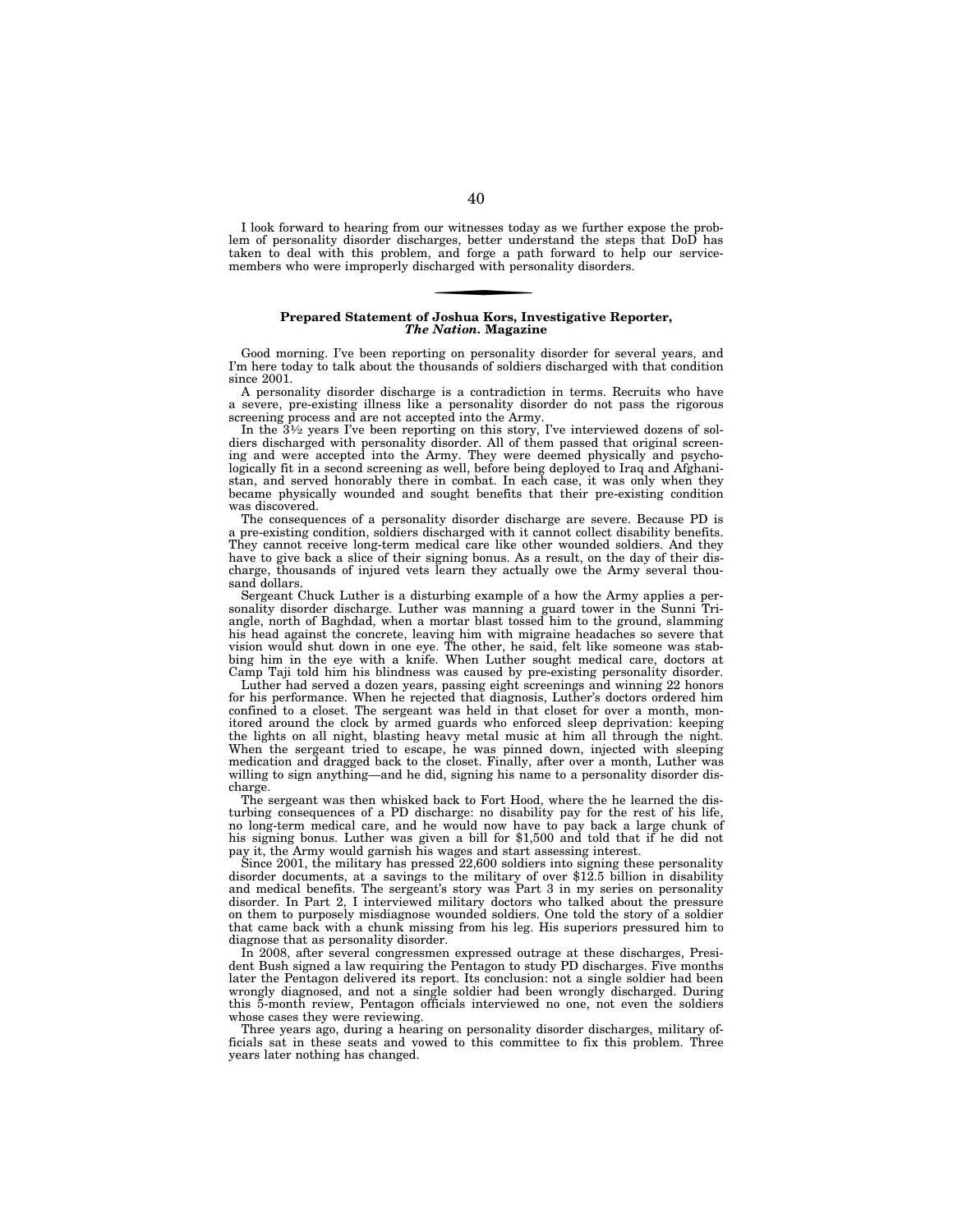#### *Key Links*

Personality Disorder series: **www.joshuakors.com/military**  Sergeant Luther article: **www.joshuakors.com/part3**  Luther on BBC: **http://bit.ly/BBC1interview**  ABC News on Personality Disorder: **www.joshuakors.com/abcnews.mov**  Personality Disorder discharge stats: **www.joshuakors.com/statistics**  Personality Disorder legislation: **www.joshuakors.com/legislation** 

# *The Nation.*  April 26, 2010

## **''Disposable Soldiers: How the Pentagon is Cheating Wounded Vets''**  By Joshua Kors

The mortar shell that wrecked Chuck Luther's life exploded at the base of the guard tower. Luther heard the brief whistling, followed by a flash of fire, a plume of smoke and a deafening bang that shook the tower and threw him to the floor. The Army sergeant's head slammed against the concrete, and he lay there in the Iraqi heat, his nose leaking clear fluid.

"I remember laying there in a daze, looking around, trying to figure out where I was at," he says. "I was nauseous. My teeth hurt. My shoulder hurt. And my right ear was killing me." Luther picked himself up and finished h guided him to twenty-two honors—including three Army Achievement Medals and<br>a Combat Action Badge—was basically broken. The shoulder pain persisted, and the<br>hearing in his right ear, which evaporated on impact, never retur the maddening hum of tinnitus.

Then came the headaches. "They'd start with a speckling in the corner of my vision, then grow worse and worse until finally the right eye would just shut down and go blank,'' he says. ''The left one felt like someone was stabbing me over and over in the eye.''

Doctors at Camp Taji's aid station told Luther he was faking his symptoms. When he insisted he wasn't, they presented a new diagnosis for his blindness: personality disorder.

''To be told that I was lying, that was a real smack in the face,'' says Luther. ''Then when they said 'personality disorder,' I was really confused. I didn't understand how a problem with my personality could cause deafness or blindness or shoulder pain.

For 3 years *The Nation* has been reporting on military doctors' fraudulent use of personality disorder to discharge wounded soldiers. PD is a severe mental illness that emerges during childhood and is listed in military regulations as a pre-existing condition, not a result of combat. Thus those who are discharged with PD are denied a lifetime of disability benefits, which the military is required to provide to soldiers wounded during service. Soldiers discharged with PD are also denied long-term medical care. And they have to give back a slice of their re-enlistment bonus. That amount is often larger than the soldier's final paycheck. As a result, on the day of their discharge, many injured vets learn that they owe the Army several thousand dollars.

According to figures from the Pentagon and a Harvard University study, the military is saving billions by discharging soldiers from Iraq and Afghanistan with personality disorder.

In July 2007 the House Committee on Veterans' Affairs called a hearing to investigate PD discharges. Barack Obama, then a senator, put forward a bill to halt all PD discharges. And before leaving office, President Bush signed a law requiring the defense secretary to conduct his own investigation of the PD discharge system. But Obama's bill did not pass, and the Defense Department concluded that no soldiers had been wrongly discharged. The PD dismissals have continued. Since 2001 more than 22,600 soldiers have been discharged with personality disorder. That number includes soldiers who have served two and three tours in Iraq and Afghanistan.

''This should have been resolved during the Bush administration. And it should have been stopped now by the Obama administration," says Paul Sullivan, executive director of Veterans for Common Sense. ''The fact that it hasn't is a national disgrace.''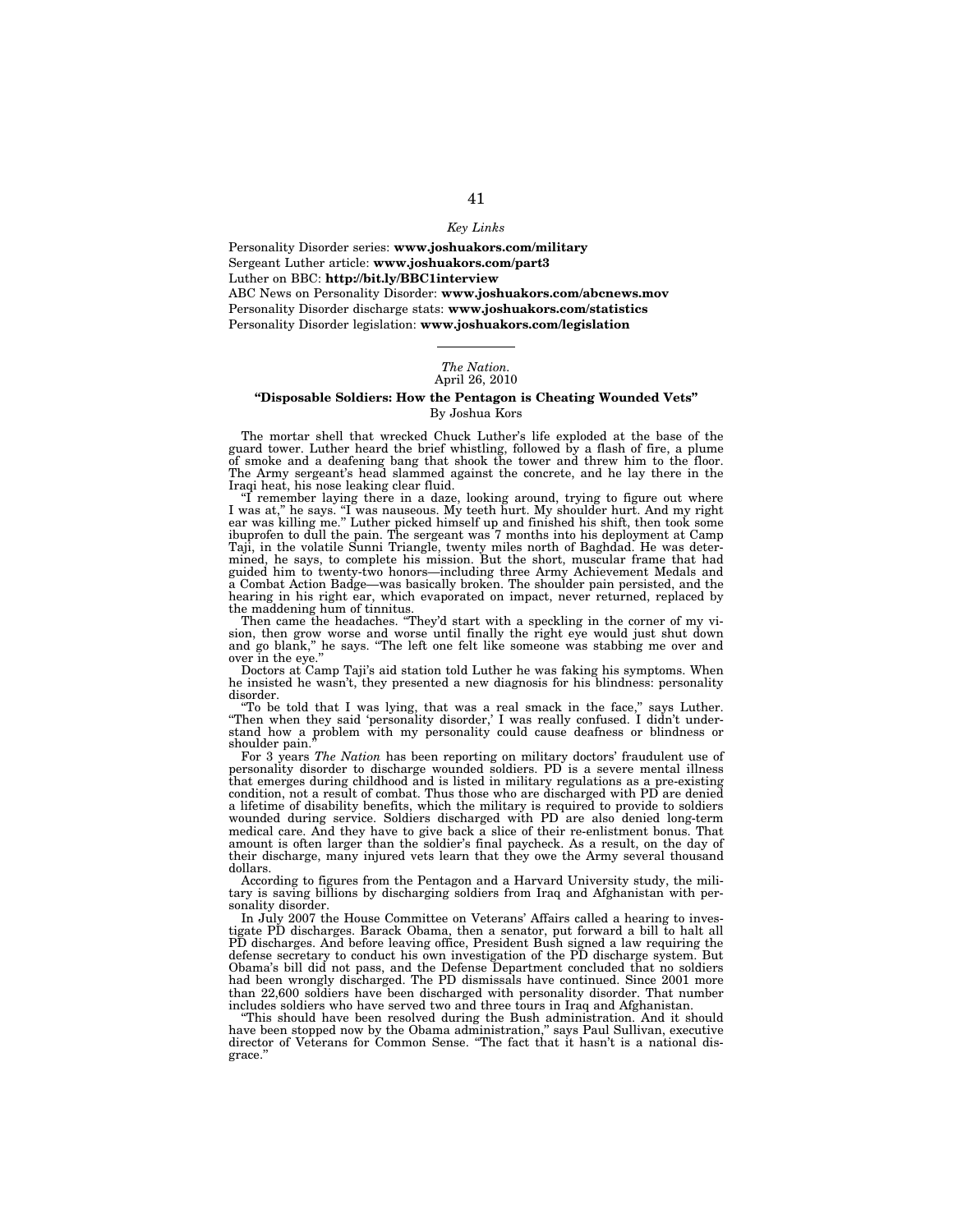On Capitol Hill, the fight is not over. In October four senators wrote a letter to President Obama to underline their continuing concern over PD discharges. The president, almost 3 years after presenting his personality disorder bill, says he remains concerned as well.

Veterans' leaders say they're particularly disturbed by Luther's case because it highlights the severe consequences a soldier can face if he questions his diagnosis and opposes his PD discharge.

Luther insisted to doctors at Camp Taji that he did not have personality disorder, that the idea of developing a childhood mental illness at the age of 36, after passing eight psychological screenings, was ridiculous. The sergeant used a vivid expression to convey how much pain he was in. "I told them that some days, the pain was so bad, I felt like dying.'' Doctors declared him a suicide risk. They collected his shoe-laces, his belt and his rifle and ordered him confined to an isolation chamber.

Extensive medical records written by Luther's doctors document his confinement in the aid station for more than a month. The sergeant was kept under twenty-fourhour guard. Most nights, he says, guards enforced sleep deprivation, keeping the lights on and blasting heavy metal music. When Luther rebelled, he was pinned

down and injected with sleeping medication. Eventually Luther was brought to his commander, who told him he had a choice: he could sign papers saying his medical problems stemmed from personality disorder or face more time in isolation.

#### *'Every Night It Was Megadeth'*

Luther entered the Army in 1988, following in the footsteps of his grandfathers, both decorated World War II veterans. In 2005, after Hurricane Katrina, he and his unit were deployed to New Orleans, where he helped evacuate residents and dispose of bodies left in the street. In 2006 he was deployed from Fort Hood in Texas to Camp Taji, where he performed reconnaissance with the First Squadron, Seventh Cavalry Regiment, led by Major Christopher Wehri. ''Luther was older and more mature than most of the soldiers. He was forthcoming, very polite," says Wehri. "He seemed to have a good head on his shoulders.

Doctors at the aid station didn't see him that way. Following the May 2007 mortar attack, Luther entered the base's clinic and described his concussion symptoms to Captain Aaron Dewees. Dewees, a pediatrician charged with caring for soldiers in the 1–7 Cavalry, grew suspicious of Luther's self-report. ''It is my professional opinion,'' Dewees wrote in his medical records, ''that Sergeant Charles F. Luther Jr. has been misrepresenting himself and his self-described medical conditions for secondary gain.'' The doctor suggested that Luther was faking his ailments to avoid reconnaissance duty. He called the sergeant ''narcissistic'' and said Luther's descriptions of his injuries were a mixture of ''exaggeration and flat-out fabrication.''

Luther's medical records document severe nosebleeds and "sharp and burning' pain. Still, the sergeant says he could sense that his doctors didn't believe him. It was at that point—frustrated, plagued by blinding migraines—that he spoke of pain so severe he wished he were dead. "I made clear that I was not going to kill myself, that it was just a colorful expression to explain how much pain I was in.'' Dewees agreed. In their records, Luther's doctors note a ''suicide gesture'' and '''off-handed' comments'' that the sergeant was going to kill himself, but Dewees said those gestures were ''unlikely to have been a serious attempt'' at self-harm. Nonetheless, Dewees wrote, such statements ''must be taken seriously and treated as such,'' that Luther "remains a threat to himself and others given his need for attention, narcissistic tendencies and impulsive behavior.''

Luther was taken to an isolation chamber and told this was his new sleeping quarters. The room, which Luther captured on his digital camera, served as a walkin closet. It was slightly larger than an Army cot and was crammed with cardboard boxes, a desk and a bedpan. Through a small, cracked window, he could look out onto the base. Through the open doorway, the sergeant was monitored by armed guards.

Both Dewees and Lieutenant Colonel Larry Applewhite, an aid station social worker, declared Luther mentally ill, suffering from a personality disorder. The next step was to remove him from the military as fast as possible. ''It is strongly recommended that Sergeant Luther be administratively separated via Chapter 5–13,'' wrote Applewhite, citing the official discharge code for personality disorder. In a separate statement, Dewees endorsed the 5-13 discharge and urged that it be handled rapidly. "I feel the safest course of action," he wrote, "is to expedite his departure from theater.''

That didn't happen. For more than a month Luther remained in his six-by-eight-foot isolation chamber, weeks he describes as ''the hardest of my life.'' He says the guards would ridicule him and most nights enforced sleep deprivation, keeping the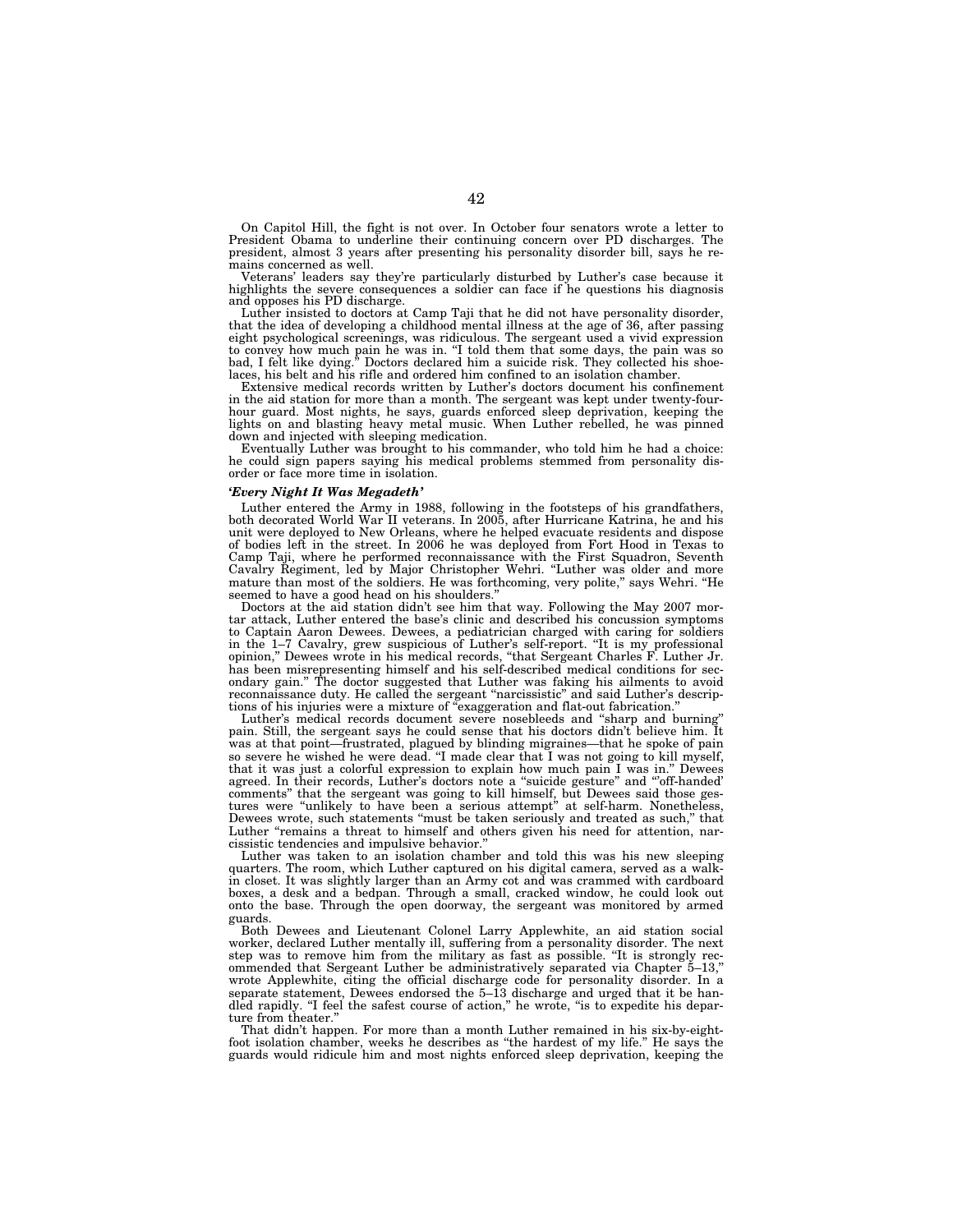lights on all night and using a nearby Xbox and TV speakers to blast heavy metal into his room. ''Every night it was Megadeth, Saliva, Disturbed.'' The sergeant pulled a blanket over his head to block out the noise and the light, but it was no

use. ''They told me I wasn't a real soldier, that I was a piece of crap. All I wanted was to be treated for my injuries. Now suddenly I'm not a soldier. I'm a prisoner, by my own people,'' says Luther, his voice tightening. ''I felt like a caged animal in that room. That's when I started to lose it.''

Isolated, exhausted, the sergeant who had been confined for being mentally ill says he began feeling exactly that. Finally Luther snapped. He stepped out of his room and was walking toward a senior official's office when an altercation broke out. In the ensuing scuffle, Luther bit one of his guards, then spit in the face of the aid station chaplain. The sergeant was pinned to the floor and injected with five milligrams of Haldol, an antipsychotic medication. Sedated, Luther was returned to iso-lation.

Staff Sergeant James Byington, who was serving at Camp Taji with the 1–7 Cav-alry, walked the half-mile to the aid station to visit his fellow soldier. Byington says that off the battlefield, Sergeant Luther was "animated and peppy," the comedian of the chow hall. During combat, he says, Luther was focused and prepared, a key component in a farmland raid just outside Taji that discovered a cache of weapons and money. The man he found in the isolation chamber was neither the soldier nor the comedian, he says, but something altogether odd and decrepit. ''He wasn't ener-getic like he used to be. He wasn't cutting jokes. Chuck's one of those guys that talks with his hands. You go into a room with twenty guys, and you're going to hear Chuck Luther,'' says Byington. ''Now he seemed half-asleep. He looked worn out.''

A few hours after Byington's visit, Luther was called to his commander's office. Major Wehri was frank. He held the personality disorder discharge papers in his hand. "And he said, 'Sign this paperwork, and we'll get you out.' I said, 'I don't have<br>a personality disorder.' But it was like that didn't matter," says Luther. "He said,<br>'If you don't sign this, you're going to be here

Wehri confirms his statements to Luther. He says he pressed the sergeant to sign because he felt it was in Luther's best interest and in the best interest of the Army. The sergeant, he says, ''had gotten so belligerent. If we had returned him to his unit, he would have been a danger to himself and to others. His behavior was not suitable to military service. And he wanted to get home. So I told him, 'If your goal is to get home, and we've diagnosed you with personality disorder, your fastest way is to sign the papers. If you don't sign, you're just subjecting yourself to further anguish and discomfort.'"

Wehri insists that his comments to Luther were not pivotal to the sergeant's discharge. Even without a soldier's signature, a PD dismissal can proceed. But the papers would then move to an Army lawyer, and the process would be delayed. ''You can't force anyone to sign,'' he says. ''But if you're going to be stubborn and not sign, try to play hardball, you run the risk of a dishonorable discharge. With Luther's biting and spitting, I could have court-martialed him out right there for failure to perform in a military manner.''

The major says Luther's real story is that of a good soldier who came home for leave, saw his wife's new haircut and slimmed figure and was driven mad by fears of her infidelity. ''When he came back to Iraq, something had changed. He had a negative attitude. He wouldn't respond to direct orders. His head wasn't in the game.'' Wehri says it became clear to him that Luther was intent on returning home right away, a realization that left him disappointed but not shocked. ''Soldiers are conniving,'' he says. ''They are manipulative. If they get in their minds they want to do something for personal gain, including going home, they'll go to any lengths to get it.''

Wehri rejects the idea that the mortar attack and subsequent concussion could have triggered Luther's woes. ''That mortar attack was nothing,'' he says. ''Insignificant. Maybe he fell down. Sure. I've fallen down lots of times.'' The major wonders aloud whether Luther is using that injury to justify his instability. He says if he thought the attack was significant, he would have investigated it fully and gotten the ball rolling for a Purple Heart.

The major confirms that Luther was confined to the aid station for several weeks and that his room was minuscule. But he says those circumstances were unavoidable. ''Discharging a soldier with personality disorder is a very long and drawn-out process,'' he says. ''And Luther was a danger to himself and others. He needed to be watched. The aid station, that's where they had 24–7 supervision.''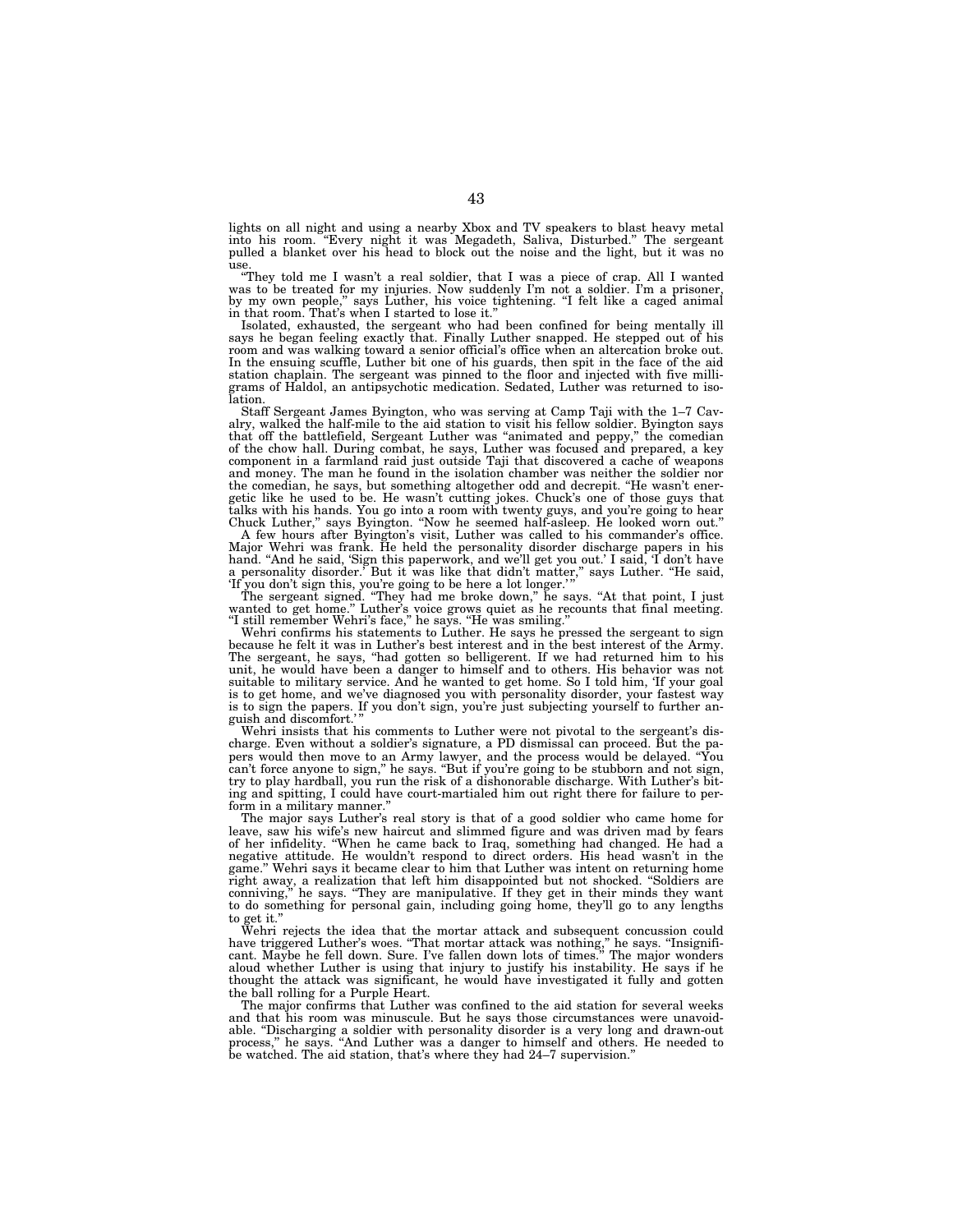Wehri says he marvels at the idea that Luther could be a poster child for false personality disorder discharges. He has seen seven personality disorder cases in his career, he says. "And Chuck Luther was by far the clearest one." The major says that when Luther's troubles began, the sergeant's behavior confounded him. Then, says Wehri, he heard from a commander who said Luther's family had spoken with him and revealed that Luther had suffered from psychiatric problems before enter-ing the military and had been treated with medication. ''Then suddenly it made sense to me," says Wehri. "This was not new. His symptoms were just popping up now, after he'd kept a lid on them for many years. It all clicked into place."<br>But Luther's wife and his mother say that story is flatly false.

never had such a conversation with an Army commander and are emphatic that the sergeant never faced any psychiatric problems before entering the military. ''Hear-ing that makes me really angry,'' says Luther's mother, Barbara Guignard. ''Chuck was an all-American boy. He never took any medication, and he never had a problem.

How Dewees and Applewhite came to the conclusion that Luther was suffering from a pre-existing mental illness remains unclear. They declined to elaborate on their notes or discuss the diagnosis of personality disorder in general. What is clear is that neither Dewees nor Applewhite spoke with Luther's family before determining that his problems existed before his military service. The sergeant's wife and his mother say that had they been asked, both could have provided key information demonstrating Luther's stability and health before the mortar attack.

Specialist Angel Sandoval says he could have helped as well. Sandoval, who was stationed at Camp Taji and served under Luther in the 1–7 Cavalry, laughs at the idea that the sergeant was mentally ill. ''Chuck was a lot more than 'not mentally ill,'" he says. "He saved my life." Sandoval describes heading into combat under Luther's command. The specialist was ready to dump his side-SAPIs, large ceramic plates that strap to the side of a bulletproof vest, protecting the kidneys from machine-gun fire. ''They're bulky and kinda heavy, but he said, 'No way, you have to wear them,'" says Sandoval. "Two days later I got shot right there, under my arm. It could have killed me.''

Luther, he says, was ''one of the greatest leaders I had. He never steered me wrong. If they thought he was ill and needed medical help, they should have given it to him instead of kicking him out of the Army.''

But it was Wehri and Applewhite's view that mattered. Soon after signing the personality disorder papers, Luther was placed in a DC–10 and whisked back to Fort Hood. There he would learn about Chapter 5–13's fine print: he was ineligible for disability benefits, since his condition was pre-existing. He would not be receiving the lifetime of medical care given to severely wounded soldiers. And because he did not complete his contract, he would have to return a slice of his signing bonus.

At the base, a Fort Hood discharge specialist laid out the details. ''He said I now owed the Army \$1,500. And if I did not pay, they'd garnish my wages and assess interest on my debt,'' Luther says.

Luther was then released into a pelting Texas rain. He called his wife, Nicki, to pick him up. ''When I got to Fort Hood he was in the parking lot, alone, wet, sitting on his duffel bag,'' Nicki recalls. ''He had lost a lot of weight. He looked like. . .a little boy. I remember thinking, My God, what have they done to my husband?''

#### *The President 'Continues to Be Concerned'*

Luther's case is not an isolated incident. In the past 3 years, *The Nation* has uncovered more than two dozen cases like his from bases across the country. All the soldiers were examined, deemed physically and psychologically fit, then welcomed into the military. All performed honorably before being wounded during service. None had a documented history of psychological problems. Yet after seeking treatment for their wounds, each soldier was diagnosed with a pre-existing personality disorder, then discharged and denied benefits.

That group includes Sergeant Jose Rivera, whose hands and legs were punctured by grenade shrapnel during his second tour in Iraq. Army doctors said his wounds were caused by personality disorder. Sailor Samantha Stitz fractured her pelvis and two bones in her ankle. Navy doctors cited personality disorder as the cause. Specialist Bonnie Moore developed an inflamed uterus during her service. Army doctors said her profuse vaginal bleeding was caused by personality disorder. Civilian doctors disagreed: they performed emergency surgery to remove her uterus and appendix. After being discharged and denied benefits, Moore and her teenage daughter became homeless.

''The military is exacerbating an already bad situation,'' says Sullivan of Veterans for Common Sense. ''This is more than neglect. It's malice.'' Sullivan's organization has spent the past few years pressing officials in Washington to take action on the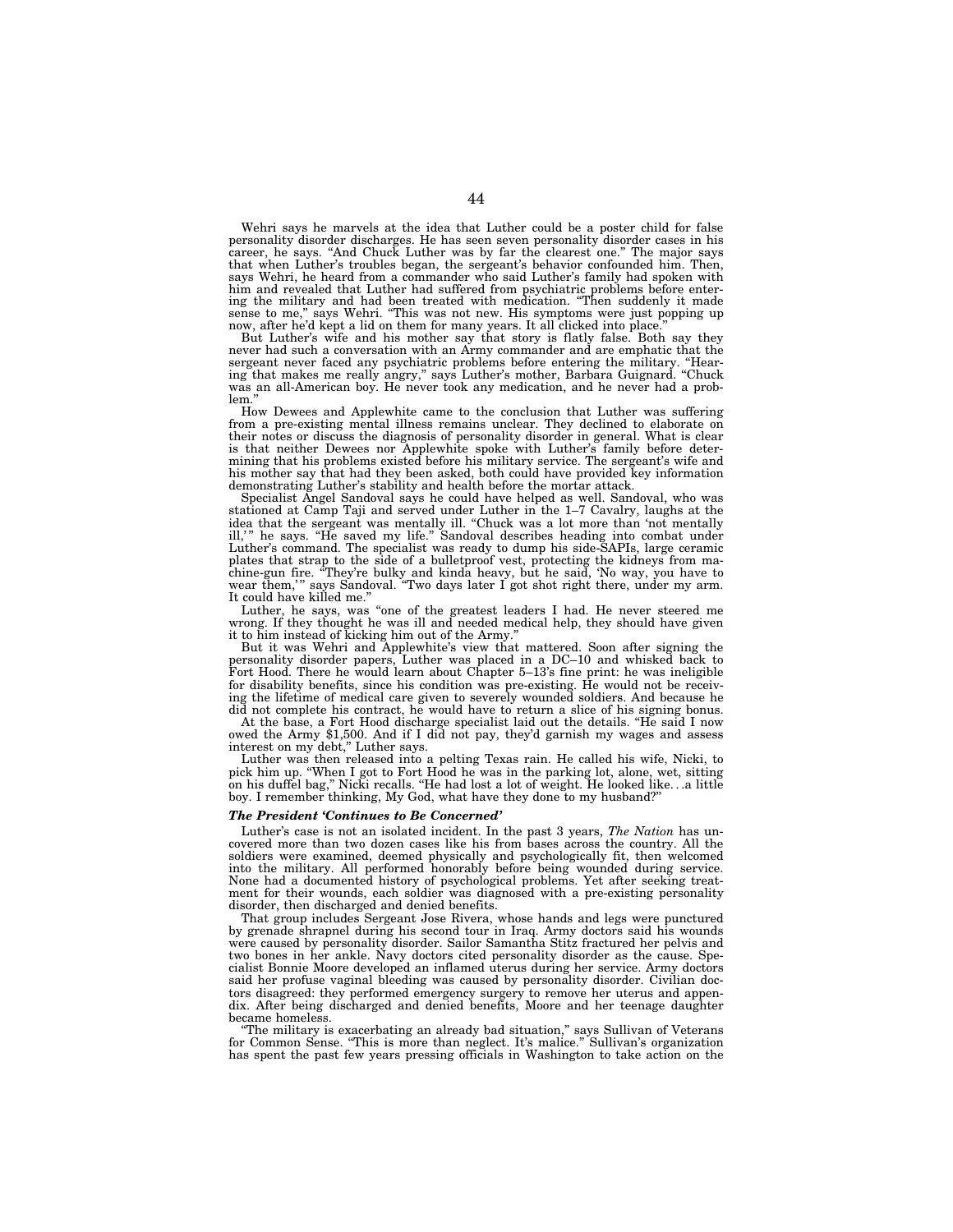personality disorder issue. In July 2007 he testified before the House Committee on Veterans' Affairs. Sullivan told the Committee that PD discharges needed to be halted immediately.

That month Obama put forward his bill to do just that. The bill was matched in the House by legislation from Representative Phil Hare, and it had passionate support on both sides of the aisle, from prominent Democrats like Senator Barbara Boxer to high-ranking Republicans like Senator Kit Bond. Sullivan and other veterans' leaders say they were hopeful that Obama would use the spotlight of the presidential campaign to generate further momentum for his bill.

That didn't happen. In the twenty-one months of his presidential run, the Illinois senator never spoke publicly about PD discharges or his bill to halt them. Eventually, without widespread public knowledge or support, and facing opposition from senators who had never heard of personality disorder and worried the bill would open a floodgate of expensive benefits, Obama and Bond, the bill's co-author, were forced to reshape it into an amendment and water down its contents. Their amendment did not halt PD discharges. Instead, it required the Pentagon to investigate PD dismissals and report back to Congress. The amendment, part of the Defense Authorization Act, was signed by President Bush in January 2008.

Five months later the report landed on Obama's and Bond's desks. The Pentagon's conclusion: no soldiers had been improperly diagnosed, and none had been wrongly discharged. The report praises the military's doctors as ''competent professionals'' and endorses continued use of pre-existing personality disorder to discharge soldiers whose "ability to function effectively" is impaired. The report's author, former Under Secretary of Defense David Chu, further notes that though the Navy's official label for the discharge is ''Separation by Reason of Convenience of the Government,'' soldiers ''are not wantonly discharged at the convenience of the Military.''

It is unclear how Chu came to these conclusions. The report does not cite any interviews with soldiers discharged with personality disorder, or their families, doctors or commanders. That fact infuriated many military families, as it triggered memories of a 2007 study by former Army Surgeon General Gale Pollock. Pollock had been asked to examine a stack of PD cases. Five months later she released her report, saying her office had ''thoughtfully and thoroughly'' reviewed them. Like Chu, she commended the soldiers' doctors and determined that they all had been properly diagnosed. *The Nation* later revealed that Pollock's office did not interview anyone, not even the soldiers whose cases she was reviewing.

 $\mathrm{``He}$  doesn't talk to soldiers, and he doesn't talk to their families?" says Nicki Luther, the sergeant's wife, her eyes welling with tears. ''I heard the same thing from that surgeon general, and I thought, You haven't been in my house. You don't know what I've dealt with. How dare you sit there and say you've investigated thoroughly and found nothing. That's a crock.''

The Chu report does recommend several changes to the PD discharge system, alterations, it says, that will protect soldiers from being wrongly discharged. Those protections include requiring that a doctor diagnose the soldier's personality disorder and a lawyer counsel him on the ramifications of the discharge. The report also recommends that the surgeon general review each soldier's case and endorse the PD discharge before releasing the soldier from the military.

Chu, a Bush appointee, left office in 2008 with the president. But his findings remain as the Defense Department's position on PD discharges. In early April the Pentagon released a statement saying that Clifford Stanley, the current under secretary, is implementing Chu's recommendations and fully embraces his findings.

That fact left many on Capitol Hill enraged. ''This study, with the new requirement to have the upper-ups approve discharges—all it basically did was set up one more hurdle. As far as we can tell, the impact has been somewhere between zero and less,'' says Senator Bond. Bond says the Pentagon still hasn't explained the fundamental contradiction of a PD discharge: recruits who have a severe pre-existing mental illness could not pass the rigorous screening process and would not be accepted into the military in the first place. Yet he says his office is looking at several cases, like Luther's, in which the soldiers have been deemed physically and psychologically fit in several screenings before their personality disorder is diagnosed. "These men and women who have put their lives on the line, we owe them, Bond. ''We have a responsibility. Discharging them with personality disorder—it's just an easy way to duck that responsibility.

The Republican from Missouri says he's hopeful that Obama, his partner on the PD bill, will take action from the White House. "He has a unique chance now to change the whole operation, to alter the system from the inside.'' In October Bond gathered a small coalition of senators and wrote a letter to the president, asking him to confront the issue once again. "In 2007 we were partners in the fight against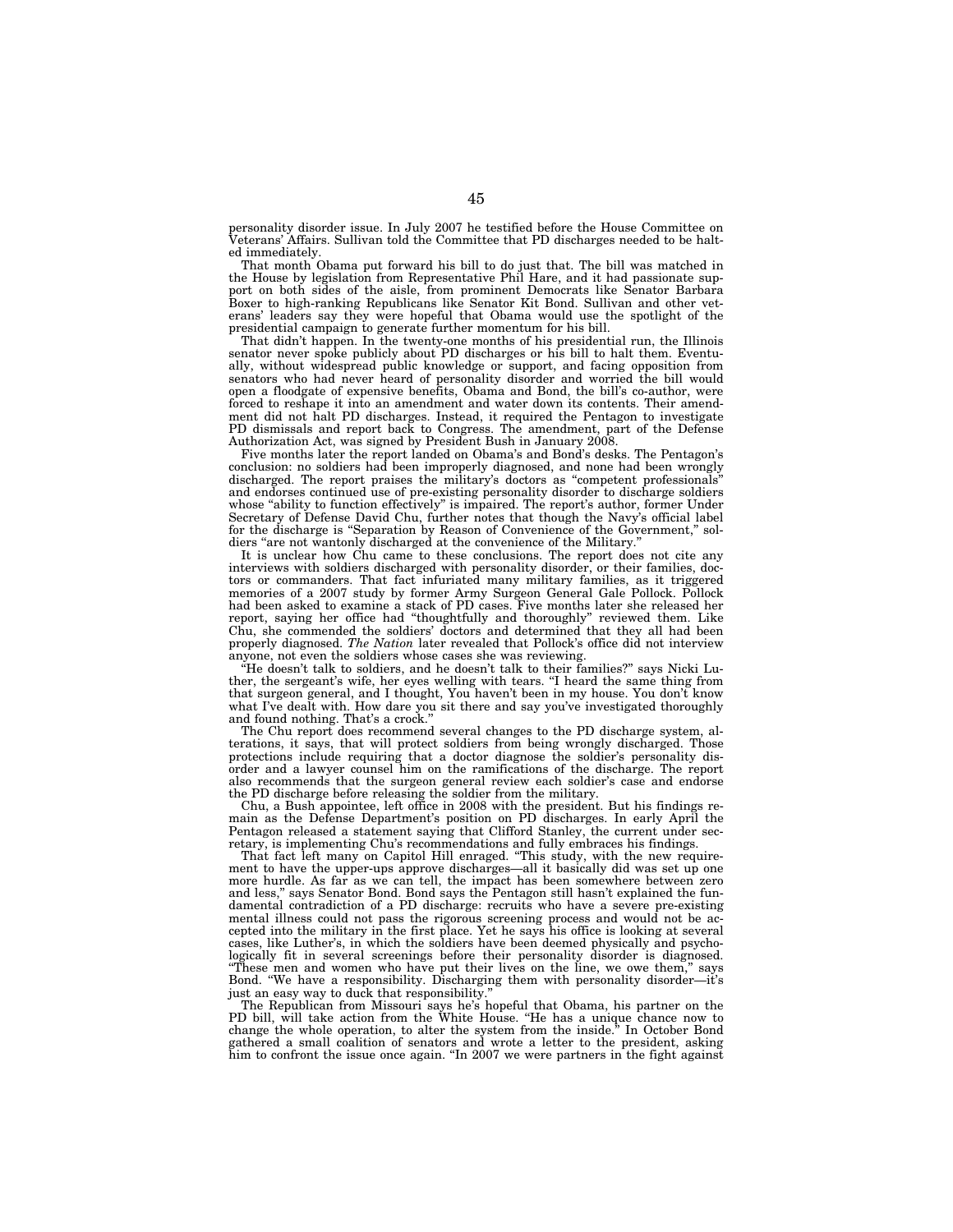the military's misuse of personality disorder discharges,'' wrote the senators. ''Today, we urge you to renew your commitment to address this critical issue.

The next week Senator Boxer, a co-sponsor of the original bill, submitted a statement of her own. "It is simply appalling that any combat veteran with a Traumatic Brain Injury [TBI] or Post-traumatic Stress Disorder would be denied medical care for injuries sustained during combat,'' Boxer wrote. Even with the reforms that followed the Chu report, "we must make sure that the new discharge process... is working.''

The White House responded quickly, assuring the senators that the president still has his eye on personality disorder. President Obama "is determined to fulfill America's responsibility to our Armed Forces,'' says White House spokesman Nicholas Shapiro. ''The president was concerned with personality disorder discharges as a senator, and he drafted a bill. He continues to be concerned as commander in chief.''

#### *Disposable Warriors*

Luther hopes that concern will translate into action. The sergeant stands in his backyard, 1,500 miles from Washington, five miles from Fort Hood, talking about Obama's bill and watching his 7-year-old daughter floating high above the family's oversize trampoline, her face wild with joy. Luther looks on with sullen eyes. "Right now I can't worry about Washington, or even about fixing my discharge papers,'' he says. "First thing, I got to fix myself." He gestures to his daughter, a mop of blond hair leaping to and fro. "I used to be like that: a goofball, all this energy. Now... I don't know.

Some nights he doesn't sleep. Others he's back in Iraq, in the aid station, in endless isolation. The blinding headaches and piercing shoulder pain still plague him, he says, along with panic attacks and bursts of post-traumatic stress-fueled rage. Luther broke four bones in his hand punching a hole in his bedroom wall. His family's hallway is pocked with holes from similar incidents.

''He's not the man I married,'' says Nicki Luther. ''And when I'm honest with myself, I don't think I'll ever have that man again. He wakes up screaming in the middle of the night, sweating, swearing.'' Nicki says he tries to be a good dad to their kids. ''He used to wrestle around with them. But his body's like an old man's now. And he's so quick to anger. The kids say, 'We want our dad back.' I don't know what to tell them.

Three years after the mortar blast, Luther's life is still on shaky ground. Some days he's posting love notes on his wife's Facebook page and hand-delivering her favorite salad to her office at lunchtime. Another day, in the midst of an argument, he knocked down a family photo, then ripped the furniture out of the living room and dumped it in the garage, scaring his children. Soon after the birth of their fourth child, Marlee Grace, Luther and his wife separated. They reunited a few months later, in time for their eighteenth anniversary.

Luther knew he needed help. This time he sought it outside the military. He began seeing Troy Daniels, a psychologist, once a week. One fact was clear immediately, says Daniels. ''He did not have personality disorder. The symptoms we were looking at looked more like traumatic brain injury and post-traumatic stress disorder. To take a soldier having problems with vision, hearing and so forth—and to say he has personality disorder—that's a bogus kind of statement. I don't even think a master's student would make that kind of mistake.''

While Daniels dismisses the Army doctors' diagnosis as a "gross error," he says he was not surprised by it. "I've treated hundreds of soldiers over the years, and I've seen a dozen personality disorder diagnoses. None of them," says the psychologist, "actually had personality disorder."

Yet all of those soldiers, he says, faced serious repercussions because of their discharge. ''Many of the soldiers can't get hired anymore. Every time they go for a job, they'll have this paper that says they've been diagnosed with a personality disorder. Employers take one look at that and think, 'This guy's crazy. We can't hire him.' For most of the soldiers," says Daniels, "it becomes a lifetime label.'

Luther luckily has secured a job, as a truck driver for Frito-Lay. Securing benefits has proved a bit tougher. Since being released from the Army, the sergeant has been locked in battle with the VA, fighting to prove that despite his PD discharge, his wounds are war related and thus worthy of disability and medical benefits.

Those efforts stumbled at first. In May 2008 the VA declared Luther "incompetent'' and demanded that a fiduciary collect any disability benefits he may receive. Eventually, following a slew of paperwork and medical exams, the sergeant re-established his full standing. This past December—after VA doctors found Luther to be suffering from migraine headaches, vision problems, dizziness, nausea, difficulty hearing, numbness, anxiety and irritability—the VA cited traumatic brain injury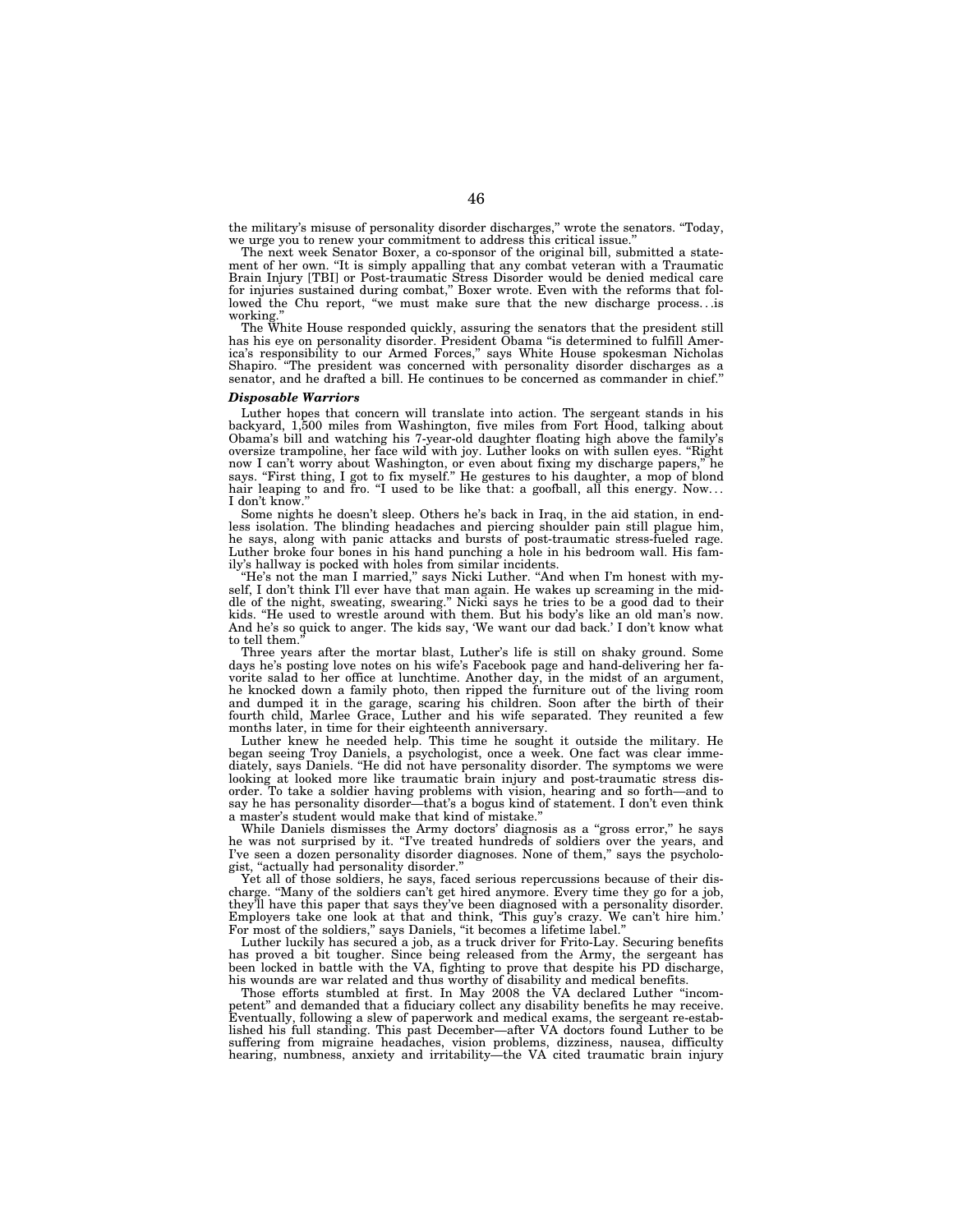and post-traumatic stress disorder and declared Luther 80 percent disabled. ''PTSD, a consequence of the TBI,'' wrote one VA doctor, ''is a clear diagnosis.''

The VA rating cleared the way for the sergeant to receive disability benefits and a lifetime of medical care. But it hasn't changed the Army's view—or altered Luther's discharge papers, which still list the sergeant as suffering from personality disorder. The sergeant, in return, has refused to pay back the \$1,500 of his signing bonus that the Army says he owes, despite threats to garnish his wages. "I told them, Let me put it this way: as long as I'm breathing of my own free will, I'm not paying you a dime."

Luther says what really boils his blood is having to accept that his military career is over while the careers of those who devised his discharge are flourishing. After Luther's dismissal, Wehri, a captain at the time, was promoted to major and se-lected to be an executive officer with NATO. Dr. Dewees returned to Kentucky, where he continues to serve with the National Guard. Social worker Applewhite is now an instructor at Fort Sam Houston, where he teaches a class on how to identify mental disorders.

With or without the Army, Luther says he will continue to serve. With his health gradually improving and the bulk of his battle over, the sergeant is taking on a new mission: fighting the military on behalf of other soldiers like himself. Luther is now the founder and executive director of Disposable Warriors, a one-man operation that assists soldiers who are fighting their discharge and veterans who are appealing their disability rating.

Luther's organization did not receive a hero's welcome. Soon after founding the group, he discovered a threatening note on his windshield. "Back off or you and your family will pay!!" it read, in careful, black ink cursive into the home of a veterans' organizer who worked closely with Luther, taking noth-

ing but the files of the soldiers they were assisting. The sergeant, characteristically, is undaunted. ''This is the right path for me,'' he says, his voice resolute. "I got to be there for these other soldiers. I'm not the only one who needs help.''

## **Prepared Statement of Sergeant Chuck Luther, Killeen, TX**

Mr. Chairman, Committee Members, and guests, thank you for the opportunity to speak and help my fellow soldiers and veterans by telling my story.

I am here to day to say that wearing the uniform for the U.S. Army is what defined me. I was and still am very proud of the service that I gave to my country. I entered the service on active duty training status in February of 1988. I served 5 months and then went on to 8 years of Honorable Reserve service. I had a break in service and reentered the Reserves in 2003, and after serving 8 months honorably, I enlisted into the active duty Army in October 2004. I was stationed at Fort Hood Texas. I served as an admin specialist for 3 years and was given several awards for my leadership and service. I then went to retrain to become a 19D cavalry scout, upon finishing school at Fort Knox, KY. I returned to Fort Hood and was assigned to Comanche Troop, 1–7 CAV, 1st Brigade, and 1st Cavalry Division. I held the rank of specialist (E4) when we left for Taji, Iraq, for a 15 month combat deployment.

We arrived in Iraq in November of 2006. We found ourselves in a very violent area at the beginning of the surge. On December 16, 2006, I was working in the company radio area monitoring the group that we had outside the FOB on an escort mission. I remember that day very clearly. The call came in from one of our Staff sergeants in that patrol that they had been attacked and one of our vehicles had been destroyed and that we had three killed-in-action and one wounded-in-action. As we were receiving the information we could hear the small arms fire in the background as they tried to recover the dead and wounded soldiers. I served as the training room noncommissioned officer, so I was asked to translate the combat numbers given over the radio to my commander and first sergeant for identity. As the information came over, I instantly realized that the truck that had been destroyed contained one of my closest friends, SSG David Staats, and one of the soldiers that I had taken under my wing, PFC Joe Baines. I focused on the mission at hand and that evening drove the first sergeant and the platoon sergeant of these soldiers, to the mortuary affairs and helped unload their bodies from the vehicles bringing them home. I pushed through and the next morning we got word. as we were preparing to head to Baghdad to see the wounded soldier that he had died. For the next  $\tilde{2}$ months, we lost several other soldiers from our squadron and two Iraq interpreters.

On February 16, 2007, I was a member of a convoy that drove out 4 boats and members of our troop to conduct a river recon/mosque monitoring mission. After an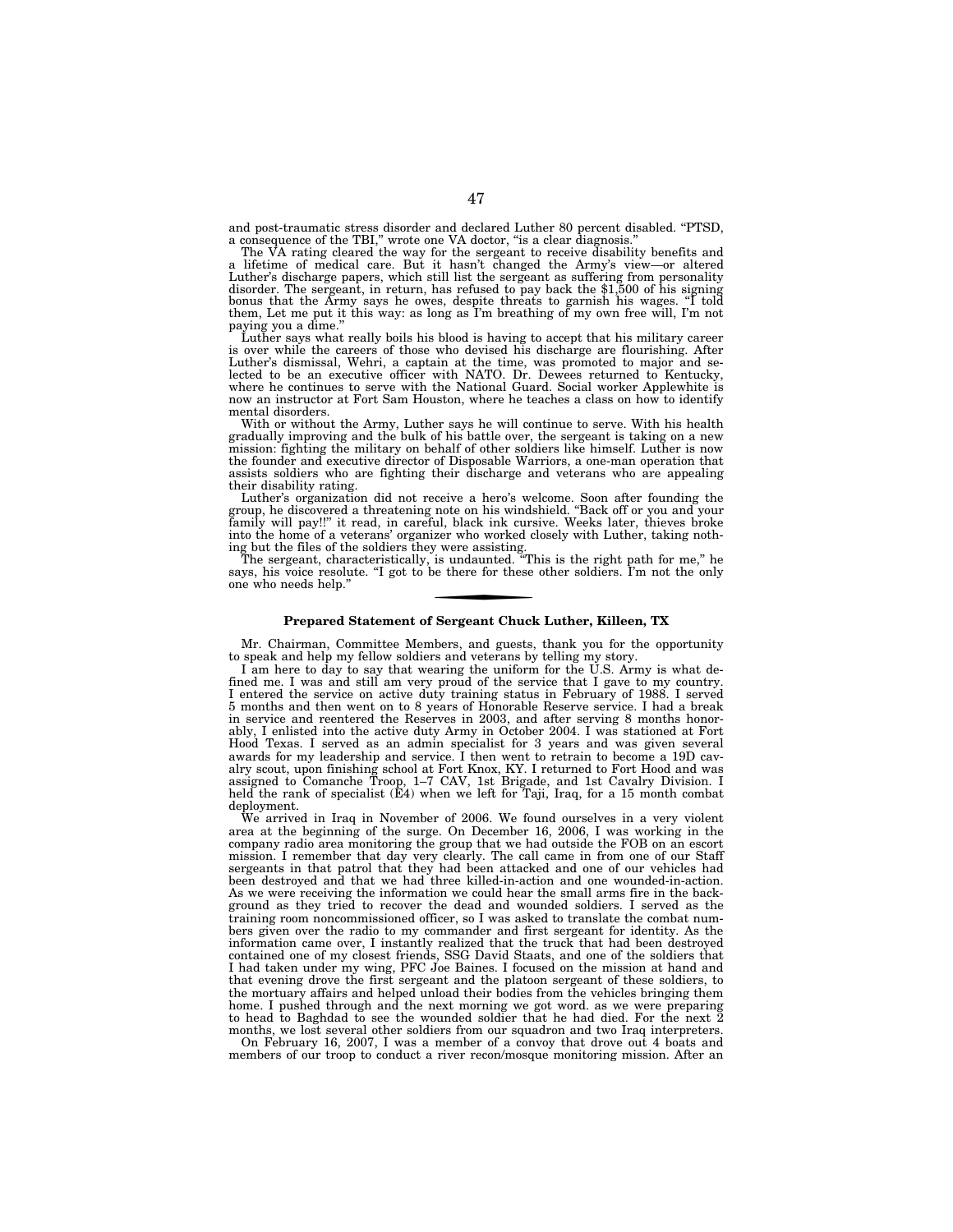uneventful drive out, unload boats, troops and soldiers, we headed back to FOB Taji. As we pulled back on FOB Taji, the call came over the radio that the unit of soldiers had been ambushed mission. We had to quickly gather up troops and head back to the drop off location to assist. Upon arriving, we received small arms and large scale fire from the enemy, we found one of our SSG's (SSG Thompson) lying in the middle of the beach bleeding from the legs, one of our Lieutenants had been shot in the arm, and two Iraq police officers had been killed. We quickly put together two boats of troops and ammo to retrieve our soldiers. After heading up river we had received fire and our boat had capsized and we were stranded on an island for approximately 14 hours before being picked up. We had limited ammunition and no radio communications. We all thought that we were going to die that day.

Fourteen days to the day after that event, I was sent home for R and R leave. I was very angry, had severe headaches, was depressed and would cry at times. I fought with my wife and family while I was home. I had an episode where I broke my hand punching walls. After not being able to cope, I welcomed the trip back to Iraq. Upon returning to Iraq, I was promoted to SGT and received my Combat Action Badge for my part in the river mission firefights. After returning from R and R leave, several people in my unit said that something had changed in me. I tried to pull it together but had trouble sleeping, had anger problems, severe headaches, nose bleeds and chronic chest pain. I was living at the combat outpost x-ray. While there I went to see the medics to get my inhaler for asthma filled. I was sent back to the FOB, upon returning to the FOB aid station, the squadron aide station doctor, CPT Aaron Dewees was not present. I was told he was busy preparing for his triathlon that he was going to be in after deployment. I came back the next day and was seen. I asked to see the chaplain because I was feeling very depressed and needed to talk. After talking to the chaplain, I was sent to quarters for 2 days and then I was allowed to go back to the combat outpost. Around the first of April I was in guard tower 1 alpha when a mortar landed between the tower and the wall around the combat outpost. When it exploded it threw me down and I hit my right shoulder and head. I had severe ringing in my right ear with clear fluid coming from it and had problems seeing out of my right eye. After a few minutes, I went to the medics on the outpost and was given ibuprofen and water and sent back to duty.

I started to have worse headaches and could not sleep. They sent me back to the FOB and I was seen by the aid station doctors and medics and then sent to the mental health center. I spoke with a LTC there who was a licensed clinical social worker. He had a 15-minute talk with me and they gave me celexia and ambien. I was sent back to my quarters. The next 2 days I began to get angry and hostile (due to the meds) and was sent back to the LTC. He informed me that if I did not stop acting like this that they were going to chapter me out under a 5–13. I tried and went back to the aid station. After several days on suicide watch for making the comment that ''if I had to live like this I would rather be dead,'' I asked to be sent somewhere where I could get help and to be able to understand what was wrong with me. I was told I could not go and I then demanded that I be taken to the Inspector General of the FOB. I was told by CPT Dewees that I was not going anywhere and he called for all the medics, roughly 6 to 10. I was assaulted, held down, and had my pants ripped off my left thigh and given an injection of something that put me to sleep. When I awoke, I was strapped down to a combat litter and had a black eye and cuts on my wrists from the zip ties. I eventually was untied and from that point forward for 5 weeks I was held in a room that was 6 feet by 8 feet that had bed pans, old blankets and other old supplies. I had to sleep on a combat litter and had a wool blanket. I was under guard 24/7 and on several occasions was told I was not allowed to use the phone or internet, and when I would take my meds and fall asleep I was not awakened to get food. On one occasion, I had slept through chow and asked to be taken to the chow hall or PX to get some food. I was told no and given a fuel soaked MRE to eat. I was constantly called a piece of crap, a faker, and other derogatory things. They kept the lights on and played all sorts of music from rap to heavy metal very loud all night, the medics worked in shifts, therefore, they didn't sleep; they rotated. These are some of the same tactics that we would use on insurgents that we captured to break them to get information or confessions. I went through this for 4 weeks and the HHC Commander, CPT Wehri told me to sign this discharge and that if I didn't that they would keep me there for 6 more months and then kick me out when we got back to Fort Hood anyway, I said I didn't have a personality disorder and he told me that if I signed the paperwork that I would get back home and get help and I would have all my benefits. After the endless nights of sleep deprivation, harassment and abuse I finally signed just to get out of there. I was broken.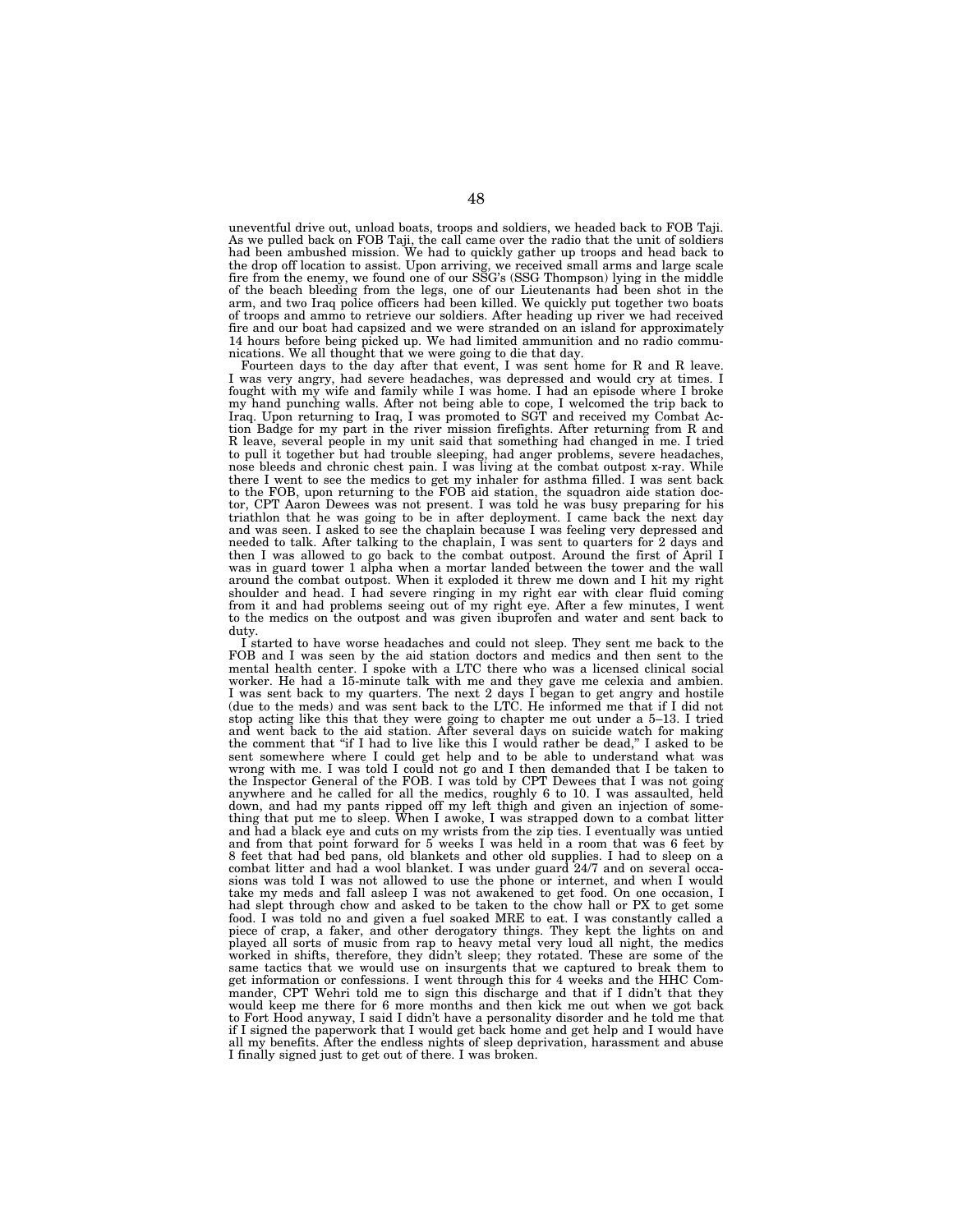It took 2 more weeks before I was flown out and brought to Fort Hood. Upon returning I was told by the rear detachment acting 1SG and Commander to stay out<br>of trouble and they would get me out of there. I was sent out to wait on my wife<br>in the rain with 2 duffle bags and another carry bag. This was from war. I went home and went to sleep only to be awakened by three sergeants at my door saying I had to go back to mental health due to me being suicidal and they hadn't had me checked out. I went to the R and R center at Fort Hood and was seen by LTC Baker, who was a psychologist. He asked why I was brought back from Iraq, I explained they said I had a personality disorder and he disagreed, he shook his head and said that I had severe PTSD and combat exhaustion. He told me to get some sleep and rest and follow up in a week with him. I was never allowed to go back to see him. The ironic thing is that in my military records I held 3 Army jobs and had a total of 8 mental health screenings that all found me fit for duty. Also, I had never had a negative counseling or negative incident in my 12 years of Reserve and active duty career. Two weeks after getting back, I was discharged from the Army, I had my pay held and they took my saved up leave from me for repayment of my unearned reenlistment bonus. I received a notice in the mail 3 week after my discharge from the department of finance that I owed the Army \$1501. Three months later, I went to the VA and was told they could not see me for mental health due to my preexisting disorder. I went back the next week and was seen by a psychologist, after an hour with her she scheduled me an appointment with a caseworker and then I had several follow-up mental health ap-pointments. I was given my VA rating a year later in 2008 of 70 percent for PTSD, knee injury, headaches, right shoulder and asthma. Six months later after several emergency room visits and neurology appointments, my rating was upgraded to 90 percent and I was given service-connection for Traumatic Brian Injury. In June of this year, after 2 years from the date that I filed a request with the Military Boards of Correction to have my discharge changed from a Chapter 5–13 to a medical re-<br>tirement, i was denied, even after the 3 years of VA medical documents and evi-<br>dence from people who know me. I demand that my discharge be c I receive the proper discharge for my service. I have since founded Disposable Warriors and have assisted many veterans and

soldiers in a range of issues from Personality Disorder diagnosis to soldiers on active duty with diagnosed PTSD that are not being treated or being discharged for misconduct under other than honorable or bad conduct discharge (which does not entitle them to VA benefits either). I want to say that it has been hell to just get my mind somewhat back on track and to exist; I have bouts of memory loss, agitation, flashbacks, paranoia, problems sleeping and depression. I get angry every time I look at my DD–214 with the fraudulent personality disorder discharge. It cost me contract jobs for private security after my exit from the Army. I had to get a job 3 days after I was kicked out of the Army to feed my wife and three children. I was taught for years in the Army the definition of Integrity, Honor, Respect and Selfless Service, all of which I did I have given to the Army, but did not get in return.

I hold two things very dear to me to this day. It comes from the NCO Creed, the accomplishment of my mission and the welfare of my soldiers. I am on a new battlefield, with a new mission, and I will at all cost take care of soldiers and their families. I love my country, I love my Army but we cannot stand by and watch this continue to happen. At the very same time that this Committee was having SPC Jon Town testify in front of them in July of 2007, I was abused, broken and discharged for the very same thing that he testified about. Please do not let us be here in 3 years again with another story of shame. The lack of care and concern, coupled with the stigma of weakness for asking for help that we have allowed to be put on us, has to be totally removed. Then, and only then, will we see the veterans homelessness rate drop, the active duty and veteran suicide rate drop, and the skyrocketing rate of divorce decrease. The senior level of the armed forces gets it, but they can talk about it, design plans for it, make PowerPoints of it, but if it is not being enforced at the soldier's level, it is worthless.

In closing I would like to state that I do not have, nor have I ever had, a personality disorder. I suffer from PTSD and Traumatic Brian Injury from my service to my country while at war in Iraq. I raised my right hand on several occasions and swore to protect the Constitution at all cost. I did my part and now it is time for the military to keep its part of the agreement that if I were injured they would help me get back on my feet. Please help stop these wrongful discharges and help get our wounded servicemen and women back to service or back home to their families.

Thank you for your time.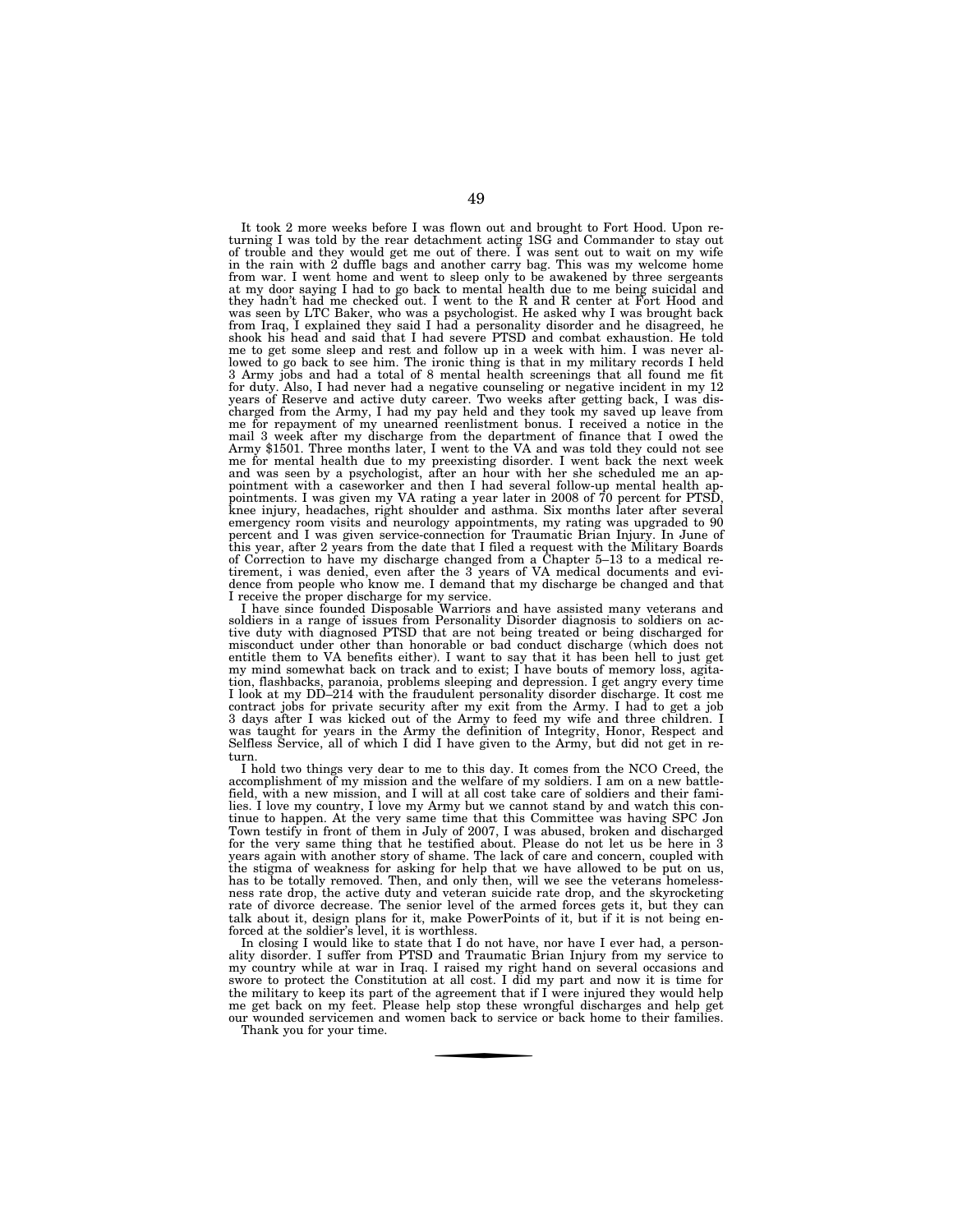## **Prepared Statement of Paul Sullivan, Executive Director, Veterans for Common Sense**

Veterans for Common Sense (VCS) thanks Committee Chairman Filner, Ranking Member Buyer, and Members of the Committee for inviting us to testify about the impact of improper Department of Defense (DoD) ''personality disorder'' discharges on our veterans seeking benefits from the Department of Veterans Affairs (VA).

VCS is here today because we remain alarmed DoD continues improperly discharging our servicemembers who had entered the military in good health and served with honor while deployed to the Iraq and Afghanistan Wars, only to be administratively discharged, often without access to medical care or benefits from DoD or VA.

We begin our testimony with an urgent request that Congress put an immediate stop to DoD's improper ''personality disorder,'' ''adjustment disorder,'' and ''pattern of misconduct'' discharges for servicemembers deployed to war since 2001.

The main underlying cause of the improper discharge remains the enormous pressure from top Pentagon officials, including Secretary Robert Gates himself, to curb military spending. A recent news article by Noel Brinkerhoff at www.AllGov.com is a recent example of significant pressure to reduce military medical spending: ''With the Department of Defense staring at enormous cost increases for its health care program, Defense Secretary Robert Gates is proposing raising premiums for the first time ever since the creation of the TRICARE system in 1996.

VCS believes the military's improper discharges will continue so long as there is pressure to reduce medical costs and so long as military recruitment standards remain artificially low due to strong public opposition to the current wars.

Our testimony today focuses on three areas. First, how many of our Iraq and Afghanistan war veterans were improperly released by the military? Second, what are the financial incentives for our military to continue the policy, and what does it cost our veterans in terms of lost benefits? And, third, what are the solutions Congress can implement to repair the damage, and how do we prevent this from happening again?

## **First, How Many Veterans are Impacted?**

According to *Army Times* and U.S. Senator Christopher ''Kit'' Bond, discharges for ''other designated physical or mental conditions not amounting to disability''—which includes adjustment disorder—have shot from 1,453 in 2006 to 3,844 in 2009 (''Adjustment disorder discharges soar; Military boots PTSD troops with no benefits, vets advocates say,'' *Army Times,* Kelly Kennedy, August 16, 2010, is included in testimony).

The increase in personality disorder discharges skyrocketed 165 percent in 3 years without any plausible explanation from the military. Now, *Army Times* observed, "Over the same time, personality disorder discharges dropped from a peak of  $1,072$ in 2006 to just 260 last year.'' In 2007, one estimate of the total number of improper discharges was as high as 20,000 based on an investigation by *The Nation.* Magazine.

Congress and advocates need additional accurate and consistent information in order to understand the full scope of this issue. VCS urges Congress to demand the military produce statistics on the number of "personality disorder," "adjustment disorder,'' and ''pattern of misconduct'' discharges, every year since 2001, sorted by deployment status and military branch. DoD's refusal to release all of the data to Senators speaks volumes about DoD's intent to conceal this problem from Congress, continue the improper discharges, and otherwise avoid a proper resolution.

Based on the limited statistics available, VCS believes the military switched from ''personality disorder'' discharges to ''adjustment disorder discharges'' after this Committee exposed ''personality disorder'' discharges during a July 2007 hearing.

Again, quoting *Army Times,* ''Jason Perry, a former Army judge advocate who helps troops going through medical retirement, said he has seen dozens of such cases. 'It's very common. And it's completely illegal.' '' In our view, the military was caught by investigative reporter Joshua Kors at *The Nation.* Magazine. In response to his investigation, and subsequent Congressional hearings featuring veterans and advocates, the military did change the rules. Shortly thereafter, the military went back the department's old ways, simply changing a few words on servicemembers' discharge forms and continuing the same shameful, outrageous, and improper practice.

From our 2007 testimony, VCS restates the obvious. Using the "personality disorder,'' ''adjustment disorder,'' or ''pattern of misconduct'' discharges to remove servicemembers who served honorably during war is wrong and a violation of mili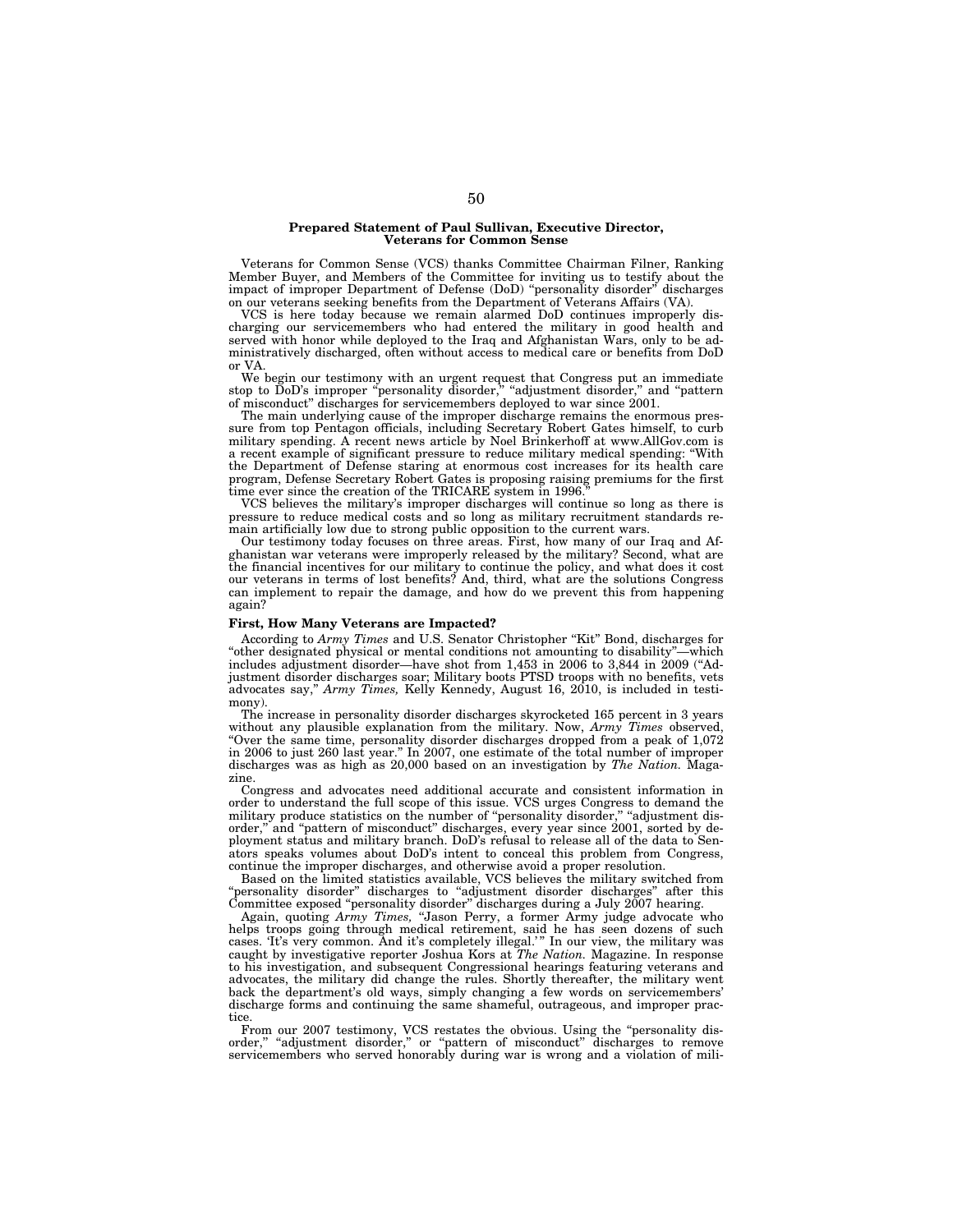tary regulations. Our servicemembers need medical exams and medical care, not improper discharges creating a cloud over their military service and access to VA care.

#### **Second, Who Wins and Who Loses?**

The answer is obvious. The military wins while our veterans and local governments lose. The military's illegal activity means DoD spends less on health care and benefits during a time of tight budgets. Our veterans and families lose because some won't receive urgently needed health care, disability payments, and other VA benefits. When VA does not provide care, then state and local governments pick up the tab.

The losses to our veterans are staggering. The average cost for VA care and benefits, over a period of 40 years, is between \$500,000 to \$1,000,000 per veteran. To date, DoD stands to illegally deny between \$5 billion to \$20 billion in lifetime health care and benefits to the estimated 10,000 to 20,000 veterans improperly kicked out by the military. This estimate is based on the academic research found in the book, *The Three Trillion Dollar War,* by Linda Bilmes and Joseph Stiglitz, published in 2008. The authors estimate the lifetime medical and benefit costs for our deployed Iraq and Afghanistan war veterans may be \$500 billion or higher for nearly one million patients and claims.

Based on our conversations with veterans, those with ''personality disorder'' discharges frequently believe they are not entitled to full VA benefits. In many cases, that's partly true. VA is supposed to provide 5 years of free medical care for veterans who deployed to a war zone after November 11, 1998 (except those with a dishonorable discharge). There are plenty of examples of veterans diagnosed with posttraumatic stress disorder (PTSD) and/or Traumatic Brain Injury (TBI) who urgently need VA care and benefits for those conditions. However, they either do not seek VA care, they are unreasonably delayed in obtaining care due to VA paperwork nightmares, or they are denied care by VA.

Some non-medical VA benefits may be lost by veterans with improper ''personality disorder'' discharges. For example, an early release from active duty may block access to VA's home loan guaranty and education benefits.

PTSD symptoms may mimic "personality disorder" discharges with anger, selfmedicating, and minor infractions. A proper diagnosis by a psychologist or psychiatrist is imperative, rather than DoD's current process of rushing veterans through a non-medical administrative discharge. According to DoD and VA policy, if PTSD symptoms last longer than 6 months, then the veteran's diagnosis should be changed to PTSD. With a PTSD diagnosis, a veteran may be medically retired with an honorable discharge, a disability rating of at least 50 percent, and free medical care.

In the worst case examples of lost benefits among veterans, VA has improperly denied veterans' PTSD disability compensation claim because the veterans' DD–214 listed "personality disorder," even when the veterans had deployed to a war zone, were diagnosed with PTSD, and were clearly given an improper military discharge.

#### **Third, what are the solutions?**

VCS urges Congress to take several steps toward resolving the crisis of improper military discharges often preventing access to VA services for our Iraq and Afghanistan war veterans. These steps include modernizing military separation regulations, identifying and righting past inappropriate discharges, and dramatically improving oversight and accountability of military health surveillance. VCS encourages veterans to seek care and benefits at VA, without fear of discrimination or stigma. An improper discharge by the military may unfairly stigmatize a veteran and impede access to health care, benefits, and employment that are often vital for a smooth transition from combat to community.

**Improve VA Training.** VCS recommends that VA train staff to identify potential veterans at risk of falling in the cracks. While some veterans may have a properly issued ''personality disorder,'' ''adjustment disorder,'' or ''pattern of misconduct'' discharge, VA needs to look beyond that frequently incorrect DoD label. VA medical staff should be sure to welcome home deployed veterans with 5 years of free medical care. Similarly, VA claims adjudication staff should look beyond DoD's discharge documents and carefully review each veteran's mental health symptoms and diagnoses, especially those cases where the veteran deployed to a war zone.

**Update DoD's Discharge Regulations.** VCS recommends DoD modernize military separation regulations to provide protection against abuse of mental health related administrative discharges. Although the governing Department of Defense Instruction, DoDI 1332.14, was updated, the language fails to guarantee protection from abuses and retains loopholes which continue to contribute to this problem. Specifically, Enclosure 3, paragraph  $3(8)(a)$  still permits the individual services to au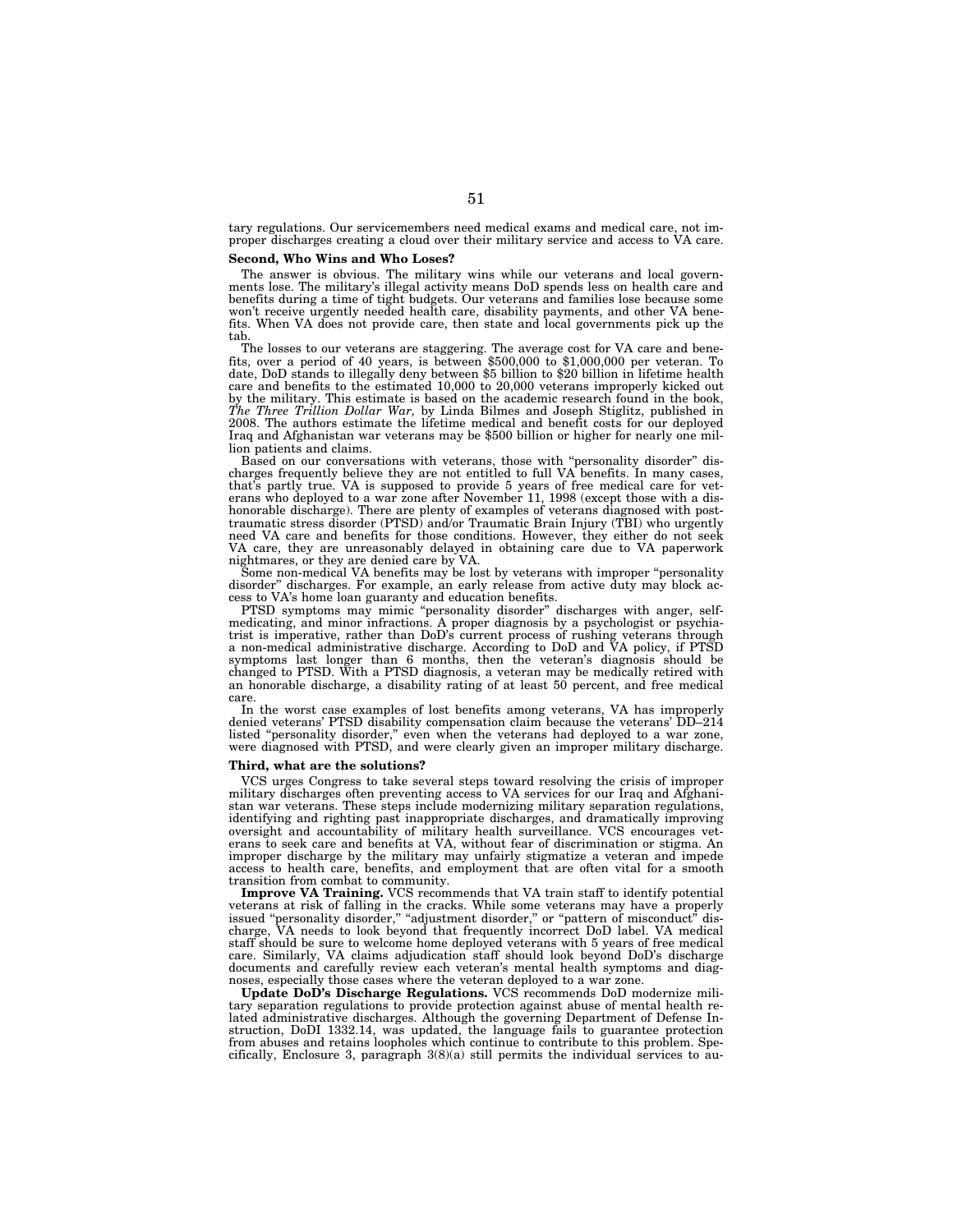thorize administrative separation for ''other designated physical or mental conditions, not amounting to disability, that interfere with assignment to or performance of duty," without providing any new protections against abuse of this authority, exof duty,'' without providing any new protections against abuse of this authority, *ex- cept* for the recent protections for ''personality disorder.''

Joshua Kors' article on this subject in *The Nation.* contributed greatly to the political pressure that led the Senate to submit amendments to the 2008 National Defense Authorization Act preventing DoD from discharging returning veterans with<br>a "personality disorder." While these strong protections against abuse were appro-<br>priate and beneficial, they have been effectively sidestepp izing the early manifestations of mental health problems, such as PTSD, as "other ... mental conditions, not amounting to disability." DoD has simply shifted from ''personality disorder'' discharges to ''adjustment disorder'' and ''pattern of mis-conduct'' discharges.

All mental health-related administrative separations under this section should be subject to the same rigid review and validation process as those for ''personality disorder'' discharges under subparagraphs (8)(a) through (d). VCS recommends that no servicemember previously deemed fit to deploy be processed for administrative separation for a mental condition unless such condition has been centrally reviewed and validated by the principal advisor for mental health issues of the component service.

**Review All Administrative Discharges Since 2001.** To ensure no veteran is left behind, VCS recommends Congress legislate a mandatory review of all administrative separations for mental health conditions made since the start of combat op-erations in 2001. DoD was supposed to contact the 22,000 personality disorder discharges to determine if the discharges were correct. Congress should mandate that DoD retroactively correct and properly characterize all such discharges in accordance with these new recommended revised guidelines. In cases where the DoD made an error, DoD would upgrade the veteran's discharge. Unfortunately, in the 3 years since the hearing, the military did not contact the veterans or conduct a review.

**Enforce Stronger Oversight.** VCS emphasizes how these episodes underscore the critical need to dramatically improve oversight and accountability for military health surveillance. Time and time again, DoD has proven itself a poor steward of military health information, failing to proactively identify disturbing and incrimi-nating trends in patterns of administrative discharges, failing to release important information to Congress and the public, and as at least one recent episode suggests, engaging in outright lies in defense of its actions. For example, when the issue of improper discharges was first raised by Senator Kit Bond and then-Senator Barack Obama in 2007, DoD investigated itself. DoD fabricated a ghost-written review and claimed the Department had done nothing wrong. After Acting Surgeon General Gale Pollack released the report to Congress, advocates Steve Robinson and Andrew Pogany revealed the Pentagon report was falsified. To the best of our knowledge, no military officials were held accountable.

**Independent Review.** Congress needs to create a method for an independent review of the overall health of our servicemembers. As VCS has argued on numerous occasions, the lack of timely and accurate health data has a chilling effect on the ability of Congress to perform effective oversight in the best interests of our servicemembers. On numerous occasions DoD has deeply troubling patterns of misconduct in relation to its sole ownership of this information: Delaying the release of information; feigning confusion as to the meaning or accuracy of information; and claiming requested analyses are not possible. Most often this happens with toxic exposures. This also happens with PTSD, TBI, and the improper discharges discussed at this hearing. DoD's actions serve to protect DoD's interests at the expense of servicemembers, and are conducted in many instances with the purpose of stalling Congressional investigations and reform.

**Conduct Universal, Mandatory Medical Exams.** VCS urges Congress to order the military to implement mandatory, universal pre-deployment and post-deployment medical exams as required by the 1997 Force Health Protection Act. This means every soldier sits down, face-to-face, with a medical care provider before and after going to a war zone to identify—and then treat—identified medical conditions when care is more effective and less expensive. We support DoD's continued use of medical assessments 6 months after veterans return. This upholds our military's need to field a fit fighting force while protecting the health of our individual servicemembers.

**Fill Mental Health Professional Vacancies.** VCS urges Congress to order the military to hire more medical professionals so our soldiers receive mandatory, universal exams. The creation of lifetime electronic records remains a superb and urgently needed reform for our servicemembers and veterans. However, the new electronic records will be rendered useless if the military fails to include examination, exposure, and other salient medical information in the new records. Secretary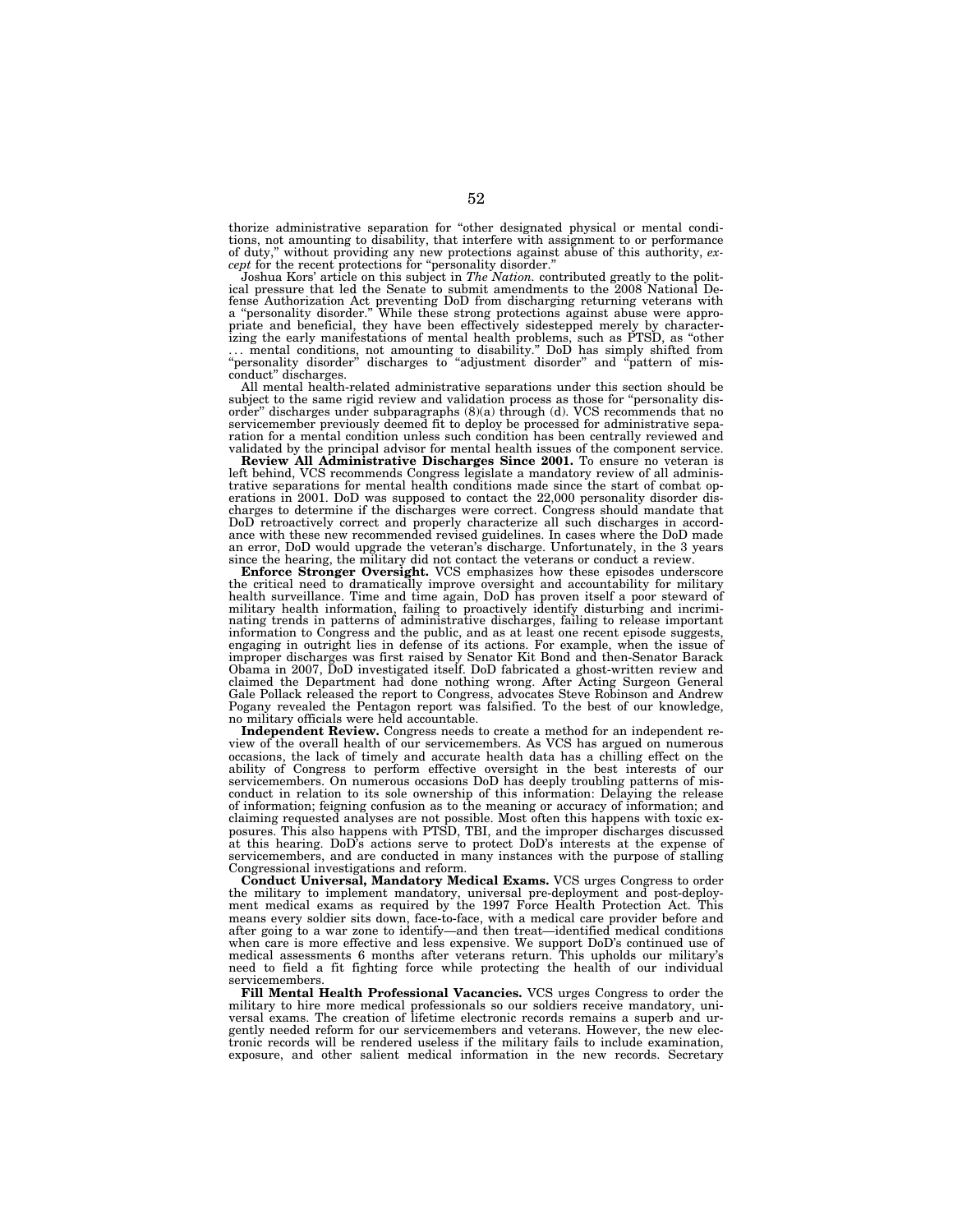Shinseki must make it very clear to Defense Secretary Gates that VA expects DoD to perform pre-deployment and post-deployment medical exams as well as record toxic exposures. This military medical history, currently missing for many veterans, remains absolutely essential so VA may provide veterans with accurate claims decisions and health care.

**Honor Medical Opinions.** VCS urges Congress to eliminate the ability of line commanders to overrule the decisions made by medical professionals regarding the ability of a servicemember to deploy to a war zone or to remain in the military. In too many cases commanders override medical opinions and send unfit soldiers back

into combat, recklessly endangering the servicemember, the unit, and the mission. **Expand Training and Anti-Stigma Education.** VCS urges DoD and VA to expand the agencies' anti-stigma education program encouraging our servicemembers with PTSD and/or TBI to seek care, beyond what has already been established. VCS also supports mandatory reintegration training for every servicemember, regardless of discharge, except for dishonorable discharges.

In conclusion, the problem of improper discharges is caused by the military, yet the solution requires cooperation between Congress, the military, and VA.

## News Articles Cited:

## **1. Defense Secretary Gates Suggests Raising Health Care Premiums for Employed Veterans**

#### by Noel Brinkerhoff, www.AllGov.com

September 08, 2010—With the Department of Defense staring at enormous cost increases for its health care program, Defense Secretary Robert Gates is proposing raising premiums for the first time ever since the creation of the TRICARE system in 1996.<br>Health care costs for the Pentagon have ballooned from \$19 billion in 2000 to an

estimated \$50 billion for next year, and \$65 billion by 2015. Gates wants to avoid increasing premiums for active-duty personnel and their families. Instead, he's suggesting charging higher premiums and co-pay fees for retired veterans using TRICARE who have access to private health care plans through their current employers.

Gates' idea is likely to have a tough time gaining approval in Congress, where both Democrats and Republicans have been reluctant to lift TRICARE premiums for any military personnel.

#### **2. 'Adjustment disorder' discharges soar; Military boots PTSD troops with no benefits, vets advocates say**

#### By Kelly Kennedy, *Army Times*

August 16, 2010—Two years ago, Congress enacted rules to curb the military's practice of separating troops with combat stress for pre-existing personality dis-orders—an administrative discharge that left those veterans without medical care or other benefits. Now, veterans advocates say, the military is using a new means to the same end: giving stressed troops administrative discharges for ''adjustment disorders,'' which also carry no benefits. And just as before, Congress appears poised to wade in. Senator Christopher ''Kit'' Bond, R–Mo., plans to ask President Obama to have the Pentagon provide details on discharges for adjustment disorder in recent years. In the meantime, Bond's office has been gathering more general data that show discharges for ''other designated physical or mental conditions not amounting to disability''—which includes adjustment disorder—have shot from 1,453 in 2006 to 3,844 in 2009. Over the same time, personality disorder discharges dropped from a peak of 1,072 in 2006 to just 260 last year. Shana Marchio, an aide to Bond, said the issue was brought to the Senator's attention by Steve Robinson, a former Army Ranger who is now a veterans advocate. ''The good news is that the Pentagon has moved away from personality disorders, but we feel [adjustment disorder] could be another piece of the same problem,'' Marchio said. At press time, Pentagon officials had not responded to a request for comment about the recent rise in administrative discharges. According to the DSM–IV, the psychiatric manual for mental health issues, adjustment disorder may occur when someone has difficulty dealing with a life event, such as a new job or a divorce—or basic training. It also may occur after exposure to a traumatic event. The symptoms can be the same as for post-traumatic stress disorder: flashbacks, nightmares, anger, sleeplessness, irritability and avoidance. According to military and Veterans Affairs Department rules, if symptoms last longer than 6 months, the diagnosis should change to PTSD. Under the law enacted in 2008, that means medical retirement, an honorable discharge, a 50 percent disability rating and medical care. That is not always happening, Robinson said. ''This is a case of inappropriate discharges. There are hundreds of cases.''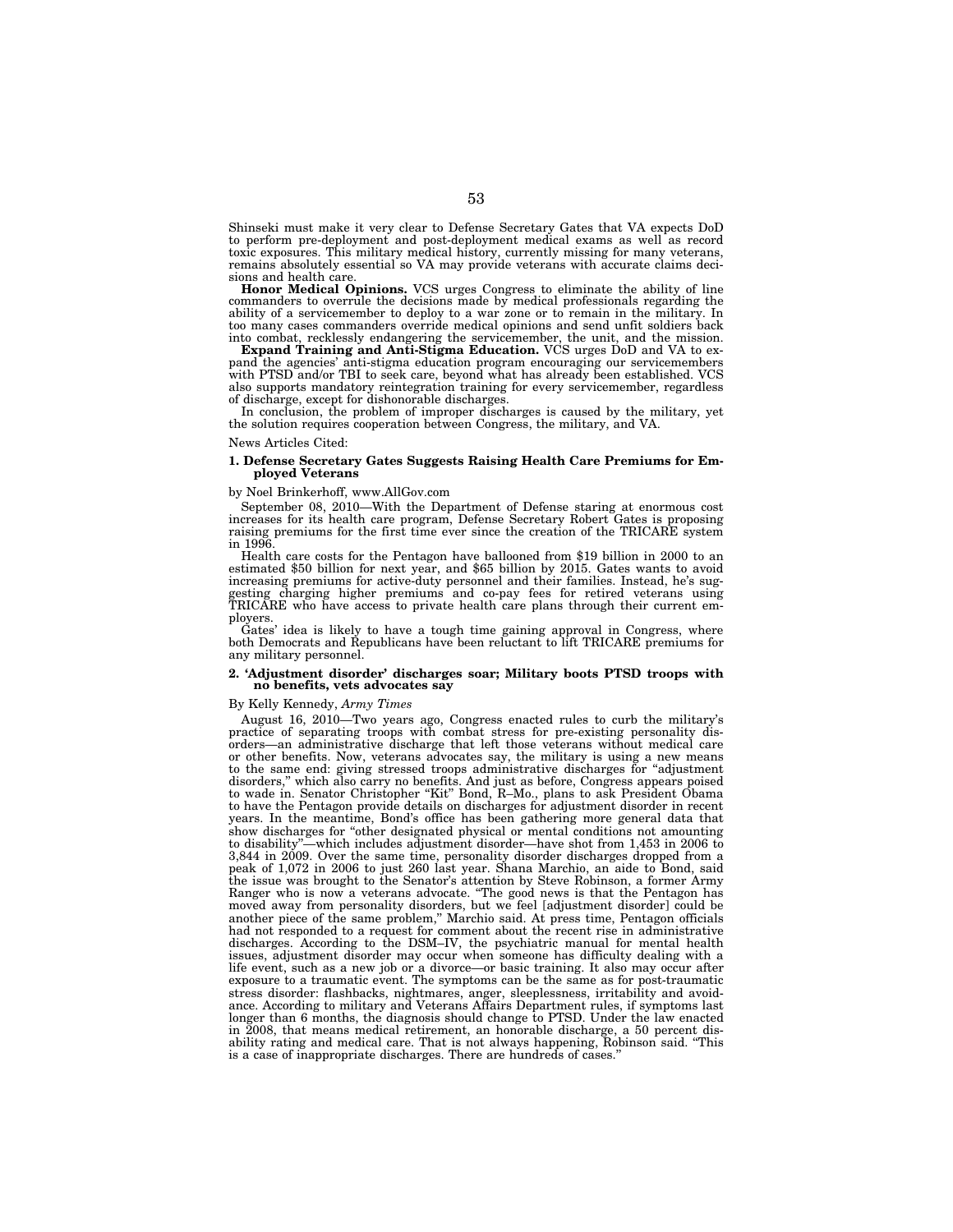**T could barely function'** During a deployment to Iraq with the 4th Infantry Division in 2008, former Army Pfc. Michael Nahas, 22, said he survived 2 roadside bomb explosions and 1 rocket-propelled grenade attack, and watc began feeling anxious and guilty about people he believed had died needlessly. He<br>went to the post mental health clinic. Over 3 weeks, he said he had 3 appoint-<br>ments—and a lot of medication, including 14 milligrams of Xan vocates verified his doses. As enlisted supervisors in his unit chain found out he was going to behavioral health, Nahas said some made fun of him, calling him ''crazy'' and telling him to kill himself so he would not be a problem. Veterans advocates who worked on Nahas' case verified his information, citing police and medical records as well as conversations with commanders. Army Lieutenant Colonel Steve Wollman, spokesman for the 4th Infantry Division, declined to comment on Nahas' specific charges. ''The allegations . . . were thoroughly investigated,'' he said. ''Some . . . were unsubstantiated and some of them were substantiated. Appropriate correc-tive actions were made, and the investigation is closed.'' In February, Nahas said he had a reaction to his medication that, coupled with the stress he was under, led him to try to commit suicide by sticking IV needles in his arms to bleed out. In a photo of the aftermath provided by Nahas' family, blood fills the bathtub and a red smiley face gazes from the tiles above. His wife found him and called for help, and Nahas survived. After his suicide attempt, he said he spent time in an inpatient clinic where he was diagnosed with PTSD, then went back to his unit. But rather than beginning the medical retirement process for PTSD, in late April his unit gave him an administrative discharge for adjustment disorder and sent him back to civilian life. "I was told I had PTSD, and then I was told I didn't," he said. His situation<br>is not unique, according to people familiar with the military disability system. Jason Perry, a former Army judge advocate who helps troops going through medical retire-ment, said he has seen dozens of such cases. ''It's very common,'' Perry said. ''And it's completely illegal.''

#### **Prepared Statement of Thomas J. Berger, Ph.D., Executive Director, Veterans Health Council, Vietnam Veterans of America**

Chairman Filner, Ranking Member Buyer, and distinguished Members of the House Veterans' Affairs Committee, on behalf of President John Rowan, our Board of Directors, and our membership, Vietnam Veterans of America (VVA) thanks you for the opportunity to present our views on discharges for personality disorders and their impact on veterans' benefits.

Some in this room may well remember that the issue of personality order discharges first surfaced publicly back in the spring of 2007 because of an article in ''*The Nation''* by Joshua Kors and a subsequent *CBS Evening News* special. They reported that since the attacks of 9/11, more than 22,600 servicemembers had been discharged for a ''personality disorder''. Nearly 3,400 of them, or 15 percent, had served in combat or imminent danger zones. Those numbers include personnel who had served multiple tours.

Now, please remember that a personality disorder is a severe mental illness that emerges during childhood and is listed in military regulations as a pre-existing condition, not a result of combat. Personality disorder contains symptoms that are enduring and play a major role in most, if not all, aspects of the person's life. While many disorders vacillate in terms of symptom presence and intensity, personality disorders typically remain relatively constant. In other words, according to the DSM–IV, to be diagnosed with a disorder in this category, the symptoms have been present for an extended period of time, are inflexible and pervasive, and are not a result of alcohol or drugs or another psychiatric disorder, and the history of symptoms can be traced back to childhood or adolescence. Thus, those who are discharged with a personality disorder are denied a lifetime of disability benefits. Soldiers discharged with a personality disorder are also denied long-term medical care, and they may have to give back a portion of their re-enlistment bonus.

At the time, VVA and other veterans' advocates contended that many of these servicemembers were suffering from Post-traumatic Stress Disorder (PTSD) or traumatic brain injury (TBI), but that it was easier and less costly for the military to separate them under the rubric of ''personality disorder'', leading some to believe that such a large number of personality disorder discharges were in fact fabricated to save on the cost of other, more appropriate mental health treatments and disability benefits.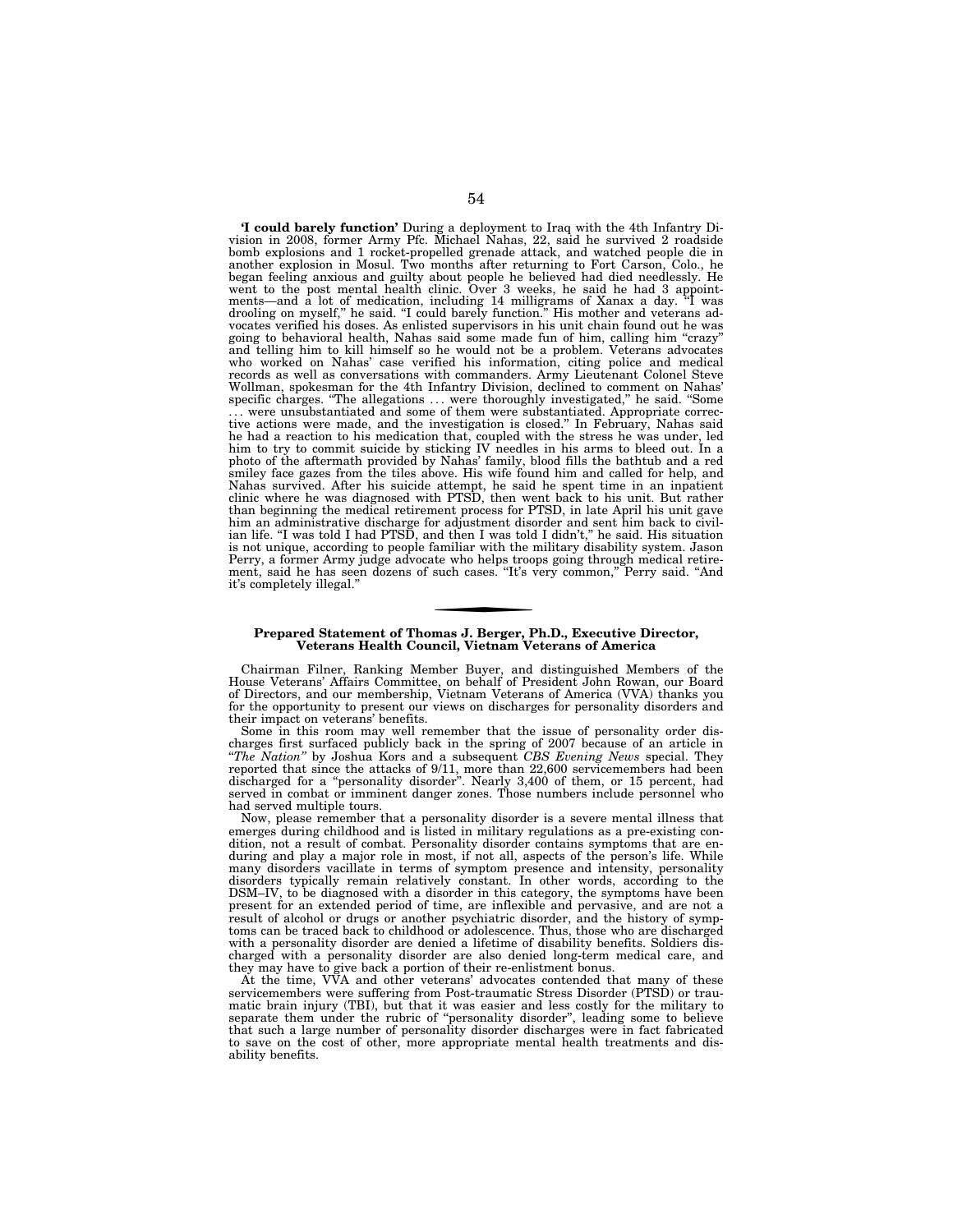Then, after several Congressional hearings—including one before this com-mittee—and criticism from VVA and other veterans' advocates on the overuse of personality disorder separation, a revised Department of Defense (DoD) instruction (No. 1332.14) took effect without public announcement on August 28, 2008. This revision only allows separation for personality disorder for members currently or for-merly deployed to imminent danger areas if: (1) the diagnosis by a psychiatrist or a Ph.D.-level psychologist is corroborated by a peer or higher-level mental health professional; (2) if the diagnosis is endorsed by the surgeon general of the service; and (3) if the diagnosis took into account a possible tie or "co-morbidity" with symptoms of PTSD or war-related mental injury or illness. The DoD director of officer<br>and enlisted personnel management noted that "rigor and tant'' when separating deployed members for personality, considering what is at stake for the servicemember.

In addition, the Senate also adopted an amendment to the fiscal 2008 defense authorization bill introduced by then-Senator Obama (D–Ill.), Senator Kit Bond (R– Mo.), and Senator Joseph Lieberman (ID–Ct.) that directed DoD officials to report on service use of personality disorder separations, and the Government Accountability Office (GAO) to study how well the services follow DoD's own rules for processing such separations.

The Army, meanwhile, reviewed its own use of personality disorder separations for more than 800 soldiers who had wartime deployments. That review quickly found some ''appalling'' lapses, said an official, including incomplete files and miss-ing counseling statements. In the following months, the Army claimed to have tight-

ened its own rules for using personality disorder separations.<br>
DoD then reported to Congress that it would add "rigor" to its personality disorder separation policy, previewing the changes implemented in late August. The Navy had strongly opposed the changes because it frequently uses personality disorder separations to remove sailors found too immature or undisciplined to cope with life at sea. Requiring their surgeon general to review every personality disorder separation from ships deployed in combat theaters would be too burdensome, the Navy argued. But DoD officials insisted on the changes.

DoD's report showed the Navy led all services in personality disorder separations.<br>For fiscal years 2002 through 2007, the Navy total was 7,554 versus 5,923 for the<br>Air Force, 5,652 for the Army, and 3,527 for the Marine C personality disorder separations of members who had wartime deployments, with a total of 1,480 over 6 years. The Navy total was 1,155, the Marine Corps 455 and<br>the Air Force 282. But DoD said it found "no indication" that personality disorder<br>diagnoses of deployed members "were prone to systematic or rations and PTSD, brain injury or other mental disorders. ''Still, the Department shares Congress' concern regarding the possible use of personality disorder as the basis for administratively separating this class of servicemember,'' the report said.

In late October 2008, the GAO released its findings based on a review of service jackets for 312 members separated for personality disorder from four military installations. It concluded that the services were not reliably compliant even with the pre-August regulation governing separations. For example, only 40–78 percent of enlisted member separated for personality disorder had documents in their files showing that a psychiatrist or qualified psychologist determined that their disorder affected their ability to function in service.

After all that, the annual number of personality disorder cases dropped by 75 percent. Only 260 soldiers were discharged on those grounds in 2009. At the same time, the number of PTSD cases has soared. By 2008, more than 14,000 soldiers had been diagnosed with PTSD—twice as many as 2 years before.

Fast-forward to August 2010: the Army denies that any soldier was misdiagnosed before 2008, when it drastically cut the number of discharges due to personality disorders and diagnoses of PTSD skyrocketed. The Army attributes the sudden and sharp reduction in personality disorders to its policy change. Yet Army officials deny that soldiers was discharged unfairly, saying they reviewed the paperwork of all deployed soldiers dismissed with a personality disorder between 2001 and 2006. According to an AP report, ''We did not find evidence that soldiers with PTSD had been inappropriately discharged with personality disorder,'' said Maria Tolleson, a spokeswoman at the U.S. Army Medical Command.

But with the problem apparently solved, the Army is still refusing to treat those discharged before 2008, insisting that their diagnoses of these personnel were correct. Army officials "reviewed the paperwork of all deployed soldiers dismissed with a personality disorder between 2001 and 2006′ and said they ''did not find evidence that soldiers with PTSD had been inappropriately discharged with personality disorder.'' What does this mean? It means that thousands of soldiers, misdiagnosed as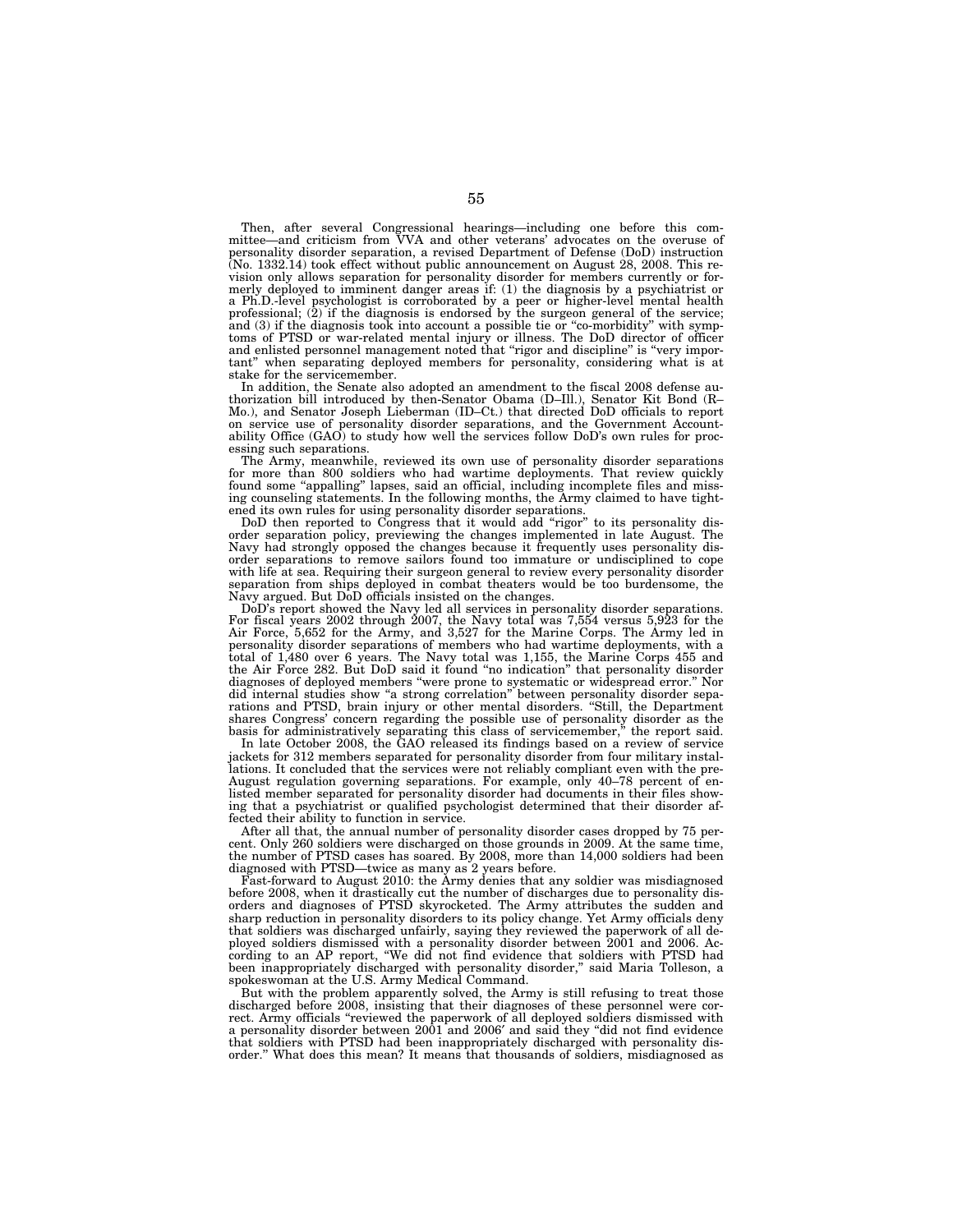having a personality disorder, are still suffering without treatment in the wake of the U.S. military's mental health reform in 2008.

We at VVA are skeptical of the Army's claim that it didn't make any mistakes because symptoms of PTSD—anger, irritability, anxiety and depression—can easily be confused for the Army's description of a personality disorder. There is no reason to believe the number of personality discharges would decrease so quickly unless the Army had misdiagnosed hundreds of soldiers each year in the first place. That leaves us to ask this Committee to ascertain the following:

- During its review of previous cases, did the Army interview soldiers' families, who can often provide evidence of a shift in behavior that occurred after the soldier was sent into a war zone?
- Can the Army explain why the number of the personality disorder discharges doubled between 2006 and 2009 and how many of those qualified to retain their benefits?
- Is the Army now relying on a different designation—referred to as ''adjustment disorder''—to dismiss soldiers?

It is absolutely clear, either through Congressional action or a Presidential directive, that the Army needs to conduct a thorough review of its personality disorder diagnoses prior to 2008, treat those who need help, and restore disability benefits where appropriate.

VVA thanks you, Mr. Chairman, for holding this hearing. And we thank you and the Members of this Committee for the opportunity to present our views on this very troubling mental health care issue. I shall be glad to answer any questions you might have.

## **Prepared Statement of Debra A. Draper, Ph.D., M.S.H.A., Director, Health Care, U.S. Government Accountability Office**

#### **Defense Health Care: Status of Efforts to Address Lack of Compliance with Personality Disorder Separation Requirements**

Mr. Chairman and Members of the Committee:

I am pleased to be here today to discuss the Department of Defense's (DoD) separation requirements for enlisted servicemembers diagnosed with personality disorders and the military services' compliance with these requirements. DoD requires that all enlisted servicemembers, including those serving in support of Operation Enduring Freedom (OEF) and Operation Iraqi Freedom (OIF), be physically and psychologically suitable for military service.1 Enlisted servicemembers who fail to meet this standard may be involuntarily separated from the military.<sup>2</sup> One psychological condition that can render an enlisted servicemember unsuitable for military service is a personality disorder, which is defined as a long-standing, inflexible pattern of behavior that deviates markedly from expected behavior, has an onset in adolescence or early adulthood, and leads to distress or impairment.3 Although a personality disorder by itself does not make enlisted servicemembers unsuitable for military service, DoD policy allows for involuntary separation from the military if a servicemember's disorder is severe enough that it interferes with his or her ability to function in the military.4 DoD data show that from November 1, 2001, through June 30, 2007, about 26,000 enlisted servicemembers were separated from the military because of a personality disorder. Of these 26,000 servicemembers, about 2,800 had deployed at least once in support of OEF/OIF.

In  $2007$ , your Committee held a hearing on how a personality disorder separation may affect a veteran's ability to receive support from the Department of Veterans Affairs (VA). Specifically, enlisted servicemembers who receive only a diagnosis of personality disorder are ineligible to receive disability compensation benefits from VA after their military service because a personality disorder is not considered a

<sup>1</sup>Operation Enduring Freedom, which began in October 2001, supports combat operations in Afghanistan and other locations, and Operation Iraqi Freedom, which began in March 2003, supports combat operations in Iraq and other locations. In September 2010, Operation Iraqi Freedom became known as Operation New Dawn.

<sup>&</sup>lt;sup>2</sup>We discuss only enlisted servicemembers in this testimony because officers are generally able to resign at any time rather than be involuntarily separated. 3Diagnostic and Statistical Manual of Mental Disorders, 4th ed., Text Revision (Washington,

D.C.: American Psychiatric Association, 2000). 4Department of Defense Instruction 1332.14, Enlisted Administrative Separations (Mar. 29,

<sup>2010).</sup>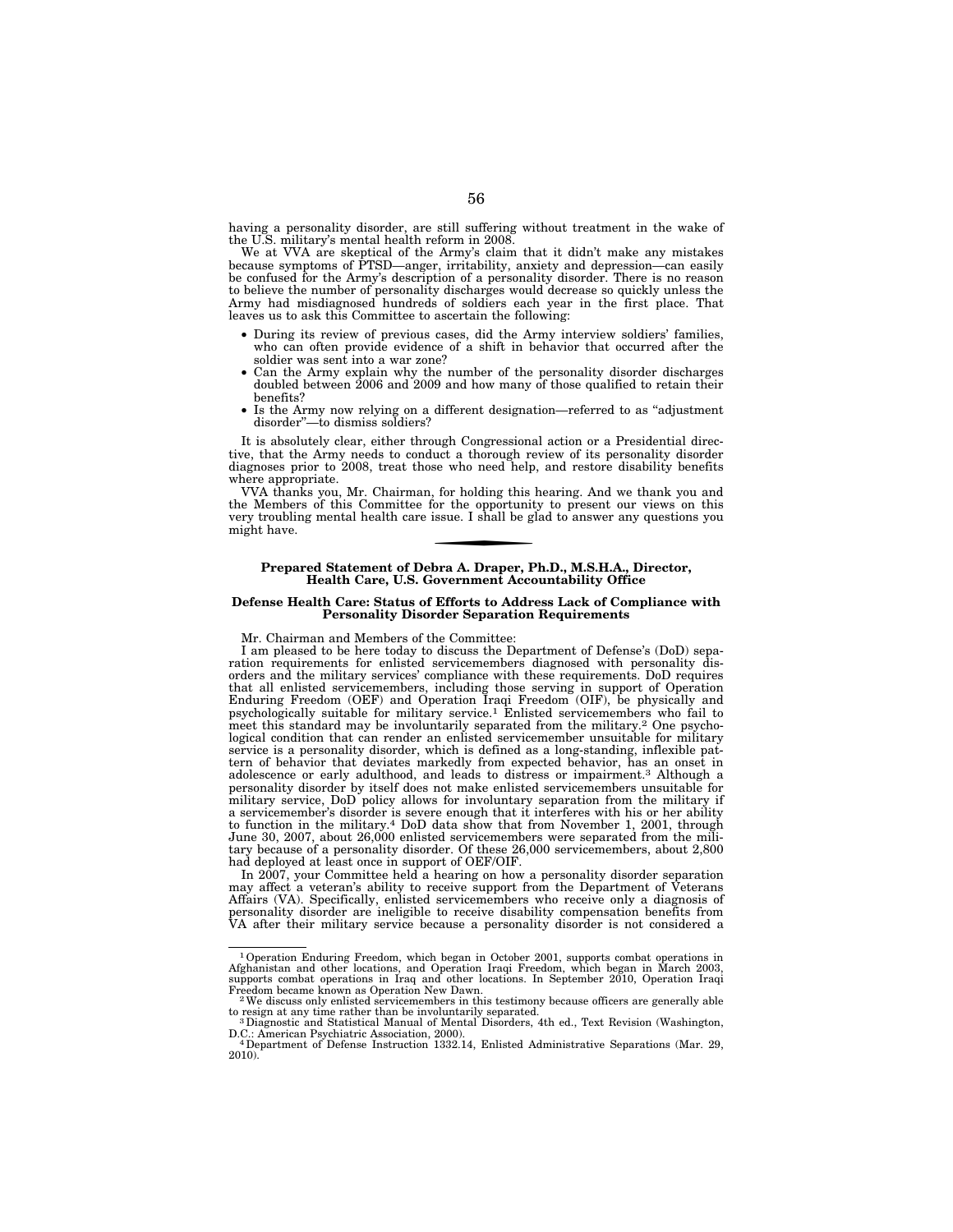service-connected mental health condition.5 At the hearing, a representative from Veterans for America, a veterans' advocacy group, expressed concern that some enlisted servicemembers may have been incorrectly diagnosed with a personality disorder, resulting in unfair denial of disability compensation.

Accurately diagnosing enlisted servicemembers who have served in combat with a personality disorder can be challenging. Specifically, some personality disorder symptoms—irritability, feelings of detachment or estrangement from others, and aggressiveness—are similar to the symptoms of post-traumatic stress disorder (PTSD), a condition for which OEF/OIF enlisted servicemembers may also be at risk. According to mental health experts and military mental health providers, one important difference between a personality disorder and PTSD is that a personality disorder is a long-standing condition, whereas PTSD is a condition that follows exposure to a traumatic event. According to the American Psychiatric Association and the American Psychological Association, the only way to distinguish a personality disorder from a combat-related mental health condition, such as PTSD, is by obtaining an in-depth medical and personal history from the enlisted servicemember that is cor-roborated, if possible, by others such as family members and friends.

DoD has three key requirements that the military services—Army, Air Force, Marine Corps, and Navy—must follow when separating enlisted servicemembers because of a personality disorder. Specifically, before they are separated because of a personality disorder, enlisted servicemembers

- 1. must receive notification of their impending separation because of a personality disorder;
- 2. must receive, prior to the notification, a diagnosis of personality disorder by a psychiatrist or psychologist 6 who determines that the personality disorder interferes with the enlisted servicemember's ability to function in the military; and
- 3. must receive formal counseling about their problem with functioning in the military.<sup>7</sup>

The separation process is typically initiated by an enlisted servicemember's commander, who must then follow the requirements established by DoD when separating an enlisted servicemember because of a personality disorder. Once an enlisted servicemember has been separated from military service, he or she receives a certificate of release from the military, which includes information on the reason for separation and an official characterization of his or her time in the service.<sup>8</sup>

In my statement today, I will provide information from a report we issued in 2008 on our review of personality disorder separations in the military services.9 I will also update you on the actions DoD has taken since August 2008 related to the recommendations we made in that report.

To do the work for our 2008 report, we analyzed DoD data and identified installations that had the highest or second highest incidence of enlisted OEF/OIF servicemembers separated because of a personality disorder from November 1, 2007, through June 30, 2007. We then selected four of these installations to visit—Fort Carson (Army), Fort Hood (Army), Davis-Monthan Air Force Base (Air Force), and Camp Pendleton (Marine Corps). We also reviewed the personnel records, which contain the separation packet—the documents necessary to separate a servicemember—for selected servicemembers from the four installations we visited. In our review, we determined whether the packets contained documentation demonstrating that DoD's personality disorder separation requirements had been met. Our findings from the four installations that we visited can be generalized to each of these installations, but not to the military services. In addition to the four military installations from the Army, Air Force, and Marine Corps, we also visited Naval Base San Diego and reviewed the personnel records from servicemembers who were identified to

<sup>5</sup> Enlisted servicemembers who are separated because of a personality disorder may receive other support, such as medical services, from VA if they have other illnesses or injuries possibly

related to their service.<br><sup>6</sup> According to a DoD official, DoD does not hire psychologists who are not doctoral-level psy-<br>chologists.

<sup>&</sup>lt;sup>7</sup> Although DoD separation policy does not specify who needs to conduct the formal counseling session, according to a DoD separation policy official, the counseling should be conducted by the enlisted servicemember's supervisor. The counseling can occur at any time up until the enlisted

servicemember is notified of the separation.<br>
<sup>8</sup> Enlisted servicemembers who are separated because of a personality disorder receive either<br>
an "honorable" or "general under honorable" characterization, or description, of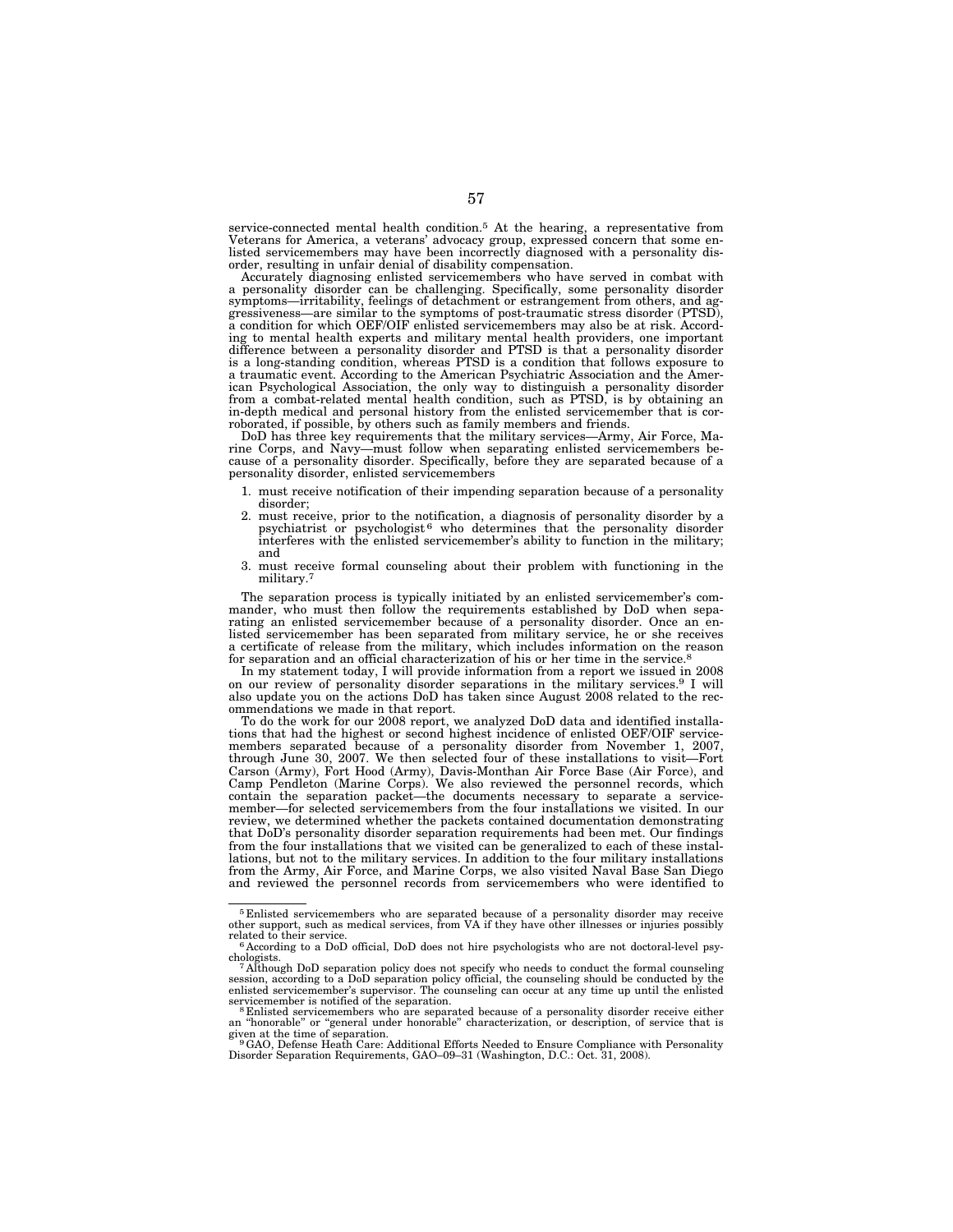have been separated because of a personality disorder from this installation. Due to the structure of the Navy, we cannot attribute our findings to the particular installation we visited, and so we reported these results separately from the findings<br>of the other four military installations.<sup>10</sup> In total, we examined 371 enlisted servicemembers' personnel records for compliance with personality disorder requirements— 312 for servicemembers from the Army, Air Force, and Marine Corps installations we visited and 59 records for enlisted servicemembers from the Navy. We also reviewed DoD and the military services' separation regulations and instructions and interviewed relevant officials to determine how DoD ensures the military services' compliance with its personality disorder separation requirements.

To obtain updated information on the actions DoD has taken related to the recommendations in our 2008 report, we reviewed documentation provided by DoD's Office of Inspector General (OIG)—the DoD office responsible for following up and tracking the status of GAO recommendations. We also contacted DoD officials to clarify information in the documentation we reviewed. We conducted this performance audit from July 2010 through September 2010 in accordance with generally accepted government auditing standards. Those standards require that we plan and perform the audit to obtain sufficient, appropriate evidence to provide a reasonable basis for our findings and conclusions based on our audit objectives. We believe that the evidence obtained provides a reasonable basis for our findings and conclusions based on our audit objectives.

In summary, our 2008 review found that the documented compliance with DoD's requirements for personality disorder separations varied by requirement and by military installation. Additionally, we found that DoD did not have reasonable as-surance that its key personality disorder separation requirements had been followed by the military services. Since our 2008 review, DoD has taken some action to implement our recommendations. However, we have not verified whether the actions the services planned or reported to DoD to increase compliance were actually realized. Because the military services have not demonstrated full compliance with DoD's personality disorder separation requirements, we reiterate the importance of DoD implementing our 2008 recommendations.

In 2008, we found that, while compliance with DoD's requirement that servicemembers be notified of an impending personality disorder separation was high among the four installations, it varied considerably for the other two requirements. (See table 1.) Specifically, at the four installations, we found that

- 
- compliance with the notification requirement was at or above 98 percent, compliance with the requirement related to the personality disorder diagnosis
- compliance with the requirement for formal counseling ranged from 40 to 99 percent.

| Table 1: Rate of Documented Compliance at Selected Military Installations |
|---------------------------------------------------------------------------|
| with Three Key Personality Disorder Separation Requirements, for          |
| Separations Completed from November 1, 2001, through June 30, 2007        |

| Installation                             | <b>Notification</b><br>requirement <sup>a</sup> | Diagnosis-<br>related<br>requirement <sup>b</sup> | Formal<br>counseling<br>requirement <sup>c</sup> |  |
|------------------------------------------|-------------------------------------------------|---------------------------------------------------|--------------------------------------------------|--|
| Fort Carson (Army)                       | 99%                                             | 73%                                               | 92%                                              |  |
| Fort Hood (Army)                         | $98\%$                                          | 57%                                               | 76%                                              |  |
| Davis-Monthan Air Force Base (Air Force) | $100\%$                                         | $40\%$ <sup>d</sup>                               | 40%                                              |  |
| Camp Pendleton (Marine Corps)            | 99%                                             | 78%                                               | $99\%$                                           |  |

**Source:** GAO analysis of enlisted service<br>members' personnel records obtained from the military services. To<br>the: We determined whelther services members in the service members be<br>diagnosed with a personality disorder by

<sup>10</sup>We were told that the separation process for enlisted Navy servicemembers may occur at various locations, such as on a ship or in a transition center at a naval base. Because of this, we could not attribute our findings to the particular installation we visited. Additionally, we could not generalize these findings to the Navy.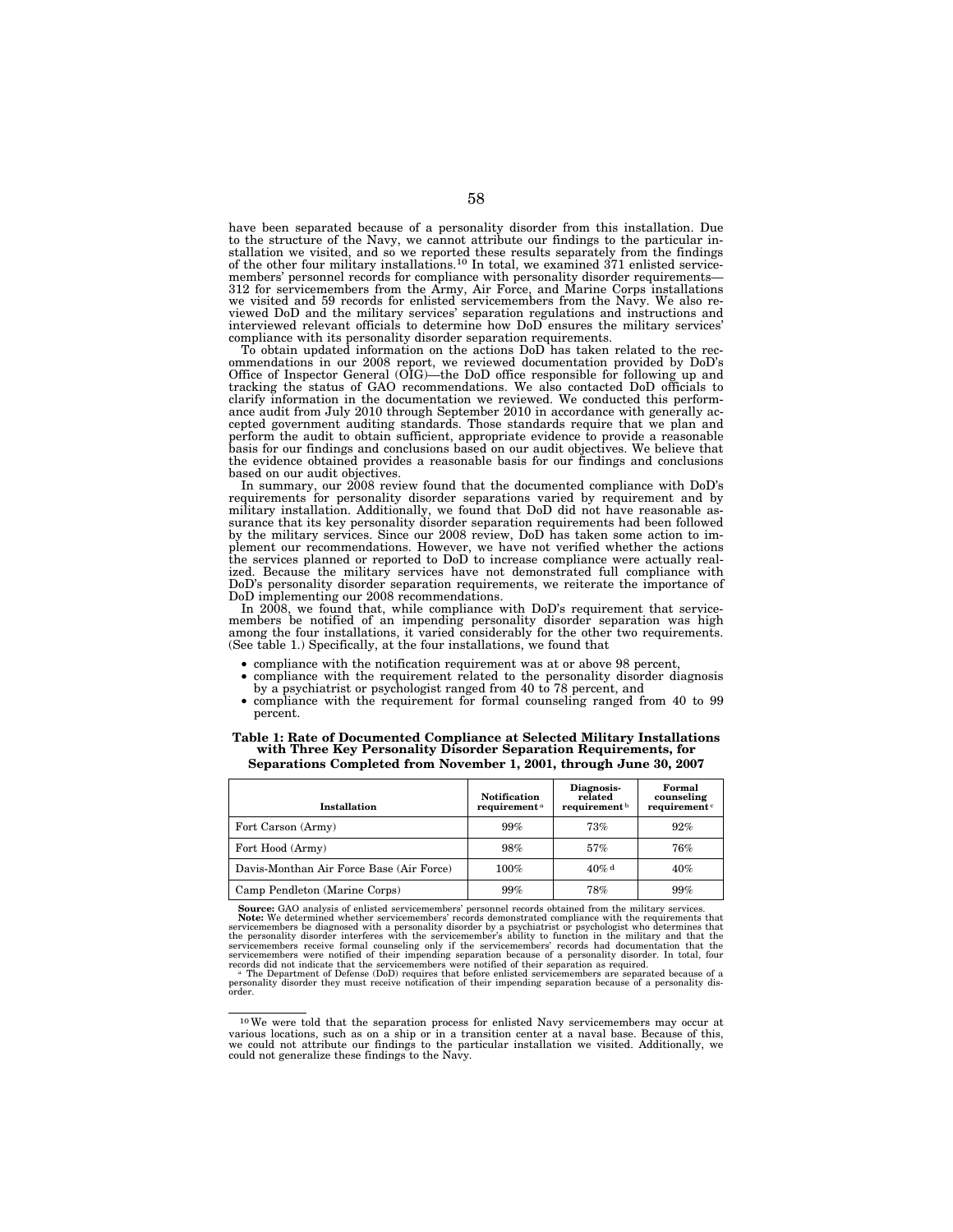b DoD requires that before enlisted servicemembers are separated because of a personality disorder they<br>must receive, prior to the notification, a diagnosis of personality disorder by a psychiatrist or psychologist who<br>det

military. <sup>c</sup> DoD requires that before enlisted servicemembers are separated because of a personality disorder they must receive formal counseling about their problem with functioning in the military. <sup>d</sup> Air Force officials acknowledged that prior to October 2006 some enlisted servicemembers with a mental

health diagnosis other than a personality disorder, such as an adjustment disorder, were erroneously sepa-<br>rated under the reason of a personality disorder. However in October 2006, Air Force officials stated that they<br>too ited may have been affected by this error.

We also found variation in the enlisted Navy servicemembers' personnel records we reviewed. Ninety-five percent of these records demonstrated compliance with the notification requirement, 82 percent demonstrated compliance with the requirement related to the personality disorder diagnosis, and 77 percent demonstrated compliance with the requirement for formal counseling.11

Moreover, we found in our prior work that DoD did not have reasonable assurance that its key personality disorder separation requirements had been followed by the military services. To address this issue, we recommended that DoD (1) direct the military services to develop a system to ensure that personality disorder separations are conducted in accordance with DoD's requirements, and (2) monitor the military services' compliance with DoD's personality disorder separation requirements.

In August 2008, after our review was completed, DoD updated its requirements for personality disorder separations to clarify its three key requirements and include additional requirements to help ensure that servicemembers are not incorrectly separated because of a personality disorder. DoD's revised requirements for personality disorder separations required that enlisted servicemembers be advised that the diagnosis of a personality disorder does not qualify as a disability. Additionally, the revised policy specified additional requirements for enlisted servicemembers who have or are currently serving in imminent danger pay areas.<sup>12</sup> Specifically, for servicemembers serving in these pay areas, their diagnosis of personality disorder must be corroborated by a psychiatrist or PhD-level psychologist, or a higher level mental health professional,<sup>13</sup> and the diagnosis must be endorsed by the Surgeon General of the respective military service prior to the separation. In addition, for these enlisted servicemembers, the diagnosis of personality disorder must also discuss whether or not PTSD or other mental health conditions are present.

DoD has taken two actions in response to our 2008 recommendations. First, in a January 2009 memo, the Under Secretary of Defense directed each of the military services to provide reports on their compliance with DoD's personality disorder separation requirements for fiscal years 2008 and 2009. Regarding these reports, the memo specified the following.

- The first report, for fiscal year 2008, was due on June 30, 2009. The second report, for fiscal year 2009, was due on March 31, 2010.
- Both compliance reports were to include a random sample of at least 10 percent of all personality disorder separations in the fiscal year and were to document compliance with the three key requirements listed in our 2008 report as well as the requirements DoD added in August 2008.
- The military services were to report the total number of personality disorder separations for that fiscal year, as well as the total number of these separations that were for enlisted servicemembers who had served in imminent danger pay areas at any time since September 11, 2001.

The DoD OIG has collected the services' fiscal year 2008 compliance reports, which were due June 30, 2009. Overall, these reports showed that in fiscal year 2008, three out of the four services were not in compliance with any of the personality disorder separation requirements. (See table 2.) Each military service reported their findings of compliance based on their review of a sample of personality dis-

<sup>11</sup> If the psychiatrist or psychologist determines that servicemembers are a threat to them-selves or others, the Navy waives the requirement that servicemembers must receive formal counseling. We considered enlisted servicemembers' separation packets that included docu-<br>mentation of this waiver to indicate compliance with DoD's counseling requirement.<br><sup>12</sup>An imminent danger pay area is defined by DoD

members were in imminent danger of being exposed to hostile fire or explosion of hostile mines and in which, during the period they were on duty in that area, other members of the uniformed services were subject to hostile fire or explosion of hostile mines. A foreign area in which enlisted servicemembers were subject to the threat of physical harm or imminent danger on the basis of civil insurrection, civil war, terrorism, or wartime conditions is also considered an immi-

nent danger pay area.<br><sup>13</sup> A higher level mental health professional generally refers to a mental health professional<br>who is of higher rank than the diagnosing official.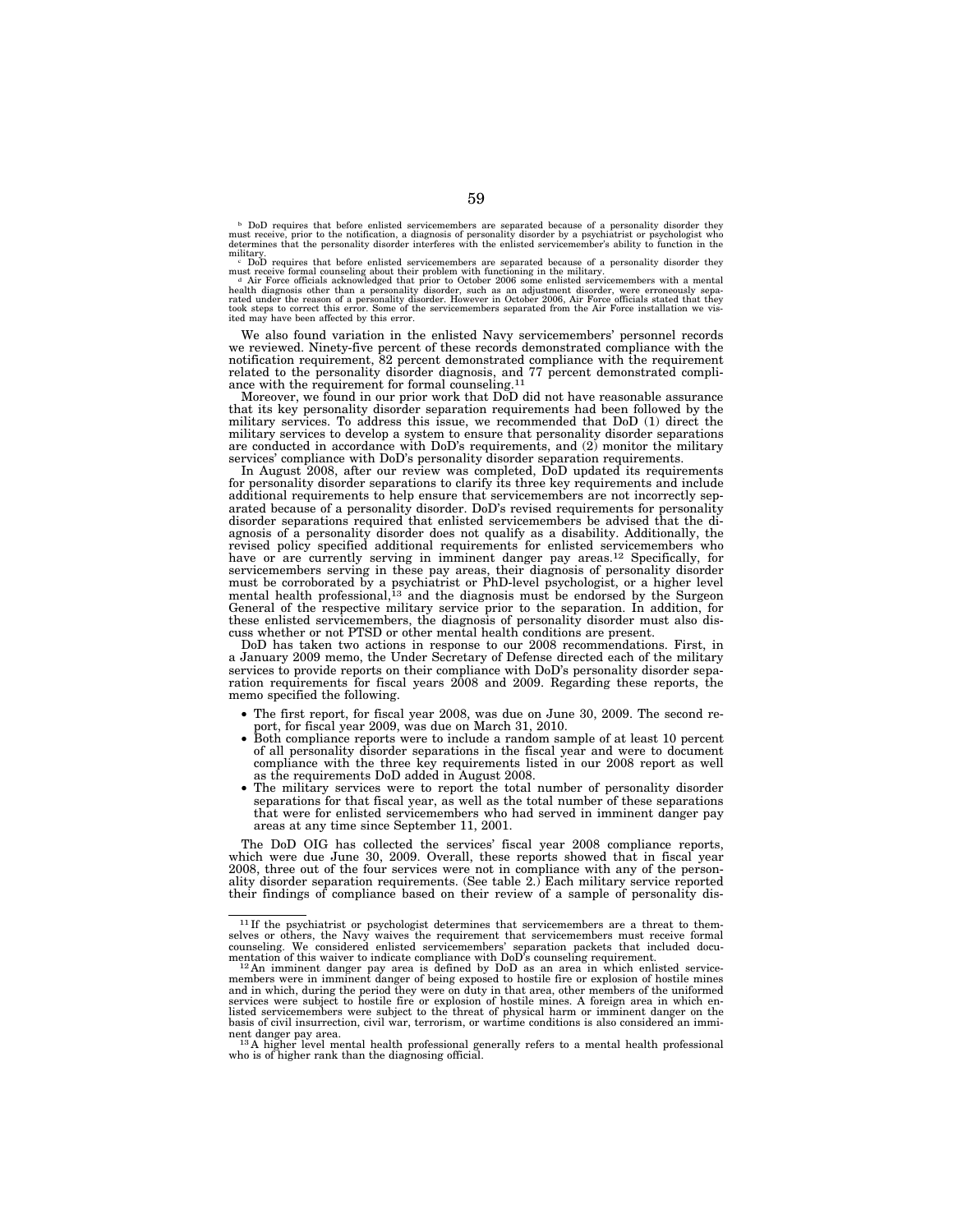order separations; the sample size for each service ranged from 10 to 35 percent of the respective service's total personality disorder separations for fiscal year 2008. In addition, in a summary of the services' compliance reports, the Office of the Under Secretary of Defense stated that the military services' compliance with the additional personality disorder separation requirements that DoD added in 2008 was generally well below 90 percent. The Office of the Under Secretary attributed this level of compliance to the services not revising their own requirements to reflect DoD's changes until after fiscal year 2008 was complete.14

#### **Table 2: Number of Separations Because of a Personality Disorder and Compliance with Key Personality Disorder Separation Requirements, by Military Service, for Fiscal Year 2008**

|                                                                                                                                               | Army                         | Air Force | Marine<br>Corps | Navy                         |
|-----------------------------------------------------------------------------------------------------------------------------------------------|------------------------------|-----------|-----------------|------------------------------|
| Total number of enlisted servicemembers<br>separated because of a personality dis-<br>order                                                   | 567                          | 86        | 409             | 946                          |
| Number of enlisted servicemembers sepa-<br>rated because of a personality disorder<br>who served in imminent danger pay<br>areas <sup>a</sup> | Not<br>reported <sup>b</sup> | 15        | 60              | Not<br>reported <sup>c</sup> |
| Compliance with requirement that enlisted<br>servicemembers receive notification of<br>impending separation                                   | x                            |           | ×               | x                            |
| Compliance with requirement that enlisted<br>servicemembers receive a diagnosis by<br>an appropriate professional <sup>d</sup>                | x                            |           | x               | x                            |
| Compliance with requirement that enlisted<br>servicemembers receive formal coun-<br>seling                                                    | x                            | x         | ×               | $\boldsymbol{\mathsf{x}}$ e  |

Source: GAO analysis of Department of Defense documents.<br>The minimum and many and minimum danger pay area is defined by the Department of Defense (DoD) as an area in which enlisted<br>servicemembers were in imminent danger of

pay areas.<br>- " According to the Navy's report, the office performing the compliance analysis did not have the capability to<br>screen records to see which individuals separated for a personality disorder served in an imminent

area.<br>" According to DoD policy, an appropriate professional to diagnose a personality disorder is a psychiatrist or<br>PhD-level psychologist. This professional must determine that the personality disorder interferes with th

listed servicemember's ability to function in the military.<br>
"The Navy attributes its noncompliance with this requirement to an error in its personality disorder separation<br>
ration regulations. The Navy regulation allowed

Key:

 $\checkmark$  = Military service met DoD's 90 percent compliance threshold for the personnel records reviewed of en-<br>listed servicemembers who were separated because of a personality disorder. The services' compliance rates<br>were

**2008**.<br> **A**  $\bullet$  Military service did not meet DoD's 90 percent compliance threshold for the personnel records reviewed<br>
of enlisted servicemembers who were separated because of a personality disorder. The services' comp year 2008.

According to DoD OIG officials with whom we spoke, as of August 31, 2010, the DoD OIG had not received copies of the military services' fiscal year 2009 compliance reports, which were due March 31, 2010. It is unclear if DoD will require the military services to report compliance beyond fiscal years 2008 and 2009.

Regarding DoD's second action to address our recommendations, in the January 2009 memo, DoD also required the military services to provide a plan for correcting

<sup>14</sup>DoD's revisions to its personality disorder separation requirements became effective August 28, 2008.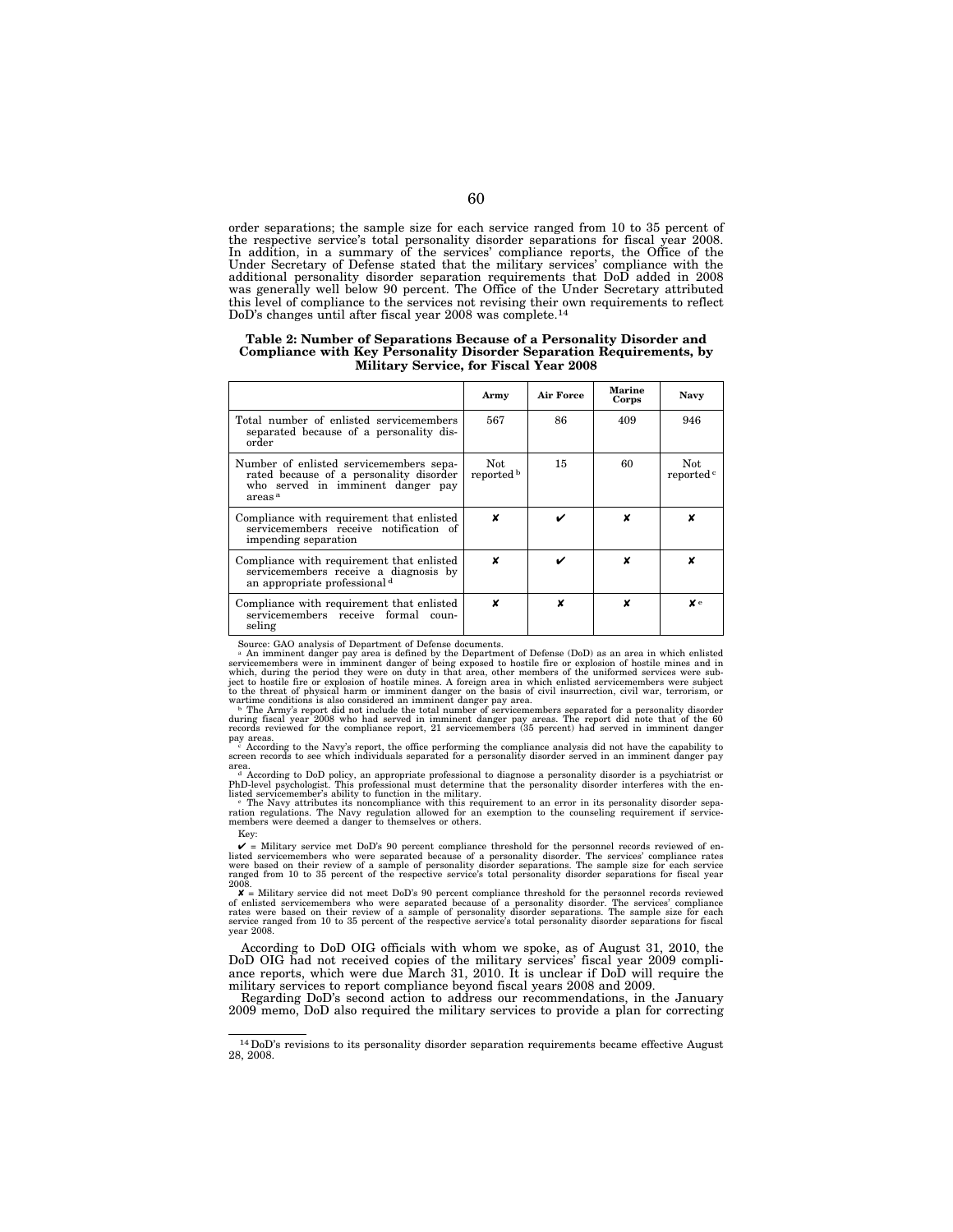compliance deficiencies if the services found that their compliance with any DoD personality disorder separation requirement was less than 90 percent. According to their fiscal year 2008 reports, each service has planned or taken corrective actions to improve compliance. For example, the Army's report stated that as of March 13, 2009, the Army's Office of the Surgeon General will review all personality disorder separation cases to ensure that each contains the required documentation. Similarly, the Marine Corps will require the General Court Martial Convening Author-<br>ity <sup>15</sup> to certify that the requirements have been met. The military services also reported actions they will take to implement DoD's revised personality disorder separation requirements. For example, the Marine Corps will incorporate a checklist of the new requirements to be used with all personality disorder separations. We did not verify whether the actions the services planned or reported as of March 2009 were actually realized.

Since the military services have not demonstrated full compliance with DoD's personality disorder separation requirements, we reiterate the importance of DoD implementing our 2008 recommendations.

Mr. Chairman, this concludes my prepared remarks. I will be pleased to respond to any questions you or other Members of the Committee may have.

#### **Contacts and Acknowledgments**

For further information about this testimony, please contact Debra Draper at (202) 512–7114 or draperd@gao.gov. Contact points for our Offices of Congressional Relations and Public Affairs may be found on the last page of this testimony. GAO staff who made key contributions to this testimony include Randall B. Williamson, Director, Health Care; Mary Ann Curran, Assistant Director; Susannah Bloch; Rebecca Hendrickson; Lisa Motley; and Rebecca Rust.

#### **Prepared Statement of Lernes J. Hebert, Acting Director, Officer and Enlisted Personnel Management, Office of the Deputy Under Secretary of Defense (Military Personnel Policy), U.S. Department of Defense**

Mr. Chairman, Mr. Ranking Member, and Members of the Committee, thank you for the opportunity to testify on Personality Disorder discharges and the Department's progress in implementing recommendations made by the Government Accountability Office (GAO) to improve oversight of the Personality Disorder discharge process. In response to the October 2008, GAO audit, the Department implemented policy changes and established a reporting process to maintain oversight of the Military Departments' progress in carrying out these requirements. Today, I will report on those policy changes and how the Military Departments' compliance with those policy changes has progressed.

#### **Separation Policy**

Through the Department's separation policies, individuals are provided an orderly transition after service to the Nation and the Department can properly husband the forces under arms to meet national security needs. As the requirements for service are often physically demanding, fitness for duty is a key element of these policies.

Medical fitness determination is an area where great care must be taken to ensure accuracy and fairness. In that regard, the nature of the signature injuries sustained in Operations Iraqi Freedom and Enduring Freedom (OIF/OEF) of Traumatic Brain Injuries (TBI) and Post-Traumatic Stress Disorder (PTSD) has challenged the Department's understanding and treatment of those injuries. As the body of knowledge of PTSD and TBI has matured, personnel policies have also evolved to provide Servicemembers a thorough evaluation prior to consideration of a discharge from military service. The Department's separation and transition policies offer multiple levels of oversight to tender the appropriate characterization of each servicemember's separation. This critical review by medical professionals is especially important in ensuring the proper diagnosis and treatment of wounded warriors with PTSD, TBI, or other physical and psychological conditions and initiate an appropriate, compensable, physical disability discharge when warranted.

Leadership awareness and understanding of PTSD and TBI, and accurate diagnosis of mental health conditions, as they relate to Personality Disorder separations, are Department priorities. On August 28, 2008, the Department issued new policy

<sup>&</sup>lt;sup>15</sup> In the Marine Corps, the General Court Martial Convening Authority, typically a high ranking commanding officer, is designated as the official who approves personality disorder separations.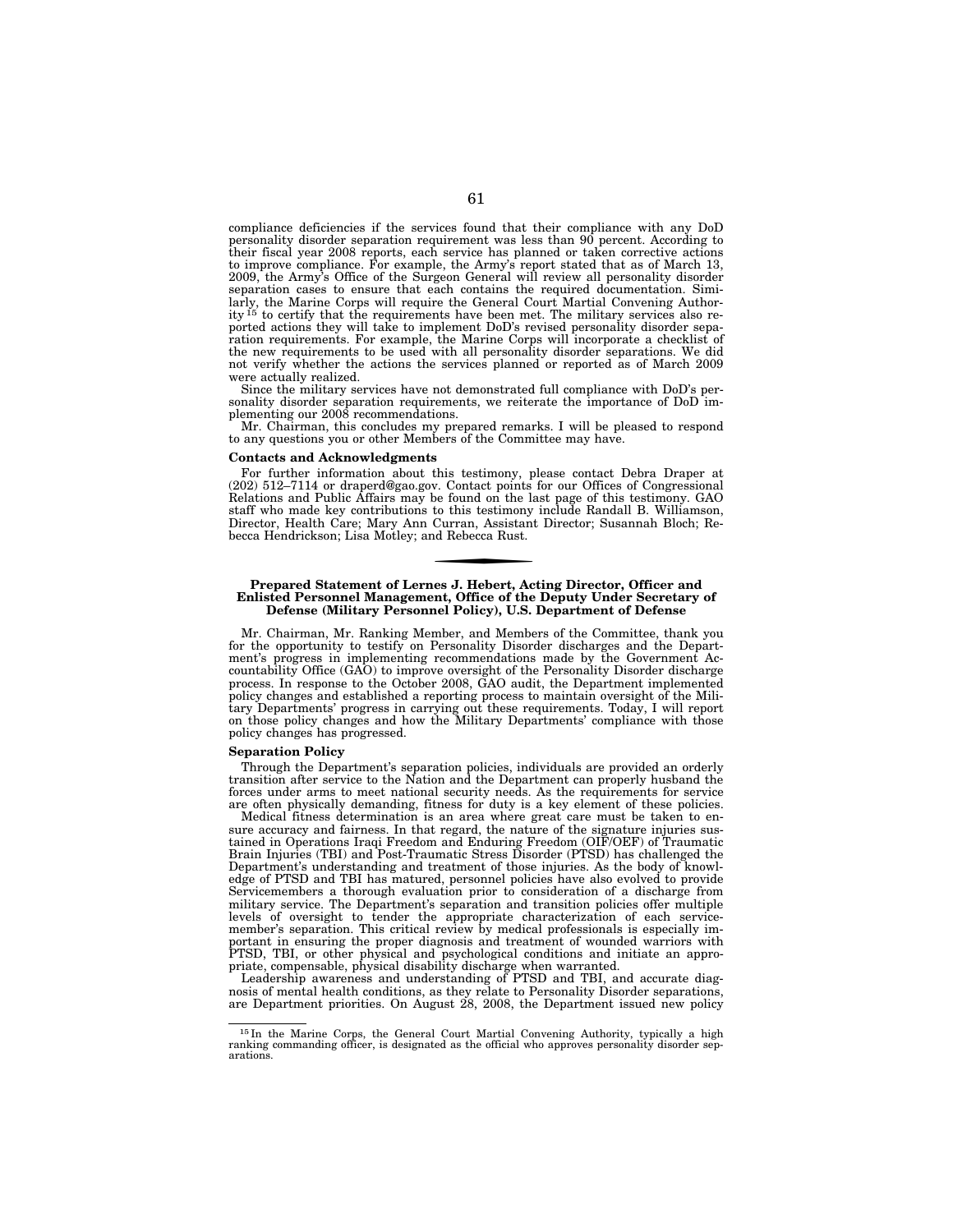on personality disorders separations, which added greater rigor and oversight. The revised policy only permits a personality disorder separation if diagnosed by a psychiatrist or PhD-level psychologist. Implementation of this change has increased the Department's confidence in our ability to accurately diagnose personality disorders, which by themselves are not compensable. This change serves to help ensure accurate diagnoses of mental health conditions and improve the identification of any comorbidity of PTSD or TBI, which are compensable disabilities.

In addition, members who have served in an imminent danger pay area must have their diagnosis corroborated by a peer psychiatrist, PhD-level psychologist, or higher level mental health professional and endorsed by The Surgeon General of the Military Service concerned. This change specifically addresses concerns early in the War that members suffering PTSD or TBI might be separated without proper treatment under the non-compensable, exclusive diagnosis of a personality disorder. To ensure continued monitoring of this critical process, the Department implemented oversight mechanisms to include an annual personality disorder report and periodic reviews of personality disorder separation data by the Department's Medical and Personnel (MedPers) Council.

By adding new requirements for personality disorder separations to the requirements that were already contained in Department of Defense Instruction 1332.14, *Enlisted Administrative Separations,* there are now eight requirements that must be met prior to separating a Servicemember for personality disorder.

#### **Personality Disorder Separations Oversight and Compliance**

On January 14, 2009, the Under Secretary of Defense for Personnel and Readiness directed the Secretaries of the Military Departments to report their compliance with the personality disorder separation requirements in DoDI 1332.14, for two fiscal years beginning with fiscal year 2008. The Services were directed to review, at a minimum, a random sampling of at least 10 percent of all personality disorder separations for compliance with the eight DoD personality disorder separation requirements and report the total number of personality disorder separations for Servicemembers who had served in an imminent danger pay area since September 11, 2001.

Of note is that fact that the early reports were impacted by the delay between when the Department issued new personality disorder separation policy and the incorporation of that new guidance into Military Service regulations. The Military Departments made considerable progress between FY 2008 and FY 2009 to fully comply with the personality disorder separation requirements in DoDI 1332.14. To ensure this progress is not lost, the Under Secretary of Defense for Personnel and Readiness has extended the requirement for the Military Departments to report their compliance until FY 2012.

The number of personality disorder separations across the Department by more than a third since 2008 when the more rigorous processes were implemented. Each of the Military Services has similarly experienced decreases in personality disorder separations. While other factors may have contributed to this decrease, the increased oversight and awareness clearly supported this trend.

## **PTSD Disability Evaluation System (DES) Case Disposition Trends**

The Military Departments combined reported 979 more PTSD DES case dispositions (a 47 percent increase) in FY 2009 versus FY 2008. There were 3,063 PTSD DES case dispositions in FY 2009 versus 2,084 PTSD DES case dispositions in FY 2008. The Army accounted for 81 percent of all PTSD DES case dispositions.

The Military Departments reported they complied with requirements in the Veterans Affairs Schedule for Rating Disabilities (VASRD) when rating mental illness due to traumatic events. Conditions classified as mental disorders by the VASRD existed in 5,141 (27 percent) of 19,215 FY 2009 DES case dispositions.

PTSD DES case dispositions comprised 16 percent of the total 19,215 DES case dispositions in FY 2009. In FY 2008, PTSD DES case dispositions comprised 11 percent of the total 19,583 DES case dispositions.

In FY 2009, 119 (3.9 percent) of the PTSD DES case dispositions resulted in the Servicemember being placed on the Permanent Disability Retirement List (PDRL). 2,936 (95.8 percent) of the FY 2009 PTSD DES case dispositions resulted in the Servicemember being placed on the Temporary Disability Retirement List (TDRL). This represents 42 percent of the total of 6,965 Servicemembers placed on the TDRL in FY 2009. Six (.2 percent) case dispositions resulted in Separation with Severance Pay and three (.1 percent) case dispositions resulted in Separation without benefits.

In FY 2008, 233 (11.2 percent) of the PTSD case dispositions resulted in the Servicemember being placed on the PDRL. 1,352 (64.9 percent) of the FY 2008 PTSD DES case dispositions resulted in the Servicemember being placed on the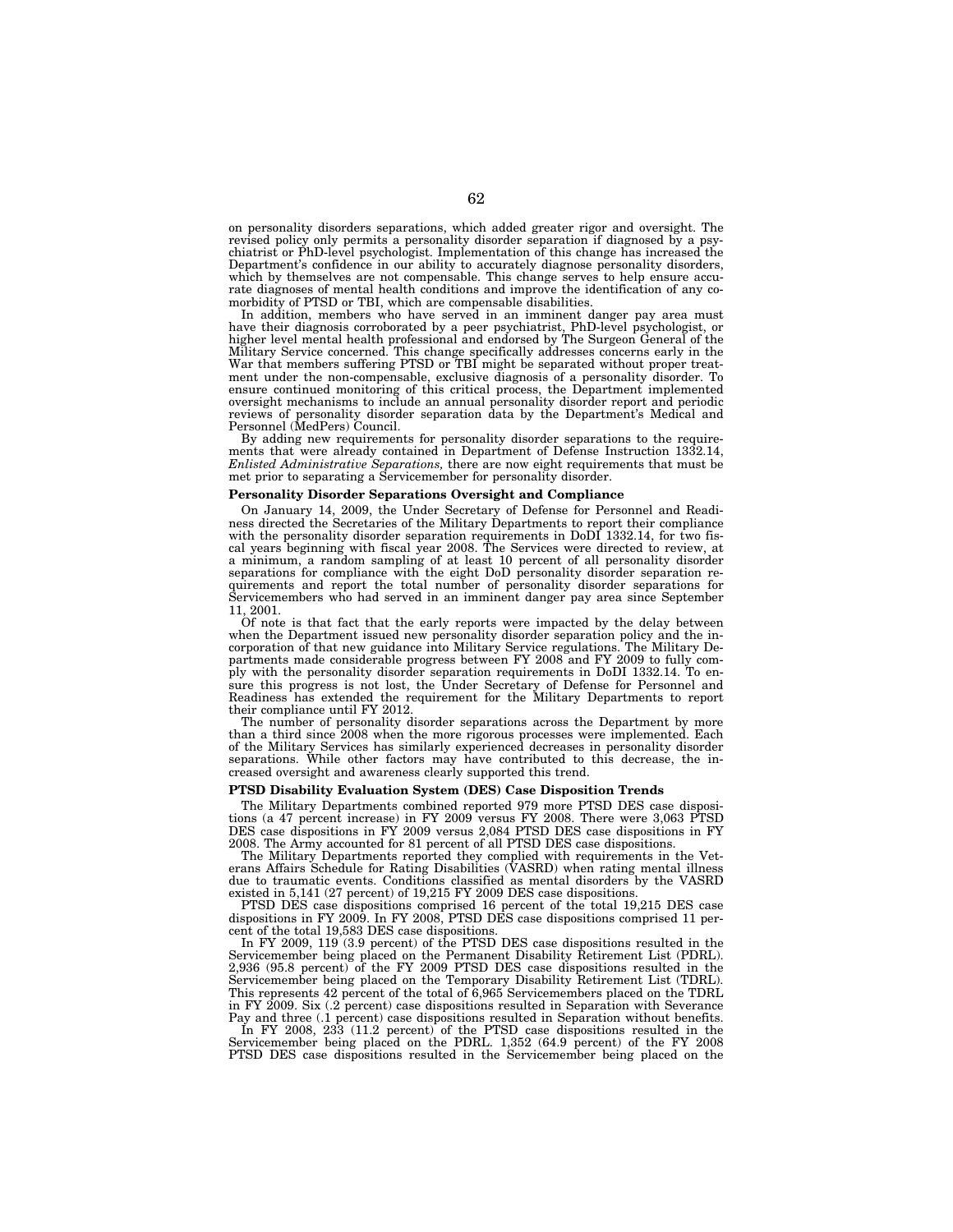TDRL. 489 (23.5 percent) case dispositions resulted in Separation with Severance Pay and two (.1 percent) case dispositions resulted in Separation without Benefits.

## **Mental Health Assessments**

A Mental health assessment is a bio-psycho-social evaluation examining every aspect of the patient's life. A psychiatric diagnosis is made if the patient demonstrates symptoms that meet clinical criteria as defined by the Diagnostic and Statistical Manual of Mental Disorders (DSM–IV–TR).

Symptoms that may be present in PTSD represent a challenge in the differential diagnosis and treatment of the disorder. Moreover, chronic PTSD is frequently complicated by co-morbid (dual diagnosis) psychiatric disorders including depression and other mood disorders, substance abuse, dissociative disorders, other anxiety disorders, and psychotic symptoms or disorders. These co-morbidities offer a further challenge in the diagnosis and management of PTSD. Concurrent (*pre-existing*) character pathology (personality disorders) is important to diagnose since it may affect the course, severity, and prognosis of PTSD. When personality changes (*newly*) emerge and persist after an individual has been exposed to extreme stress, a diagnosis of Post-Traumatic Stress Disorder should be considered.

Policy issuances currently require an examination and multiple reviews by medical professionals prior to administrative separation for a Personality Disorder. Servicemembers diagnosed with or reasonably asserting post-traumatic stress disorder (PTSD) or traumatic brain injury (TBI) fall under guidance provisions for psychiatric and/or medical disorders, respectively (DoDI 1332.38). If a Servicemember is diagnosed with PTSD or TBI at the time of their separation examination, it is policy that a Medical Evaluation Board should be initiated. If a Personality Disorder is diagnosed after all other medical and mental health disorders have been ruled out, and the patient is considered to be a hazard to themselves or others and unable to function in the military setting, one of the criteria for an administrative separation would be met. Ultimately, it is the Servicemember's commander, with the advice of medical professionals, who makes the final decision as whether the Servicemember should be processed for Administrative Separation.

## **PTSD and TBI Related Discharge Review Board and BCMR Request**

The Department realizes that the new policies and body of knowledge of PTSD and TBI evolved too late to benefit many Servicemembers. In that regard, the Department continues to encourage veterans who are later diagnosed with PTSD or other mitigating disorders to request review of their separations through their respective Military Department Discharge Review Board (DRB) and Board for Correction of Military Records (BCMR). As expected, the number of DRB and BCMR appeals related PTSD or TBI has increased. This process has worked well, and we continue to work with the Military Departments and the Department of Veterans Affairs to identify those with PTSD and TBI who may have transitioned prior to our current understanding of these conditions.

#### **Conclusion**

The Department is confident that given the positive trends Servicemembers who experience or assert PTSD or TBI are being diagnosed and that those diagnoses are being considered prior to separation. Rigorous execution and oversight of the Department's separation policies is crucial to ensuring the proper transition of our veterans and the readiness of the military forces. The Department is committed to continue efforts to improve the accuracy and efficacy of these policies. I will be happy to answer any questions you might have at this time.

#### **Prepared Statement of Major General Gina S. Farrisee, Director, Department of Military Personnel Management, G–1, Department of the Army, U.S. Department of Defense**

## *Introduction*

Chairman Filner, Representative Buyer, Distinguished Members of this Committee, thank you for the opportunity to appear before you on behalf of America's Army. Our greatest heroes are America's most precious resource—our Soldiers and Veterans. These Soldiers and Veterans represent the very best of America's values and ideals and faithfully shoulder the load that our Nation asks of them. Their dedicated service and sacrifice are deserving of the very best services, programs, equipment, training, benefits, lifestyle, and leadership available.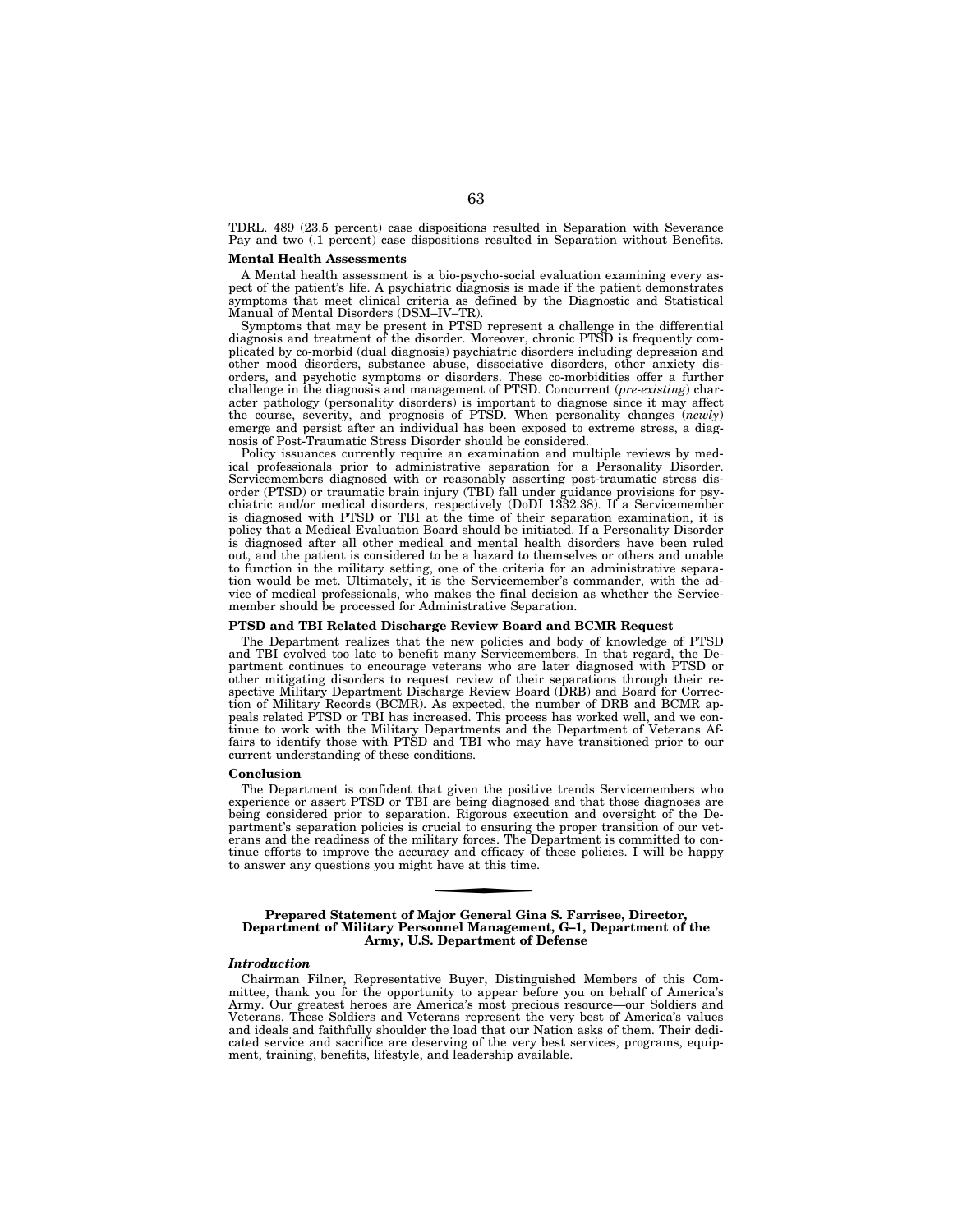## *Personality Disorder*

The Army is dedicated to ensuring that all Soldiers with physical and mental conditions caused by wartime service receive the care they deserve. The Army remains committed to tracking personality disorder separations for our Soldiers. Our culture is shifting away from the stigma associated with having post-traumatic stress disorder (PTSD) or traumatic brain injury (TBI) and ensuring Soldiers know that it is expected that they seek help for these hidden wounds to restore and maintain their health and readiness.

A personality disorder is a deeply ingrained maladaptive pattern of behavior of long duration that interferes with a Soldier's ability to perform duty. The onset of a personality disorder is frequently manifested in the early adult years and may re-flect an inability to adapt to the military environment as opposed to an inability to perform the requirements of specific jobs or tasks. As such, observed behavior of specific deficiencies are documented in appropriate military counseling records to include history from sources such as supervisors, peers, and others, as necessary to establish that the behavior is persistent, interferes with assignment to or performance of duty, and has continued after the Servicemember has been counseled and afforded the opportunity to overcome the deficiencies.

In 2006 and 2007, public concern arose that some Soldiers returning from combat tours who were also suffering from PTSD or TBI as a result of their combat experiences had been discharged from the military for personality disorder. To address these concerns, the Army's Office of the Surgeon General issued policies in August 2007 and May 2008 requiring higher-level review of recommendations to administratively separate Soldiers for personality disorder and requiring screening for PTSD and TBI for administrative separation for personality disorder and other types of administrative separation. In August 2008, the Department of Defense (DoD) mandated similar requirements across DoD including the requirement that the diagnosis of personality disorder for Servicemembers who had served or were serving in imminent danger pay areas must be endorsed by the Military Department's Surgeon General.

Army administrative separations policy was subsequently updated implementing the recommendations of the Government Accountability Office, the requirements of Department of Defense Instruction 1332.14 and the National Defense Authorization Act for Fiscal Year 2010. Included were the requirements that a psychiatrist or PhD-level psychologist be the mental health professional diagnosing the personality disorder, that a Personality Disorder diagnosis be corroborated by a peer or higherlevel mental health professional (Medical Treatment Facility Chief of Behavioral Health or equivalent official), that the Personality Disorder diagnosis be endorsed by the Director, Proponency of Behavioral Health, Office of The Surgeon General, and that the diagnosis address PTSD or other co-morbid mental illness, if present. The Army also provided for the distinction between Soldiers who were separated for Personality Disorder who had less than 2 years time in service (Chapter 5–13/Personality Disorder) with Soldiers with 2 or more years of service (Chapter 5–17/Other Designated Physical or Mental Conditions).

Commanders make maximum use of counseling and rehabilitation before determining that a Soldier has limited potential for further military service and, therefore, should be separated. When a Soldier's conduct or performance becomes unacceptable, the commander will ensure that the Soldier is formally counseled on his or her deficiencies and given a reasonable opportunity to overcome or correct them. If the commander believes a medical issue may be the basis of the misconduct or poor performance, the commander refers the Soldier for a medical evaluation. Separation for personality disorder is authorized only if the diagnosis concludes that the disorder is so severe that the Soldier's ability to function effectively in the military environment is significantly impaired. The Soldier is counseled that the diagnosis of a personality disorder does not qualify as a disability. When it is determined that separation for personality disorder is appropriate, the unit commander takes action to notify the Soldier. Separation authority for personality disorder for Soldiers who are or have been deployed to an area designated as an imminent danger pay area is the General Court Martial Convening Authority (General Officer-level commander). In all other cases, the separation authority is the Special Court Martial Convening Authority (Colonel-level commander).

Separated Soldiers may request review and change of their discharge by petitioning the Army Review Boards Agency (ARBA). ARBA's case management division screening team hand carries these cases to the Army Discharge Review Board (ADRB), which prioritizes review and boarding of applications for upgrades or changes in discharges where either PTSD or TBI is diagnosed. ARBA's Medical Advisor serves as a voting board member when PTSD/TBI cases are boarded by the ADRB.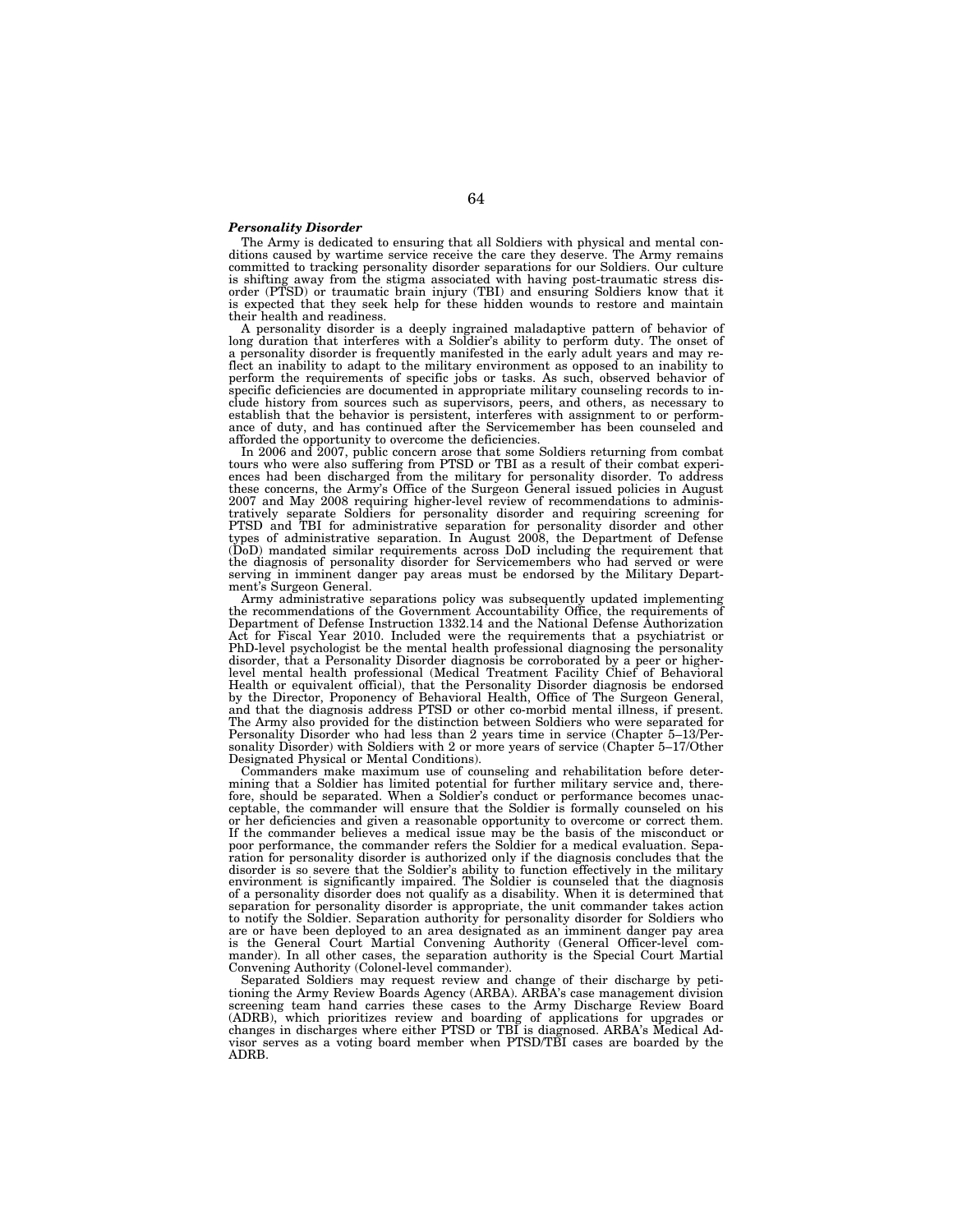#### *Army Career and Alumni Program*

Soldiers who are separated from Active Duty prior to their actual separation date, also known as unanticipated losses, are fully eligible for all transition services provided by the Army Career and Alumni Program (ACAP). Programs available for Soldiers within ACAP include pre-separation counseling, employment assistance, Vet-erans Benefits Briefing, and the Disabled Transition Assistance Program (DTAP).

Pre-separation counseling provides Soldiers information about services and bene-fits they have earned while on active duty. The following areas are covered in this counseling: effects of a career change, employment assistance, relocation assistance, education and training, health and life Insurance, finances, Reserve affiliation, Veterans benefits, Disabled Veterans benefits, post government service employment restriction and an Individual Transition Plan. Each of these areas have several items that support the specific area. This pre-separation counseling is mandatory for all separating Soldiers who have at least 180 days of active duty upon time of separation.

Employment assistance consists of individual one-on-one counseling, attending a Department of Labor two-and-a-half day long employment workshop, finalizing a resume, practice employment interviews, using various automated employment tools and using the internet to access job data banks. This is strictly voluntary; Soldiers do not have to participate.

The Veterans Benefits Briefing is a 4-hour long briefing provided by Veterans Affairs (VA) counselors covering all VA-controlled services and benefits that a Soldier can receive or may be eligible for after separation. Transition counselors strongly encourage separating Soldiers to attend.

The Disabled Transition Assistance Program (DTAP) is a 2-hour long briefing provided by VA counselors. Soldiers who are separated due to medical or physical injuries, as well as Soldiers who believe that they will file a VA Disability Claim, are highly encouraged to attend this briefing.

Soldiers out-processing as an unanticipated loss normally have limited time remaining on active duty and will in almost all cases have insufficient time to take advantage of the above programs except for the legally-mandated pre-separation counseling. However, these Soldiers are fully eligible to receive these services for up to 180 days after separation. Additionally, they are referred by the transition counselor to go to the nearest Department of Labor Career One Stop after separation for assistance in obtaining employment and are instructed to use the VA E-benefits Web site to obtain information concerning their eligibility for VA benefits.

#### *Congressional Assistance*

The Army remains dedicated to making sure that all Soldiers with physical and mental conditions caused by wartime service receive the care they deserve. The Army is grateful for the continued support of Congress for providing for the wellbeing of the best Army in the world.

#### *Conclusion*

The Army leadership has confidence in our behavioral health providers and the policies in place to ensure proper treatment for our Soldiers. We continue to monitor these processes to ensure the accurate diagnosis of PTSD and TBI and to further corroborate each diagnosis of personality disorder. Veterans who feel that they were discharged inappropriately are encouraged to seek a remedy through the Army Review Boards Agency (ARBA).

The mental and physical well-being of our Soldiers and Veterans depends on your tremendous support. We must continue to maintain an appropriate level of oversight on PTSD and TBI, wounds all too frequently associated with the signature weapon of this war, the improvised explosive device. The men and women of our Army deserve this; we owe this to them. The Army is committed to continuing to improve the accuracy and efficiency of these policies and their implementation. Thank you for the opportunity to appear before you this morning. I look forward to answering any questions you may have.

#### **Prepared Statement of Antonette M. Zeiss, Ph.D., Acting Deputy Chief Patient Care Services Officer for Mental Health, Office of Patient Care Services, Veterans Health Administration, U.S. Department of Veterans Affairs**

Good morning Chairman Filner, Ranking Member Buyer, and Members of the Committee. Thank you for inviting me to discuss the mental health services the De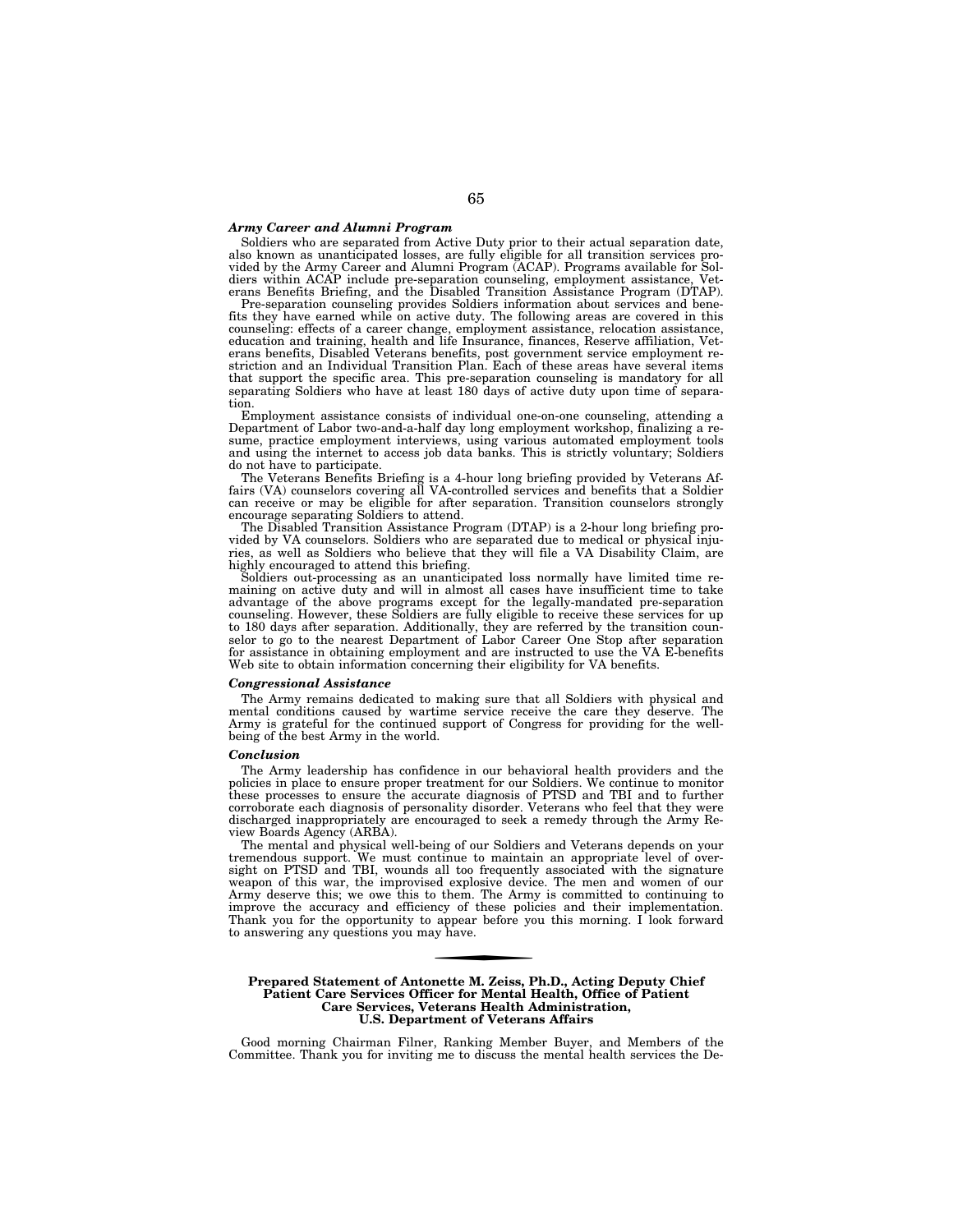partment of Veterans Affairs (VA) provides our Veterans, and how a Veteran's dis-charge for a personality disorder affects his or her access to key VA benefits. I am accompanied today by Mr. Tom Murphy, Director of the Compensation &Pension Service (VBA).

A personality disorder is defined by the Diagnostic and Statistical Manual of Mental Disorders, 4th Edition (Text Revision, or DSM–IV–TR) as an enduring pattern of inner experience and behavior that deviates markedly from the expectations of the individual's culture, manifested in cognition (ways of perceiving or interpreting events and others' behavior), affect (including the range, intensity, ability to manifest, or appropriateness of emotional responses), interpersonal functioning, and impulse control. Essentially, this means that a person with a personality disorder displays behavior and attitude that is a consistent, long-term characteristic of the individual and that differs from cultural norms in problematic ways.

In DSM–IV–TR, personality disorders differ fundamentally from other types of mental health disorders. DSM–IV–TR requires that a new diagnosis of a personality disorder should only be made after considering the possibility that there may be other causes of the behavioral change, such as another mental disorder, the physiological effect of a substance (such as medication), or a general medical condition like head trauma. Primarily, these requirements exist because many of the problems exhibited by individuals with personality disorders can also be symptoms of other mental health disorders or other health problems, and without a prior personality disorder diagnosis, the clinician cannot assume that these symptoms represent longstanding, enduring characteristics of the individual. For example, traumatic brain injuries (TBI) and Post-Traumatic Stress Disorder (PTSD) can have effects similar to the symptoms of some personality disorders.

Given the complexity associated with personality disorders and other cognitive and behavioral issues, VA has developed a comprehensive system involving outreach, screening and treatment for Veterans to determine if they have mental health disorders or TBI. Our intensive programs ensure that any problems are recognized, diagnosed, and treated, and our benefits programs provide compensation and support for Veterans whose conditions were the result of service in the military. My testimony today will begin by discussing Veterans' eligibility for benefits from VBA and health care. I will then describe the process by which Veterans are screened for cognitive and behavioral problems and discuss three conditions: personality disorders, TBI and PTSD. Finally, I will cover the health care benefits and services available to Veterans in VA health care facilities and Vet Centers.

#### **Veteran Benefits Administration**

Veterans' eligibility for benefits under title 38 is generally conditioned on two factors: 1) the character of discharge, and 2) the completion of an enlistment or period to which called. Title 38 U.S.C.  $\S 101(2)$  and 38 CFR  $\S 3.1(d)$  define a Veteran "as a person who served in the active military, naval, or air service, and who was discharged or released under conditions other than dishonorable.'' The uniformed services, when separating a Servicemember, characterize his or her service as one of the following: honorable; general, under honorable conditions; under other than honorable conditions; bad conduct; dishonorable; or, uncharacterized.

VA accepts discharges that are characterized as honorable or general, under honorable conditions, as ''other than dishonorable'' for VA purposes. Such discharges generally do not disqualify a Veteran for health care, disability compensation and pension, educational assistance, vocational rehabilitation and employment services, home loan guaranty, and burial and memorial benefits offered by VA as long as the Veteran meets the minimum active duty requirement of 2 years of service or ''the period called'' to service if activated for less than 2 years. Service ''for the period called'' would be applicable in the situation of a Reservist or National Guard member called to active duty by a Federal Order (for other than training purposes) and completing the full call-up period. If VA determines that a Veteran has a serviceconnected disability the minimum active duty requirement does not apply. In addition, for purposes of the Montgomery GI Bill and the Post-9/11 GI Bill, a Veteran must have received an honorable discharge.

VA uses the process outlined in 38 CFR § 3.12 to determine whether other than honorable and bad conduct discharges may be considered ''other than dishonorable'' for VA purposes. Dishonorable discharges are all disqualifying. A separation resulting from a reported personality disorder is of potential significance to VA only if it results in a separation that is less than honorable or if it results in a separation before completion of the minimum active duty requirement.

Personality disorders are considered constitutional or developmental abnormali-ties and thus are not service-connected. Therefore the law does not permit payment of compensation for a personality disorder. However, Veterans who are eligible to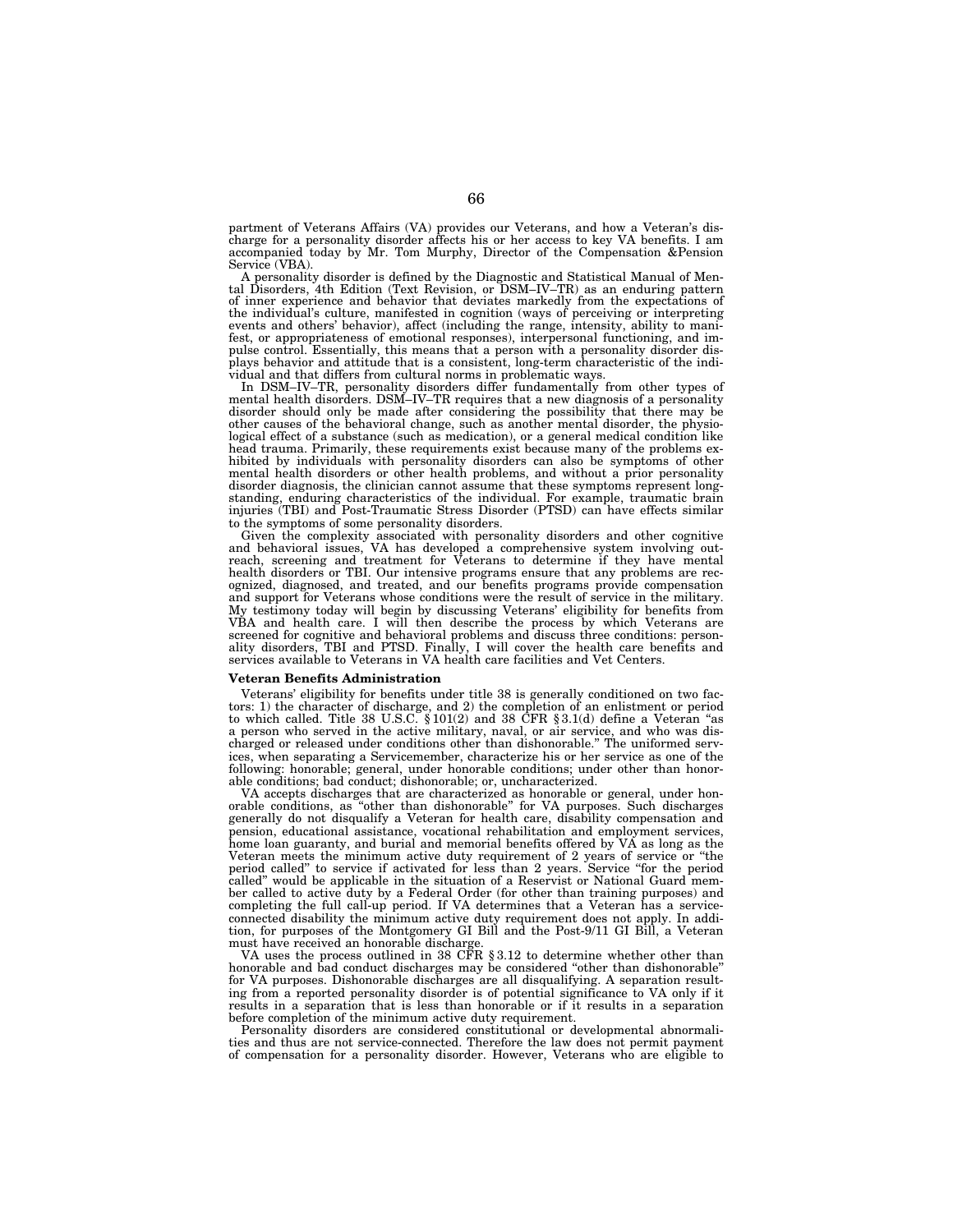enroll for VA health care can be examined by VA clinicians, who may diagnose other mental health disorders. Veterans are not bound by any diagnosis from the Depart-ment of Defense (DoD) when seeking treatment from VA or when submitting a claim for service connection.

#### **Veterans Health Administration**

- Eligible Veterans may enroll in the VA health care system. Once enrolled, they are provided all needed care set forth in the medical benefits package. VA's enrollment system manages the enrollment of Veterans in accordance with priority categories. Currently, the following Veterans are eligible to enroll:
	-
- 
- The Veteran was a former Prisoner of War; The Veteran received a Purple Heart Medal; The Veteran is determined to have a compensable service-connected dis-
- 
- 
- **ability; •**<br>• The Veteran received a Medal of Honor;<br>• The Veteran is determined to be catastrophically disabled;<br>• The Veteran has an annual household income below applicable income
- thresholds.

In addition, Operation Enduring Freedom and Operation Iraqi Freedom (OEF/ OIF) combat Veterans may enroll and receive free VA medical care for any condition related to their service. Under the "Combat Veteran" authority, VA provides costfree health care services and nursing home care for conditions possibly related to military service to:

- Combat Veterans who were discharged or released from active service on or after January 28, 2003, for 5 years from the date of discharge or release if they enroll for VA health care during this period.
- Combat Veterans who were discharged from active duty before January 28, 2003, but who did not enroll in VA health care system now have until January 27, 2011 to enroll and receive care as combat veterans. Veterans who enroll with VA under this authority will continue to be enrolled even after their combat-Veteran eligibility period ends but may be required to make applicable copayments.

## **Screening for Cognitive and Behavioral Conditions**

VA clinicians routinely and systematically screen enrolled Veterans for a range of health concerns. Every Veteran who visits a VA health care facility is screened initially and periodically for PTSD, problem drinking, and depression, and all Veterans receive a one-time screening for Military Sexual Trauma (MST). Veterans from OEF/OIF are screened for possible TBI as well. Any Veteran who screens positive for any of these conditions is referred for further assessment and care. With the widespread integration of mental health into primary care settings, this process has become easier for Veterans, and the potential stigma of being referred to an exclusively mental health environment has been reduced.

VA's universal screens are primarily health assessments meant to ensure that appropriate care is delivered, but such assessments may be relevant to service connection claims as well. VA clinicians, including psychologists or psychiatrists, conduct detailed assessments when Veterans apply for disability benefits for a mental health condition connected to their military service. These experts review medical records, including screening and further test results, as part of this assessment.

Compensation and pension (C&P) examinations for mental health disorders follow established guidelines and cover psychosocial functioning, as well as self-reports of symptoms of mental disorders that manifested before, during, or after military service. VA clinicians also assess the Veteran's individual military experience, including exposure to traumatic events or other stressful experiences that could trigger a mental health problem, and compare this information with the timing of symptoms to determine if the condition is likely to be connected to military service. If the Veteran exhibited a pattern of maladaptive behavior prior to military service, VA must determine whether there has been a change in behavior connected to and a result of military service. All VA clinicians, including those responsible for completing C&P evaluations, adhere to the DSM–IV–TR, which is widely recognized as the most current and authoritative source for mental health conditions.

## **Personality Disorders, TBI, and PTSD**

As I stated earlier, some personality disorders, TBI, and PTSD can share common symptoms. Behavioral changes may be the result of physical or psychological injuries, or both, and it is our responsibility to properly identify which condition a Vet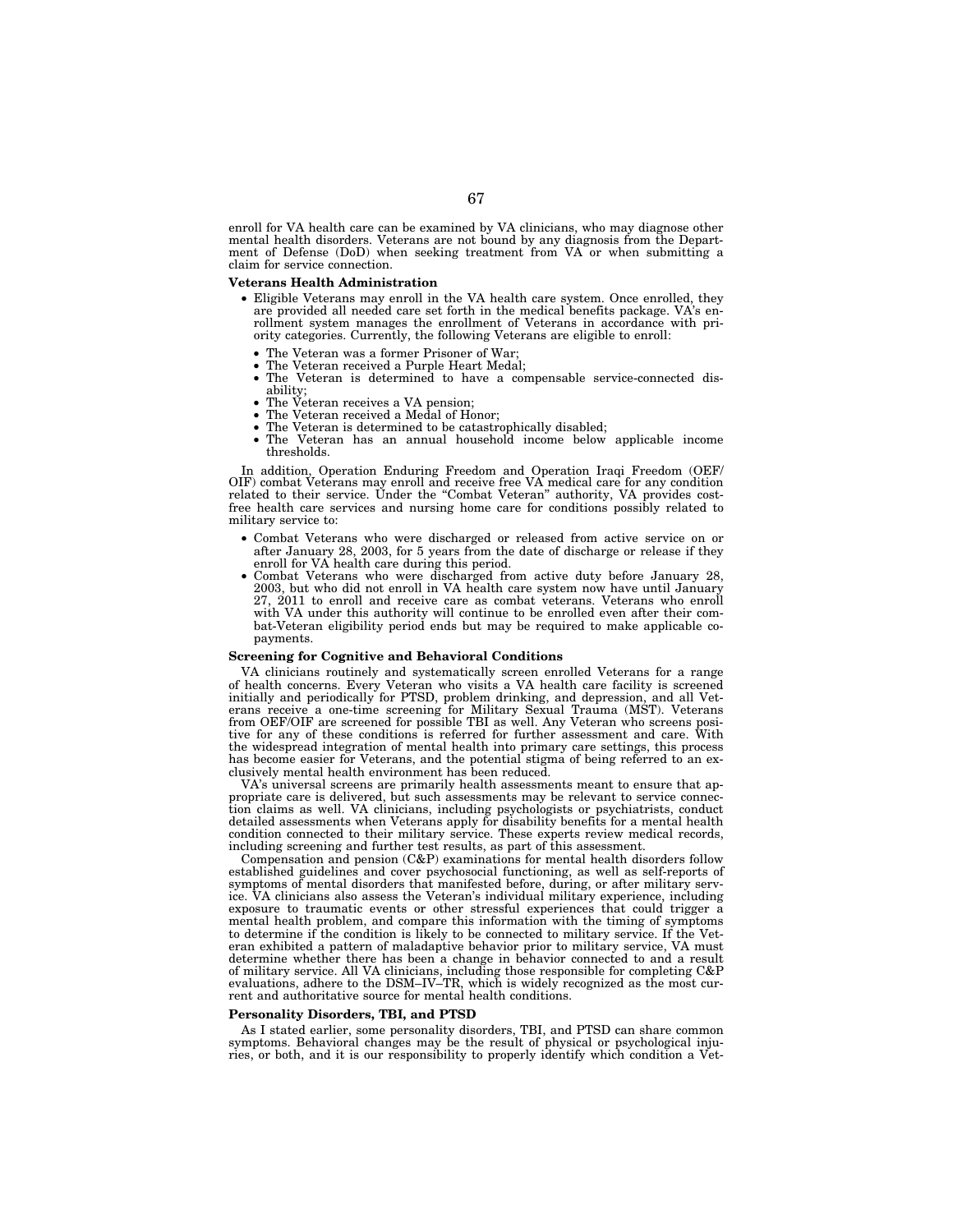eran has to ensure an accurate record for benefits administration and effective treatment planning. For this reason, I will spend some time describing the similarities and differences of these conditions.

## *Personality Disorders*

At the beginning of my testimony, I provided an overview of the DSM–IV–TR definition of a personality disorder. For a VA clinician to make a diagnosis that a Veteran meets criteria for a personality disorder, the clinician must use the full definition and establish each component. Generally speaking, this means that a personality disorder is not situational, temporary, or recently acquired, and that the per-son's behavior has been adversely affected and cannot be explained by other disorders.

Events characterized by repeated exposure to traumatic stress can result in symptoms and behaviors that appear, on the surface, to resemble some of these personality disorders. In addition to a comprehensive psychological assessment of the individual, VA advises clinicians to consult with family members or others with knowledge of the individual prior to his or her military service when considering whether a Veteran should be diagnosed with a personality disorder.

## *Traumatic Brain Injury*

Traumatic brain injury is the result of a severe or moderate force to the head, where physical portions of the brain are damaged and functioning is impaired. Depending upon where the injury is sustained and its severity, the effects of a TBI on a person's behavior will vary. A mild TBI, which is also commonly called a concussion, may simply require some time to recover. Short term effects might include dizziness, nausea, memory lapses, or other conditions, and in many cases, there are no long term effects. Moderate and severe TBI can have more lasting effects and may impact a person's behavior. For example, a person may be more irritable or aggressive as a result of a brain injury.

Due to the severity and complexity of their injuries, Servicemembers and Vet-erans with moderate to severe TBI require an extraordinary level of coordination and integration of clinical and other support services. Veterans who screen positive for TBI are referred for a comprehensive evaluation at one of 22 Polytrauma Network Sites or one of 83 Polytrauma Support Clinic Teams. This comprehensive evaluation assesses the Veteran's current physical, behavioral, emotional, and cognitive status. The evaluation includes a 22-item Neurobehavioral Symptom Inventory, which allows for systematic assessment of a wide array of potential current problems. This diagnostic tool allows VA to develop an appropriate diagnosis of current TBI-related symptoms and problems and to contribute to developing an interdisciplinary plan for care.

#### *PTSD*

According to the DSM–IV–TR clinical criteria, PTSD can follow exposure to a severely traumatic stressor that involves personal experience of an event involving actual or threatened death or serious injury. It can also be triggered by witnessing an event that involves death, injury, or a threat to the physical integrity of another. The person's response to the event must involve intense fear, helplessness or horror. The symptoms characteristic of PTSD include persistent re-experiencing of the traumatic event, persistent avoidance of stimuli associated with the trauma, numbing of general responsiveness, and persistent symptoms of increased arousal. It is extremely rare that an individual would display all of these symptoms, and a diagnosis requires a combination of a sufficient number of symptoms, while recognizing that individual patterns will vary.

PTSD can be experienced in many ways. Symptoms must last for more than 1 month, and the disturbance must cause clinically significant distress or impairment in social, occupational, or other important areas of functioning. Military combat certainly can create situations that fit the DSM–IV–TR description of a severe stressor event that can result in PTSD, and VA recognizes that being stationed in a combat area where there is constant danger and inability to predict or control the threat of danger also can meet the description of a severe stressor event. The likelihood of developing PTSD is known to increase as the proximity to, intensity of, and number of exposures to such stressors increase. In addition, PTSD can be a result of many other experiences besides combat exposure, such as sexual assault, life-threatening accidents, or natural disasters.

PTSD is associated with increased rates of other mental health conditions, including Major Depressive Disorder, Substance-Related Disorders, Generalized Anxiety Disorder, and others. PTSD can directly or indirectly contribute to other medical conditions. Duration and intensity of symptoms can vary across individuals and within individuals over time. Symptoms may be brief or persistent; the course of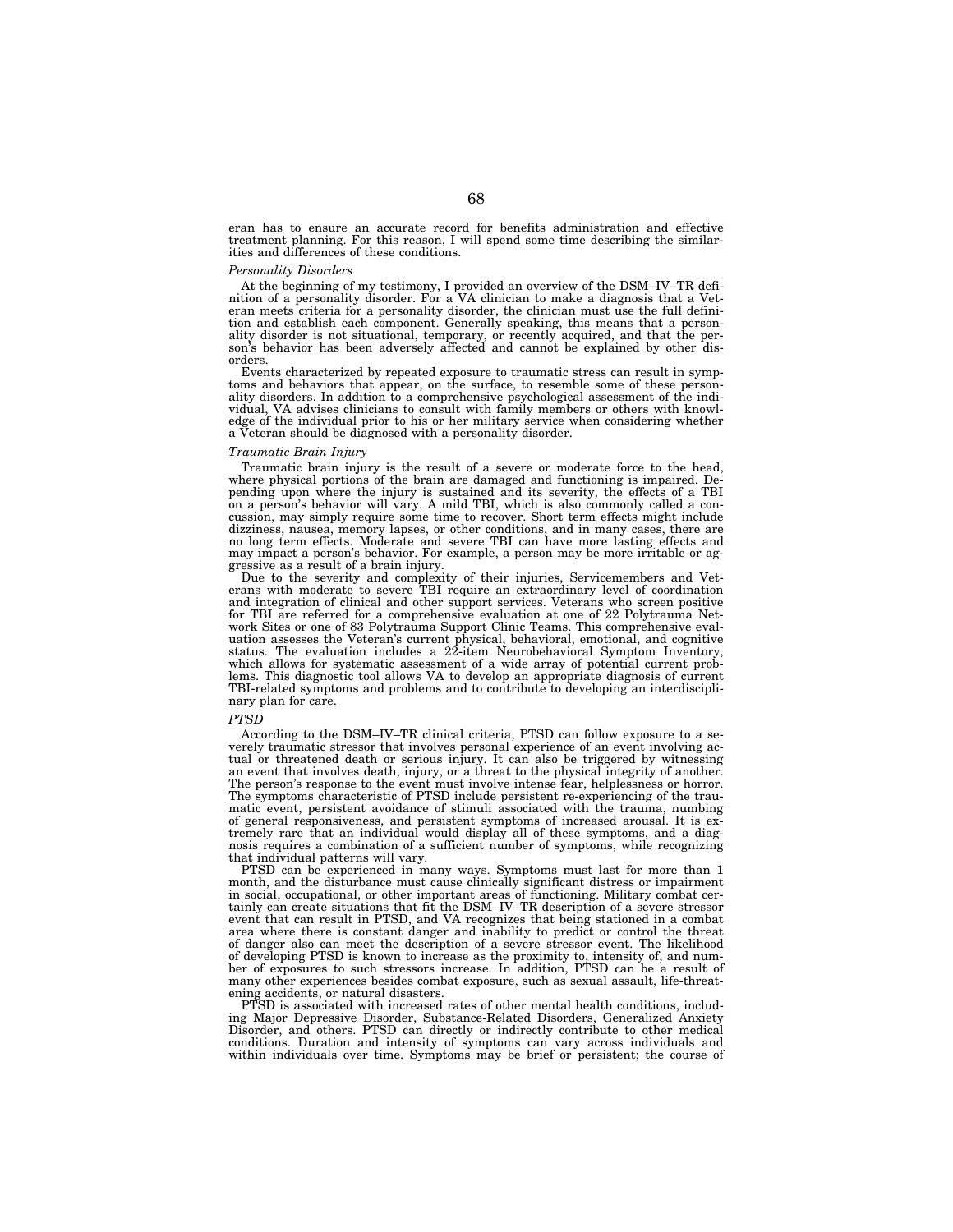PTSD may ebb and return over time, and PTSD can have a delayed onset. Clinicians use these criteria and discussions with patients to identify cases of PTSD, sometimes in combination with additional psychological testing.

### *Comparing and Contrasting Personality Disorders, TBI, and PTSD*

The significance of an accurate diagnosis cannot be underestimated, as the diagnosis will inform our approach to treatment and care, and a person can meet criteria for more than one problem at a time. For example, a Veteran could have experienced events that led to both PTSD and TBI. A person previously able to function in spite of a long-standing mild-to moderate personality disorder can develop PTSD after trauma. Such a person could also have sustained a TBI, which could contribute to aggression, poor impulse control, or suspiciousness.

Since the onset of personality disorders by definition occurs by late adolescence or early adulthood, there typically should be evidence of the behavior pattern prior to adulthood. A history of solid adjustment and good psychosocial functioning prior to adulthood would not be expected in an individual with a personality disorder. Following an extended event characterized by traumatic stressors, it is particularly important to determine if problematic behaviors are due to PTSD. The DSM–IV–TR explicitly states, ''When personality changes emerge and persist after an individual has been exposed to extreme stress, a diagnosis of Post-Traumatic Stress Disorder should be considered'' (p. 632). PTSD can induce irritability or outbursts of anger, feelings of detachment or estrangement from others, and restricted range of affect (unable to experience feelings such as love). In addition, PTSD may increase the risk of self-destructive and impulsive behavior, social withdrawal, hyper-vigilance, and impaired relationships with others.

Many Veterans who screen positive for possible TBI and who are seen for a comprehensive evaluation have co-occurring conditions, including PTSD. A Veteran may exhibit significant interpersonal difficulties that were not present prior to the TBI. Inability to control anger, trouble with social tact, and other interpersonal difficulties are examples, and these occur more frequently in those with moderate to severe TBI. Clinicians are able to distinguish a TBI-related interpersonal change by taking a thorough history and obtaining collateral interview data. Pinpointing the onset of interpersonal and personality change to the time of sustaining a TBI provides evidence of acquired interpersonal dysfunction and rules out a longstanding personality disorder.

The symptoms and problems related to TBI and PTSD can be particularly challenging to differentiate for several reasons, most notably because the same event may have resulted in TBI *and* led to the development of PTSD. However, specific criteria in the DSM–IV–TR guide clinicians in distinguishing between the two conditions by looking for symptoms that are specific to one or the other disorder, such as persistent re-experiencing of a traumatic event and avoidance of stimuli associated with the trauma, which would only be related to PTSD.

To address this, VA uses interdisciplinary polytrauma rehabilitation teams and neuropsychologists and rehabilitation psychologists to determine if a Veteran with TBI also has PTSD. Standardized questionnaires such as the PTSD Checklist—Military Version (PCL–M) and structured interviews such as the Clinically Administered PTSD Scale (CAPS) also aid VA clinicians in determining whether a Veteran meets criteria for PTSD, with or without TBI. VA clinicians consider factors such as symptom presentation and a psychosocial history from the Veteran that creates a timeline of symptom development. Clinicians also conduct a medical record review, a psychological and neuropsychological assessment, and interviews. Following a thorough evaluation, the polytrauma rehabilitation team, often in concert with mental health providers, collaborates to develop and execute a comprehensive treatment plan.

According to the DSM–IV–TR classification system, these clinical scenarios involving personality change after a TBI are diagnostically distinct from Personality Disorders and are coded as such. Most frequently, they fall under the category of Mental Disorders Due to a General Medical Condition (i.e., diagnostic code 310.1—Personality Disorder Due to General Medical Condition) or Relational Problem Related to a General Medical Condition (code V61.9). When these diagnostic codes are used, TBI also must be coded as the relevant medical condition.

# **Treatment**

VA offers mental health services to Veterans through medical facilities, community-based outpatient clinics (CBOC), and in VA's Vet Centers, discussed later in my testimony. VA has been making significant enhancements to its mental health serv-ices since 2005, through the VA Comprehensive Mental Health Strategic Plan and special purpose funds available through the Mental Health Enhancement Initiative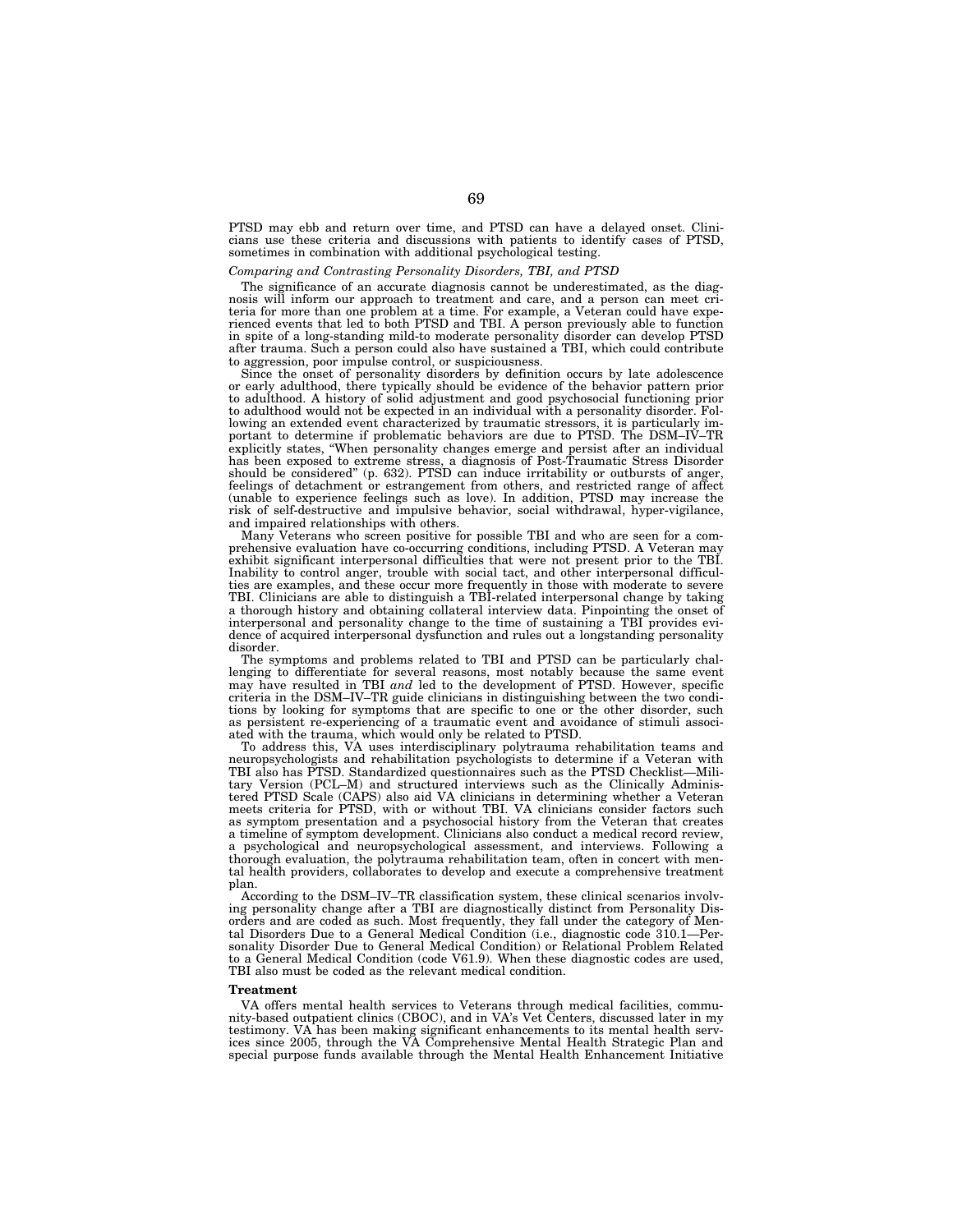from fiscal years 2005 to 2009. In 2007, VA approved the *Handbook on Uniform Mental Health Services in VA Medical Centers and Clinics* to define what mental health services should be available to all enrolled Veterans who need them, no matter where they receive care, and to sustain the enhancements made in recent years.

VA's enhanced mental health activities include outreach to help those in need to access services, a comprehensive program of treatment and rehabilitation for those with mental health conditions, and programs established specifically to care for those at high risk of suicide. To reduce the stigma of seeking care and to improve access, VA has integrated mental health into primary care settings to provide much of the care that is needed for those with the most common mental health conditions. In parallel with the implementation of these programs, VA has been modifying its specialty mental health care services to emphasize psychosocial as well as pharmacological treatments and to focus on principles of rehabilitation and recovery. VA is ensuring that treatment of mental health conditions includes attention to the benefits as well as the risks of the full range of effective interventions. Making these treatments available responds to the principle that when there is evidence for the effectiveness of a number of different treatment strategies, the choice of treatment should be based on the Veteran's values and preferences, as well as the clinical judgment of the provider.

Veterans with TBI seen in VA receive some of the best care available. The VA Polytrauma System of Care, which is composed of 4 regional Polytrauma/TBI Rehabilitation Centers, 22 Polytrauma Network Sites, and 83 Polytrauma Support Clinic Teams, currently provides specialty rehabilitation care. Veterans with TBI can also be seen at other VA facilities for treatment, including via telehealth.

#### **Vet Center Services**

In addition to the clinical care and diagnostic services discussed previously, VA's Vet Centers offer an important complement that assists Veterans with readjustment issues. Vet Centers provide quality outreach and readjustment counseling services to returning war Veterans of all eras and their family members in confidential, easy to access community-based sites. The Vet Centers' mission goes beyond medical care in providing a holistic mix of services designed to treat the Veteran as a whole person in his or her community setting. Vet Centers provide an alternative to receiving treatment in traditional mental health care settings that helps many combat Veterans overcome the stigma and fear related to accessing professional assistance for military-related problems. Vet Centers are staffed by interdisciplinary teams that include psychologists, nurses and social workers, many of whom are Veterans themselves.

Vet Center care consists of a continuum of social and psychological services including community outreach to special populations, professional readjustment counseling to Veterans and families, and brokering of services with community agencies that provides a key access link between the Veteran and other needed services both in and outside of the VA. Readjustment counseling offered at Vet Centers may address problems such as war-related psychological readjustment, PTSD counseling, family or relationship problems, lack of adequate employment or career goals, lack of educational achievement, social isolation, homelessness and lack of adequate resources, and other psychological problems such as depression or substance use disorders. Vet Centers also provide military-related sexual trauma counseling, bereavement counseling, employment counseling and job referrals, preventive health care information, and referrals to other VA and non-VA medical and benefits facilities.

The Vet Center program promotes early intervention and ease of access to services by helping combat Veterans and families overcome all barriers of care. To facilitate access to services for Veterans in hard to reach outlying areas, 50 mobile Vet Centers have been deployed across the country to provide assistance to Veterans, military service personnel, and family members. There are currently 267 operational Vet Centers nationwide, with another 33 expected to open in 2011, for a total of 300.

In addition to the wide range of services and increased accessibility for Veterans to access these services, Vet Centers provide assistance and support for combat Veterans through referrals to other agencies. Section 402 of the Caregivers and Veterans Omnibus Health Services Act of 2010 (Public Law 111–163) provides VA the authority to assist Veterans with problematic discharges through referral to services outside VA or referral for assistance with discharge upgrades when appropriate. Until 1996, VA had specific statutory authority to refer ineligible Veterans to non-VA resources and to advise such individuals of the right to apply for review of the individual's discharge or release. With this renewal, the Vet Centers have the authority to help combat Veterans with problem discharges that may be related to traumatic war-time stress. We appreciate the renewal of this provision, and VA has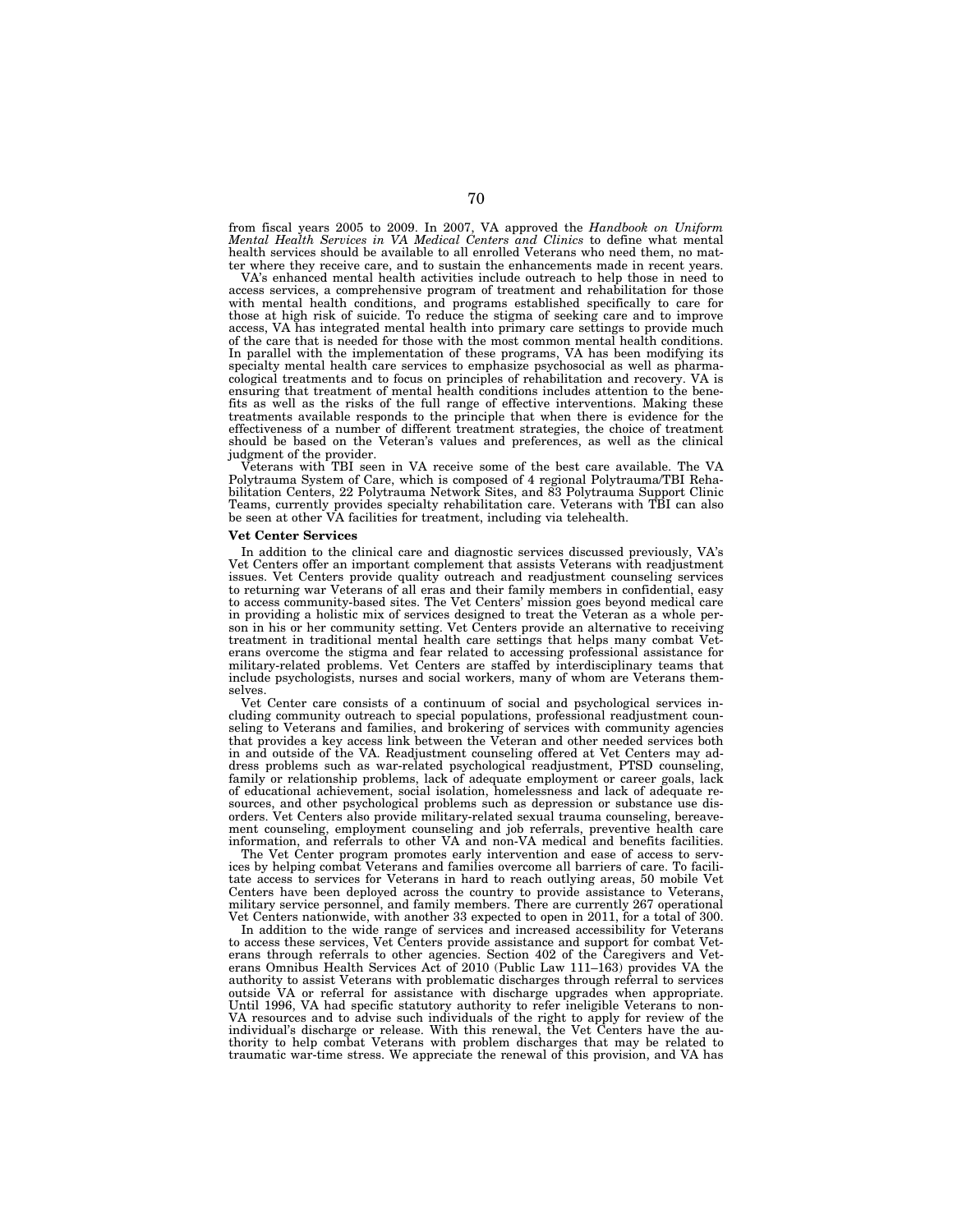advised its readjustment counselors that they should provide such help to Veterans when needed.

#### **Conclusion**

Thank you again for this opportunity to speak about VA's role in providing care for all our Veterans, including those with personality disorders, PTSD, or TBI. VA recognizes the sacrifice all of our Veterans have made, and we seek to ensure we offer the right diagnosis in all clinical settings, whether for a compensation and pension examination or as part of a standard mental health assessment and treatment plan. Once a Veteran is enrolled in the VA health care system, it does not matter when or where the condition developed; we will deliver appropriate, Veteran-centered care as set forth in the medical benefits package. We are prepared to answer your questions at this time.

# **Statement of Amy Fairweather, Policy Director, Swords to Plowshares**

Thank you Chairman Filner, Congressman Buyer and the members of the House Veterans Affairs Committee for the opportunity to submit testimony on this impor-tant topic; Personality Disorder discharges and their impact on our veterans.

Founded in 1974, Swords to Plowshares is a community-based not-for-profit organization that provides counseling and case management, employment and training, housing and legal assistance to homeless and low-income veterans in the San Francisco Bay Area. We promote and protect the rights of veterans through advocacy, public education, and partnerships with local, state and national entities. Swords<br>to Plowshares is a Congressionally recognized Veteran Service Organization which<br>represents veterans in VA Compensation and Pension claims review matters. As such we have represented many veterans who have unjustly received inappropriate personality disorder (PD), adjustment disorder (AD) and pattern of misconduct discharges and been denied treatment for their PTSD.

The purpose of this testimony is to emphasize how the inappropriate use of personality disorder, adjustment disorder and pattern of misconduct impact our veteran clients on the ground. Such discharges have a tremendously negative impact on our veteran clients. We will not go into data on a broader scale as our colleagues at Veterans for Common Sense have done an excellent job framing the issues. Instead, we can tell you that client after client with PTSD and traumatic brain injury and inappropriate PD discharges come to us feeling that they have been branded as damaged goods, their combat service has been invalidated, and their identity and self worth as once proud warriors destroyed. The fallout can be tragic, this practice exacerbates PTSD, depression, homelessness and suicidally, and creates obstacles to employment, and access to health care and benefits.

At Swords to Plowshares we have 35 years experience in picking up the pieces and pulling our Vietnam era clients out of poverty, and chronic homelessness, mental health need and substance abuse stemming from their military service. We hope that we have learned lessons and may be proactive, prevent future homelessness and suffering by ensuring that this generation of combat veterans are afforded the honor, care and support they need for successful outcomes.

The following are some of our observations regarding personality disorder, adjustment disorder and pattern of misconduct discharges for veterans with PTSD, TBI and other mental health needs.

## **The Impact of Misdiagnosis**

Many of our clients served honorably and without any disciplinary or mental health concerns for several years prior to receiving a personality disorder or adjustment disorder discharge. Unlike PTSD, schizophrenia and psychosis, personality disorder does not develop following a traumatic stressor or deployment. It does not manifest suddenly. Instead it is a pre-existing condition and was allegedly present at the time the servicemember joined the military. If the servicemember had a preexisting personality disorder which led to such a discharge it should have been identifiable in the preceding years of service. Indeed, it should be identified in boot camp<br>or A school. We are seeing and hearing from veterans who have been diagnosed<br>with personality disorder after multiple deployments. Th lowing the diagnostic criteria set forth in the DSM–IV, and its failure to do so should not forever punish former servicemembers.

The DoD is shirking their responsibility to treat PTSD to the VA and the community-based system of care. If these servicemembers were properly and legally discharged they should receive medical retirement, an honorable discharge,  $\alpha$  50 cent disability rating and medical care. Instead they are kicked out of the military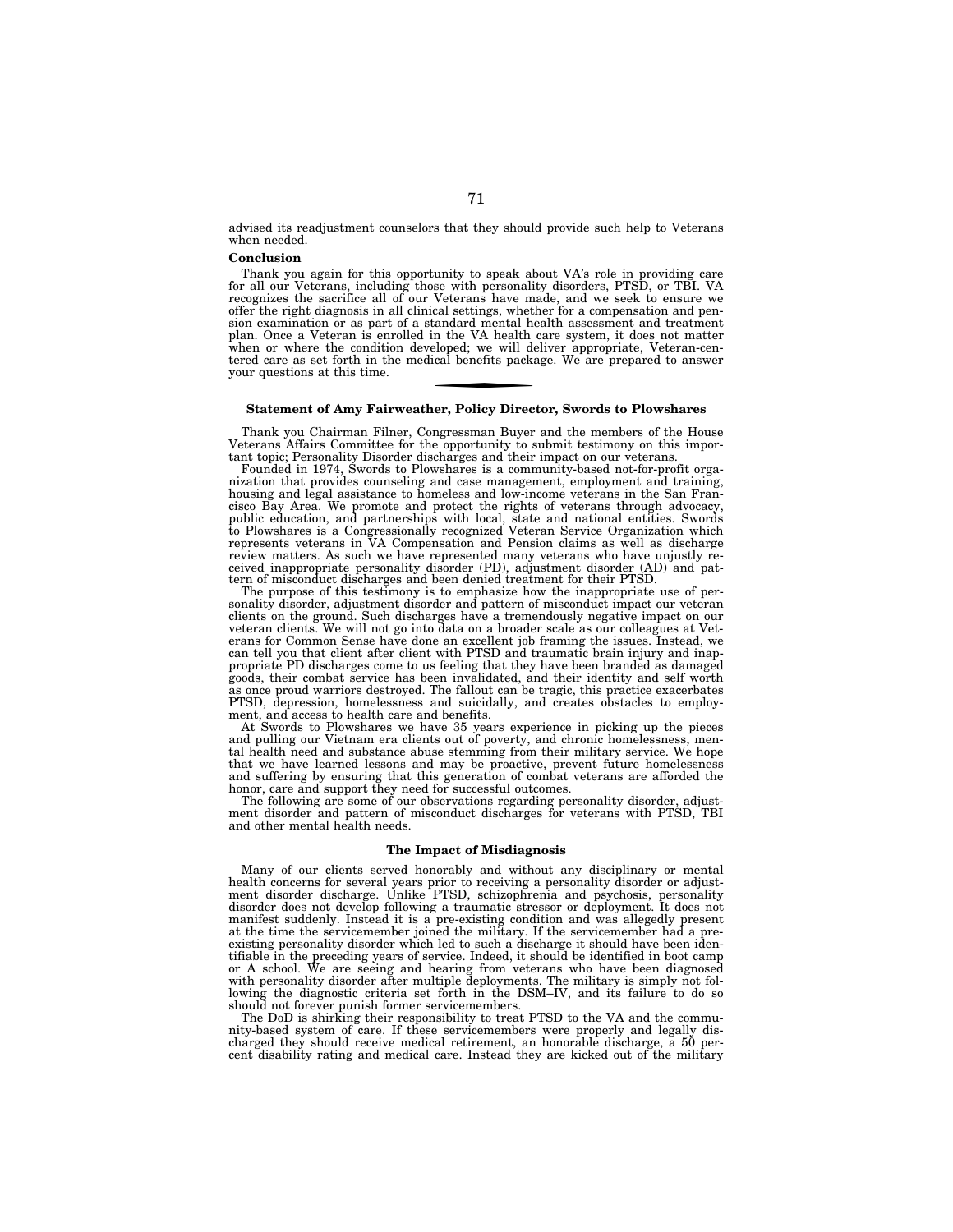with a less than honorable discharge status with no readily available means of support or health care. Veterans come to Swords to Plowshares in financial and psychological crisis, many believe that they are not eligible for VA care and benefits because personality disorder, as a pre-existing condition is not service connectable. Even with the help of our legal and social services staff, this status causes significant delays in care, causing unnecessary exacerbation of their symptoms. The cost of care should never have been externalized to our communities. Further the cost in suffering, poverty, and the shame inflicted on warriors is immeasurable.

The DoD is taking advantage of vulnerable disabled servicemembers. Many of our clients have signed away their right to a just and proper discharge because they are suffering from PTSD or TBI and cannot bear remaining in the military environment. Some because their PTSD and depression are too acute, others because of the stigma and mistreatment they receive in seeking care. In other cases, their symptoms have led to some diminished capacity which interferes with performance or have engaged in some degree of misconduct symptomatic of their true diagnosis and are being met with discipline rather than care. These servicemembers will sign anything to escape a hostile environment and do not have the capacity for informed consent in signing away their right to a proper medical discharge.

Personality, adjustment and pattern of misconduct discharges can unjustly strip veterans of their GI Bill benefits. A personality disorder discharge in itself is not a bar to benefits however, in our experience; they often arise in the context of a pattern of misconduct and disciplinary action. If the veteran received an other than honorable discharge they are barred from the GI Bill benefits. This unjustly throws more obstacles in their path to healing, employment, housing and economic stability.

To assign a PD, AD or BCD discharge to a mentally ill warrior is a devastating betrayal. It is a cruel injustice to servicemembers who have served their country for some years, deployed to combat, been exposed to trauma and injury, witnessed the deaths of friends, and struggled with the demons of PTSD. Rather than honoring their service and healing their wounds, the military with which they have identified and sacrificed for has labeled them 'crazy' and sent them packing. This overwhelming psychic blow to our clients cannot be overstated. The military is a not just a job, it is an all-encompassing culture of its own, and these injured veterans are in essence banished from society.

There is virtually no access to justice for disabled veterans who have illegally and unjustly received PD, AD and BCD discharge. There are very very few attorneys who specialize in discharge upgrades and corrections. And only a handful in the country that provide this service free of charge. Our own funding for discharge review has been cut back and we have had to severely restrict our client representation in these matters. Without competent affordable representation too many combat veterans will fall into a life of chronic mental illness, poverty and homelessness due to the military's illegal and inexcusable mistreatment of wounded servicemembers.

In closing, we urge the HVAC committee will ensure that servicemembers with mental health needs receive appropriate discharges and streamlined access to all the benefits and care they have earned. To that end, we fully concur with the recommendations of Veterans for Common Sense.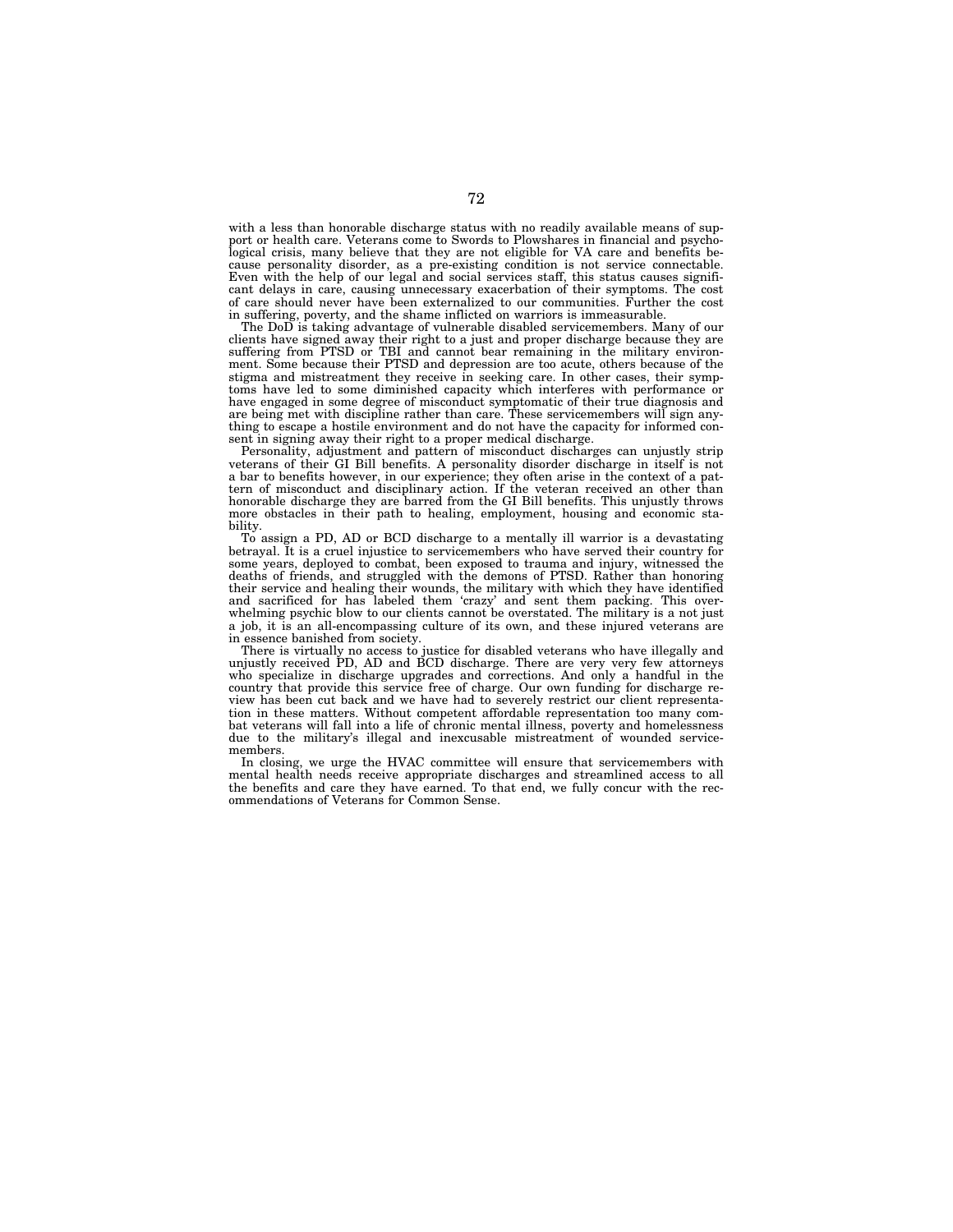## **MATERIAL SUBMITTED FOR THE RECORD**

U.S. Department of Defense Under Secretary of Defense Personnel and Readiness Washington, DC. *September 10, 2010* 

# MEMORANDUM FOR SECRETARIES OF THE MILITARY DEPARTMENTS

#### SUBJECT: Continued Compliance Reporting on Personality Disorder (PD) Separations

# Reference: USD (P&R) Memorandum, dated January 14, 2009

In October 2008, the Government Accountability Office released a report titled, *Additional Efforts Needed to Ensure Compliance with Personality Disorder Separation Requirements,* which found that the Military Departments were not wholly compliant with DoD personality disorder separation guidance contained in DoD Instruction 1332.14, *Enlisted Administrative Separations.* The Department endorsed the subsequent recommendation that DoD review compliance on a regular basis.

In January 2009, the Military Departments were directed (reference) to provide a report on compliance with DoD PD separation guidance contained in DoDI 1332.14 for PD separations during fiscal year (FY) 2008 and FY 2009. While improvement has occurred, it is clear that compliance reporting should continue through FY 2012. Your report is due by March 31 of the year following the close of the FY.

The report provided shall be based, at a minimum, on a random sampling of at least 10 percent of all PD separations for your respective Military Department for the designated FY. Each case file sampled shall be checked for compliance with the DoD requirements listed in the attached document titled, ''DoD Personality Disorder Separation Requirements.'' Additionally, the report shall include the total number of PD separations for the applicable FY and the total number of PD separations of Servicemembers who had served in imminent danger pay areas since September 11, 2001.

If a Military Department finds that compliance with any DoD PD separation requirement is less than 90 percent, then the report shall also contain the Military Department's plan for correcting compliance deficiencies.

We owe special care to those Servicemembers who have deployed in support of a contingency operation since September 11, 2001, and were later administratively separated for a personality disorder, regardless of years of service, without completing the enhanced screening requirements for Post-Traumatic Stress Disorder (PTSD) and Traumatic Brain Injury (TBI). Our knowledge in these areas has evolved significantly and we need to make every effort to ensure our veterans are advantaged by the latest medical knowledge in this area.

Accordingly, I am directing that your FY 2010 Compliance Report on Personality Disorder Separations include actions taken to: (1) identify these discharged Servicemembers;  $(2)$  inform them of the correction of discharge characterization process;  $(3)$ inform them on how to obtain a mental health assessment through the Department of Veterans Affairs; and (4) identify these individuals to the Department of Veterans Affairs

If you should have any questions regarding this matter, please contact my action officer, Michael Pachuta, at (703) 695–6461 or michael.pachuta@osd.mil.

Clifford L. Stanley

Attachment: As stated

cc: ASA (M&RA) ASN(M&RA) SAF(MR)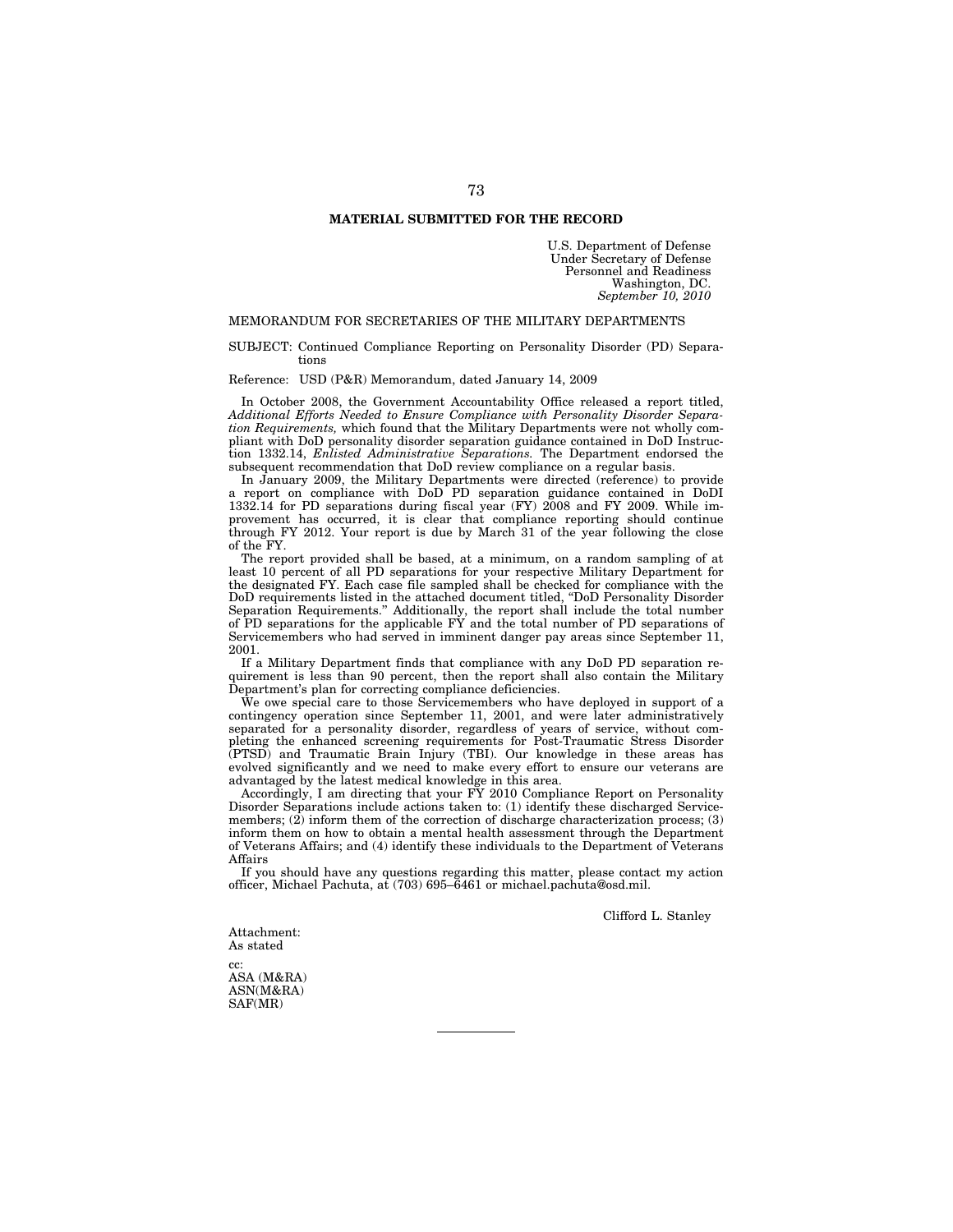# DoD Personality Disorder (PD) Separation Requirements

All references listed refer to DoD Instruction 1332.14, *Enlisted Administrative Separations,* August 28, 2008.

- Member received formal counseling and was afforded adequate opportunity to improve his or her behavior prior to being separated on the basis of PD (Ref: Paragraph 3.a.(8)(a)).
- Member's PD diagnosis was made by a psychiatrist or Ph.D.-level psychologist  $(Ref: Paragramh 3.a.(8)(c)).$
- The PD diagnosis included a statement or judgment from the psychiatrist or Ph.D.-level psychologist that the Servicemember's disorder was so severe that the member's ability to function effectively in the military environment was significantly impaired (Ref: Paragraph  $3.a.(8)(c)$ ).
- Member received written notification of his or her impending separation based on PD diagnoses (Ref: Paragraph 3.a.(8)(f) and Enclosure 6, Paragraph 2.a).
- Member was advised that the diagnosis of a personality disorder does not qualify as a disability (ref: Paragraph  $3.a.(8)(a)$ —(only required for PD separations after August 28, 2008).
- For Servicemembers separated on the basis of PD who served in imminent danger pay areas (only required for PD separations after August 28, 2008).
	- $\circ$  Member's PD diagnosis was corroborated by a peer psychiatrist or Ph.D.-level psychologist or higher level mental health professional (Ref: Paragraph  $3.a.(8)(c)$ .
	- » Member's PD diagnosis addressed Post-Traumatic Stress Disorder (PTSD) or other mental illness co-morbidity (Ref: paragraph 3.a.(8)(c)). (NOTE: According to paragraph  $3.a.(8)(d)$ , unless found fit for duty by the disability evaluation system, a separation for PD is not authorized if Service-related PTSD is also diagnosed.)
	- $\circ$  Member's PD diagnosis was endorsed by The Surgeon General of the Military Department concerned prior to discharge (Ref: Paragraph 3.a.(8)(c)).

Committee on Veterans' Affairs Washington, DC. *September 21, 2010* 

Joshua Kors Reporter *The Nation.*  190 E. 7th Street, Suite 503 New York, NY 10009

Dear Joshua:

In reference to our Full Committee hearing entitled ''Personality Disorder Discharges: Impact on Veterans' Benefits,'' that took place on September 15, 2010, I would appreciate it if you could answer the enclosed hearing questions by the close of business on October 29, 2010.

In an effort to reduce printing costs, the Committee on Veterans' Affairs, in cooperation with the Joint Committee on Printing, is implementing some formatting changes for materials for all full Committee and Subcommittee hearings. Therefore, it would be appreciated if you could provide your answers consecutively and singlespaced. In addition, please restate the question in its entirety before the answer.

Due to the delay in receiving mail, please provide your response to Debbie Smith by fax at 202–225–2034. If you have any questions, please call 202–225–9756.

Sincerely,

BOB FILNER *Chairman* 

CW:ds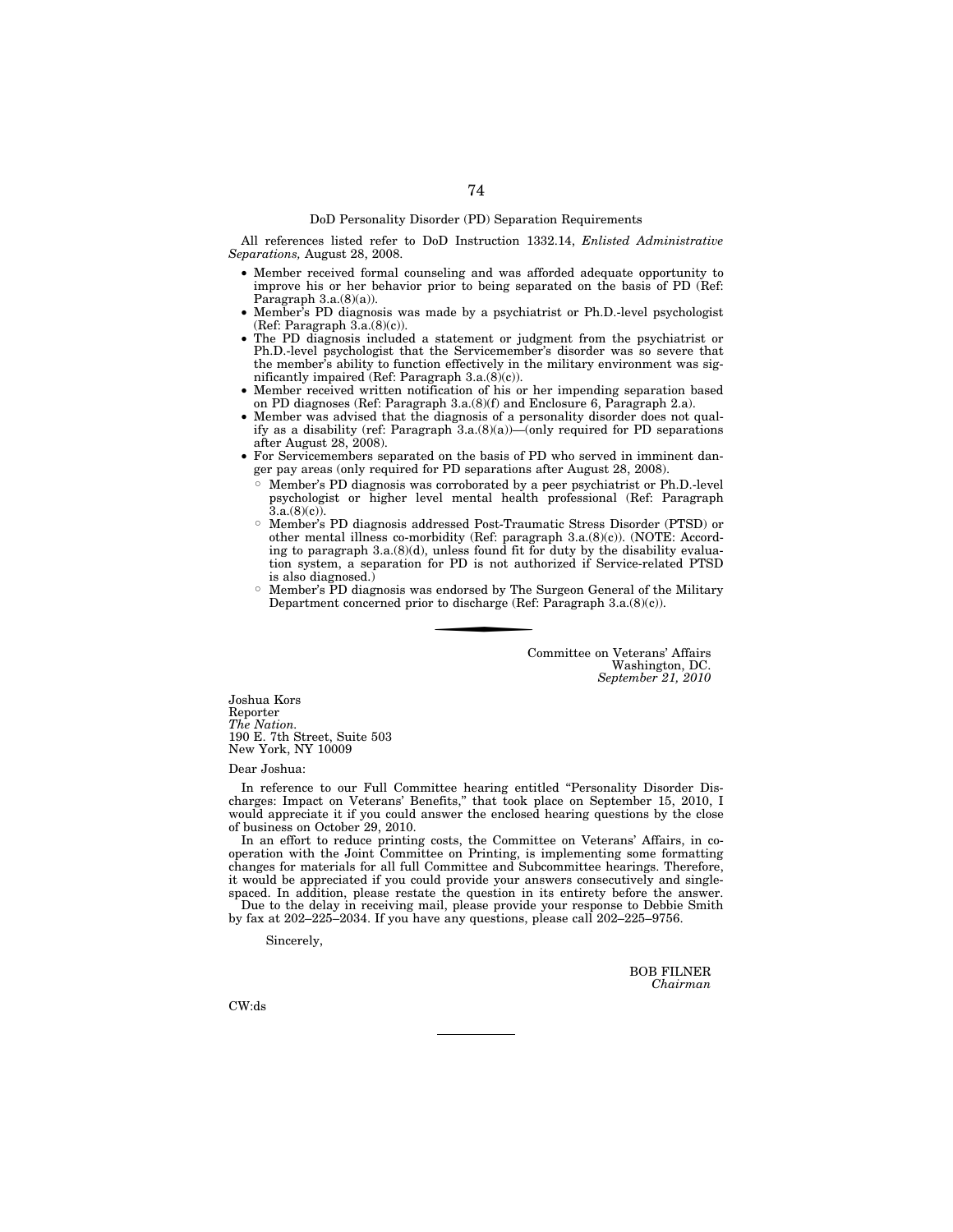# **Responses from Joshua Kors**

**Question 1:** Of the 22,600 servicemembers who have been discharged with personality disorder, how many do you believe are due to improper diagnosis?

**Response:** All of them. A personality disorder discharge is a contradiction in terms. Applicants with a severe mental illness like a personality disorder do not pass the military's rigorous screening and are not accepted into the Army. . . . My years of reporting on this problem further indicate how the diagnosis/discharge are being used, applied to thousands of soldiers only after they suffer physical injuries from combat. These are soldiers deemed perfectly healthy in multiple screenings, many of whom even served in multiple combat tours.

Worth mentioning that the recent hearing revealed that the current count of fraudulent PD discharges since 2001 is now over 25,500 soldiers. The 22,600 figure went through 2007. In his testimony, the Army's acting director of Officer/Enlisted Personnel Management, Lernes Hebert, provided the numbers for recent discharges. (Note: I'll have to go back and look at the tape, but I'm curious to see whether Hebert just gave the number of post-2007 Army PD discharges. In which case, he was really giving one-quarter of the true PD discharge figure, as the fraudulent discharges are spread equally through all four branches.)

For further info on PD discharge stats: www.joshuakors.com/statistics.

**Question 2:** What recommendations do you have for DoD in correcting the wrongful diagnosis of personality disorders? Do you believe that DoD should eliminate personality disorder discharges altogether or find alternative, rigorous means of validating personality disorders? Please explain.

**Response:** The "personality disorder discharge" should certainly be eliminated altogether. It has no honest purpose, existing solely to rapidly discharge wounded soldiers and deny them benefits. Even the staunchest defenders of PD discharges—and I have met very few in my 3.5 years of speaking with military personnel on this topic—would say that after a soldier has been deployed and suffers a clear physical wound (broken bones, aural damage, Traumatic Brain Injury) or notable psychological injury (like shell shock/PTSD) and can no longer serve, the honest thing to do is chapter them out for those injuries. In each case I've looked at, the military then claims this pre-existing mental illness, on soldiers who had been perfectly healthy, with no proof presented that a mental illness did indeed exist before the soldier joined the Armed Forces.

**Question 3:** When speaking with military doctors, how prevalent do you believe the pressure is to purposely misdiagnose wounded soldiers with personality disorders?

**Response:** It's a great question, and it's very hard to say, since military doctors are so afraid to speak out. As Sergeant Luther learned this week, speaking out has severe consequences for them and their family.

Of course, you have obvious examples of that pressure, like the Perez memo (www.joshuakors.com/perezmemo), in which Norma Perez, former coordinator of the PTSD program at the VA hospital in Temple, Texas, urged the doctors under her command to guard against ''compensation seeking veterans'' by diagnosing pre-existing conditions. And the Knorr memo (www.joshuakors.com/part2#knorrmemo), in which Colonel Steven Knorr, chief of Fort Carson's Behavioral Health unit, posted<br>a memo to his doctors urging them not to "believe everything Soldiers tell us" about a memo to his doctors urging them not to "believe everything Soldiers tell us" their injuries and instead move to a rapid discharge, like a PD discharge. In the words of his memo: ''Get rid of dead wood.''

An indication of how "mainstream" those views are within the military is the fact that for the first PD discharge review, former Army Surgeon General Gale Pollock tapped Knorr—and only Knorr—to do the review: www.joshuakors.com/part2# SGreview. Further reporting revealed that in the Knorr/Surgeon General 5-month ''thoughtful and thorough'' review, to determine that all the soldiers were suffering from severe, pre-existing mental illness, they interviewed no one, not even the soldiers whose cases they were reviewing. As with the Pentagon review 3 years later, the Knorr/Surgeon General review determined that all soldiers had been properly diagnosed and all had been properly discharged, even the soldiers' whose cases they couldn't even find (www.joshuakors.com/part2#lostcases).

Then again, the doctors who spoke with me about being pressured to misdiagnose wounded soldiers weren't even at these two facilities. I think of the military doctor who worked far from Colorado (Fort Carson) and Texas (Perez's VA facility) and was pressured to diagnose the soldier with a chunk missing from his leg as suffering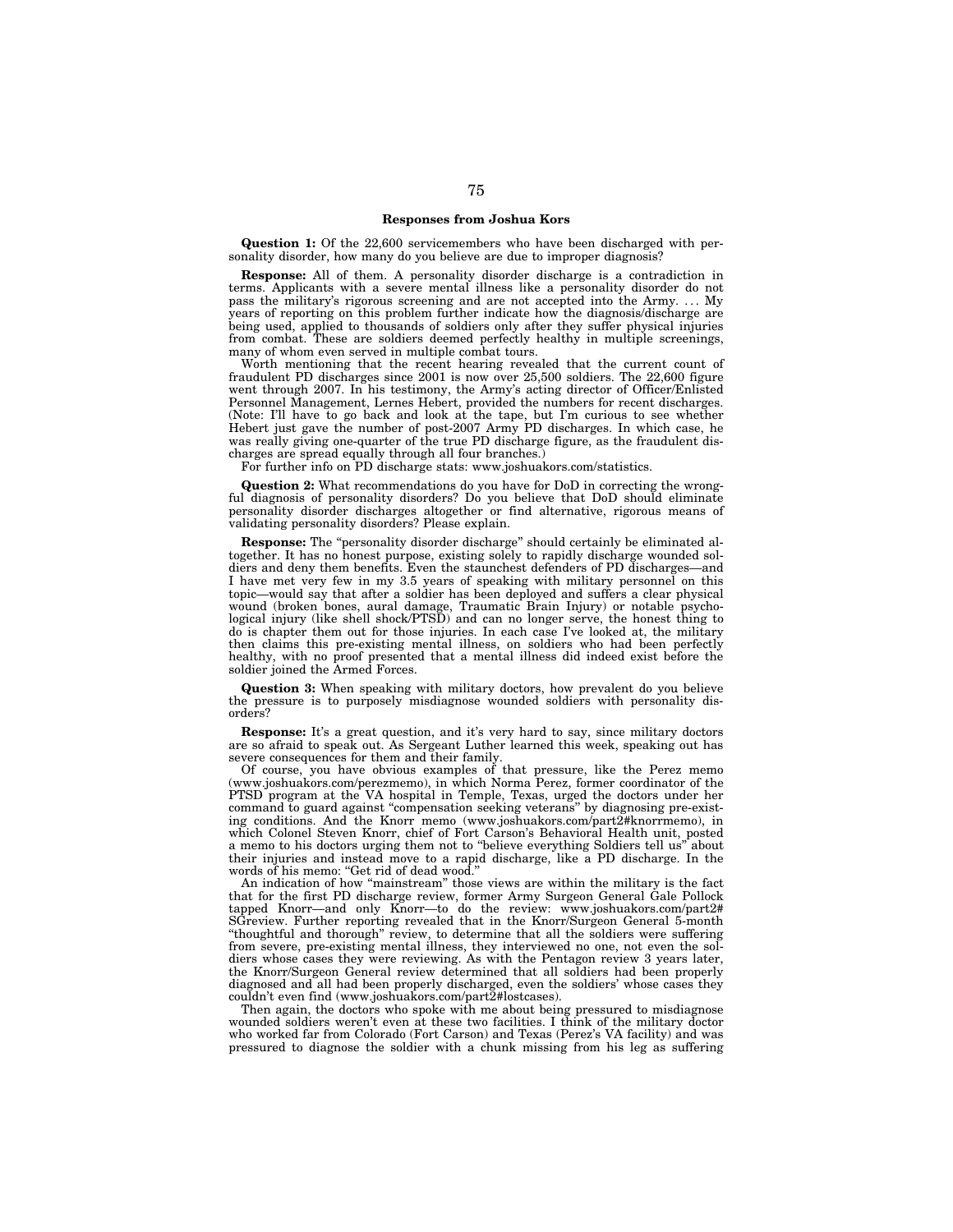from a personality disorder—an indication of how widespread this is, a reason why the fraudulent discharge figures are so high.

Finally I would say that my sense is, after reporting on this for several years, that this pressure on doctors is simply part of the military culture. I think of the VA's manual for its doctors, which advises doctors not to trust soldiers' reports of their own wounds because injuries like shell shock are ''relatively easy to fabricate.'' When you're instructing doctors to begin with that mindset, suspecting dishonesty from wounded soldiers, it's not too far from there to arrive at ''personality disorder'' as the diagnosis.

**Question 4:** Beyond personality disorder discharges, have you observed a problem with DoD wrongfully using "adjustment disorder" and "pattern of misconduct" discharges?

**Response:** Yes. As Paul Sullivan, director of Veterans for Common Sense, testified at the hearing, from the cases he's seeing, "adjustment disorder" is becoming the new PD. Of course, adjustment disorder is just another phony pre-existing condition that prevents benefits, so we're talking about the same trick with only a small change in the language. (The Perez memo actually uses the term ''Adjustment Disorder.") Needless to say, yes, I've seen pre-existing "adjustment disorder" diagnoses too, and yes, they do screen for that mental condition as well before applicants are accepted into the military.

As for ''pattern of misconduct,'' so many of these soldiers fall into immediate trouble when they're faced with these fraudulent discharges, get stressed, and smoke some marijuana or lose their temper and punch someone. You'll recall Major Wehri, Luther's commander, in my recent article speaking about Luther's attempted escape from his closet and how, in the ensuing ruckus, Luther bit one of his guards and spit in the face of the aid station chaplain. Wehri said his pushing Luther to sign the PD discharge papers was truly an act of kindness. ''With Luther's biting and spiting," he said, "I could have court-martialed him out right there for failure to perform in a military manner.''

If Luther, like so many others in his shoes, did end up receiving that dishonorable discharge, it would have meant a whole new batch of devastating consequences.

> Committee on Veterans' Affairs Washington, DC. *September 21, 2010*

Thomas J. Berger, Ph.D. Executive Director, Veterans Health Council Vietnam Veterans of America 8719 Colesville Road Silver Spring, MD 20910

#### Dear Tom:

In reference to our Full Committee hearing entitled ''Personality Disorder Discharges: Impact on Veterans' Benefits,'' that took place on September 15, 2010, I would appreciate it if you could answer the enclosed hearing questions by the close of business on October 29, 2010.

In an effort to reduce printing costs, the Committee on Veterans' Affairs, in cooperation with the Joint Committee on Printing, is implementing some formatting changes for materials for all full Committee and Subcommittee hearings. Therefore, it would be appreciated if you could provide your answers consecutively and singlespaced. In addition, please restate the question in its entirety before the answer.

Due to the delay in receiving mail, please provide your response to Debbie Smith by fax your responses at 202–225–2034. If you have any questions, please call 202– 225–9756.

Sincerely,

BOB FILNER *Chairman* 

CW:ds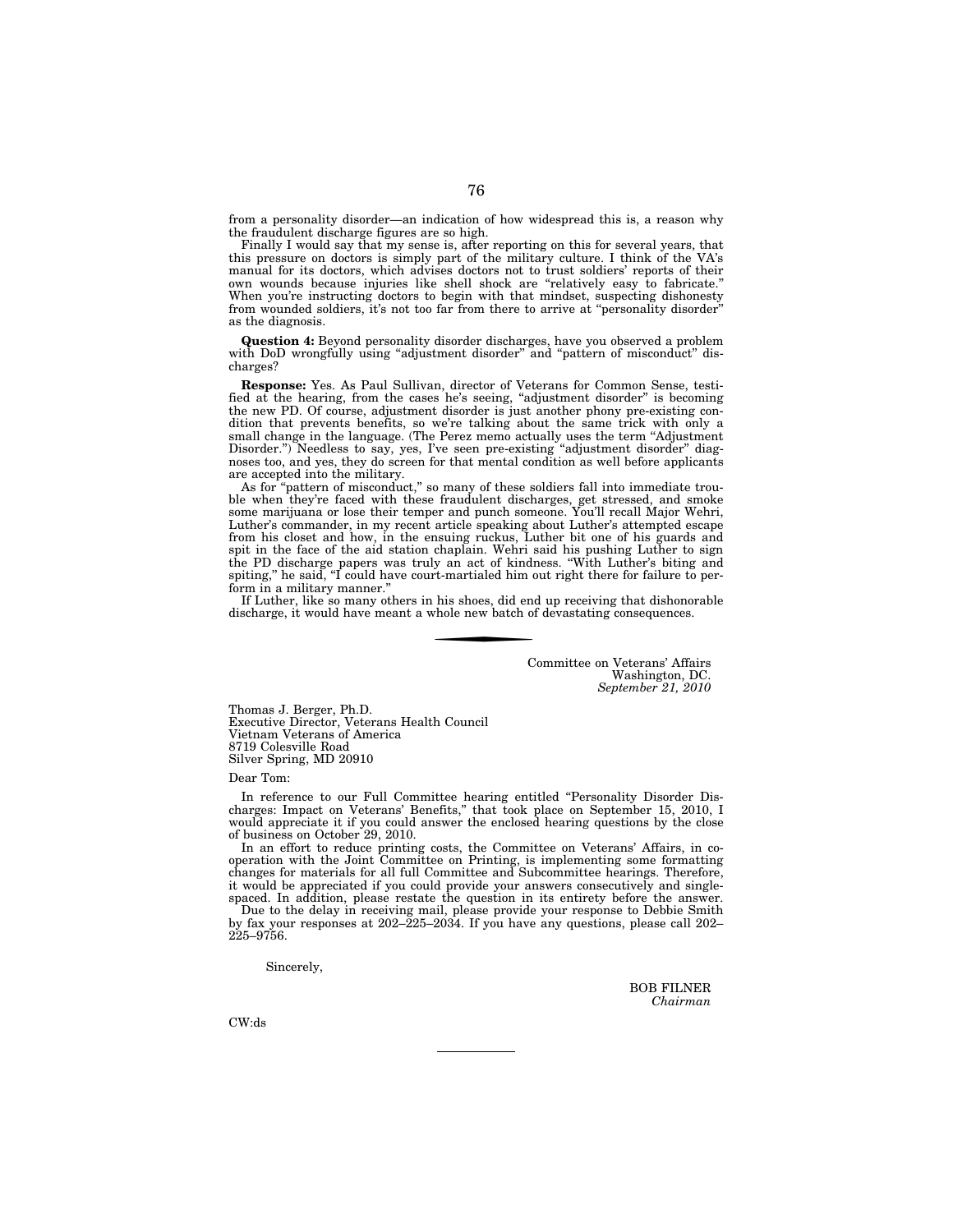## Veterans Health Council Improving Veterans Health through Information and Education

- To: The Honorable Bob Filner, Chair, U.S. House of Representatives Committee on Veterans' Affairs
- From: Thomas J. Berger, Ph.D., Executive Director, Veterans Health Council Vietnam Veterans of America

Date: October 29, 2010

**Question 1:** What recommendations do you have for DoD in correcting the wrongful diagnosis of personality disorder? Do you believe that DoD should eliminate personality disorder discharges altogether or find another alternative rigorous means of validating personality disorder discharges?

**Response:** First, we at Vietnam Veterans of America remain skeptical of the claims by both DoD and the individual military services that each of the 22,600 personality disorder discharges reported back in 2007 were, in fact, reviewed appropriately to determine the possibility of a misdiagnosis. Our skepticism was bolstered by the October 2008 GAO report and the testimony presented by GAO Director Dr. Draper before the HVAC on September 15, 2010 that "only 40 to 78 percent" of the reviews of service jackets for "312 members separated for personality disorder from four military installations'' were not compliant with the regulations governing such separations. In addition, after the GAO report was issued in 2008, the number of personality disorder discharges dropped by 75 percent, while the number of PTSD diagnoses soared. Thus, there is no reason to believe the number of personality disorder discharges would decrease so quickly unless hundreds of military personnel had been misdiagnosed in the first place.

Secondly, VVA believes that the military services, with the Army in particular, may now be using different administrative designations—"adjustment disorder" and/ or ''readjustment disorder''—to erroneously discharge members of the Armed Forces who are experiencing symptoms of Post-traumatic Stress Disorder (PTSD) or Traumatic Brain Injury (TBI), instead of making sure they can receive the mental health medical care worthy of their service and sacrifice.

Because of these concerns, VVA and the Jerome N. Frank Legal Services Organization at the Yale School of Law have filed a FOIA request with DoD and each military service (including National Guard) to provide the records and demographic details of all personality disorder discharges, adjustment disorder discharges and readjustment disorder discharges from October 2001 through October 2010 (see attached letter to the Air Force). This FOIA request is a more detailed complement to the October 15, 2010 request from Senators Bond, Brownback, Grassley, and Leahy to Secretary Gates for information about the use of personality disorder discharges (see attached letter from U.S. Senate).

As a result, As a result, VVA suggests that a review of the FOIA information should take place before making a recommendation to keep or eliminate the personality disorder discharge altogether.

**Question 2:** In your view, does VA do a good job of ensuring that veterans who have been inappropriately discharged with a personality disorder discharge are correctly diagnosed and provided the appropriate care and benefits?

**Response:** According to the statement of the VA's Acting Deputy Chief of Patient Care Services, Dr. Antoinette Zeiss, at the September 15, 2010 HVAC hearing, ''A separation resulting from a reported personality disorder is of potential significance to VA only if it results in a separation that is less than honorable or if it results in a separation before completion of the minimum active duty requirement. Veterans are not bound by any diagnosis from the Department of Defense (DoD) when seeking treatment from VA or when submitting a claim for service connection." However, VVA does not know how many ''veterans who have been inappropriately discharged with a personality disorder'' have been subsequently ''correctly diagnosed and provided the appropriate care and benefits''. So VVA and the Jerome N. Frank Legal Services Organization at the Yale School of Law have also filed a FOIA request with the VA to provide the records and demographic details of inappropriate personality disorder discharges handled by VA's mental health services.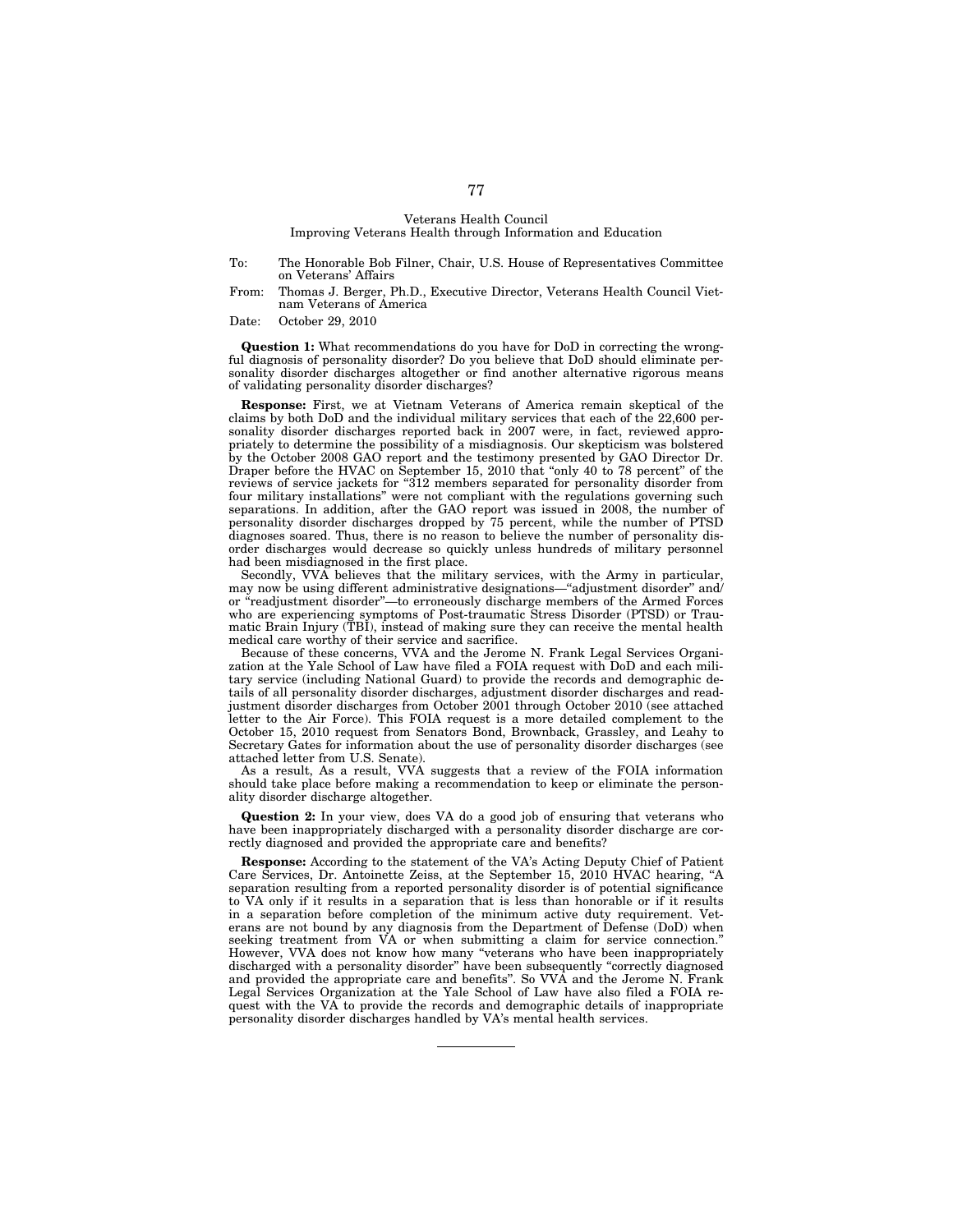The Jerome N. Frank Legal Services Organization Yale Law School New Haven, CT. *October 22, 2010* 

U.S. Air Force HAF/ICIOD 1000 Air Force Pentagon Washington, DC 20330–1000

Re: Freedom of Information Act Request

Dear FOIA Officer:

Pursuant to the Federal Freedom of Information Act, 5 U.S.C. § 552, we request access to and copies of records<sup>1</sup> in possession of the Air Force (and all its component offices). These records are requested by the Veterans Legal Services Clinic at the Jerome N. Frank Legal Services Organization on behalf of Vietnam Veterans of America and Connecticut Greater Hartford Chapter 120 of Vietnam Veterans of America (''Requesters''). This letter requests all records related to the use by the United States Air Force ("Air Force")<sup>2</sup> of personality disorder discharges and adjustment disorder or readjustment disorder discharges to separate members of the Air Force 3 from service since October 1, 2001.

These records include, but are not limited to:

- 1. Any records containing information indicating the total number of servicemembers of the Air Force from October 1, 2001, through the present time who have been separated from the Air Force on the basis of a personality disorder, adjustment disorder, or readjustment disorder, including information indicating the number of these servicemembers who were deployed as part of Operation Iraqi Freedom, Operation Enduring Freedom, and/or Operation New Dawn; information indicating the number of these servicemembers who served multiple tours in Operation Iraqi Freedom, Operation Enduring Freedom, and/or Operation New Dawn; information indicating the number of these servicemembers who served on aircraft carriers deployed in support of Operation Iraqi Freedom, Operation Enduring Freedom, and/or Operation New Dawn. Where possible, records breaking down this information into the following categories should also be provided:
	- Indicating the number of such discharges given to active duty servicemembers and reservist servicemembers respectively.
	- By number of enlisted servicemembers and number of officers.
	- By year, whether by fiscal year or calendar year.
	- By gender.
	- By whether or not servicemembers served multiple tours in Operation Iraqi Freedom, Operation Enduring Freedom, and/or Operation New Dawn.
- 2. Any records containing information indicating the total number of members of the Air Force, broken down by year and rank, if available, or combined if not available, from October 1, 2001, through the present time, who have been separated from the Air Force on the basis of an administrative discharge for the convenience of the government.
- 3. Any record identifying which types of personality disorder, adjustment disorder, and/or readjustment disorder have been used as the basis for personality disorder, adjustment disorder, or readjustment disorder separations of members of the Air Force from October 1, 2001, to the present.
- 4. Any reports, documents, memoranda, or the like prepared, issued, submitted, or otherwise produced by the Air Force from January 1,2008 to the present regarding compliance with the Department of Defense personality disorder

<sup>&</sup>lt;sup>1</sup>The term "records" as used herein, includes all records or communications preserved in electronic or written form, including but not limited to correspondence, documents, data, videotapes, audio tapes, emails, faxes, files, guidance, guidelines, evaluations, instructions, analyses, memoranda, agreements, notes, orders, policies, procedures, protocols, reports, rules, technical manu-<br>als, technical specifications, training manuals, or studies.<br>- <sup>2</sup> The terms "United States Air Force" or "Air Force," as u

Force and any subcomponents of that branch of service including, but not limited to, the Re-

serves.<br><sup>3</sup> The terms "servicemembers" or "members of the Air Force," as used in this letter, refer to<br>officers and enlisted members of the Air Force, and includes both active duty members and reservists.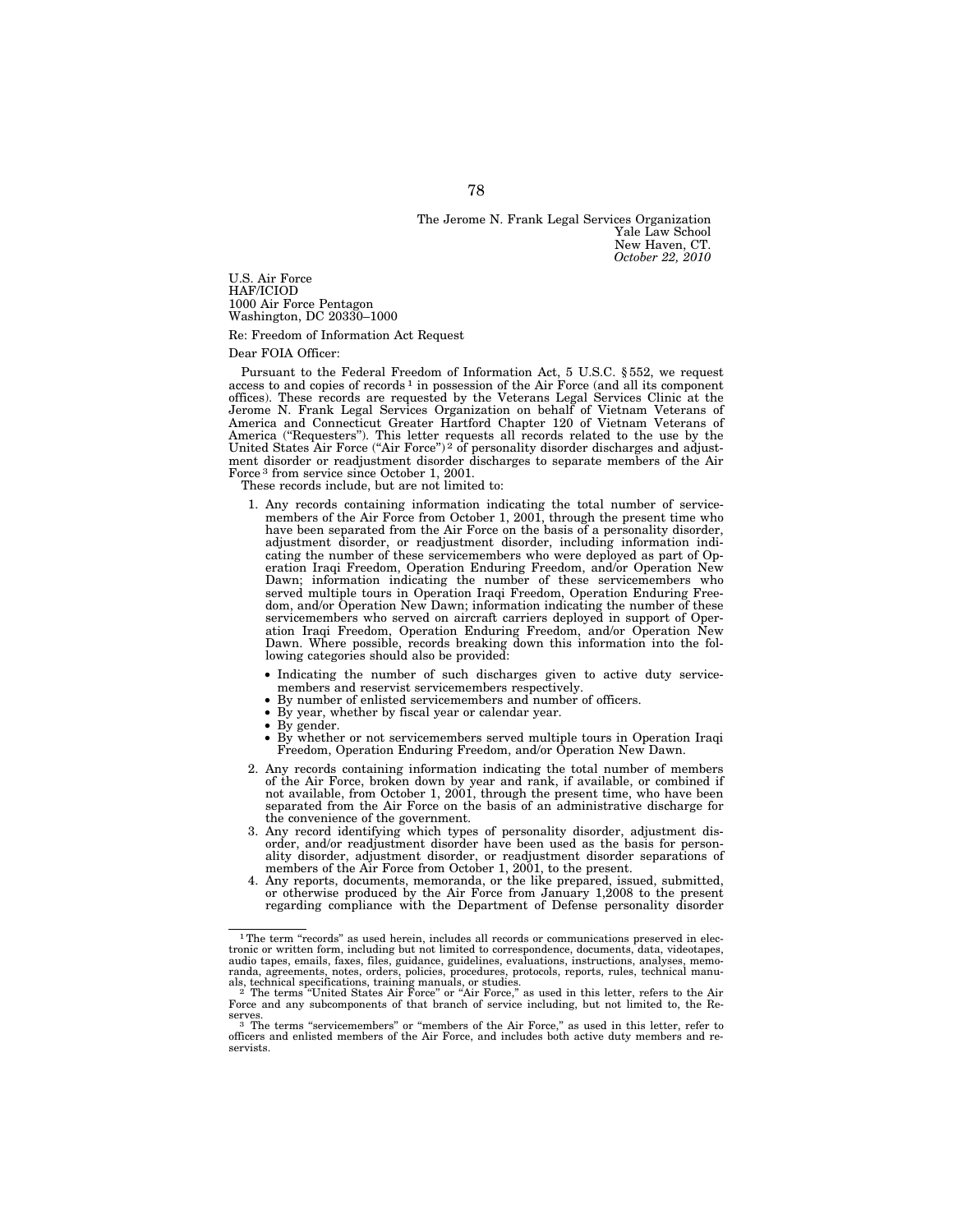separation requirements<sup>4</sup> and any record containing information regarding these reports.

- 5. All records relating to claims made by the Air Force or any of its component parts regarding the accuracy of the personality disorder discharges made before 2008, including, but not limited to all records (e.g., interviews with family members) relied on by the Air Force in reaching these conclusions and all records regarding the methodology used.
- Any and all memoranda, manuals, guidance or other record, in effect at any time from October 1, 2001, to the present, containing information regarding the policies governing the administrative separation of members of the Air Force based on personality disorder, adjustment disorder, or readjustment disorder.
- 7. Any record containing information regarding measures implemented from October 1, 2001, to the present to ensure that members of the Air Force who should be evaluated for disability separation or retirement due to mental health conditions are not processed for separation from the Air Force on the basis of a personality disorder, an adjustment disorder, or a readjustment disorder.
- 8. Any record containing information regarding whether members of the Air Force who were discharged on the basis of a personality disorder, an adjustment disorder, or a readjustment disorder since October 1, 2001, have been allowed access to service-connected disability compensation, pension benefits, and health care; and an identification of the various forms of personality, adjustment, or readjustment disorders forming the basis for such separations.
- 9. Any record containing information regarding any evaluation, review, or other assessment since October 1, 2001 of the adequacy of policies controlling administrative separations of members of the Air Force for ensuring that covered members of the Air Force who may be eligible for disability evaluation due to other mental health conditions are not separated from the Air Force on the basis of personality disorder, adjustment disorder, or readjustment disorder.
- 10. Any record containing information regarding measures implemented since October 1, 2001, to ensure that members of the Air Force who should be evaluated for disability separation or retirement due to other mental health conditions are not processed for separation from the Air Force on the basis of a personality disorder, an adjustment disorder, or a readjustment disorder.
- 11. Records relating to any application for a discharge upgrade or record correction submitted by any former servicemember who received a personality disorder, adjustment disorder, or readjustment disorder discharge after October 1, 2001, including but not limited to the total number of servicemembers who have submitted such petitions to the Air Force Review Board, or to the Board of Correction of Military Records of any service branch; the number of petitions that have been granted; the number that have been appealed, whether appealed to the Board of Correction of Military Records or to a U.S. District  $\overline{C}$ ourt, after their initial application for a discharge upgrade was denied; the judicial districts in which such appeals were brought; and the city and state where any veteran seeking such a discharge upgrade resides.

Requesters request that any records that exist in electronic form be provided in electronic format on a compact disc. If this information is not available in a succinct format, we request the opportunity to view the records in your offices.

Requesters agree to pay search, duplication, and review fees up to \$100. If the fees amount to more than \$100, requesters request a fee waiver pursuant to  $5$  U.S.C.  $§ 552(a)(4)(A)(ii)(II)$  and  $(a)(4)(A)(iii)$ , as the information is not sought for commercial uses and its disclosure is in the public interest, because it is likely to contribute significantly to public understanding of the operations and activities of the government and is not in the commercial interest of the requester. If the request is denied in whole or in part, please justify all deletions by reference to the specific exemptions of the Act. In addition, please release all segregable portions of otherwise exempt material. We reserve the right to appeal your decision to withhold any information or to deny a waiver of fees.

FOIA's legislative history makes clear that the ''fee waiver provision . . . is to be liberally construed in favor of waivers for non-commercial requesters.'' Fed. Cure v.

<sup>&</sup>lt;sup>4</sup> See Department of Defense, Instruction No. 1332.14  $\S(3)(a)(8)(b)$  (Aug. 28, 2008). <sup>5</sup> The Department of Defense's regulations related to the Freedom of Information Act "take[] precedence over all DoD Component publications that supplement and implement the DoD FOIA Program.'' 32 CFR § 286.1 (b).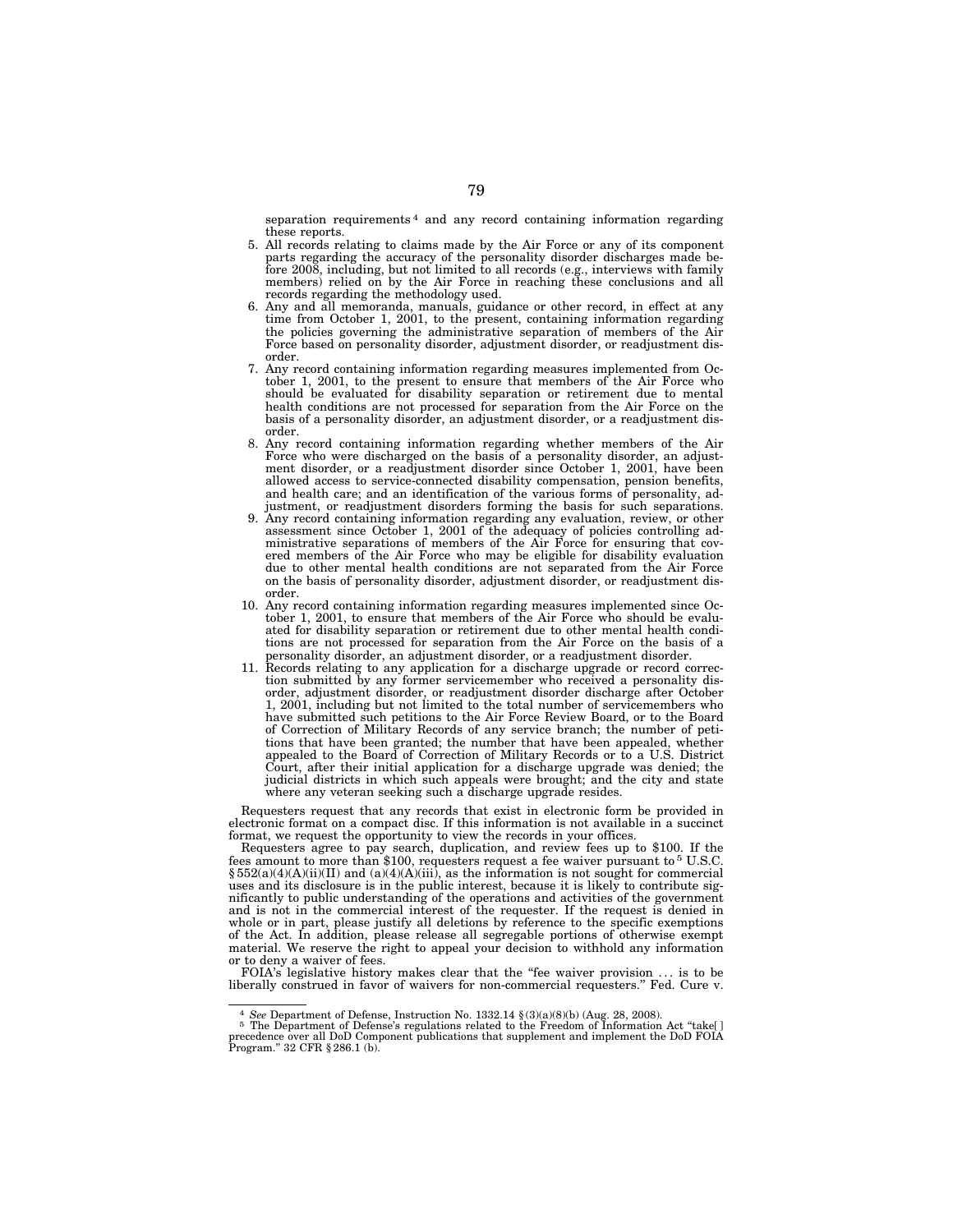Lappin, 602 F. Supp. 2d 197,201 (D.D.C. 2009) (internal quotation marks omitted). Department of Defense (DoD) FOIA regulations (which apply to all DoD Components explain that a fee waiver will be granted where ''disclosure of the information is in the public interest because it is likely to contribute significantly to public understanding of the operations or activities of the Government," and "is not primarily in the commercial interest of the requester."  $32 \text{ CFR } \S 286.28 \text{ (d)}(3) \text{ (i)}, \text{ (ii)}.$ 

To determine whether disclosure is in the public interest because it is likely to contribute significantly to public understanding of the operations or activities of the Government, DoD regulations look to: (i) The subject of the request; (ii) The informative value of the information to be disclosed; (iii) The contribution to an understanding of the subject by the public likely to result from disclosure; and (iv) The significance of the contribution to public understanding. 32 CFR  $\S 286.28(d)(3)(i)(A-$ D).

The subject of requesters' request certainly ''involves issues that will significantly contribute to the public understanding of the operations or activities of the Department of Defense." 32 CFR  $\S 286.28(d)(3)(i)(A)$ . The records requested concern how (and how often) DoD and its Components determine that a soldier merits a personality disorder, adjustment disorder, or readjustment disorder discharge; the methodology by which DoD determined that only two of . . . the nearly 30,000 soldiers discharged since 2001 with personality disorder were designated incorrectly; and how DoD responds to requests for personality disorder or adjustment or readjustment disorder discharge upgrades. All these issues are integral to public understanding of governmental operations and activities.

The information which requesters seek has significant informative value because it is ''meaningful'' and ''shall inform the public on the operations or activities of the Department of Defense.'' 32 CFR § 286.28(d)(3)(i)(B). DoD has refused to fully explain, on a case-by-case basis, the methodology by which it determined that nearly 30,000 soldiers had a ''personality disorder,'' and the methodology by which it later determined that only two of these soldiers were diagnosed incorrectly. DoD's decision to release the number of soldiers who were discharged with personality disorder between 2001 and 2007 and to discuss its official policies related to these discharges did not provide the public with the meaningful information necessary to understand the way in which DoD determined, on a case-by-case basis, whether soldiers had personality disorder.6 The disclosure of the requested records will enable the public to verify DoD's unsubstantiated statements that nearly all personality disorder discharges between 2001 and 2006 were appropriate.7 Disclosure is particularly meaningful because the public remains unaware of whether DoD has misused personality disorder discharges, how DoD polices its own discharge policies in practice, and whether disabled veterans continue to be unjustly denied the benefits they are due by virtue of their service to the Nation while in uniform. In addition, the public does not know whether adjustment disorder or readjustment disorder discharges have increased in the past few years, let alone whether DoD and its Components have been using adjustment or readjustment disorder discharges inappropriately.

Disclosure of the requested records will contribute to an understanding of the subject by the general public, rather than simply informing ''the individual requester or small segment of interested persons."  $32$  CFR  $\S 286.28(d)(3)(i)(C)$ . Vietnam Veterans of America (VVA) is a highly respected 32-year-old nonprofit organization with  $60,000$  members and  $635$  chapters nationwide.<sup>8</sup> VVA's legislative efforts have led to the establishment of the Vet Center system and the passage of legislation assisting veterans with job training and job placement, assisting Agent Orange victims, and permitting veterans to challenge adverse VA decisions in court.<sup>9</sup> Connecticut Greater Hartford Chapter 120 is a 27-year-old chapter of VVA.<sup>10</sup>

Requesters' research will involve determining, on a case-by-case basis, why and how DoD discharged soldiers on the basis of personality disorder, adjustment disorder, and readjustment disorder; whether these diagnoses were inaccurate and improper; and the methodology by which DoD determined that all but two of these discharges had been appropriate. This information will be used to inform the public whether DoD has unjustly denied disabled veterans the benefits they deserve, and

<sup>&</sup>lt;sup>6</sup> See OFFICE OF THE UNDER SECRETARY OF DEFENSE, REPORT TO CONGRESS ON ADMINISTRATIVE SEPARATIONS BASED ON PERSONALITY DISORDER (2008) [hereinafter DoD, 2008 Report]. TIVE SEPARATIONS BASED ON PERSONALITY DISORDER (2008) [hereinafter DoD, 2008 Report]. 7 Anne Flaherty, *Advocates See Trouble for Misdiagnosed Soldiers,* ASSOCIATED PRESS, Aug.

<sup>15, 2010,</sup> *available at* http://abcnews.go.com/Politics/wireStory?id=11404572. 8 A Short History of VVA, VIETNAM VETERANS OF AMERICA, http://www.vva.orglhistory.html

<sup>(</sup>last visited Sept. 29, 2010). 9 *Id.* <sup>10</sup> VVA CONNECTICUT CHAPTER 120, http://www.vvaI20.org/ (last visited Sept. 29, 2010).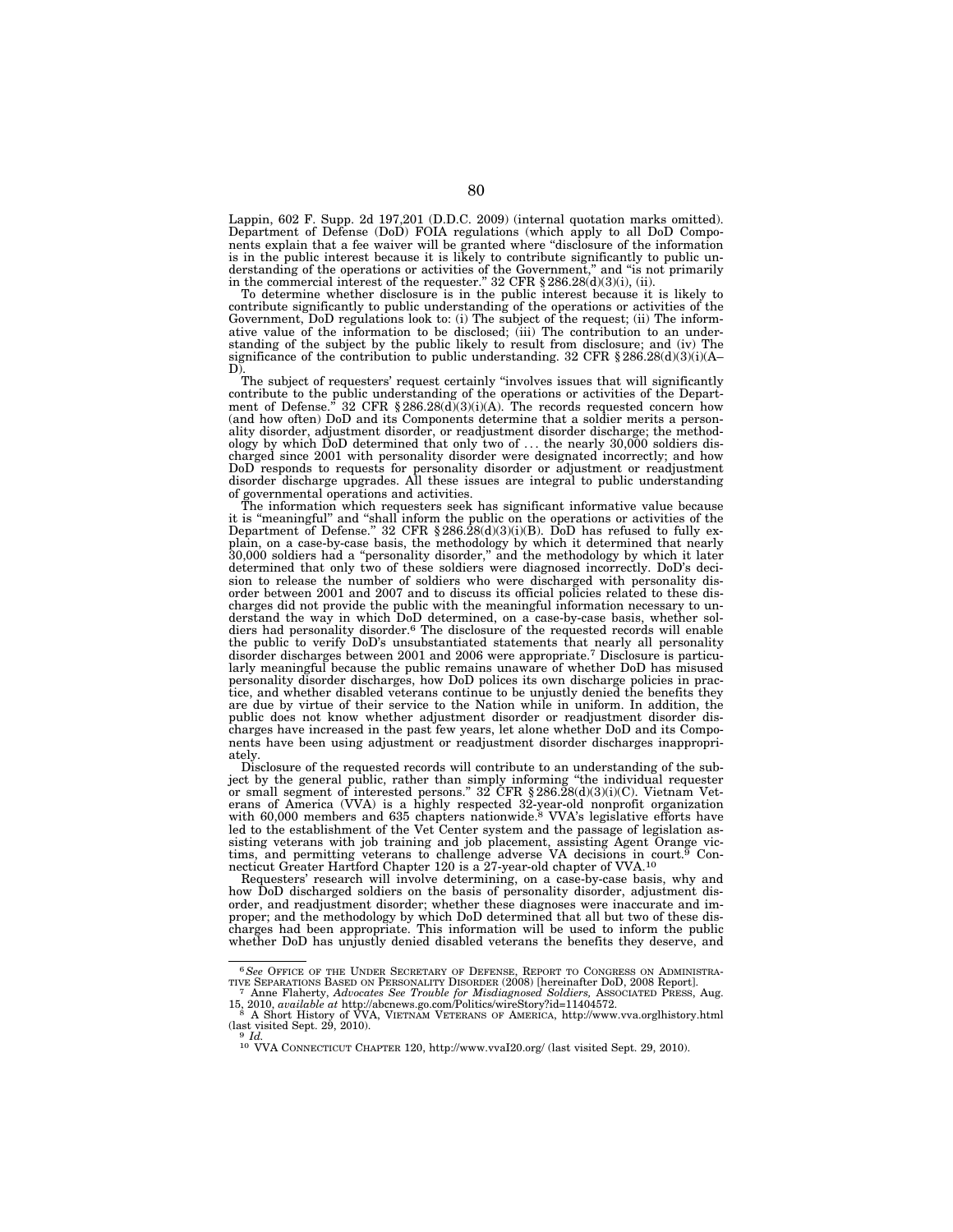to enable the public to prevent DoD from misusing personality disorder and adjustment or readjustment disorder discharges in the future. The general public is highly interested in this issue. *The Nation* 11 and *The Associated Press* 12 have recently published articles on personality disorder and adjustment disorder discharges for popular consumption. In addition, Congress has responded to public discontent by holding a hearing on personality disorder discharges.13 VVA is immensely capable of disseminating its findings to the public. VVA continuously produces publications related to veterans' health and government affairs, and disseminates these publica-tions via mail and on its Web site.14 In addition, VVA has a long history of working with the media and testifying at Congressional hearings in order to publicize information and issues.15 VVA plans to disseminate its research on personality disorder and adjustment disorder discharges via publications, work with the media, and attendance at Congressional hearings.

Disclosure of the requested records will ''lead to a significant understanding of the issue'' of personality disorder and adjustment disorder discharges, and will ''be unique in contributing unknown facts, thereby enhancing public knowledge.'' 32 CFR § 286.28(d)(3)(i)(D). DoD's use of adjustment disorder discharges is completely unknown to the public. And DoD has kept the public in the dark about how, in practice and on a case-by-case basis, it determined that nearly 30,000 soldiers should be discharged with personality disorder. The public knowledge of the number of personality disorder discharges between 2001 and 2007 and of DoD's official policies related to personality disorder discharges is worthless unless the public gets to look at the ways in which DoD *actually* dealt with real soldiers on a case-by-case basis.<sup>16</sup> Yet DoD continues to conceal the procedures and processes by which it determined that soldiers had personality disorder and the methodology by which it determined that all but two of these discharges were appropriate.

DoD's refusal to admit that the overwhelming number of the discharges were inappropriate is shocking in light of the fact that the number of personality disorder discharges has dramatically decreased since DoD released its report at the behest of Congress in 2008.17 The public has a right to know whether DoD is unjustly preventing the disabled veterans who defended their country from receiving veterans benefits. Only if the public fully understands how DoD uses personality disorder and adjustment or readjustment disorder discharges will it be able to prevent misuse of these discharges in the future and to help improperly discharged soldiers access the benefits they deserve.

In determining whether disclosure of information is primarily in the commercial interest of the requester, DoD and its Components will consider ''[t]Nhe existence and magnitude of a commercial interest," and, if a commercial interest exists, whether the requester's primary interest in disclosure is commercial. 32 CFR  $§ 286.28(d)(3)(ii)(A-B).$ 

Requesters have no commercial interest in gaining access to the requested records. Requesters are both nonprofit organizations whose primary goal is to assist veterans. Because no commercial interest exists, the requesters' primary interest in disclosure is not commercial.

Finally, pursuant to 5 U.S.C.  $$552(a)(6)(A)(i)$ , we expect a response within the twenty (20)-day statutory time limit.

Should you have any questions in processing this request, we can be contacted by mail at the address below or by telephone at  $(203)$  432-4800. Please furnish all applicable records to:

Tasha Brown, Law Student Intern

Melissa Ader, Law Student Intern

Michael Wishnie, Supervising Attorney

Veterans Legal Services Clinic

Jerome N. Frank Legal Services Organization

P.O. Box 209090 New Haven, CT 06520

<sup>&</sup>lt;sup>11</sup> Joshua Kors, *Disposable Soldiers: How the Pentagon Is Mistreating Wounded Vets*, NA-TION, Apr. 26, 2010, at 11.<br><sup>12</sup> Flaherty, *supra* note 7.<br><sup>12</sup> Flaherty, *supra* note 7.<br><sup>12</sup> Personality Disorder Discharges: Imp

ERANS' AFFAIRS, MOVI INC I.<br>
ERANS' AFFAIRS, http://veterans.house.govihearingsihearing.aspx?newsid=622 (last visited Sept.<br>
29, 2010).<br>
29, 2010).<br>
29, 2010).

 $^{14}$  VVA Publications, VIETNAM VETERANS OF AMERICA, http://www.vva.orglbrochures.html (last visited Sept. 29, 2010).

<sup>(</sup>last visited Sept. 29, 2010). 15 A Short History of VVA, *supra* note 8. 16 DoD, 2008 Report, *supra* note 6. 17 Flaherty, *supra* note 7.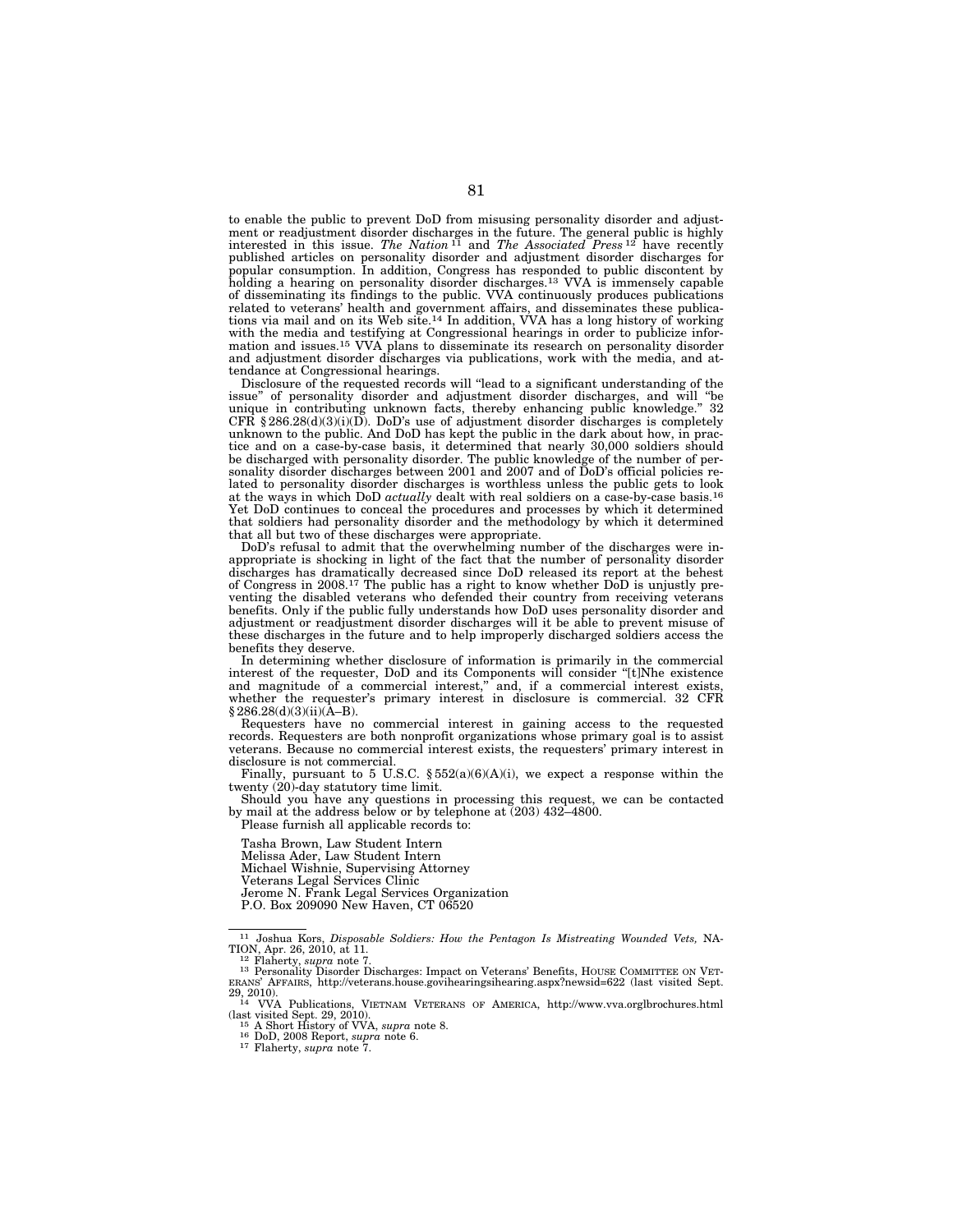Thank you for your assistance and prompt attention to this matter.

Sincerely,

Tasha N. Brown *Law Student Intern*  Melissa S. Ader *Law Student Intern*  Michael J. Wishnie *Supervising Attorney Veterans Legal Services Clinic Jerome N. Frank Legal Services Organization* 

CC: Representative Robert Filner

Chairman, United States House Committee on Veterans' Affairs

U.S. Congress Washington, DC. *October 15, 2010* 

The Honorable Dr. Robert Gates Secretary of Defense The Pentagon Washington, D.C. 20301

Mr. Secretary

In 2007, several members of the Senate formed a bipartisan coalition to identify and combat the misuse of personality disorder (PO) discharges in the Armed Forces, and as a result, improved mental health care and services for combat veterans. Today, we request your assistance to ensure that a new loophole has not been created that abuses the administrative discharge system by erroneously discharging members of the Armed Forces who are experiencing symptoms of Post-Traumatic Stress Disorder (PTSD) or Traumatic Brain Injury (TBI) rather than providing them with medical care worthy of their service and sacrifice.

While it is a good thing that the Pentagon has moved away from unfairly discharging combat troops by erroneously claiming a servicemember had a PO rather than addressing the harmful effects of combat stress, we need to ensure a new method is not being used to deny combat veterans the care and benefits they deserve. Unfortunately, the recent drop in discharges for PDs has been accompanied by a disturbing rise in discharges for the "convenience of the government" for "other physical or mental conditions not amounting to disability.'' According to Pentagon data, while PO discharges have decreased from 1,072 in Fiscal Year 2006 to just 64 through March, 20 I0, discharges for ''other physical or mental conditions'' have more than doubled from 1,453 in Fiscal Year 2006 to 3,844 in Fiscal Year 2009. We fear the rise in this category of discharges could reflect a failure to identify and treat troops for whom a deployment related disability board would be more appropriate.

Under a discharge for the "convenience of the government," troops may be separated from the Army for mental or physical conditions "manifesting... behavior sufficiently severe that the Soldier's ability to effectively perform military duties is significantly impaired''. We are concerned that many of these discharges are occurring among Soldiers in whom the diagnosis reflected in the discharge may actually represent a deployment-related mental health condition which might-had the Soldier continued on active duty—otherwise have progressed towards a diagnosis eligible for a disability evaluation. Specifically, we are aware of numerous discharges for ''adjustment disorder'', a mental health condition which, according to U.S. Army documents, exists along a spectrum of deployment-related stress occurring in progressive severity, from acute stress reaction to PTSD. We are particularly concerned that troops who display symptoms of combat stress are being expeditiously chaptered out of the military by the medical bureaucracy prior to their condition meeting formal diagnostic criteria for PTSD or other conditions that would constitute disability.

This problem appears to be most acute in the U.S. Army, which is why in early August of this year we asked the Army to provide information on the number of soldiers discharged with an ''adjustment disorder'' or similar mental health diag-nosis under the provisions of Army Regulation 600–235 (Enlisted Separations),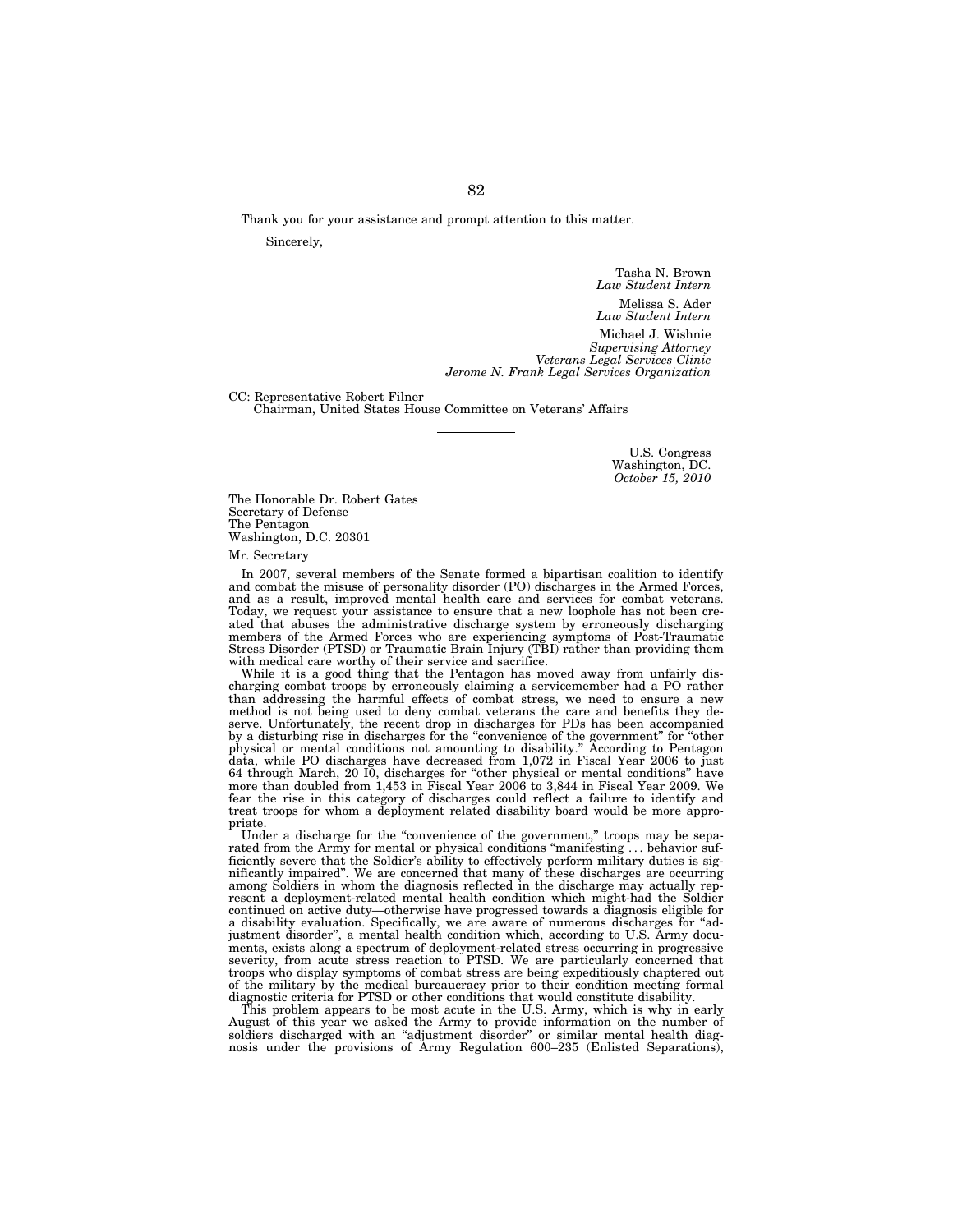chapter 5–17, and the number of troops who served in combat. Army officials assured us they would provide the information in 30 days, but as the due date arrived, announced their data search would take 6 months to complete and even at that late date would only include soldiers discharged in fiscal year 2009. As a result of this disappointing response and our ongoing concern for the treatment of our combat troops, we request your assistance in obtaining information on the use of the adjustment disorder discharge by the Army.

In order to identify discharge trends and ensure our combat troops are receiving proper care it is critical Congress be provided figures on the number of active duty Army servicemembers discharged from 2008 through 2010 for Personality Disorders (Chapter 5–13) and for ''other designated physical or mental conditions'' (Chapter 5–17). Specifically, we request the following information by fiscal year:

- 1. The total number of soldiers discharged each under provisions of Chapter 5– 13 and 5–17; and
- 2. Among (1), the number of those each who had served in an imminent danger pay area.

As members of the United States Senate, we have an obligation to ensure that our troops receive the benefits and care they have earned on the battlefield. We are eager to work with you the Administration on these issues to ensure no soldier who has served their nation honorably in combat is unfairly discharged from the military or denied the care needed to heal their wounds, whether physical or mental.

Sincerely,

Kit Bond Sam Brownback Chuck Grassley Patrick Leahy

Committee on Veterans' Affairs Washington, DC. *September 21, 2010* 

Gene L. Dodaro Acting Comptroller General U.S. Government Accountability Office 441 G Street, NW Washington, DC 20548

# Dear Gene:

In reference to our Full Committee hearing entitled ''Personality Disorder Discharges: Impact on Veterans' Benefits,'' that took place on September 15, 2010, I would appreciate it if you could answer the enclosed hearing questions by the close of business on October 29, 2010.

In an effort to reduce printing costs, the Committee on Veterans' Affairs, in cooperation with the Joint Committee on Printing, is implementing some formatting changes for materials for all full Committee and Subcommittee hearings. Therefore, it would be appreciated if you could provide your answers consecutively and singlespaced. In addition, please restate the question in its entirety before the answer.

Due to the delay in receiving mail, please provide your response to Debbie Smith by fax at 202–225–2034. If you have any questions, please call 202–225–9756.

Sincerely,

BOB FILNER *Chairman* 

CW:ds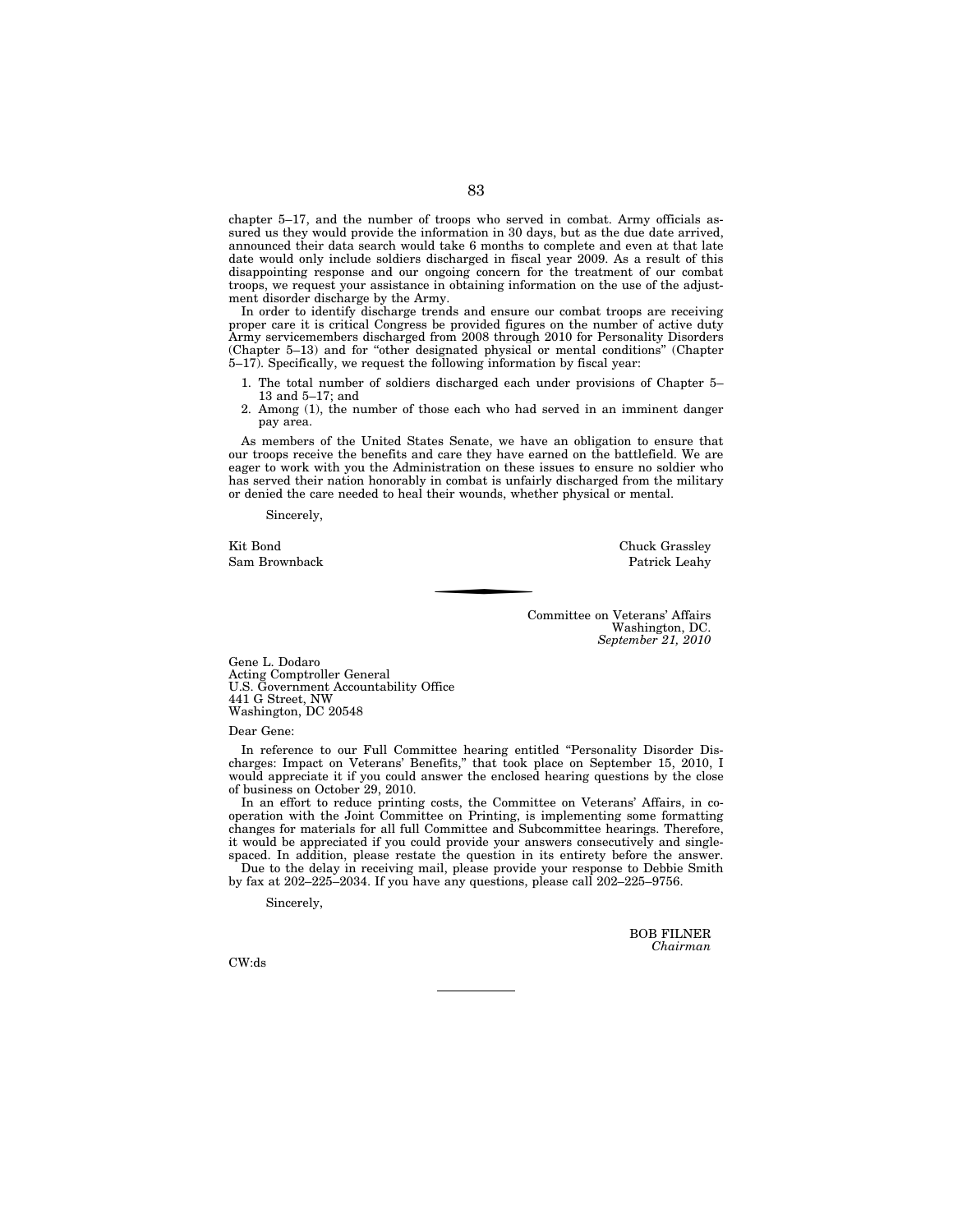United States Government Accountability Office Washington, DC. *October 6, 2010* 

The Honorable Bob Filner Chairman Committee on Veterans' Affairs House of Representatives

Subject: Responses to Questions for the Record; Hearing Entitled *Personality Disorder Discharges: Impact on Veteran's Benefits* 

#### Dear Mr. Chairman,

This letter responds to your September 21, 2010, request that we address several questions for the record related to the Committee's September 15, 2010, hearing on the impact of personality disorder discharges on veteran's benefits. Our responses to the questions, which are in the enclosure, are based on our previous work and updates on the actions DoD has taken since August 2008 related to the recommendations we made in our 2008 report.

If you have any questions about the letter or need additional information, please contact me on (202) 512–7114 or at draperd@gao.gov or contact Mary Ann Curran on 202–512–4048 or at curranm@gao.gov.

Sincerely yours,

Debra A. Draper *Director, Health Care* 

Enclosure

# **Enclosure 1**

**Responses to Post-Hearing Questions for the Record, Personality Disorder Discharges: Impact on Veterans' Benefits, Committee on Veterans' Affairs, U.S. House of Representatives, September 15, 2010, Questions for Debra A. Draper, Ph.D., M.S.H.A., Director, Health Care U.S. Government Accountability Office** 

#### *Questions for the Record Submitted by the Honorable Bob Filner*

**Question 1:** Has DoD taken sufficient action to implement GAO's 2008 recommendations?

**Response:** In our 2008 report—Defense Health Care: Additional Efforts Needed to Ensure Compliance with Personality Disorder Separation Requirements, GAO– 09–31 (Washington, D.C.: October 31, 2008)—we recommended that DoD (1) direct the military services to develop a system to ensure that personality disorder separations are conducted in accordance with DoD's requirements, and (2) monitor the military services' compliance with DoD's personality disorder separation requirements. Although DoD strengthened its personality disorder separation policy and has taken some action in response to our recommendations, at this time, we do not believe that DoD has taken sufficient action to implement our recommendations. In August 2008, after our review was completed, DoD updated its requirements for personality disorder separations and included additional requirements to help ensure that servicemembers, especially those serving in imminent danger pay areas, are not inappropriately separated because of a personality disorder. Additionally, in January 2009, DoD required the military services to submit compliance reports on their fiscal year 2008 and 2009 personality disorder separations. The fiscal year 2008 compliance reports from the military services showed a high rate of noncompliance with the requirements we reviewed in our report. Specifically, three out of four of the military services were not in compliance with any of the personality disorder separation requirements. As of August 31, 2010, DoD did not have the services' fiscal year 2009 compliance reports available for our review. Because the military services have not demonstrated full compliance with DoD's personality disorder separation requirements, we reiterate the importance of DoD implementing our 2008 recommendations.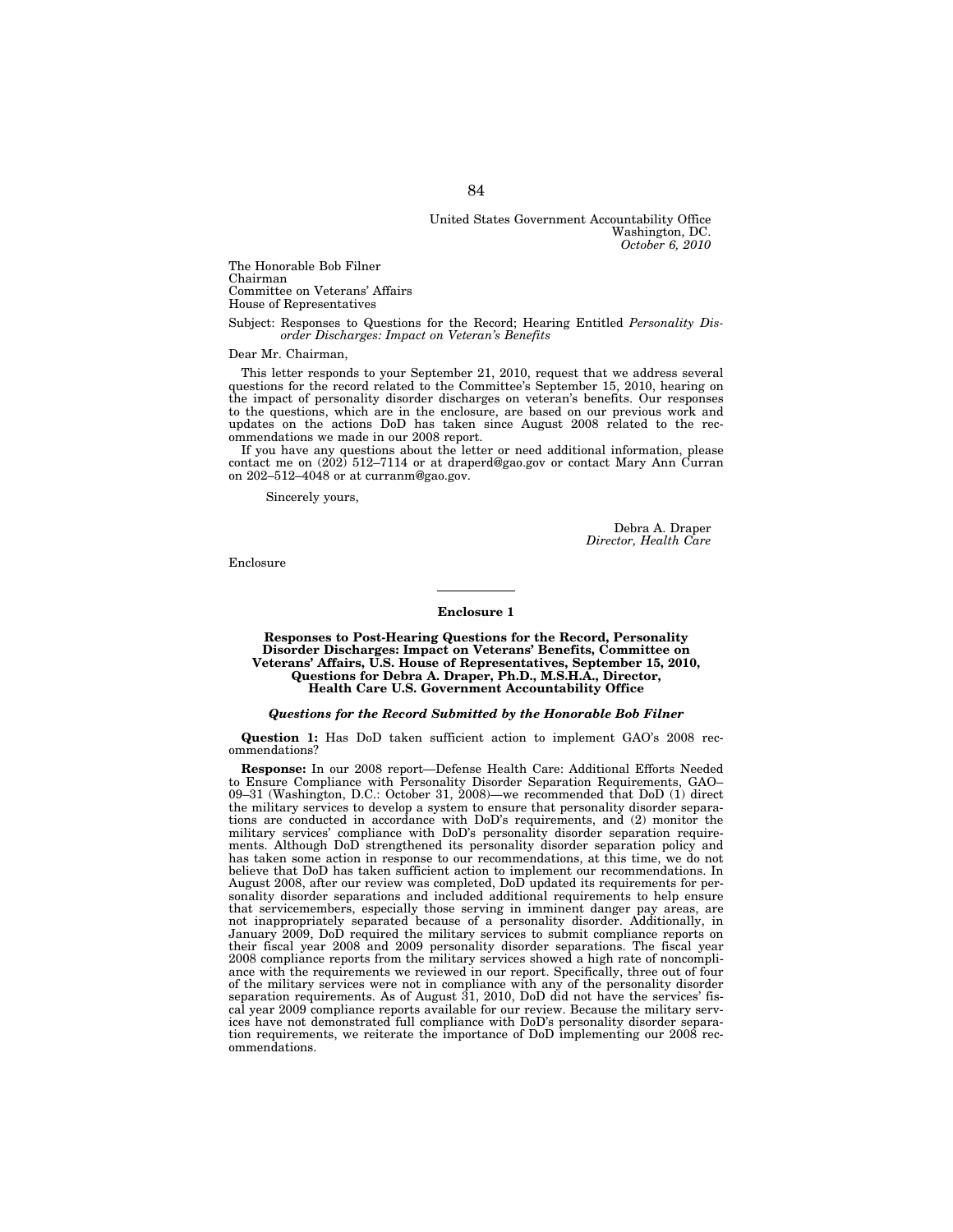**Question 2:** Do you know why the military services have not provided the fiscal year 2009 compliance reports?

**Response:** At this point, we are unsure of the reason we have not been provided the military services' compliance reports for fiscal year 2009, as the services were required to submit them to DoD by March 31, 2010. Based on DoD's response to us, it is unclear to us if these fiscal year 2009 compliance reports actually exist, or if DoD simply does not know where the reports are.

**Question 3:** Of the requirements GAO reviewed, what requirement had the worst compliance rate among the military services?

**Response:** In our 2008 review, which covers the period November 1, 2001, through June 30, 2007, we found that for each of the four installations whose records we reviewed, the requirement that all enlisted servicemembers receive a diagnosis of personality disorder by a psychiatrist or psychologist who determines that the personality disorder interferes with the enlisted servicemembers' ability to function in the military had the lowest rate of documented compliance when compared with the other personality disorder separation requirements that GAO reviewed. Specifically, for these four installations, we found that the documented compliance rate for this requirement ranged from 40 to 78 percent. At one of these installations, compliance with the requirement that servicemembers receive formal counseling prior to their separation was equally low. For Navy servicemembers whose records we reviewed, the requirement that servicemembers receive formal counseling had the lowest rate of documented compliance (77 percent) of the personality disorder requirements that we reviewed.

In our review of the military services' compliance reports that covered fiscal year 2008, the requirement that all enlisted servicemembers receive formal counseling prior to their separation had the worst rate of compliance for all of the services; none of the services met DoD's 90 percent compliance threshold for this requirement. In particular, the Navy's policy allowed enlisted servicemembers to be separated without formal counseling if they were deemed a danger to themselves or others, which did not mirror DoD's policy.

**Question 4:** Why is formal counseling important?

**Response:** Formal counseling is an important requirement for a personality disorder separation because it is intended to inform the enlisted servicemember that his or her behavior is unacceptable in the military; it is also intended to provide the servicemember with an opportunity to change his or her behavior.

**Question 5:** Has DoD required any actions of the military services because of their reported noncompliance?

**Response:** Yes. In January 2009, DoD required the military services to submit, along with their compliance reports for fiscal years 2008 and 2009, corrective action plans for any requirements that did not achieve a 90 percent compliance rate.

**Question 6:** Can you provide an example or two of the types of corrective actions the services submitted?

**Response:** Each of the military services did not demonstrate compliance with all of DoD's personality disorder separation requirements for fiscal year 2008, and all of the services submitted corrective action plans for how each respective service planned to correct any deficiency in compliance. The Army, for example, stated in its fiscal year 2008 compliance report that its corrective action was to have the Army's Office of the Surgeon General review all personality disorder separation cases to ensure that each contains the required documentation. Each case that is found to not be in compliance with these requirements is to be returned for corrective action. This plan was to become effective as of March 13, 2009. The Marine Corps stated in its fiscal year 2008 compliance report that it would educate its personnel on the requirements for a personality disorder separation and provide a checklist of DoD's additional requirements to ensure these are followed during enlisted servicemembers' separations.

**Question 7:** DoD's additional requirements cover enlisted servicemembers who were separated as of August 28, 2008. What is DoD doing about servicemembers who were separated prior to August 28, 2008?

**Response:** Servicemembers who feel that their separations from the military were inappropriate can request adjudication through their respective service's Discharge Review Board. If a servicemember does not agree with the decision made by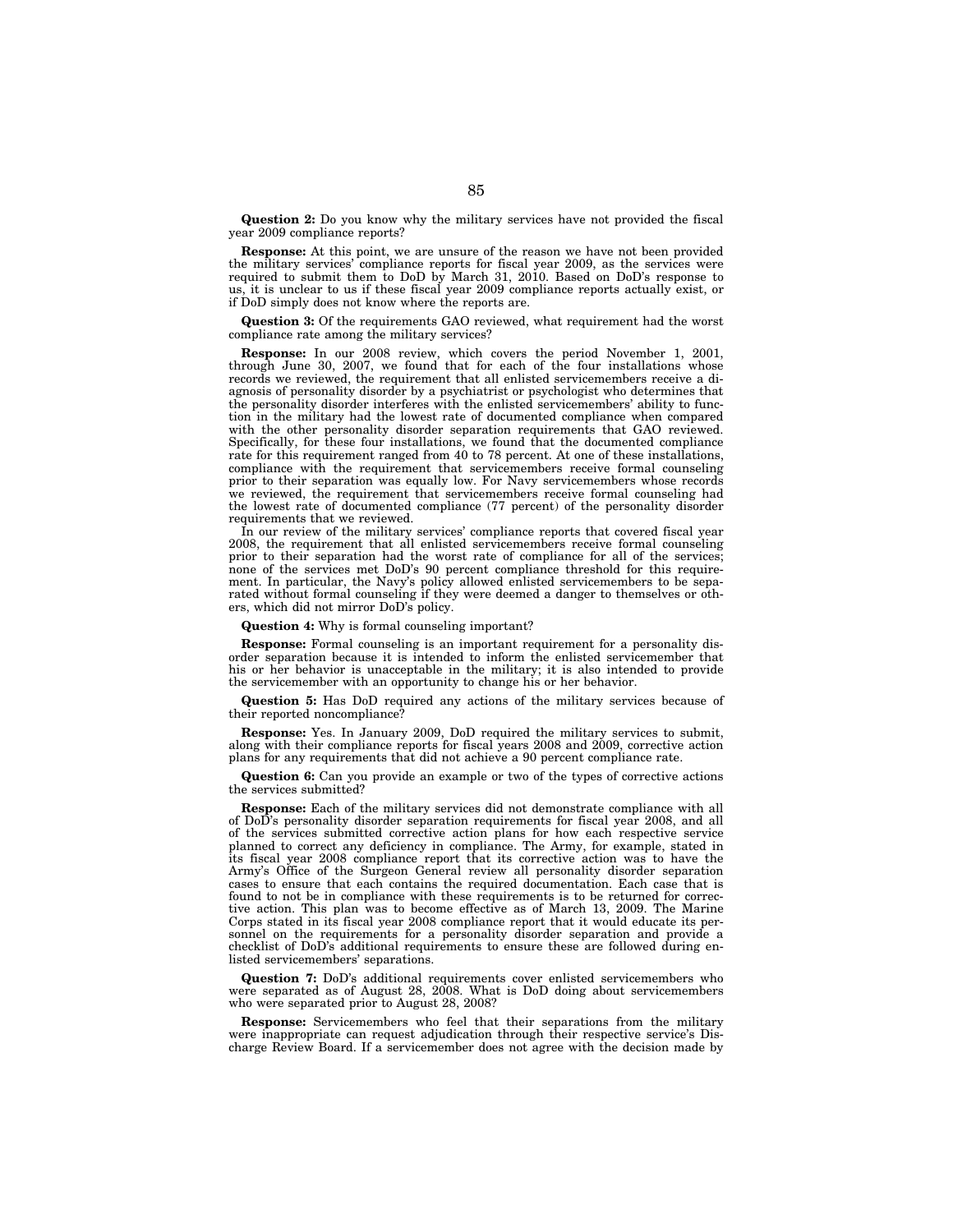his or her service's Discharge Review Board, he or she may appeal this decision by applying to the respective service's Board for the Correction of Military Records.

**Question 8:** Do you know if any servicemembers have gone before this discharge board to request adjudication of their separation?

**Response:** Of the 371 servicemembers' records that we reviewed for our 2008 report, we found that 3 servicemembers applied to their respective Discharge Review Board to challenge the reason for their separation. One of these servicemembers received a change to the reason for separation because the review board found the separation because of a personality disorder was unjust. This servicemember's reason for separation was changed to secretarial authority of the military service, meaning that the Secretary of the military service decided it was in the best interest of the service to separate the servicemember. The other two servicemembers did not receive a change to their separation reason because the Discharge Review Board found that the documentation in the personnel records supported the personality disorder separation.

**Question 9:** How long do servicemembers have to utilize the Discharge Review Board?

**Response:** The Discharge Review Board process has to be utilized within 15 years after a servicemember's separation. After 15 years, servicemembers may apply directly to their service's Board for the Correction of Military Records to have the reason for separation reviewed.

**Question 10:** Do enlisted servicemembers have any protections when going through the separation process?

**Response:** Yes, enlisted servicemembers going through a personality disorder separation have several protections that they can utilize when going through the separation process. Enlisted servicemembers can submit statements on their own behalf to the commander with separation authority, consult with legal counsel prior to separation, and obtain copies of the separation packet—the documents necessary to separate a servicemember—that is sent to the commander with the authority to separate the servicemember. Those enlisted servicemembers with 6 or more years of service are eligible to request a hearing before an administrative board. The Navy allows enlisted servicemembers with less than 6 years of service to request this hearing. The administrative board hearing allows servicemembers to have legal representation, call witnesses, and speak on their own behalf in defending against the separation.

**Question 11:** Did any of the servicemembers' records that GAO reviewed show that the servicemember selected any of the protections?

**Response:** In our 2008 review, we found that enlisted servicemembers utilized the protections available to them to a varying degree. For example, 41 of the 371 servicemembers whose records we reviewed—or 11 percent—submitted statements on their own behalf. Of the 41 servicemembers that submitted a statement, 8 of these servicemembers (20 percent) questioned the accuracy of the diagnosis or requested not to be separated. All were eventually separated. We also found that 120 of the 371 servicemembers' records (32 percent) indicated that the servicemembers wanted to consult with legal counsel prior to their separation. We could not verify if they met with legal counsel. Additionally, 328 of the 371 records that we reviewed (88 percent) had documentation that the servicemember requested a copy of their separation packet. For the 36 enlisted servicemembers in our review who were eligible to request an administrative hearing, we found that none of these servicemembers requested to do so.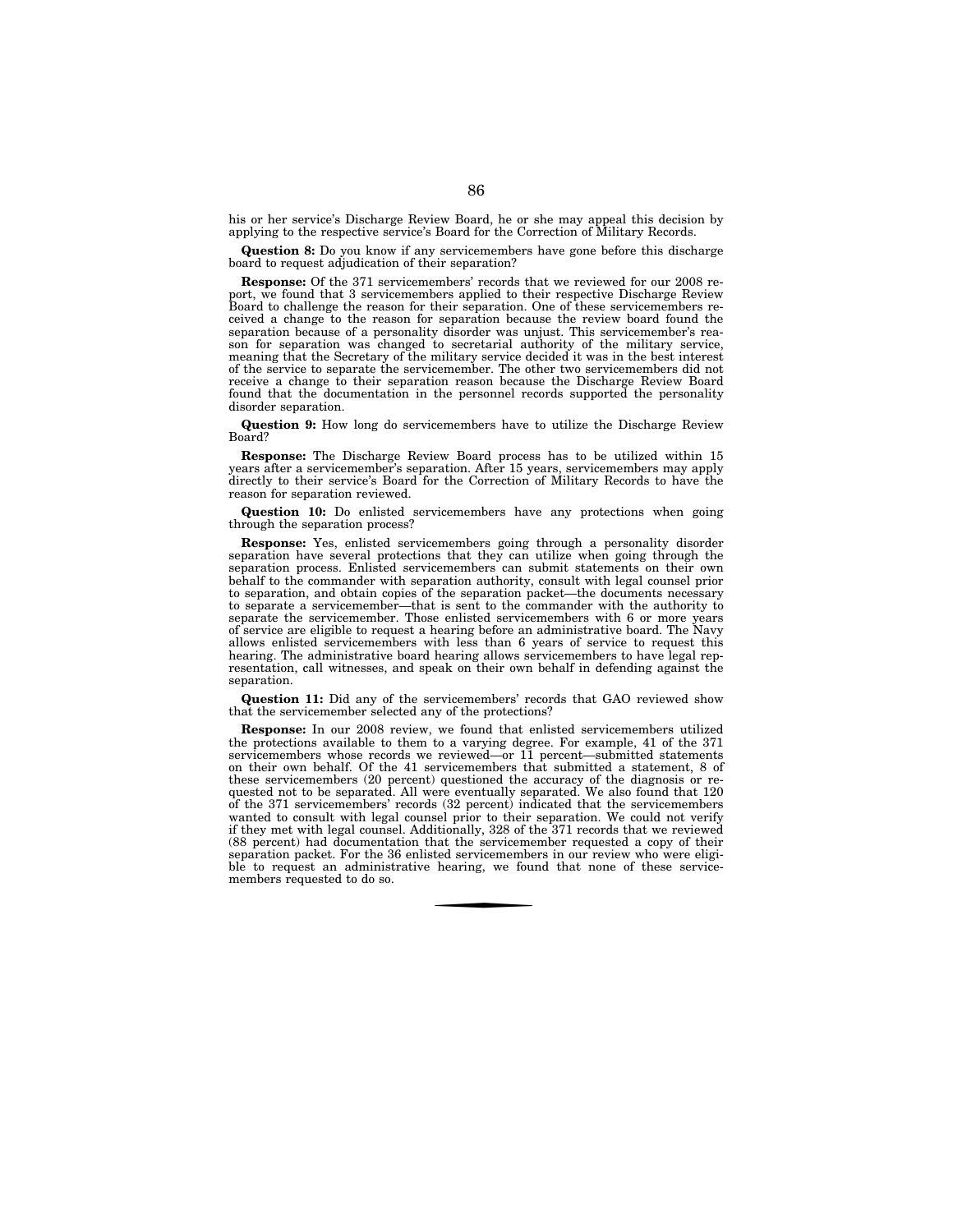Committee on Veterans' Affairs Washington, DC. *September 21, 2010* 

The Honorable John M. McHugh The Secretary U.S. Department of the Army The Pentagon, Room 3E700 Washington, DC 20310

Dear Mr. Secretary:

In reference to our Full Committee hearing entitled "Personality Disorder Discharges: Impact on Veterans' Benefits,'' that took place on September 15, 2010, I would appreciate it if you could answer the enclosed hearing questions by the close of business on October 29, 2010.

In an effort to reduce printing costs, the Committee on Veterans' Affairs, in cooperation with the Joint Committee on Printing, is implementing some formatting changes for materials for all full Committee and Subcommittee hearings. Therefore, it would be appreciated if you could provide your answers consecutively and singlespaced. In addition, please restate the question in its entirety before the answer. Due to the delay in receiving mail, please provide your response to Debbie Smith

by fax at 202–225–2034. If you have any questions, please call 202–225–9756.

Sincerely,

BOB FILNER *Chairman* 

CW:ds

## **Army Questions for the Record Hearing Date: September 15, 2010, Committee: HVA, Member: Congressman Filner, Witness: Major General Farrisee**

## *Response to Sergeant Luther*

**Question 1:** Sergeant Luther was ordered confined to a closet and subjected to sleep deprivation so that he would sign his name to a personality disorder discharge. What is your response to this story?

**Answer:** This is a mischaracterization of the chain of command's actions to prevent Sergeant Luther from endangering his life or the lives of his fellow soldiers. Sergeant Luther indicated suicidal ideations to his chain of command and doctors; in response, his chain of command placed him on a suicide watch. Sergeant Luther's battalion and company commanders were interviewed by officials within the Department of the Army's Deputy Chief of Staff for Personnel about Sergeant Luther's suicide watch. The chain of command stated that they acted out of genuine concern to protect Sergeant Luther and possibly other soldiers. Once placed on suicide watch, Sergeant Luther spent days and nights in the squadron aid station, so he would be close to medical care, if required, and so that he could be continuously monitored. Every day, Sergeant Luther was escorted to the life support area (about 1 mile away) so he could take a shower. He was also afforded opportunities to visit the internet cafes and dining facility. During the day, Sergeant Luther sat in the waiting room of the squadron aid station. The description of the small sleeping quarters in the aid station is accurate. However, the small sleeping quarters was not set up specifically for Sergeant Luther. It was a sleeping quarters used by medics during the night as they remained on duty 24/7 for possible casualties. Sergeant Luther used the sleeping quarters at night following his suicidal ideations that led the chain of command to place him on a suicide watch.

The claim that sleep deprivation was used against Sergeant Luther to obtain his signature on his separation documentation is false. Sergeant Luther's signature was not required in order to process his separation packet. More importantly, the chain of command ensured Sergeant Luther's individual rights were protected and due process followed. Sergeant Luther was provided legal counsel throughout the separation proceeding; he was provided the opportunity to have his separation heard be-fore an administrative separation board (he elected not to); he was provided the op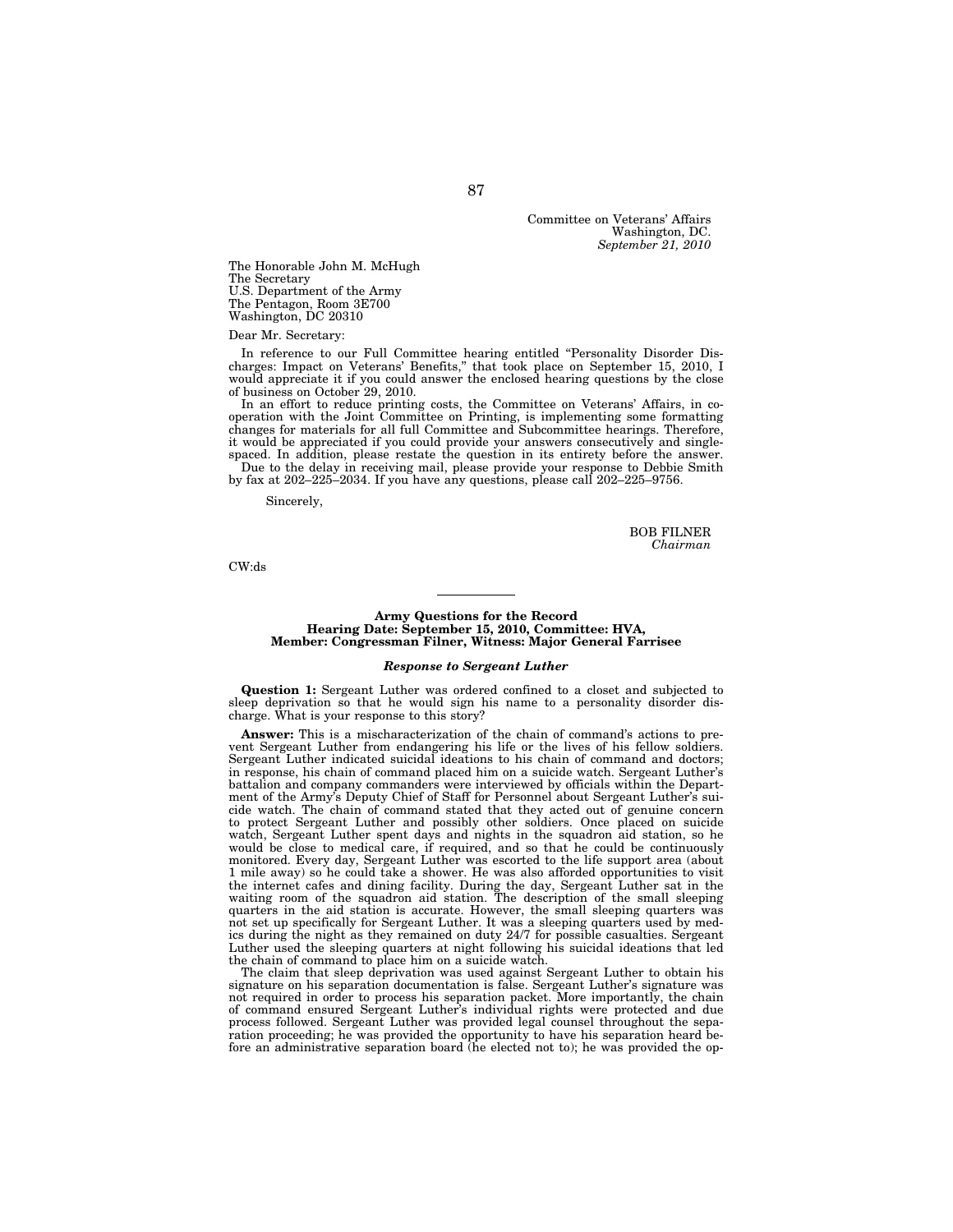portunity to submit matters to include supporting witness statement on his behalf (he elected not to).

#### *Personality Disorder Separation*

**Question 2:** Please explain how the Army reached the conclusion that no soldier was dismissed improperly with personality disorder.

**Answer:** In 2006 and 2007, the Office of The Surgeon General conducted two reviews of all separations, under Army Regulation (AR) 635–200, Enlisted Separations, Chapter 5–13 (Personality Disorder) for Soldiers who had deployed to an imminent danger pay area. The results of these two investigations indicated that there was no evidence of inappropriate discharges of enlisted personnel for Personality Disorders. Recently, the Office of The Surgeon General conducted a record by record review of all cases of enlisted Soldiers who have deployed and were administratively separated under the provisions of AR 635–200, Chapter 5–13 (Personality Disorder) or Chapter 5–17 (categorized as behavioral health) since 2009, and found that no enlisted Soldier was dismissed improperly during this time.

#### *Investigation with Soldiers' Families*

**Question 3:** During its review of previous cases, did the Army interview soldiers' families, who can often provide evidence of a shift in behavior that occurred after the soldier was sent into a war zone?

**Answer:** During its review of cases, the Army did not interview Soldiers' Families. While interviewing Family members could indeed yield helpful collateral information, in accordance with the Diagnostic and Statistical Manual of Mental Disorders, 4th Edition, a diagnosis of Personality Disorder is not contingent on collateral information being provided. Instead, it is based on the presence of an enduring, inflexible, and pervasive pattern of behavior that can typically be traced back to an individual's adolescence, and causes significant distress in different areas of the individual's life. Our review showed that in all these cases that there was a pattern of behavior that predated deployment.

# *Personality Disorder Diagnoses from 2006 to 2009*

**Question 4:** Can the Army explain why the number of the personality disorder discharges doubled between 2006 and 2009 and how many of those qualified to retain their benefits?

**Answer:** The number of Soldiers discharged from the Army for personality disorder from 2006 to 2009 did not increase, the number decreased. In 2006, 1,071 Soldiers were separated for personality disorder. In 2007 a total of 1,066 Soldiers were separated compared to 641 Soldiers in 2008, and 575 Soldiers in 2009. Soldiers who are separated from Active Duty are fully eligible for all transition services provided by the Army Career and Alumni Program (ACAP). Programs available within ACAP include pre-separation counseling, employment assistance, Veteran's Benefits Briefing, and the Disabled Transition Assistance Program (DTAP). Pre-separation counseling provides Soldiers information about services and benefits they have earned while on Active Duty. Employment assistance consists of individual voluntary oneon-one counseling, employment workshop, resume, and more. The Veterans Benefits Briefing is a 4-hour long briefing provided by Veterans Affairs counselors covering all VA-controlled services and benefits that a Soldier can receive or may be eligible for after separation. DTAP is a 2-hour long briefing provided by VA counselors. Soldiers who are separated due to medical or physical injuries, as well as Soldiers who believe that they will file a VA Disability Claim, are highly encouraged to attend this briefing. Benefits are generally based on the Soldier's characterization of discharge as opposed to the chapter of AR 635–200 under which an administrative separation is processed. Soldiers discharged for personality disorder are normally awarded an honorable discharge and eligible for the same benefits as any Soldier separating under honorable conditions with similar lengths of service.

## *Adjustment Disorder Diagnoses*

**Question 5:** Is the Army now relying on a different designation—referred to as "adjustment disorder"-to dismiss soldiers?

**Answer:** No. Adjustment disorders are a basis for administrative discharge under Army Regulation 635–200, Enlisted Separations, Chapter 5–17. To endorse an ad-justment disorder separation, the Office of The Surgeon General requires clinical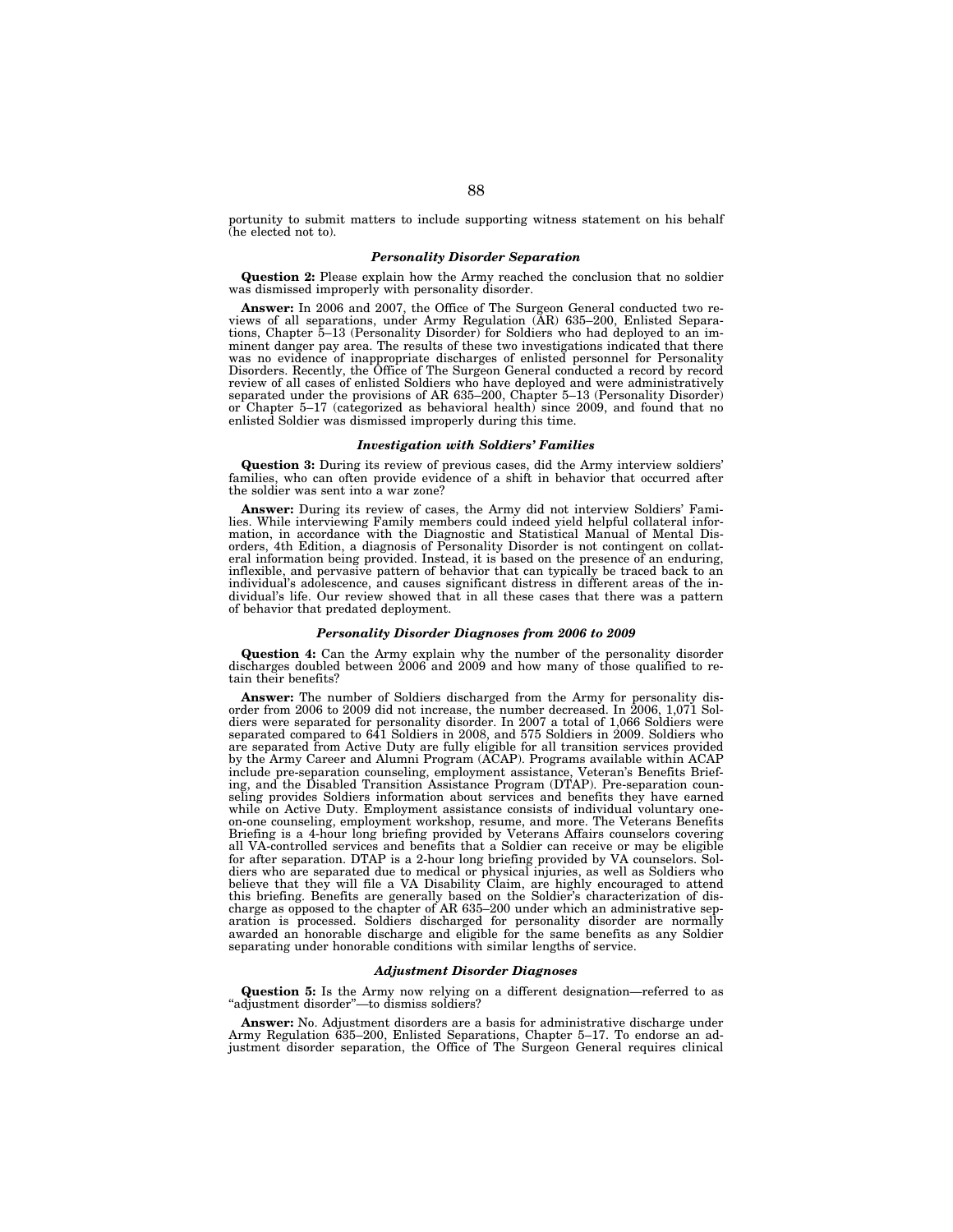documentation that the Soldier manifests a long-standing, chronic pattern of difficulty adjusting, and that the Soldier is not amenable to behavioral health treatment nor will respond to Command efforts at rehabilitation (e.g., transfer, disciplinary action, or reclassification).

# *DD 214*

**Question 6:** On the DD 214 where it asks for a narrative reason for discharge is it common to list ''personality disorder'' if in fact the soldier was diagnosed with a personality disorder?

Answer: Yes, it is common to list "personality disorder" on the DD Form 214 when an enlisted Soldier has been diagnosed with personality disorder and separated for that reason in accordance with Army Regulation 635–200, Active Duty Enlisted Administrative Separations, paragraph 5–13. However, not all Soldiers diagnosed with personality disorder are separated for that reason. Separation for personality disorder is not appropriate when separation is also warranted under another chapter of the regulation. Enlisted Soldiers diagnosed with personality disorder but separated under a different chapter of the regulation will not have personality disorder listed on their DD Form 214.

> Committee on Veterans' Affairs Washington, DC. *September 21, 2010*

The Honorable Robert M. Gates The Secretary U.S. Department of Defense The Pentagon Washington, DC 20301-1155

Dear Mr. Secretary:

In reference to our Full Committee hearing entitled "Personality Disorder Discharges: Impact on Veterans' Benefits,'' that took place on September 15, 2010, I would appreciate it if you could answer the enclosed hearing questions by the close of business on October 29, 2010.

In an effort to reduce printing costs, the Committee on Veterans' Affairs, in cooperation with the Joint Committee on Printing, is implementing some formatting changes for materials for all full Committee and Subcommittee hearings. Therefore, it would be appreciated if you could provide your answers consecutively and singlespaced. In addition, please restate the question in its entirety before the answer.

Due to the delay in receiving mail, please provide your response to Debbie Smith by fax at 202–225–2034. If you have any questions, please call 202–225–9756.

Sincerely,

BOB FILNER *Chairman* 

CW:ds

# **Hearing Date: September 15, 2010 Committee: HVA, Member: Congressman Filner, Witness: Mr. Hebert**

## *Personality Disorders*

**Question 1:** Some individuals contend that personality disorders are not possible for servicemembers who must demonstrate physical and mental fitness for duty. How do you respond to these assertions?

**Answer:** Qualified medical professionals have diagnosed Personality Disorders in Servicemembers who previously demonstrated physical and mental fitness for duty. Latent symptoms do occur and may present themselves after exposure to differing conditions.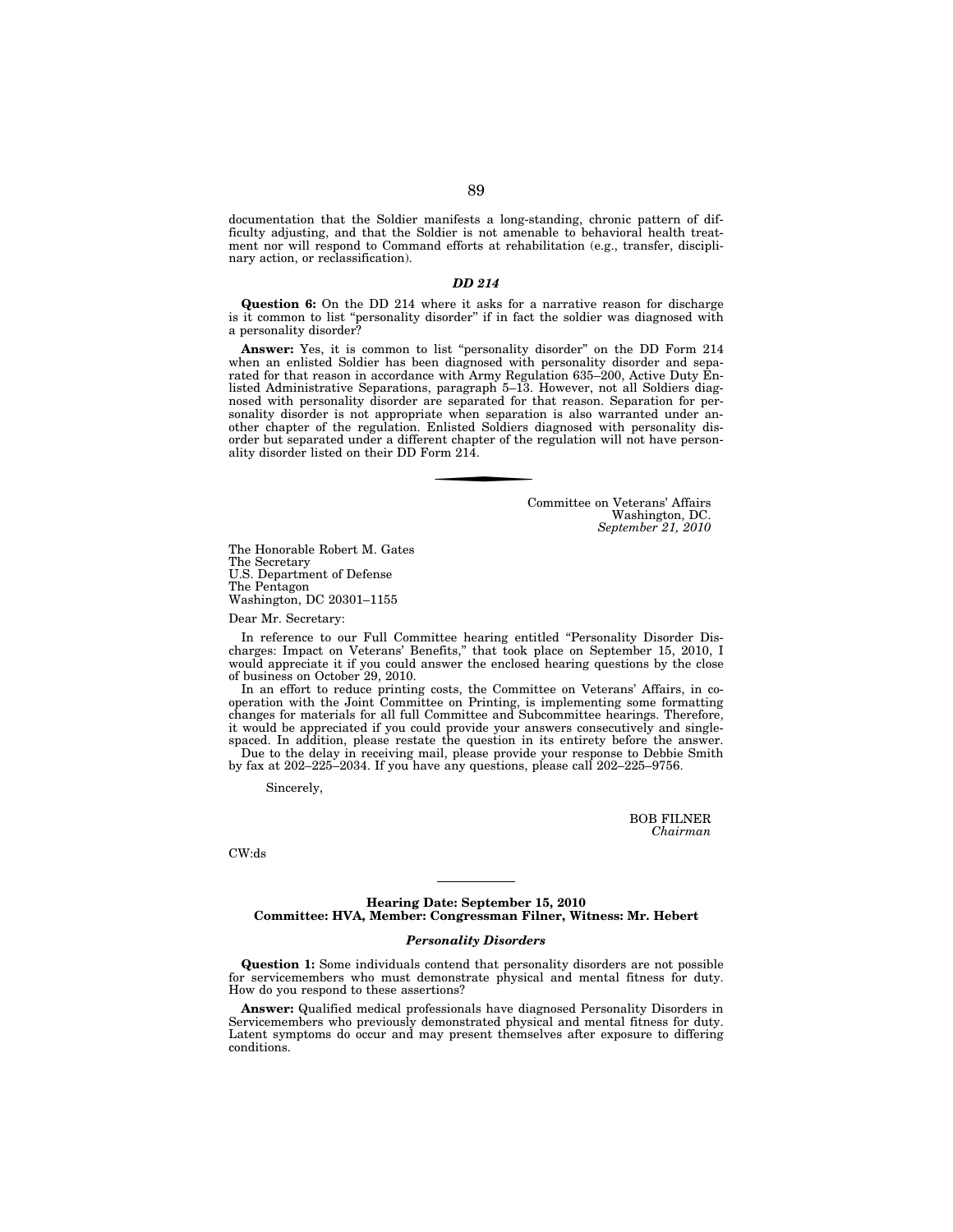#### *FY 2009 Military Services Compliance Reports*

**Question 2:** Do you know when the fiscal year 2009 compliance reports for each of the military services that were supposed to be submitted to DoD by March 31, 2010, will be submitted to DoD?

**Answer:** Yes. All Military Departments have submitted their fiscal year 2009 Personality Disorder Separation Reports. Dates submitted: Dept of Navy–6 Apr 10; Air Force–23 Apr 10; Army–14 Jun 10. Based on the Services reports, on 10 September 2010, USD (P&R) directed the Military Departments to report their compliance with DoD Personality Disorder separation guidance through FY 2012 for continued review by USD  $(P\&R)$ .

# *Oversight of FY 2008 Services Corrective Action Plans*

**Question 3:** How is DoD ensuring that the corrective action plans discussed by each of the military services in their fiscal year 2008 compliance reports are being implemented by the services?

**Answer:** To ensure that the corrective action plans are being implemented, the Department required the Services to report their compliance with Personality Dis-order separation guidance for FY 2008 and FY 2009. Significant compliance improvement was reported in FY 2009 versus FY 2008. However, the Services were not yet 100 percent compliant with all eight DoD Personality Disorder Separation requirements. Therefore, on 10 Sep 2010, the Under Secretary of Defense for Per-sonnel and Readiness directed the Military Departments to continue to report on their compliance with DoD Personality Disorder Separation guidance through FY 2012, which will be reviewed by the Under Secretary of Defense for Personnel and Readiness.

## *DoD Plans to Implement a Long-Term Reporting System*

**Question 4:** Does DoD plan to implement a long-term system of reporting, beyond the fiscal years 2008 and 2009 compliance reports, for each of the military services to document their compliance with personality disorder separation requirements?

**Answer:** Yes. On September 10, 2010, the Under Secretary of Defense for Personnel and Readiness directed the Military Departments to continue to report on their compliance with DoD Personality Disorder Separation guidance through FY 2012. These reports will be reviewed by the Under Secretary of Defense for Personnel and Readiness.

#### *Personality Disorder Separation*

**Question 5:** How does DoD plan to oversee the military services' compliance with DoD personality disorder separation requirements?

**Answer:** In order to oversee the Military Services' compliance with DoD Personality Disorder separation requirements, DoD requires the Military departments to<br>provide a report on compliance. On January 14, 2009, the Military Departments<br>were directed to provide a report on compliance with DoD Person cant improvement in compliance has occurred, it is clear that compliance reporting should continue. Therefore, on September 10, 2010, the Under Secretary of Defense for Personnel and Readiness directed the Military Departments to continue their<br>compliance reporting through FY 2012. These reports will be personally reviewed<br>by the USD (P&R). Further extensions will be considered until fied that full compliance is being achieved.

#### *Personality Disorder Separation*

**Question 6:** Please explain how enlisted servicemembers who are separated with a personality disorder diagnosis got into the service in the first place. Does DoD or the military services have any kind of test or assessment that could help detect a personality disorder prior to a recruit coming into the service?

**Answer:** All applicants for military service go through a multi-step medical screening process. An essential part of that screening is a medical exam at a Military Entrance Processing Station (MEPS). With respect to Personality Disorder, the following applies:

1. Applicants are required to complete a medical pre-screening (DD 2807–2 Med-ical Prescreen of Medical History Report) before reporting to the MEPS. That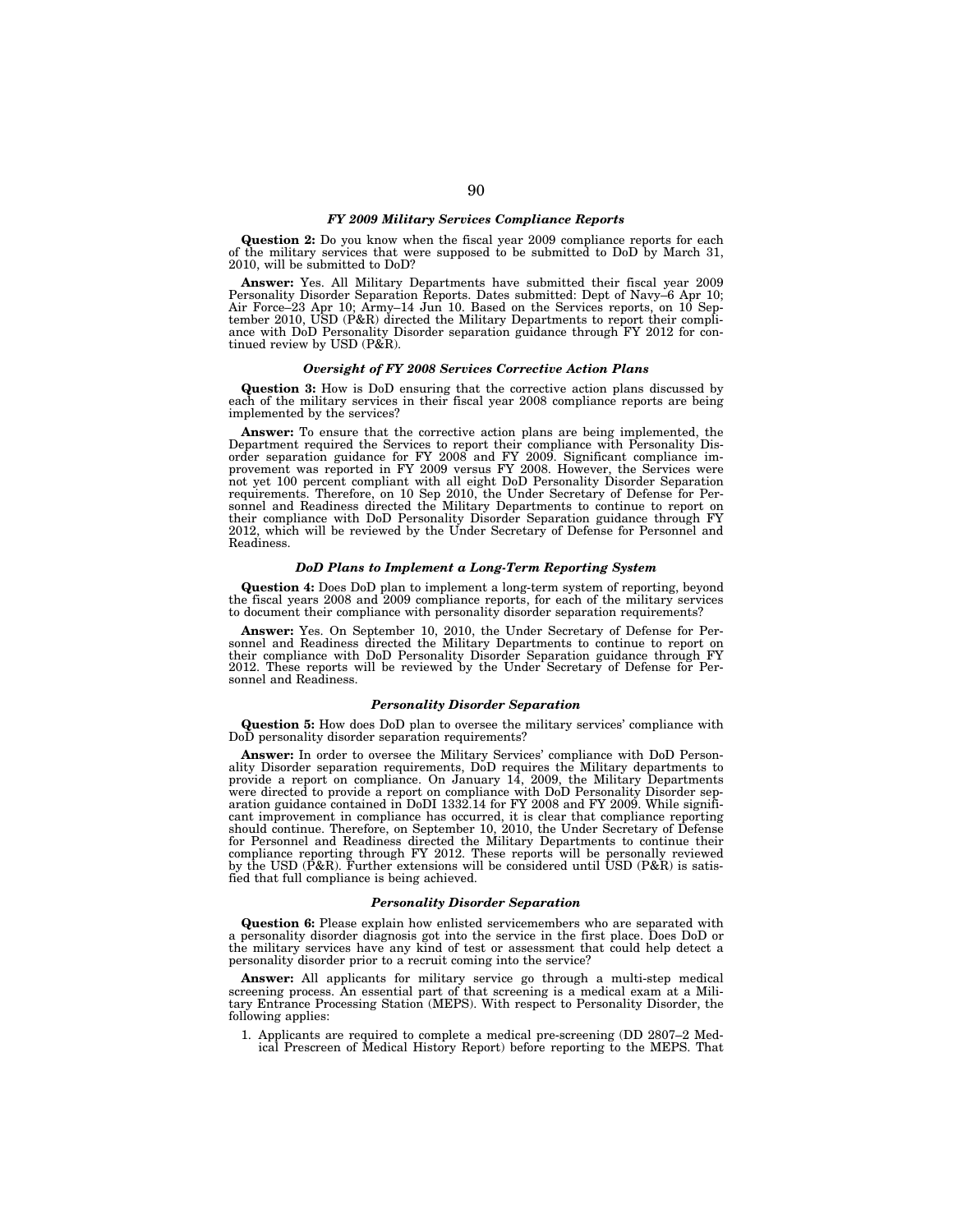form is reviewed by the MEPS' Medical Staff to identify individuals who require additional screening. The question on the form related to mental health issues is:

- a. Have you seen a psychiatrist, psychologist, counselor or other professional for any reason *(inpatient or outpatient)* including counseling or treatment for school, adjustment, family, marriage or any other problem, to include depression, or treatment for alcohol, drug or substance abuse?
- 2. Furthermore, all applicants undergo a medical evaluation that includes a review of medical history and physical with a licensed physician. Included in the medical history at the time of the examination are the following questions:
	- a. Nervous trouble of any sort (anxiety or panic attacks)?
	- b. Received counseling of any type?
	- c. Depression or excessive worry?
	- d. Been evaluated or treated for a mental condition?
	- e. Attempted suicide?

All positive responses are addressed by the examining physician at the time of the physical examination. In addition, through the course of interactions with mili-tary and medical professionals, symptoms which present themselves result in further examinations.

It is possible for a person who is separated with a personality disorder to enter a Service. If during the examination, an applicant fails to reveal a personality disorder or another mental health issue and none are detected, the applicant may be deemed qualified from a mental health standpoint. However, it should be noted that this screening process is unlikely to identify all cases of personality disorder. Even if a recruit has a history of difficulties working or getting along with others, which might provide a clue to possible personality disorder, that behavior might not have resulted in a medical evaluation or diagnosis that could later be reviewed during an entrance examination. A person also may enter service without a personality disorder and develop one over time that leads to separation.

# *Personality Disorder Separation*

**Question 7:** DoD's August 2008 policy requires that the military services comply with additional requirements when separating enlisted servicemembers diagnosed with a personality disorder who served in an imminent danger pay area. This policy applies to servicemembers separated as of August 28, 2008, and is intended to make sure that these servicemembers do not have post-traumatic stress disorder or some other combat-related condition. What action is DoD taking for those servicemembers who were separated with a diagnosis of a personality disorder prior to August 28, 2008, and who served in an imminent danger pay area?

**Answer:** On September 10, 2010, the Under Secretary of Defense for Personnel and Readiness directed the Military Departments to report by March 31, 2011, actions taken to:

- 1. Identify Servicemembers who have deployed in support of a contingency operation since September 11, 2001, and were later administratively separated for a personality disorder, regardless of years of service, without completing the enhanced screening requirements for Post-Traumatic Stress Disorder (PTSD) and Traumatic Brain Injury (TBI).
- 2. Inform Servicemembers of the correction of discharge characterization process.
- Inform Servicemembers on how to obtain a mental health assessment through the Department of Veterans Affairs.
- 4. Identify these individuals to the Department of Veterans Affairs.

The Office of the Under Secretary of Defense (Personnel and Readiness) will examine the reports and ensure that the Services perform the latter three actions for any Servicemember found to have not received the services.

#### *Adjustment Disorder Diagnoses*

**Question 8:** Has DoD reviewed the allegation that the military services may be discharging enlisted servicemembers with a diagnosis of adjustment disorder in order to reduce the number of personality disorder discharges? If so, what did DoD find? If not, does DoD intend to review this?

**Answer:** Yes, the Department has conducted this review. When this allegation came to light, the Department examined the number of Servicemembers administratively separated for Personality Disorder and Adjustment Disorder since 2000. De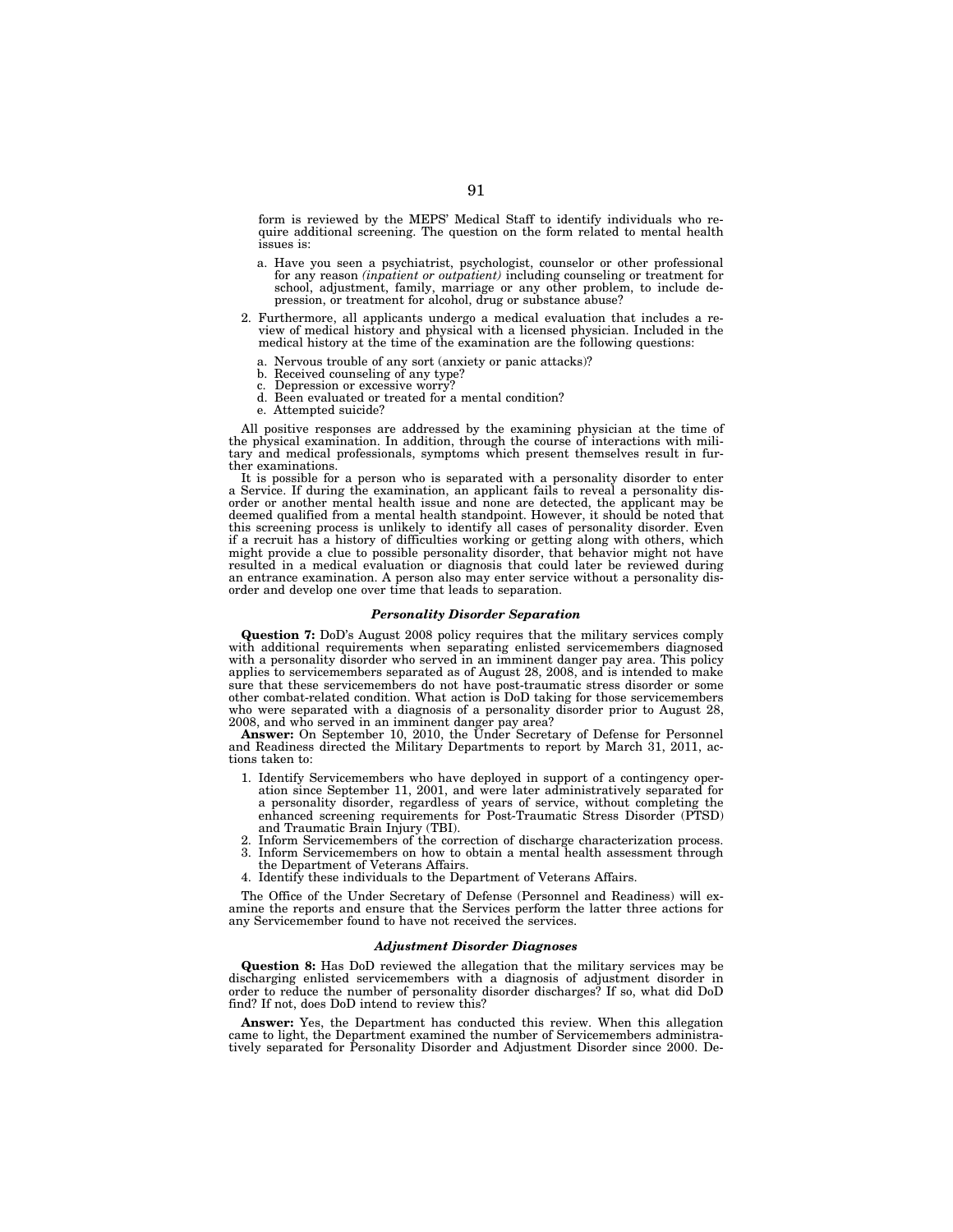fense Manpower Data Center (DMDC) data showed the Air Force was the only Service that separated Servicemembers for Adjustment Disorder.

Air Force clinicians are sensitive to the need and requirement to evaluate for potential disability when an administrative separation is being considered. Clinicians follow current DoD and Air Force guidance when making these recommendations regarding administrative separations. The Air Force is fully compliant with the DoD Personality Disorders separation guidance. It is understood that under the Diagnostic and Statistic Manual (DSM), Personality Disorders and Adjustment Disorders are not substitutes for one another. Data are collected and coded separately, but they often co-exist. Substituting one diagnosis for another simply to avoid administrative or clinical review is neither appropriate nor authorized.

The Air Force reviewed data related to the separation of Airmen for Adjustment Disorders and Personality Disorders. The percentage of Air Force mental health discharges for Personality Disorders has always been quite small (approximately 5–8 percent of the total number of mental health discharges).

#### *Adjustment Disorder Diagnoses*

**Question 9:** What action has DoD taken to ensure that servicemembers discharged with a diagnosis of adjustment disorder do not have post-traumatic stress disorder or traumatic brain injury? Do symptoms for an adjustment disorder overlap with symptoms for PTSD or TBI?

**Answer:** On August 28, 2008, the Department issued new policy on personality disorders separations, which added greater rigor and oversight. The revised policy only permits a personality disorder separation if diagnosed by a psychiatrist or PhDlevel psychologist. Implementation of this change has increased the Department's confidence in our ability to accurately diagnose personality disorders. This change also serves to improve the identification of any co-morbidity of PTSD or TBI.

In addition, Servicemembers who have served in an imminent danger pay area must have their diagnosis corroborated by a peer psychiatrist, PhD-level psychologist, or higher level mental health professional and endorsed by the Surgeon General of the Military Service concerned. This change specifically addresses concerns that Servicemembers suffering PTSD or TBI might be separated without proper treatment under the non-compensable, exclusive diagnosis of a personality disorder. To ensure continued monitoring of this critical process, the Department implemented oversight mechanisms to include an annual personality disorder report and periodic reviews of personality disorder separation data by the Department's Medical and Personnel (MedPers) Council.

With regard to whether there can be overlap between the cognitive and behavioral symptoms of adjustment disorder (particularly mixed type) and PTSD or TBI, the answer is yes. Examples of potentially overlapping symptoms include subjective memory difficulties, mood problems, impulsivity, anger or withdrawal. However, diagnosis is not made solely on reported symptoms. Evaluation includes interview, medical history, and mental status examination. Additional physical examination, laboratories, imaging, psychological testing, and other evaluations are performed as appropriate. There are distinguishing factors of each condition used to make an accurate diagnosis. Prerequisite to each condition is the root cause of the inciting event. In the case of PTSD, it is exposure to an event where there was risk to life or limb of self or others. In the case of TBI, it is a blast or blow to the head. In the case of an adjustment disorder, the stressor is usually a more common psychosocial one, such as problems in a relationship, problems in adjusting to military life, or legal problems. When the stressor is removed, the adjustment disorder should resolve. With the understanding that an individual can have one, two, or all three diagnoses simultaneously, a review of personal history is necessary to separate the three conditions under most circumstances.

## *FY 2009 Military Services Compliance Reports*

**Question 10:** Ms. Draper stated that, as of August 31, 2010, DoD had not received the military services' FY 2009 reports on compliance with the additional personality disorder requirements implemented in 2008. When do you expect to receive these reports?

**Answer:** These reports have been received by DoD. All of the Military Departments have submitted their fiscal year 2009 Personality Disorder Separation Reports. (Dates submitted: DoN–6 Apr 10; AF–23 Apr 10; Army–14 Jun 10.)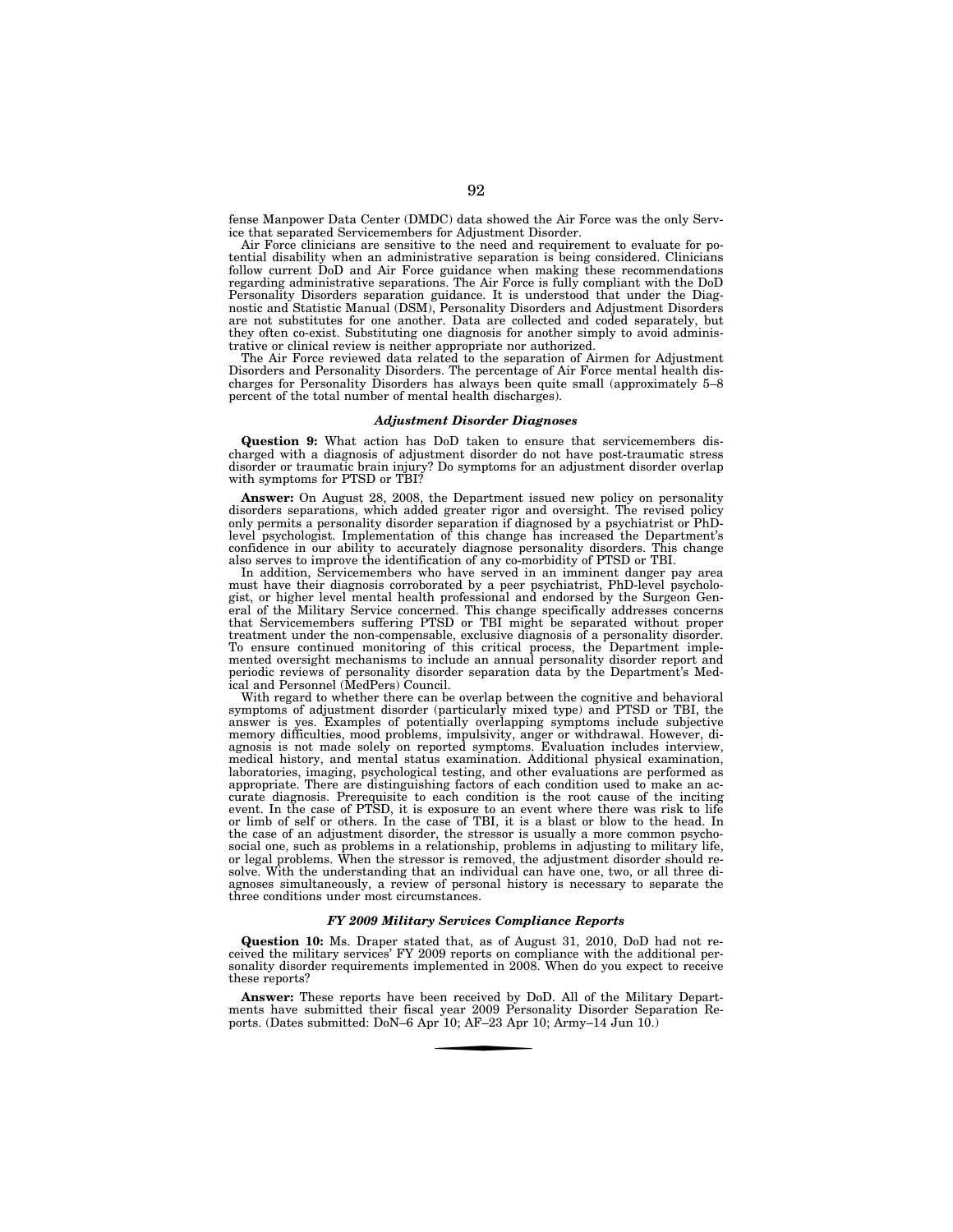Committee on Veterans' Affairs Washington, DC. *September 21, 2010* 

The Honorable Eric K. Shinseki The Secretary U.S. Department of Veterans Affairs 810 Vermont Avenue, NW Washington, DC 20420

Dear Mr. Secretary:

In reference to our Full Committee hearing entitled ''Personality Disorder Discharges: Impact on Veterans' Benefits,'' that took place on September 15, 2010, I would appreciate it if you could answer the enclosed hearing questions by the close of business on October 29, 2010.

In an effort to reduce printing costs, the Committee on Veterans' Affairs, in cooperation with the Joint Committee on Printing, is implementing some formatting changes for materials for all full Committee and Subcommittee hearings. Therefore, it would be appreciated if you could provide your answers consecutively and singlespaced. In addition, please restate the question in its entirety before the answer. Due to the delay in receiving mail, please provide your response to Debbie Smith

by fax at 202–225–2034. If you have any questions, please call 202–225–9756.

Sincerely,

BOB FILNER *Chairman* 

CW:ds

#### **Questions for the Record The Honorable Bob Filner, Chairman, House Committee on Veterans'**  Affairs, "Personality Disorder Discharges: Impact on Veterans' Benefits" **September 15, 2010**

**Question 1:** Does VA track the cases where veterans are granted service connection for PTSD or other mental health conditions even though they were discharged from the military with a personality disorder?

**Response:** VA does not systematically track instances where Veterans are discharged from the military with a personality disorder and are subsequently granted service connection for PTSD or other mental health conditions. VA generally reviews and decides issues that are specifically claimed by the Veteran. Unless the Veteran claims the issue of service connection for a personality disorder, there is no requirement for VA to electronically enter information about the condition into the corporate system. Thus, the requested data cannot be obtained through VA's corporate computer system.

**Question 2:** How many personality disorder discharges have you seen since the new policy was implemented where the servicemember may have served in combat?

**Response:** Deferred to Committee to forward to DoD.

**Question 3:** It's said that PTSD symptoms mimic personality disorders. Is there standard clinical guidance that allows for proper diagnosis of personality disorders?

**Response:** The standard clinical guidance for the diagnosis of both PTSD and personality disorders is found in the Diagnostic and Statistical Manual of Mental Disorders, Fourth Edition, Text Revision (*DSM–IV–TR*) published by the American Psychiatric Association. A personality disorder is defined by the *DSM–IV–TR* as an enduring pattern of inner experience and behavior that deviates markedly from the expectations of the individual's culture, manifested in cognition (ways of perceiving or interpreting events and others' behavior), affect (including the range, intensity, ability to manifest, or appropriateness of emotional responses), interpersonal functioning, and impulse control. Essentially, this means that a person with a personality disorder displays behavior and attitude that is a stable, long-term characteristic of the individual and that differs from cultural norms in problematic ways. Specifically, *DSM–IV TR* requires that, "The pattern is stable and of long duration and its onset can be traced back at least to adolescence or early adulthood." On the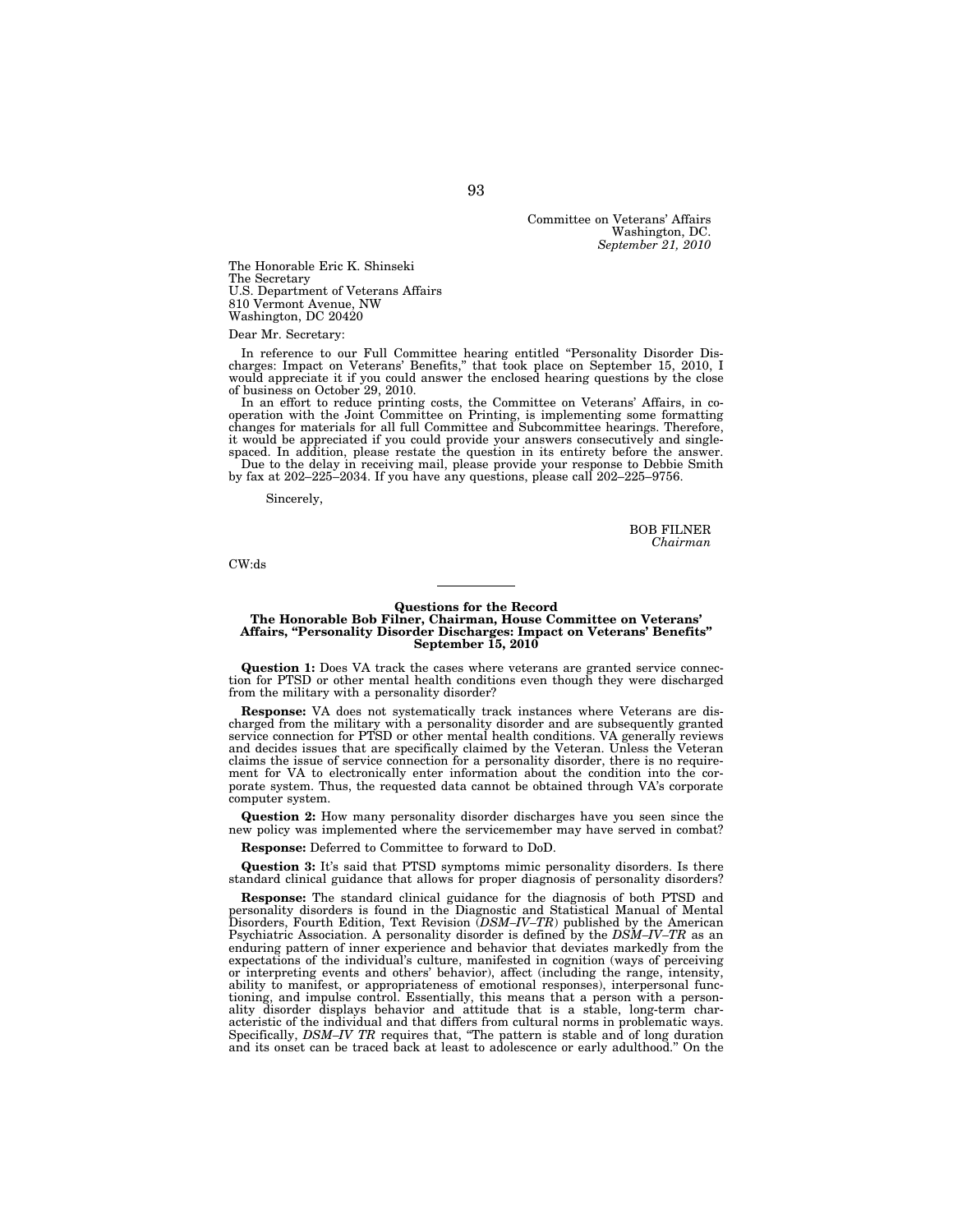other hand, PTSD is an anxiety disorder that may develop at any point of the lifespan as a response to traumatic event(s) and is not seen as a stable, longstanding characteristic of the individual.

When clinicians provide a differential diagnosis between PTSD and personality disorders, they take several factors into account. For example, a new diagnosis of a personality disorder should not be made if the person currently also meets criteria for another major mental health disorder. Specifically, it requires that, ''The enduring pattern is not better accounted for as a manifestation or consequence of another mental disorder,'' and that, ''The enduring pattern is not due to the direct physiological effects of a substance (e.g., a drug of abuse, a medication) or a general med-<br>ical condition (e.g., head trauma)." Primarily, these requirements exist because the problems exhibited by individuals with personality disorders can also be symptoms of other mental health conditions, and without a prior personality disorder diagnosis, the clinician cannot assume that these symptoms represent long-standing, enduring characteristics of the individual, rather than being symptoms of a new major mental health disorder.

**Question 3(a):** Are personality disorders inherently pre-existing, or is it possible to develop a personality disorder as a result of military service? If so, how does the C&P examination process consider this possibility?

**Response:** As noted above, a personality disorder is "an enduring pattern of inner experience and behavior ... The pattern is stable and of long duration and its onset can be traced back at least to adolescence or early a of personality disorders would manifest prior to a person's military experience. However, it is possible that the diagnosis may not be made until one's military service. A personality disorder would *not* be considered to develop as a result of military service in the same way that PTSD might have a precipitating event that occurred as part of an individual's military service. However, it is possible that some individ-uals may not have encountered the sorts of challenging experiences in a structured setting (which could include basic training or combat experiences) that would have precipitated recognition of the fact that the individual meets criteria for a personality disorder until the individual entered military service. Compensation and Pension (C&P) examination processes begin with the Veterans

submitting a claim. An appropriate interview is then arranged to examine the clin-ical basis for the claim. A diagnosis given by DoD when the Veteran separates, while reviewed as part of the medical record, is not determinative of the diagnosis established as a result of the C&P examination. The Veteran will be evaluated as to whether the diagnosis for which he or she submits a claim is substantiated ac-cording to DSM–IV–TR criteria. For mental health claims, only doctoral level, licensed Psychologists or Psychiatrists can conduct the diagnostic interview. Service connection may not be granted for a personality disorder; only acquired psychiatric disorders, which are categorized separately in the DSM–IV–TR, may be service connected.

**Question 4:** In your testimony, you note that veterans are not bound by any diagnosis from DoD when seeking treatment from VA or when submitting a claim for service connection. While this may be true, do you believe that these veterans face an uphill battle in proving that their pre-existing conditions were aggravated by or worsened by their service?

**Response:** Because personality disorders are considered constitutional or developmental abnormalities, they are not diseases in the meaning of applicable legislation for disability compensation purposes. Therefore, personality disorders are not subject to service connection (this includes service connection on the basis of aggravation). In instances where a Servicemember enters service with a pre-existing personality disorder, it is possible that a superimposed disease or injury could occur. In these cases, service connection would be warranted for the additional resultant disability. An example would be PTSD superimposed on the personality disorder. When adjudicating these types of cases, VA reviews all evidence of record and then renders a fair and equitable decision based on the merits of the case.

**Question 5:** Do VA clinicians administering C&P examinations receive training on distinguishing between PTSD or TBI and a personality disorder? Do non-VA clinicians contract to administer C&P examinations?

**Response:** The standard clinical guidance for the diagnosis of PTSD and personality disorders is found in the Diagnostic and Statistical Manual of Mental Disorders, Fourth Edition, Text Revision (*DSM–IV–TR*) published by the American Psychiatric Association. Psychiatrists and psychologists, who are the clinicians con-ducting the C&P examinations for mental health conditions, receive training on the